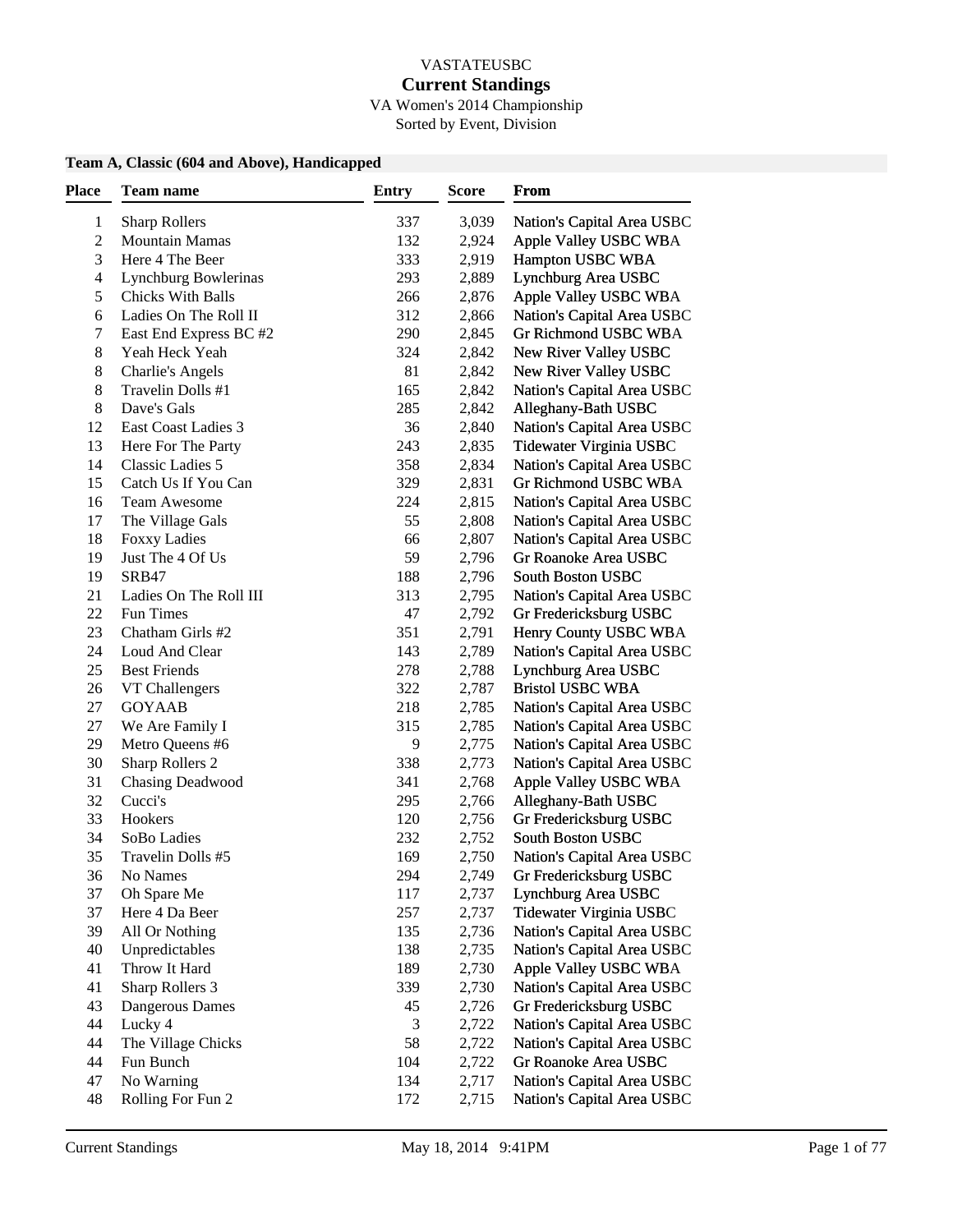| 49 | <b>Striking Dolls</b>         | 130           | 2,714 | Tidewater Virginia USBC            |
|----|-------------------------------|---------------|-------|------------------------------------|
| 50 | <b>Bradley's Funeral Home</b> | 26            | 2,709 | <b>Bristol USBC WBA</b>            |
| 50 | Classic Ladies 1              | 354           | 2,709 | Nation's Capital Area USBC         |
| 52 | Fire Power                    | 137           | 2,704 | Nation's Capital Area USBC         |
| 53 | Metro Queens #3               | 6             | 2,703 | Nation's Capital Area USBC         |
| 54 | Good Time Girls               | 72            | 2,699 | Gr Fredericksburg USBC             |
| 55 | Here 4 Fun                    | 332           | 2,696 | Hampton USBC WBA                   |
| 56 | Having A Ball                 | 140           | 2,693 | Nation's Capital Area USBC         |
| 57 | Valley Girls                  | 326           | 2,690 | Central Shenandoah Valley USBC     |
| 58 | 5 Pin Beer Chuggers #3        | 246           | 2,689 | Hampton USBC WBA                   |
| 59 | Make It Happen                | 144           | 2,688 | Nation's Capital Area USBC         |
| 60 | <b>Alley Cats</b>             | 199           | 2,686 | Richlands Area USBC                |
| 61 | D.C. Rollers 2                | 203           | 2,681 | Nation's Capital Area USBC         |
| 62 | Travelin Dolls #2             | 166           | 2,678 | Nation's Capital Area USBC         |
| 63 | Redskins Vs Cowboys           | 39            | 2,677 | Nation's Capital Area USBC         |
| 64 | Show Time                     | 65            | 2,670 | Nation's Capital Area USBC         |
| 65 | Rockin Ten                    | 116           | 2,668 | Gr Fredericksburg USBC             |
| 66 | 4 Hot Chix                    | 252           | 2,664 | <b>Blue Ridge USBC</b>             |
| 67 | 5 Pin Beer Chuggers #1        | 244           | 2,659 | Hampton USBC WBA                   |
| 67 | Here 4 The Beer II            | 334           | 2,659 | Hampton USBC WBA                   |
| 69 | D-E-Lemonators                | 43            | 2,658 | <b>Appomattox River USBC</b>       |
| 70 | East Coast Ladies 5           | 38            | 2,650 | Nation's Capital Area USBC         |
| 70 | Class Act                     | 63            | 2,650 | Nation's Capital Area USBC         |
| 70 | Rolling For Fun               | 171           | 2,650 | Nation's Capital Area USBC         |
| 73 | Classic Ladies 4              | 357           | 2,638 | Nation's Capital Area USBC         |
| 74 | No Excuses                    | 64            | 2,636 | Nation's Capital Area USBC         |
| 75 | Metro Queens #2               | $\mathfrak s$ | 2,635 | Nation's Capital Area USBC         |
| 76 | <b>EZ</b> Rolling             | 141           | 2,633 | Nation's Capital Area USBC         |
| 76 | Mix-Ups                       | 149           | 2,633 | Alleghany-Bath USBC                |
| 78 | <b>Bowler's Zone</b>          | 112           | 2,624 | Gr Roanoke Area USBC               |
| 79 | East Coast Ladies 2           | 35            | 2,619 | Nation's Capital Area USBC         |
| 80 | Livin' On A Spare             | 190           | 2,612 | Lynchburg Area USBC                |
| 81 | The Lefties                   | 129           | 2,606 | Gr Roanoke Area USBC               |
| 82 | Mothers & Daughters           | 342           | 2,601 | Gr Roanoke Area USBC               |
| 83 | Sista2Sista                   | 296           | 2,589 | <b>Appomattox River USBC</b>       |
| 83 | <b>Rogers Trucking</b>        | 276           | 2,589 | <b>Bristol USBC WBA</b>            |
| 85 | R U The One                   | 60            | 2,582 | Charlottesville-Albemarle USBC WBA |
| 86 | Momma And The Misfits         | 109           | 2,565 | Gr Fredericksburg USBC             |
| 87 | Four Paws                     | 187           | 2,561 | Gr Roanoke Area USBC               |
| 88 | Team Awesome                  | 49            | 2,559 | Gr Fredericksburg USBC             |
| 89 | East End Express BC           | 289           | 2,558 | Gr Richmond USBC WBA               |
| 90 | Double Stuffed                | 228           | 2,550 | Nation's Capital Area USBC         |
| 91 | Ladies On The Roll I          | 311           | 2,549 | Nation's Capital Area USBC         |
| 92 | Pin Chasers                   | 142           | 2,547 | Nation's Capital Area USBC         |
| 93 | 4 Broke Girls                 | 323           | 2,518 | <b>Blue Ridge USBC</b>             |
| 94 | Paper Chasers                 | 136           | 2,494 | Nation's Capital Area USBC         |
|    |                               |               |       |                                    |

# **Team A, Regular (603 and Below), Handicapped**

| Place | Team name                  | Entry | <b>Score</b> | From                       |
|-------|----------------------------|-------|--------------|----------------------------|
|       | Forty West Building Supply | 145   | 2.912        | Gr Roanoke Area USBC       |
|       | Buttery Nip                | 353   | 2.886        | Gr Richmond USBC WBA       |
| 3     | 4 Dolls                    | 327   | 2.885        | Hampton USBC WBA           |
| 4     | East Coast Ladies 4        | 37    | 2.859        | Nation's Capital Area USBC |
|       | Party Gals                 | 346   | 2.856        | Alleghany-Bath USBC        |
|       | Split Ends                 | 275   | 2.856        | Gr Fredericksburg USBC     |
|       |                            |       |              |                            |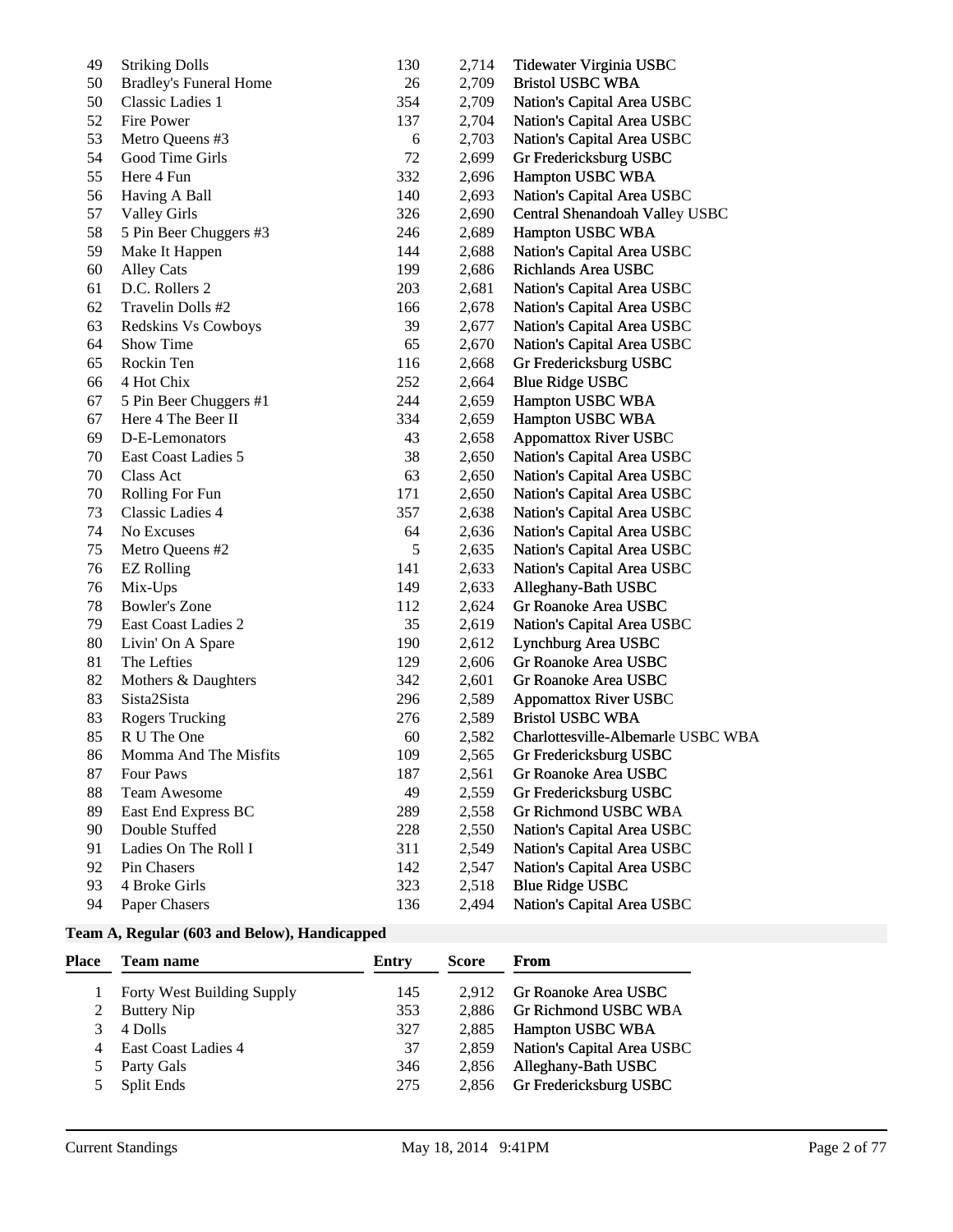| 7        | Good Ol Girls                      | 115            | 2,847          | Gr Roanoke Area USBC                                         |
|----------|------------------------------------|----------------|----------------|--------------------------------------------------------------|
| $\tau$   | WS Proud Of It                     | 221            | 2,847          | Nation's Capital Area USBC                                   |
| 9        | Good Ol Girls 2                    | 227            | 2,842          | Gr Roanoke Area USBC                                         |
| 10       | 4 Great Girls                      | 106            | 2,830          | Gr Roanoke Area USBC                                         |
| 11       | Girls Day Out                      | 48             | 2,821          | Gr Richmond USBC BA                                          |
| 11       | Ladies On The Roll IV              | 314            | 2,821          | Nation's Capital Area USBC                                   |
| 13       | No Pressure                        | 67             | 2,820          | Nation's Capital Area USBC                                   |
| 14       | Destructive Divas                  | 229            | 2,813          | Nation's Capital Area USBC                                   |
| 15       | Metro Queens #4                    | $\tau$         | 2,808          | Nation's Capital Area USBC                                   |
| 15       | Just Friends                       | 331            | 2,808          | Hampton USBC WBA                                             |
| 17       | Four Believers                     | 69             | 2,807          | Nation's Capital Area USBC                                   |
| 18       | Who Are They                       | 340            | 2,805          | Gr Richmond USBC WBA                                         |
| 19       | The Village Girls                  | 57             | 2,800          | Nation's Capital Area USBC                                   |
| 19       | Fear This                          | 151            | 2,800          | Gr Richmond USBC WBA                                         |
| 21       | Stardust                           | 107            | 2,799          | Gr Roanoke Area USBC                                         |
| 22       | No Names                           | 114            | 2,798          | Central Shenandoah Valley USBC                               |
| 23       | <b>VA Ladies</b>                   | 44             | 2,795          | Tidewater Virginia USBC                                      |
| 24       | <b>Mixed Nuts</b>                  | 146            | 2,792          | Nation's Capital Area USBC                                   |
| 25       | The Village Dolls                  | 56             | 2,788          | Nation's Capital Area USBC                                   |
| 26       | Rolling For Fun 3                  | 173            | 2,781          | Nation's Capital Area USBC                                   |
| 27       |                                    | 308            | 2,779          | Danville USBC                                                |
| 28       | Split Happens<br>Oh S**T!          | 258            | 2,776          |                                                              |
| 28       | Tee's Wonders                      | 286            |                | Tidewater Virginia USBC<br>Gr Richmond USBC WBA              |
|          |                                    | 74             | 2,776<br>2,774 |                                                              |
| 30       | <b>Alley Cats</b><br>Anne's Girls  | 28             |                | Lynchburg Area USBC                                          |
| 31<br>32 | Metro Queens #1                    | $\overline{4}$ | 2,771          | Central Shenandoah Valley USBC<br>Nation's Capital Area USBC |
| 33       | No Pressure Here                   | 288            | 2,769          | Gr Richmond USBC WBA                                         |
| 34       | Grubb Funeral Home                 | 33             | 2,765          | <b>Bristol USBC WBA</b>                                      |
| 34       |                                    | 42             | 2,763          |                                                              |
| 36       | Might As Well<br>Travelin Dolls #4 | 168            | 2,763<br>2,761 | Gr Roanoke Area USBC                                         |
| 36       | <b>Susan's Hair Fashions</b>       | 287            | 2,761          | Nation's Capital Area USBC<br>Gr Richmond USBC WBA           |
| 38       | Love To Bowl                       | 268            | 2,757          | Danville Area USBC BA                                        |
| 39       | No-Pros                            | 121            | 2,755          | Lynchburg Area USBC                                          |
| 40       | Travelin Dolls #3                  | 167            | 2,753          | Nation's Capital Area USBC                                   |
| 41       | Solid Gold                         | 88             | 2,740          |                                                              |
| 42       | Metro Queens #5                    | $\,8\,$        |                | Nation's Capital Area USBC                                   |
| 43       | <b>Stars And Strikes</b>           | 256            | 2,737<br>2,732 | Nation's Capital Area USBC<br>Gr Roanoke Area USBC           |
| 44       |                                    | 68             |                | Nation's Capital Area USBC                                   |
|          | New Attitude                       |                | 2,729          |                                                              |
| 45       | Perro Grande<br>Got No Clue 2      | 219<br>226     | 2,726          | Nation's Capital Area USBC<br>Hampton USBC WBA               |
| 46       |                                    |                | 2,724          |                                                              |
| 47       | The Mixers                         | 195            | 2,721          | Nation's Capital Area USBC                                   |
| 48       | Ace Team                           | 32             | 2,719          | Central Shenandoah Valley USBC                               |
| 48       | Ichibons                           | 82             | 2,719          | New River Valley USBC                                        |
| 50       | The Village Dames                  | 52             | 2,716          | Nation's Capital Area USBC                                   |
| 50       | D.C. Rollers 1                     | 202            | 2,716          | Nation's Capital Area USBC                                   |
| 52       | Knock Them Down                    | 255            | 2,712          | Gr Roanoke Area USBC                                         |
| 53       | Our Team                           | 217            | 2,708          | Nation's Capital Area USBC                                   |
| 53       | Pin Pals                           | 267            | 2,708          | Alleghany-Bath USBC                                          |
| 55       | It's 5 O'Clock Somewhere           | 216            | 2,706          | Gr Roanoke Area USBC                                         |
| 56       | East Coast Ladies 1                | 34             | 2,702          | Nation's Capital Area USBC                                   |
| 56       | The Village Ladies                 | 54             | 2,702          | Nation's Capital Area USBC                                   |
| 58       | The Village Women                  | 53             | 2,700          | Nation's Capital Area USBC                                   |
| 58       | Strikes R Us                       | 174            | 2,700          | Gr Roanoke Area USBC                                         |
| 60       | <b>Pink Ladies</b>                 | 248            | 2,697          | Gr Richmond USBC WBA                                         |
| 61       | <b>Bronze Ladies</b>               | 280            | 2,696          | Nation's Capital Area USBC                                   |
| 62       | Ya-Ya's                            | 2              | 2,689          | Nation's Capital Area USBC                                   |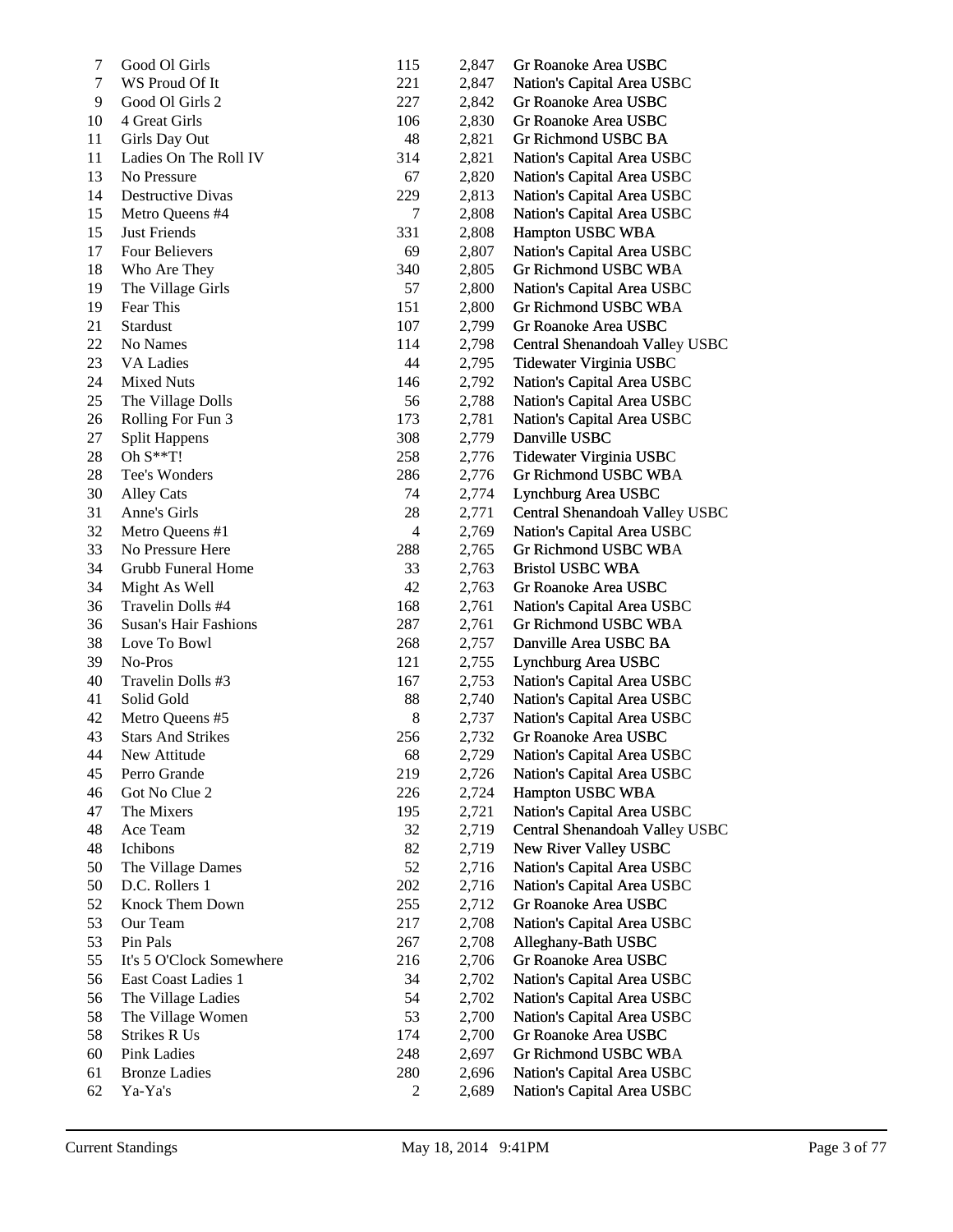| 63 | Love & Laughter            | 220 | 2,688 | Nation's Capital Area USBC         |
|----|----------------------------|-----|-------|------------------------------------|
| 64 | No Names                   | 247 | 2,687 | Tidewater Virginia USBC            |
| 65 | The Apple Bees             | 50  | 2,686 | Upper Shenandoah Valley USBC BA    |
| 66 | <b>Aches And Pains</b>     | 345 | 2,685 | Gr Roanoke Area USBC               |
| 67 | Let's Do This              | 139 | 2,679 | Nation's Capital Area USBC         |
| 68 | Moms On Strike             | 292 | 2,676 | Charlottesville-Albemarle USBC WBA |
| 69 | 5 Pin Beer Chuggers #2     | 245 | 2,674 | Hampton USBC WBA                   |
| 70 | Classic Ladies 3           | 356 | 2,672 | Nation's Capital Area USBC         |
| 71 | The Turner Girls           | 127 | 2,669 | <b>Blue Ridge USBC</b>             |
| 72 | <b>Sassy Ladies</b>        | 70  | 2,668 | Nation's Capital Area USBC         |
| 73 | Carol's Angels             | 197 | 2,660 | Hampton USBC WBA                   |
| 74 | Special Ladies             | 29  | 2,656 | Nation's Capital Area USBC         |
| 75 | Classic Ladies 2           | 355 | 2,653 | Nation's Capital Area USBC         |
| 76 | <b>Split Personalities</b> | 291 | 2,647 | Lynchburg Area USBC                |
| 77 | Got No Clue                | 225 | 2,623 | Hampton USBC WBA                   |
| 78 | Sunshine Gals              | 328 | 2,618 | Gr Roanoke Area USBC               |
| 79 | Whee-Ee                    | 175 | 2,614 | <b>Bristol USBC WBA</b>            |
| 80 | Four Friends               | 131 | 2,592 | Henry County USBC                  |
| 81 | The Fun Bunch              | 230 | 2,587 | Nation's Capital Area USBC         |
| 82 | Chatham Girls #1           | 350 | 2,570 | Henry County USBC WBA              |
|    |                            |     |       |                                    |

# **Team A, Scratch, Scratch**

| Place         | <b>Team name</b>    | Entry | <b>Score</b> | <b>From</b>                |
|---------------|---------------------|-------|--------------|----------------------------|
|               | Loud And Clear      | 143   | 2.546        | Nation's Capital Area USBC |
| $\mathcal{L}$ | Fire Power          | 137   | 2,527        | Nation's Capital Area USBC |
| 3             | Catch Us If You Can | 329   | 2,423        | Gr Richmond USBC WBA       |
| 4             | Yeah Heck Yeah      | 324   | 2,356        | New River Valley USBC      |
| 5             | We Are Family I     | 315   | 2,293        | Nation's Capital Area USBC |
| 6             | No Warning          | 134   | 2,165        | Nation's Capital Area USBC |
|               | All Or Nothing      | 135   | 2,052        | Nation's Capital Area USBC |
| 8             | Paper Chasers       | 136   | 2.026        | Nation's Capital Area USBC |
| 9             | D.C. Rollers 1      | 202   | 1,726        | Nation's Capital Area USBC |
| 10            | D.C. Rollers 2      | 203   | 1,700        | Nation's Capital Area USBC |
| 11            | The Mixers          | 195   | 1,620        | Nation's Capital Area USBC |
|               |                     |       |              |                            |

# **Team B, Classic (604 & Above), Handicapped**

| Place | <b>Team name</b>       | Entry | <b>Score</b> | <b>From</b>                |
|-------|------------------------|-------|--------------|----------------------------|
| 1     | Fun Bunch              | 162   | 3,019        | Nation's Capital Area USBC |
| 2     | <b>Feisty Fillies</b>  | 241   | 2,896        | Hampton USBC WBA           |
| 3     | Wild Ones              | 80    | 2,895        | Nation's Capital Area USBC |
| 4     | Golden Girls           | 344   | 2,858        | Gr Roanoke Area USBC       |
| 5     | <b>Bayrollers</b>      | 126   | 2,832        | Nation's Capital Area USBC |
| 6     | Uniques $#1$           | 181   | 2,831        | Gr Richmond USBC WBA       |
| 7     | Marylanders I          | 10    | 2,823        | Nation's Capital Area USBC |
| 8     | Four Angels            | 163   | 2,821        | Nation's Capital Area USBC |
| 9     | Livin On A Spare       | 284   | 2,819        | Gr Richmond USBC WBA       |
| 10    | X-OUT 3                | 271   | 2,812        | Nation's Capital Area USBC |
| 11    | <b>Happy Bowlers</b>   | 194   | 2,809        | Hampton USBC WBA           |
| 12    | Shut Up And Bowl       | 206   | 2,804        | Nation's Capital Area USBC |
| 13    | Uniques $#2$           | 182   | 2,798        | Gr Richmond USBC WBA       |
| 14    | Pin Busters            | 184   | 2,795        | Nation's Capital Area USBC |
| 15    | Pam's Messengers       | 262   | 2,794        | Gr Richmond USBC WBA       |
| 16    | Uniques #3             | 183   | 2,793        | Gr Richmond USBC WBA       |
| 17    | <b>Friends Forever</b> | 204   | 2,789        | Gr Richmond USBC WBA       |
| 18    | Here We Are            | 12    | 2,786        | Apple Valley USBC WBA      |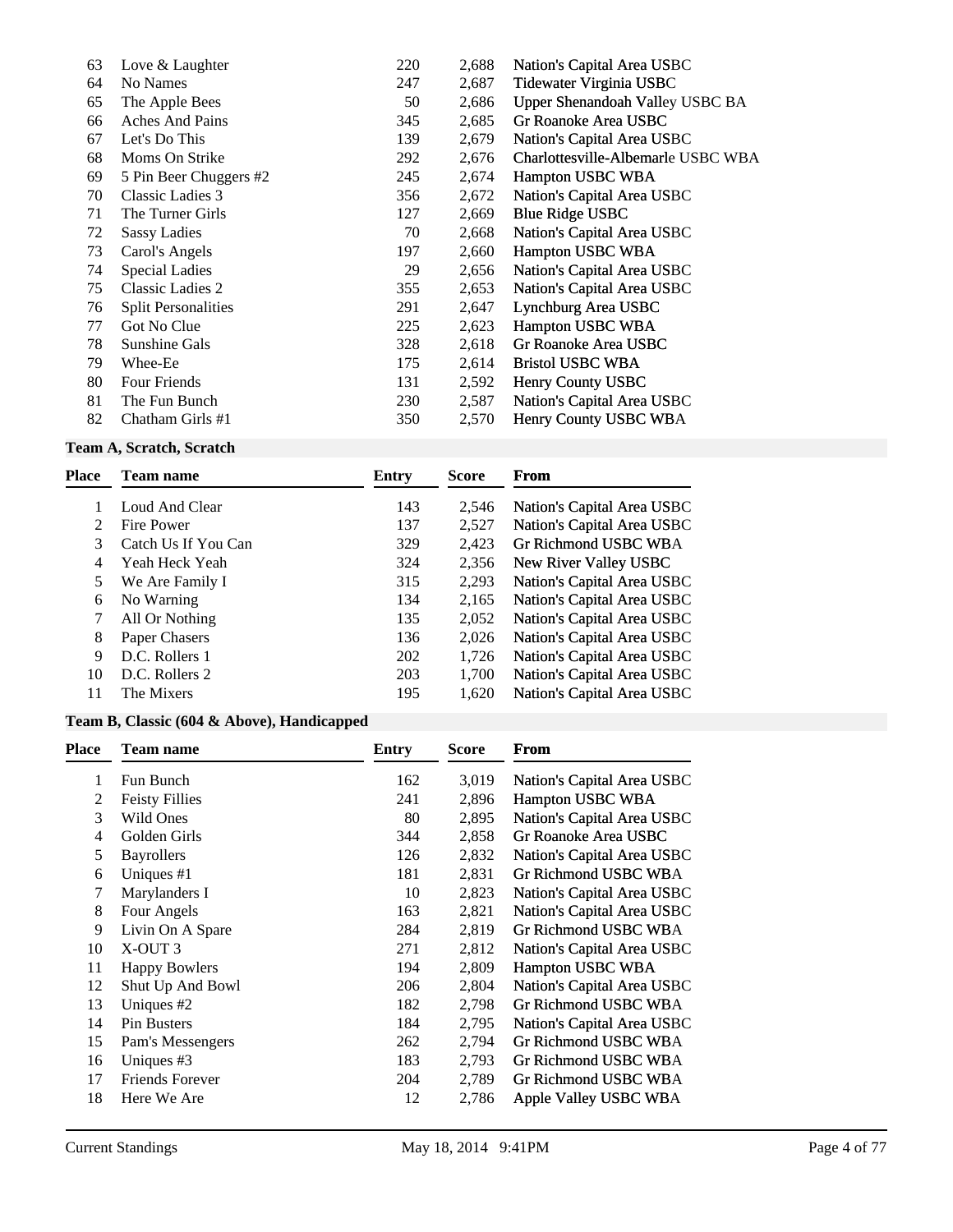| 19 | <b>Bridleside</b>          | 222    | 2,781          | Nation's Capital Area USBC         |
|----|----------------------------|--------|----------------|------------------------------------|
| 20 | Simpson Weather            | 178    | 2,777          | Charlottesville-Albemarle USBC WBA |
| 21 | <b>Wood Peckers</b>        | 152    | 2,767          | Lynchburg Area USBC                |
| 22 | Dolls With Balls           | 352    | 2,763          | Nation's Capital Area USBC         |
| 23 | <b>Bowling Bunch</b>       | 279    | 2,762          | New River Valley USBC              |
| 24 | Young At Heart             | 297    | 2,760          | Lynchburg Area USBC                |
| 25 | The Pin Pals               | 301    | 2,759          | Henry County USBC WBA              |
| 26 | No Names                   | 213    | 2,757          | Tidewater Virginia USBC            |
| 26 | Alley Kats #1              | 118    | 2,757          | Hampton USBC WBA                   |
| 26 | Lane Adjusters             | 179    | 2,757          | Nation's Capital Area USBC         |
| 29 | It Could Be Worse          | 89     | 2,754          | <b>Appomattox River USBC</b>       |
| 30 | The Goodtimers             | 325    | 2,753          | Gr Roanoke Area USBC               |
| 31 | <b>Beltway Bandits 1</b>   | 348    | 2,744          | Nation's Capital Area USBC         |
| 32 | Go Getters                 | 207    | 2,742          | Nation's Capital Area USBC         |
| 33 | <b>Pugh's Messengers</b>   | 263    | 2,741          | Gr Richmond USBC WBA               |
| 34 | <b>Misfit Ladies</b>       | 27     | 2,740          | Gr Fredericksburg USBC             |
| 35 | Pin Pushers                | 95     | 2,731          | Central Shenandoah Valley USBC     |
| 36 | Classy Ladies #1           | 335    | 2,728          | Nation's Capital Area USBC         |
| 36 | Sassy But Classy Ladies 1  | 209    | 2,728          | Nation's Capital Area USBC         |
| 38 | <b>Beyond Spaces</b>       | $20\,$ | 2,718          | Central Shenandoah Valley USBC     |
| 39 | <b>Glory Bowlers</b>       | 208    | 2,713          | Nation's Capital Area USBC         |
| 40 | X-OUT <sub>2</sub>         | 270    | 2,709          | Nation's Capital Area USBC         |
| 41 | Dolls With Balls           | 320    | 2,705          | Gr Richmond USBC WBA               |
| 42 | Marlow Strikers 2          | 160    | 2,703          | Nation's Capital Area USBC         |
| 43 | Schaeffer's Trucking Too   | 254    | 2,702          | Gr Roanoke Area USBC               |
| 44 | Ten In The Pit             | 73     | 2,700          | Charlottesville-Albemarle USBC WBA |
| 45 | Just For Fun               | 13     | 2,699          | Central Shenandoah Valley USBC     |
| 45 | X-OUT 4                    | 272    | 2,699          | Nation's Capital Area USBC         |
| 47 | Sassy-Four                 | 46     | 2,697          | Central Shenandoah Valley USBC     |
| 47 | Bea's Angels               | 309    | 2,697          | <b>Appomattox River USBC</b>       |
| 49 | Stars & Stripes            | 122    | 2,694          | New River Valley USBC              |
| 50 | Pin Bruisers               | 23     | 2,692          | Central Shenandoah Valley USBC     |
| 51 | <b>Tri-County Feeds</b>    | 148    | 2,672          | Charlottesville-Albemarle USBC WBA |
| 52 | Wish We Could!             | 200    | 2,662          | Gr Fredericksburg USBC             |
| 53 | Combs Funeral Service #1   | 24     | 2,661          | Richlands Area USBC                |
| 53 | Five Richmond Ladies II    | 239    | 2,661          | Gr Richmond USBC WBA               |
| 55 | <b>Hill City Kitties</b>   | 87     | 2,655          | Lynchburg Area USBC                |
| 56 | The Fighters               | 102    | 2,653          | Nation's Capital Area USBC         |
| 57 | Five Richmond Ladies I     | 238    | 2,649          | Gr Richmond USBC WBA               |
| 58 | No Limit                   | 103    | 2,648          | Nation's Capital Area USBC         |
| 59 | Classy Ladies #2           | 336    | 2,643          | Nation's Capital Area USBC         |
| 60 | <b>Fireside Lanes</b>      | 133    | 2,641          | Richlands Area USBC                |
|    | <b>Jazzy Ladies</b>        | 101    | 2,636          | Nation's Capital Area USBC         |
| 61 |                            |        |                |                                    |
| 62 | Girls With Balls 3         | 193    | 2,635<br>2,635 | Hampton USBC WBA                   |
| 62 | Dolls With Balls           | 185    |                | Nation's Capital Area USBC         |
| 64 | Schaeffer's Trucking       | 253    | 2,634          | Gr Roanoke Area USBC               |
| 65 | No Names                   | 124    | 2,629          | South Boston USBC                  |
| 66 | <b>Gutter Busters</b>      | 71     | 2,626          | Richlands Area USBC                |
| 66 | No Names                   | 234    | 2,626          | Lynchburg Area USBC                |
| 68 | <b>Bowling For Dollars</b> | 303    | 2,624          | Tidewater Virginia USBC            |
| 69 | Quiet Storm                | 16     | 2,618          | Central Shenandoah Valley USBC     |
| 70 | Sassy But Classy Ladies 4  | 212    | 2,617          | Nation's Capital Area USBC         |
| 71 | No Names                   | 237    | 2,615          | Lynchburg Area USBC                |
| 72 | Alley Kats #2              | 119    | 2,612          | Hampton USBC WBA                   |
| 73 | Pin Pals                   | 18     | 2,611          | Central Shenandoah Valley USBC     |
| 74 | Evil Queens                | 330    | 2,610          | Gr Fredericksburg USBC             |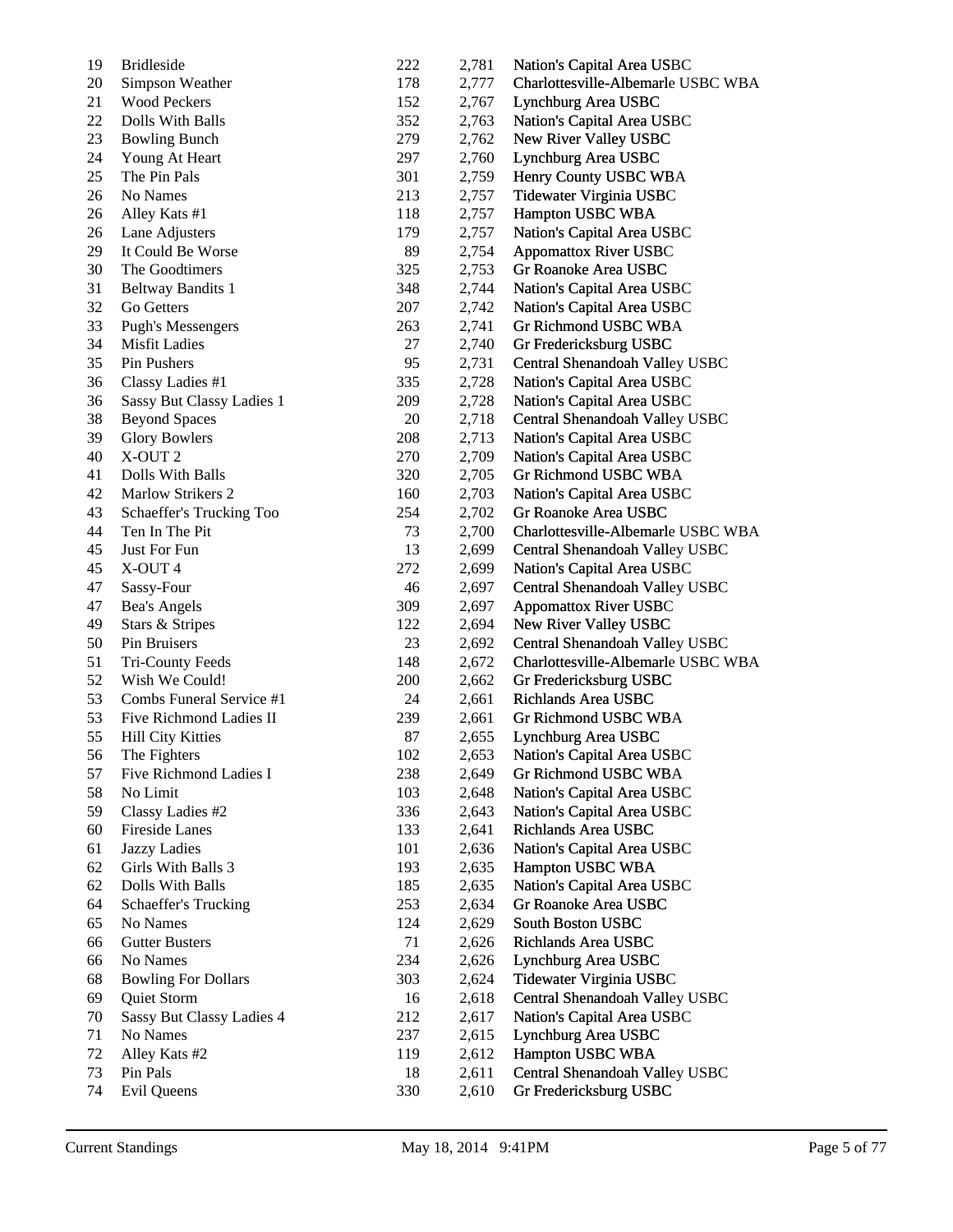| 75 | Sassy But Classy Ladies 3 | 211 | 2,601 | Nation's Capital Area USBC |
|----|---------------------------|-----|-------|----------------------------|
| 76 | No Names                  | 231 | 2,598 | Hampton USBC WBA           |
| 77 | <b>Beltway Bandits 2</b>  | 349 | 2,597 | Nation's Capital Area USBC |
| 78 | Aries                     | 242 | 2,594 | Gr Roanoke Area USBC       |
| 79 | <b>Bowl Ten Pins Now</b>  | 125 | 2,587 | Nation's Capital Area USBC |
| 80 | <b>Fun Attic Bowler</b>   | 316 | 2,585 | Danville USBC              |
| 81 | <b>Kitty Kats</b>         | 240 | 2,584 | Hampton USBC WBA           |
| 82 | It's All About Grace      | 76  | 2.583 | Hampton USBC WBA           |
| 83 | The Incredibles           | 306 | 2,573 | Gr Roanoke Area USBC       |
| 84 | Just 4 Fun                | 155 | 2,571 | Nation's Capital Area USBC |
| 85 | Girls With Balls 2        | 192 | 2,564 | Hampton USBC WBA           |
| 86 | X-OUT 1                   | 269 | 2,536 | Nation's Capital Area USBC |
| 87 | Cinco De Mayo             | 86  | 2,530 | Gr Fredericksburg USBC     |
| 88 | <b>Bandits</b>            | 30  | 2,529 | Nation's Capital Area USBC |
| 89 | <b>Foxy Ladies</b>        | 153 | 2,494 | Gr Fredericksburg USBC     |
| 90 | Combs Funeral Service #2  | 25  | 2,467 | Richlands Area USBC        |
| 91 | Moms And Brats            | 77  | 2.463 | <b>Hampton USBC WBA</b>    |
|    |                           |     |       |                            |

## **Team B, Regular (603 & Below), Handicapped**

| <b>Place</b>   | <b>Team name</b>               | Entry | <b>Score</b> | <b>From</b>                    |
|----------------|--------------------------------|-------|--------------|--------------------------------|
| $\mathbf{1}$   | No Ten Pins                    | 75    | 2,905        | Hampton USBC WBA               |
| $\overline{c}$ | <b>Alley Cats</b>              | 201   | 2,900        | Gr Richmond USBC WBA           |
| 3              | <b>Purple Passion</b>          | 161   | 2,888        | Nation's Capital Area USBC     |
| 4              | Purple Haze                    | 265   | 2,887        | Alleghany-Bath USBC            |
| 5              | One Ball                       | 158   | 2,886        | Nation's Capital Area USBC     |
| 6              | <b>Misfits</b>                 | 90    | 2,868        | <b>Appomattox River USBC</b>   |
| 7              | X-OUT 5                        | 273   | 2,859        | Nation's Capital Area USBC     |
| 8              | Fools 4 Fun                    | 62    | 2,850        | Gr Richmond USBC WBA           |
| $8\,$          | Family $+1$                    | 319   | 2,850        | Gr Richmond USBC WBA           |
| 10             | 4 Day Dreamers                 | 154   | 2,843        | Nation's Capital Area USBC     |
| 11             | Val's Messengers               | 261   | 2,839        | Gr Richmond USBC WBA           |
| 12             | <b>Strikers</b>                | 22    | 2,826        | Central Shenandoah Valley USBC |
| 13             | Drama Queens                   | 302   | 2,813        | Gr Richmond USBC WBA           |
| 14             | <b>Sunset Rollers</b>          | 83    | 2,810        | Richlands Area USBC            |
| 15             | Misfits                        | 96    | 2,809        | Richlands Area USBC            |
| 16             | Pin Up Girls                   | 259   | 2,808        | <b>Gr Richmond USBC WBA</b>    |
| 17             | <b>Riff Raff</b>               | 305   | 2,805        | Gr Roanoke Area USBC           |
| 18             | Dr.'S Orders                   | 260   | 2,804        | Tidewater Virginia USBC        |
| 19             | Marlow Strikers 1              | 159   | 2,800        | Nation's Capital Area USBC     |
| 20             | Oceana Gals                    | 317   | 2,791        | Tidewater Virginia USBC        |
| 21             | Rollers                        | 214   | 2,789        | Alleghany-Bath USBC            |
| 21             | No Names                       | 79    | 2,789        | <b>Appomattox River USBC</b>   |
| 23             | <b>Just Plugging Along</b>     | 251   | 2,787        | <b>Appomattox River USBC</b>   |
| 23             | Just US                        | 205   | 2,787        | Lynchburg Area USBC            |
| 25             | Sophisticated Ladies           | 156   | 2,785        | Nation's Capital Area USBC     |
| 26             | GR8-XXX-Pectations             | 17    | 2,772        | Central Shenandoah Valley USBC |
| 27             | Sassy But Classy Ladies 2      | 210   | 2,771        | Nation's Capital Area USBC     |
| 28             | Unpredictables                 | 170   | 2,766        | Gr Richmond USBC WBA           |
| 28             | Daltonswood                    | 105   | 2,766        | <b>Bristol USBC WBA</b>        |
| 28             | Four Spares                    | 31    | 2,766        | Central Shenandoah Valley USBC |
| 31             | Collinsville Engraving Co. Inc | 110   | 2,763        | Henry County USBC WBA          |
| 32             | Just Us VI                     | 300   | 2,762        | Tidewater Virginia USBC        |
| 33             | No Names                       | 157   | 2,760        | Nation's Capital Area USBC     |
| 34             | Unpredictables                 | 196   | 2,757        | Hampton USBC WBA               |
| 35             | <b>Lucky Strikes</b>           | 19    | 2,754        | Central Shenandoah Valley USBC |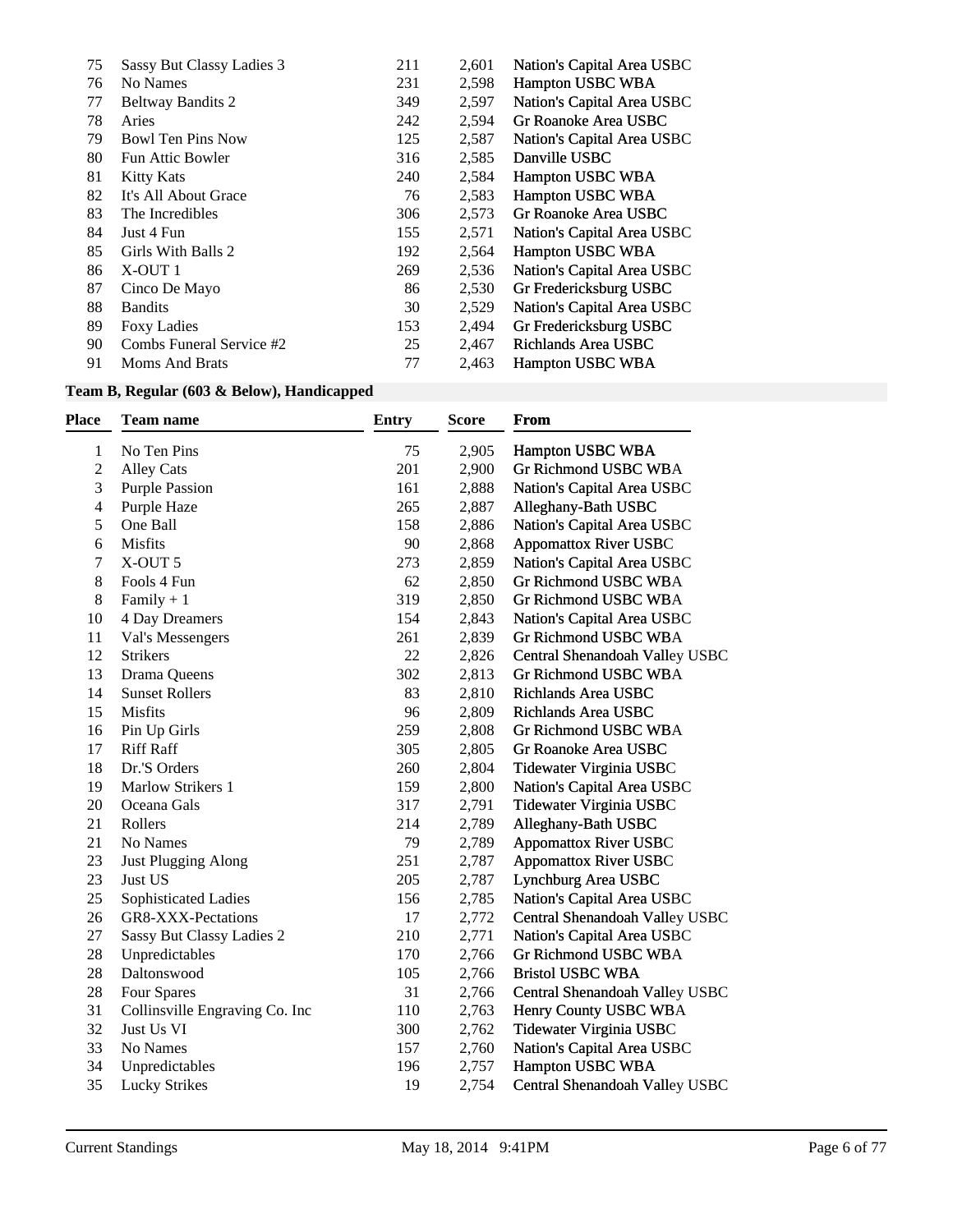| 36 | Marylanders II             | 11  | 2,752 | Nation's Capital Area USBC         |
|----|----------------------------|-----|-------|------------------------------------|
| 37 | <b>Gutter Gang</b>         | 94  | 2,743 | Central Shenandoah Valley USBC     |
| 38 | Pin Pals                   | 61  | 2,741 | Charlottesville-Albemarle USBC WBA |
| 39 | Overby Messenger           | 264 | 2,732 | Gr Richmond USBC WBA               |
| 39 | Soooo Close                | 21  | 2,732 | Central Shenandoah Valley USBC     |
| 41 | Something Special          | 108 | 2,731 | Central Shenandoah Valley USBC     |
| 42 | Nine Or Better             | 99  | 2,728 | Nation's Capital Area USBC         |
| 43 | <b>WOS</b>                 | 281 | 2,723 | Alleghany-Bath USBC                |
| 44 | Should Have Been           | 14  | 2,718 | Central Shenandoah Valley USBC     |
| 45 | The Oreo's                 | 304 | 2,716 | Gr Roanoke Area USBC               |
| 46 | <b>CRS</b>                 | 321 | 2,715 | Central Shenandoah Valley USBC     |
| 47 | Four For Fun               | 1   | 2,714 | Hampton USBC WBA                   |
| 48 | Family Affai               | 93  | 2,712 | Tidewater Virginia USBC            |
| 49 | <b>Rolling Pins</b>        | 85  | 2,711 | Tidewater Virginia USBC            |
| 50 | 4 Splits                   | 318 | 2,703 | Henry County USBC WBA              |
| 51 | Just Us V                  | 299 | 2,702 | Tidewater Virginia USBC            |
| 52 | We'Ve Been Framed          | 111 | 2,697 | <b>Appomattox River USBC</b>       |
| 52 | No Names                   | 78  | 2,697 | Appomattox River USBC              |
| 54 | Cville's Last Min          | 282 | 2,688 | Charlottesville-Albemarle USBC WBA |
| 55 | Oceana Stars               | 177 | 2,683 | Tidewater Virginia USBC            |
| 56 | Seven Or Better            | 180 | 2,681 | Nation's Capital Area USBC         |
| 57 | <b>Betty's Girls</b>       | 310 | 2,669 | South Boston USBC                  |
| 58 | DC Divas                   | 100 | 2,667 | Nation's Capital Area USBC         |
| 59 | Wan-A-Bees                 | 176 | 2,666 | Tidewater Virginia USBC            |
| 60 | <b>Alley Chicks</b>        | 250 | 2,663 | Tidewater Virginia USBC            |
| 60 | New Deal                   | 150 | 2,663 | Tidewater Virginia USBC            |
| 60 | Gutterflies                | 186 | 2,663 | Nation's Capital Area USBC         |
| 63 | 1st Choice Medical Billing | 92  | 2,662 | Tidewater Virginia USBC            |
| 64 | <b>Fiddy Bowlers</b>       | 91  | 2,656 | <b>Appomattox River USBC</b>       |
| 64 | Just Us IV                 | 298 | 2,656 | Tidewater Virginia USBC            |
| 66 | <b>Classy Ladies</b>       | 41  | 2,654 | Nation's Capital Area USBC         |
| 67 | "Bunch A Nuts"             | 198 | 2,648 | Tidewater Virginia USBC            |
| 68 | Danville 4                 | 84  | 2,640 | Danville Area USBC BA              |
| 69 | <b>Almost Awesome</b>      | 235 | 2,639 | Lynchburg Area USBC                |
| 70 | Diva Time                  | 15  | 2,638 | Central Shenandoah Valley USBC     |
| 71 | No Names                   | 123 | 2,625 | South Boston USBC                  |
| 72 | No Names                   | 236 | 2,619 | Lynchburg Area USBC                |
| 73 | <b>Beulah's Babes</b>      | 40  |       | 2,616 Nation's Capital Area USBC   |
| 74 | Gillie's Gang              | 98  | 2,615 | Nation's Capital Area USBC         |
| 75 | Girls With Balls 1         | 191 | 2,593 | Hampton USBC WBA                   |
| 76 | Gotta Reason               | 128 | 2,577 | Alleghany-Bath USBC                |
| 77 | <b>Beltway Bandits 3</b>   | 347 | 2,574 | Nation's Capital Area USBC         |
| 78 | Pop's Girls                | 277 | 2,567 | Lynchburg Area USBC                |
| 79 | Just Us                    | 215 | 2,557 | Alleghany-Bath USBC                |

# **Team B, Scratch, Scratch**

| <b>Place</b> | Team name                                       | Entry | <b>Score</b> | <b>From</b>                |
|--------------|-------------------------------------------------|-------|--------------|----------------------------|
|              | Girls With Balls 2                              | 192   | 2,264        | Hampton USBC WBA           |
|              | No Limit                                        | 103   | 2,168        | Nation's Capital Area USBC |
|              | X-OUT <sub>2</sub>                              | 270   | 2,157        | Nation's Capital Area USBC |
|              | X-OUT 1                                         | 269   | 2,155        | Nation's Capital Area USBC |
|              | Sophisticated Ladies                            | 156   | 1.795        | Nation's Capital Area USBC |
|              | Doubles A, Classic (302 and Above), Handicapped |       |              |                            |
| <b>Place</b> | Team name                                       | Entry | <b>Score</b> | From                       |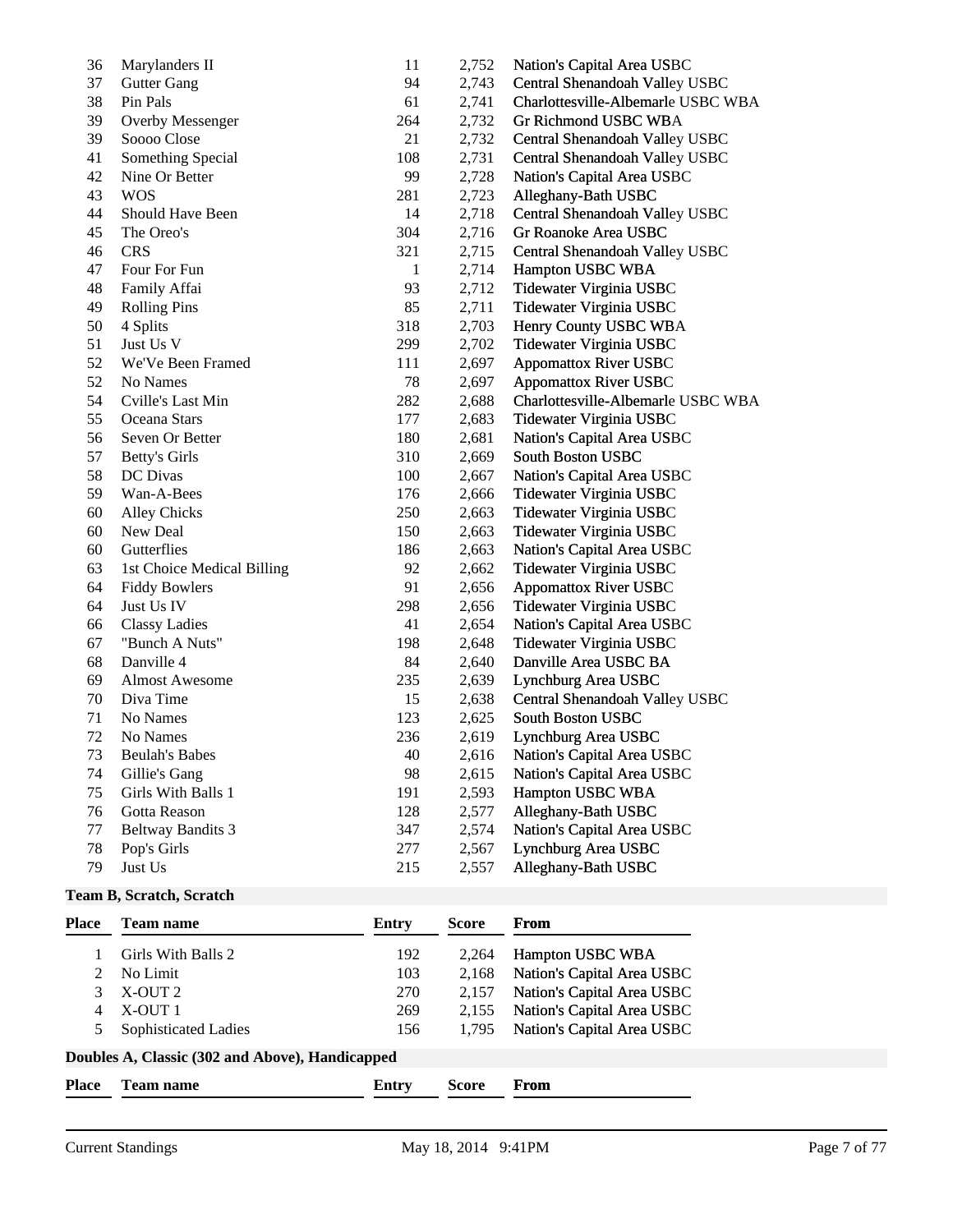| $\mathbf{1}$   | Cook, Norma L / Edwards, Maude F                  | 153 | 1,585 | Gr Fredericksburg USBC         |
|----------------|---------------------------------------------------|-----|-------|--------------------------------|
| $\mathbf{2}$   | Ahlgrim, Yvonne B / Butts, Rose L                 | 261 | 1,572 | Gr Richmond USBC WBA           |
| 3              | LoBianco, Judith L / Mozingo, Pamela<br>G         | 80  | 1,558 | Nation's Capital Area USBC     |
| $\overline{4}$ | Turner, Brenda L / Turner, Helen W                | 351 | 1,550 | Henry County USBC WBA          |
| 5              | Eckles, Krystal D / Zirkle, Laurie T              | 59  | 1,547 | Gr Roanoke Area USBC           |
| 6              | Bailey, Helen K / Brandt, Kendra K                | 117 | 1,539 | Lynchburg Area USBC            |
| $\tau$         | Gary, April N / Fairley, Jessica L                | 324 | 1,536 | New River Valley USBC          |
| 8              | Biller, Maria A / Biller, Janet F                 | 58  | 1,534 | Nation's Capital Area USBC     |
| $8\,$          | Boettcher, Wendy M / Glasscock,                   | 190 | 1,534 | Lynchburg Area USBC            |
|                | Laura D                                           |     |       |                                |
| 10             | Rush, Christine M / Bokman, Taren L               | 11  | 1,527 | Nation's Capital Area USBC     |
| 11             | Crisman, Brenda M / Thornburg,                    | 189 | 1,525 | Apple Valley USBC WBA          |
|                | Dawn C                                            |     |       |                                |
| 12             | Payne, Kathy D / Taylor, Kathy S                  | 104 | 1,523 | Gr Roanoke Area USBC           |
| 13             | Jackson, Mattie W / Pugh, Barbara A               | 88  | 1,519 | Nation's Capital Area USBC     |
| 13             | Blackwell, Kathy L / Newlon, Sonya L              | 125 | 1,519 | Nation's Capital Area USBC     |
| 15             | Gray, Angie R / White, Jannie H                   | 12  | 1,514 | Apple Valley USBC WBA          |
| 16             | Kingsbury, Michelle E / Stanley,                  | 260 | 1,513 | Tidewater Virginia USBC        |
|                | Hillary E                                         |     |       |                                |
| 17             | Vincent, Clarice F / Alexander, Grace             | 138 | 1,512 | Nation's Capital Area USBC     |
| 18             | $\mathbf{A}$<br>Woody, Bernice G / Dixon, Linda C | 123 | 1,509 | South Boston USBC              |
| 19             | Taylor, Kimberly V / Pitts,                       | 142 | 1,506 | Nation's Capital Area USBC     |
|                | Schawntrisicia D                                  |     |       |                                |
| 19             | Dyson, Toni A / Vail, Shannan L                   | 207 | 1,506 | Nation's Capital Area USBC     |
| 21             | Rosas, Christa N / Schiemer, Heather              | 55  | 1,499 | Nation's Capital Area USBC     |
|                | M                                                 |     |       |                                |
| 21             | Chase, Delores / Myers, Karen Y                   | 357 | 1,499 | Nation's Capital Area USBC     |
| 23             | Williams, Maythis A / Key, Lutricia B             | 63  | 1,498 | Nation's Capital Area USBC     |
| 23             | Witt, Susan J / Rose, Debra M                     | 243 | 1,498 | Tidewater Virginia USBC        |
| 25             | Hicks, Diana L / James, Darlene F                 | 332 | 1,497 | Hampton USBC WBA               |
| 26             | Copeland, Geri-Lynn / Sharp, Andrea               | 49  | 1,495 | Gr Fredericksburg USBC         |
| 26             | Tarr, Michelle / Grimes, Patricia L               | 155 | 1,495 | Nation's Capital Area USBC     |
| 28             | Hollandsworth, Sonja D /                          | 82  | 1,493 | New River Valley USBC          |
|                | Hollandsworth, Sherry A                           |     |       |                                |
| 29             | Parker, Robin E / Pyles-Harris, Betty J           | 99  | 1,491 | Nation's Capital Area USBC     |
| 29             | Haffner, Cathleen / Gorham, Vera C                | 179 | 1,491 | Nation's Capital Area USBC     |
| 31             | Williams, Sallie G / Boone, Phyllis T             | 98  | 1,489 | Nation's Capital Area USBC     |
| 31             | Smith, Christine A / Koren, Ruth A                | 197 | 1,489 | Hampton USBC WBA               |
| 31             | Kelley, Mary L / Hanger, Susan F                  | 326 | 1,489 | Central Shenandoah Valley USBC |
| 34             | Holland-Harris, Helen R / Jones, D.               | 240 | 1,487 | Hampton USBC WBA               |
|                | Alease                                            |     |       |                                |
| 35             | Smith, Judy L / Mitchell, Shirley E               | 228 | 1,486 | Nation's Capital Area USBC     |
| 35             | Butler, Kimberly M / Ford, Patricia A             | 356 | 1,486 | Nation's Capital Area USBC     |
| 37             | Cherry, Valerie D / Taylor, Doris S               | 181 | 1,485 | Gr Richmond USBC WBA           |
| 38             | Woodall, Pamela R / Cobbs, Robin O                | 316 | 1,484 | Danville USBC                  |
|                |                                                   |     |       |                                |
| 38             | McCamey, Metchel H / Sharp, Mabel<br>G            | 337 | 1,484 | Nation's Capital Area USBC     |
| 40             | Wingo, Marion P / Procise, Gweneth<br>Т           | 74  | 1,483 | Lynchburg Area USBC            |
| 41             | Barnes, Nicole T / Caldwell, Jeanne M             | 57  | 1,481 | Nation's Capital Area USBC     |
| 42             | Pryor, Isabelle R / Cornell, Casey M              | 72  | 1,480 | Gr Fredericksburg USBC         |
| 43             | Keys, Sandra A / Philpott, Janipher Y             | 140 | 1,479 | Nation's Capital Area USBC     |
| 43             | Johnson, Erica / Gunter, Marjorie                 | 293 | 1,479 | Lynchburg Area USBC            |
|                | Angie                                             |     |       |                                |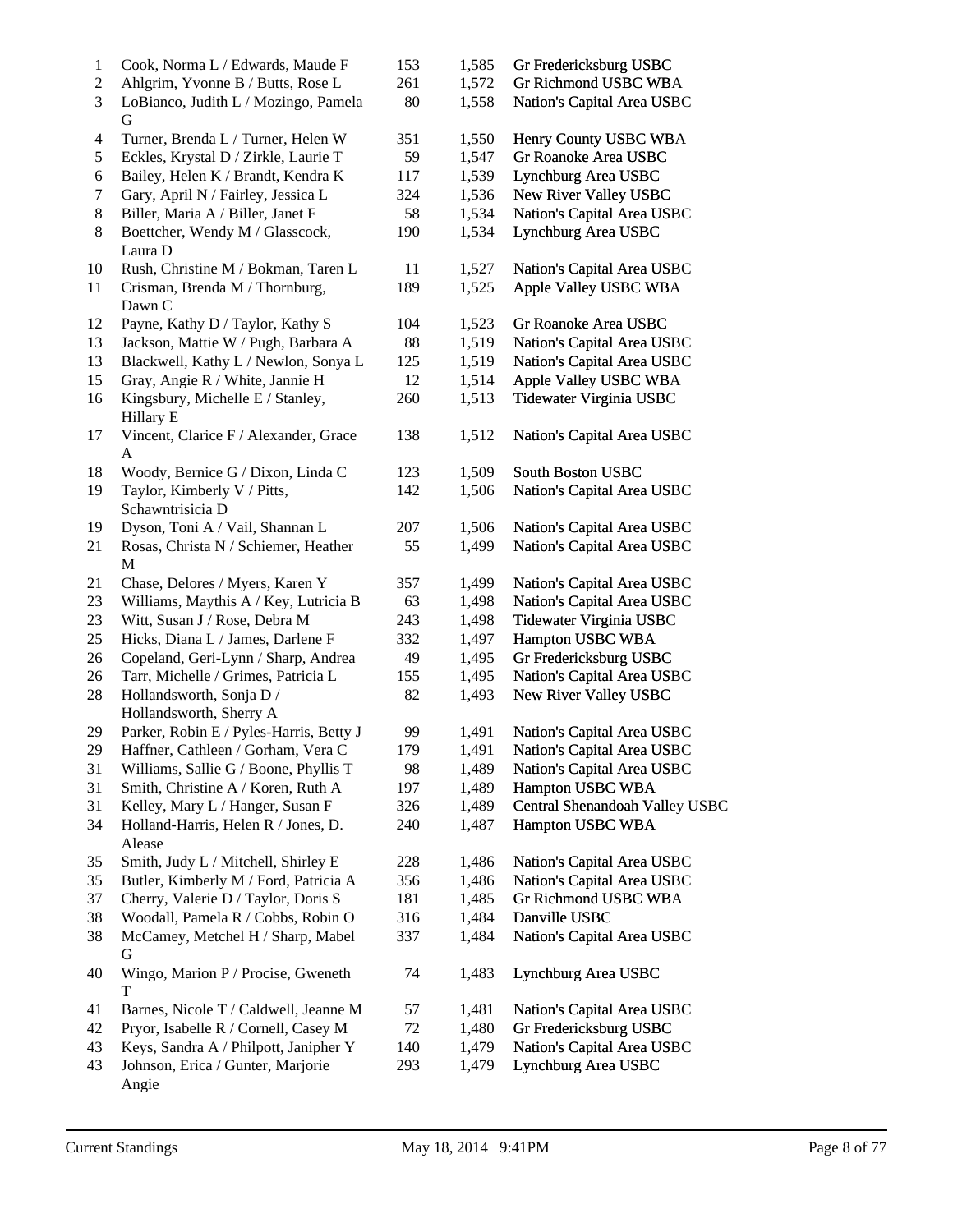| 45 | McConnell, Nichele M / Ford, Yvette<br>D            | 137 | 1,476 | Nation's Capital Area USBC         |
|----|-----------------------------------------------------|-----|-------|------------------------------------|
| 46 | Stevens, Collet G / Perry, Jolita D                 | 271 | 1,475 | Nation's Capital Area USBC         |
| 47 | Franklin, Terri A / Bell, Tiffany A                 | 137 | 1,474 | Nation's Capital Area USBC         |
| 47 | Anders, Janet / Cash, Phyllis F                     | 278 | 1,474 | Lynchburg Area USBC                |
| 49 | Parker, Mary M / Gaines, Patricia F                 | 126 | 1,472 | Nation's Capital Area USBC         |
| 49 | Christian, Monica Y / Davis, Terry M                | 141 | 1,472 | Nation's Capital Area USBC         |
| 51 | Richardson, Cathy / Newton, Semetta<br>М            | 119 | 1,471 | Hampton USBC WBA                   |
| 51 | Quinn, Kimberly G / Robinson, Kiesha<br>R           | 229 | 1,471 | Nation's Capital Area USBC         |
| 53 | Brown, Constance G / Thomas,<br>Jacqueline          | 6   | 1,470 | Nation's Capital Area USBC         |
| 53 | White, Teresa L / Bogucki, Brenda K                 | 333 | 1,470 | Hampton USBC WBA                   |
| 55 | Sawyer, Amanda L / Lamb, Tammi L                    | 258 | 1,468 | Tidewater Virginia USBC            |
| 56 | Marckel, Carolyn C / Bock, Joanne                   | 249 | 1,464 | Charlottesville-Albemarle USBC WBA |
| 57 | Cox, Kathy K / Brown, Debbie S                      | 27  | 1,463 | Gr Fredericksburg USBC             |
| 57 | Taylor-Jones, Sandra E / Reid,<br>Arkeatha O        | 68  | 1,463 | Nation's Capital Area USBC         |
| 59 | Norton, Mary R / Baucum, Cliftina                   | 5   | 1,461 | Nation's Capital Area USBC         |
| 59 | Johnson, Yvonne C / Green, Geneva P                 | 212 | 1,461 | Nation's Capital Area USBC         |
| 61 | Branch, Beatrice C / Green, Rebecca<br>A            | 204 | 1,460 | <b>Gr Richmond USBC WBA</b>        |
| 62 | Fisher, Lois M / Harper, Alma C                     | 326 | 1,459 | Central Shenandoah Valley USBC     |
| 63 | Duncan, Cindy A / Godette, Annie J                  | 317 | 1,457 | Tidewater Virginia USBC            |
| 64 | Young, Tameka D / Stone, Wandra E                   | 63  | 1,454 | Nation's Capital Area USBC         |
| 65 | Wilson, Lucille V / Sweeney, Pat                    | 107 | 1,453 | Gr Roanoke Area USBC               |
| 66 | Ford, Tracey L / Simmons, Adrienne<br>R             | 18  | 1,452 | Central Shenandoah Valley USBC     |
| 66 | Simerson, Beverly A / Leonard,<br>Juanita "Nita" F  | 130 | 1,452 | Tidewater Virginia USBC            |
| 68 | Coleman, Alice M / Coleman, Carolyn<br>A            | 296 | 1,451 | <b>Appomattox River USBC</b>       |
| 68 | Stewart, Mary M / Ogden-Miller,<br>Angela D         | 344 | 1,451 | Gr Roanoke Area USBC               |
| 70 | Barnett-Johnson, Brenda C / Bethel,<br>Paulette J   | 211 | 1,450 | Nation's Capital Area USBC         |
| 71 | Keaton, Leola / Short, Ponjola V                    | 64  | 1,449 | Nation's Capital Area USBC         |
| 71 | Jefferson, Alfreda Y / Edwards,<br>Denise Y         | 143 | 1,449 | Nation's Capital Area USBC         |
| 73 | Tate, Algeria K / Woodson, Debra A                  | 210 | 1,447 | Nation's Capital Area USBC         |
| 73 | LeGrant-Davis, Christina L / Jordan,<br>Sharron D   | 312 | 1,447 | Nation's Capital Area USBC         |
| 75 | Clawson, Linda R / Alston, Denise                   | 202 | 1,446 | Nation's Capital Area USBC         |
| 75 | Souza, Rena R / Grasz, Holly J                      | 225 | 1,446 | Hampton USBC WBA                   |
| 77 | Saitta, Lisa G / Cook, Jennifer S                   | 246 | 1,444 | Hampton USBC WBA                   |
| 77 | Jordan, Angela E / Spearman, Kaci T                 | 313 | 1,444 | Nation's Capital Area USBC         |
| 79 | Richerson, Tammi L / Thornhill,<br>Sasha S          | 293 | 1,443 | Lynchburg Area USBC                |
| 80 | Hubbard, Dana D / Crawford,<br>Elizabeth R          | 205 | 1,441 | Lynchburg Area USBC                |
| 81 | Compton, Pam W / Dawson, Roxie M                    | 148 | 1,440 | Charlottesville-Albemarle USBC WBA |
| 82 | Whiting, Gwendolyn M / Woodson,<br><b>Bridget L</b> | 230 | 1,439 | Nation's Capital Area USBC         |
| 83 | Thweatt, Stacie M / Robinson, Carleen<br>M          | 39  | 1,438 | Nation's Capital Area USBC         |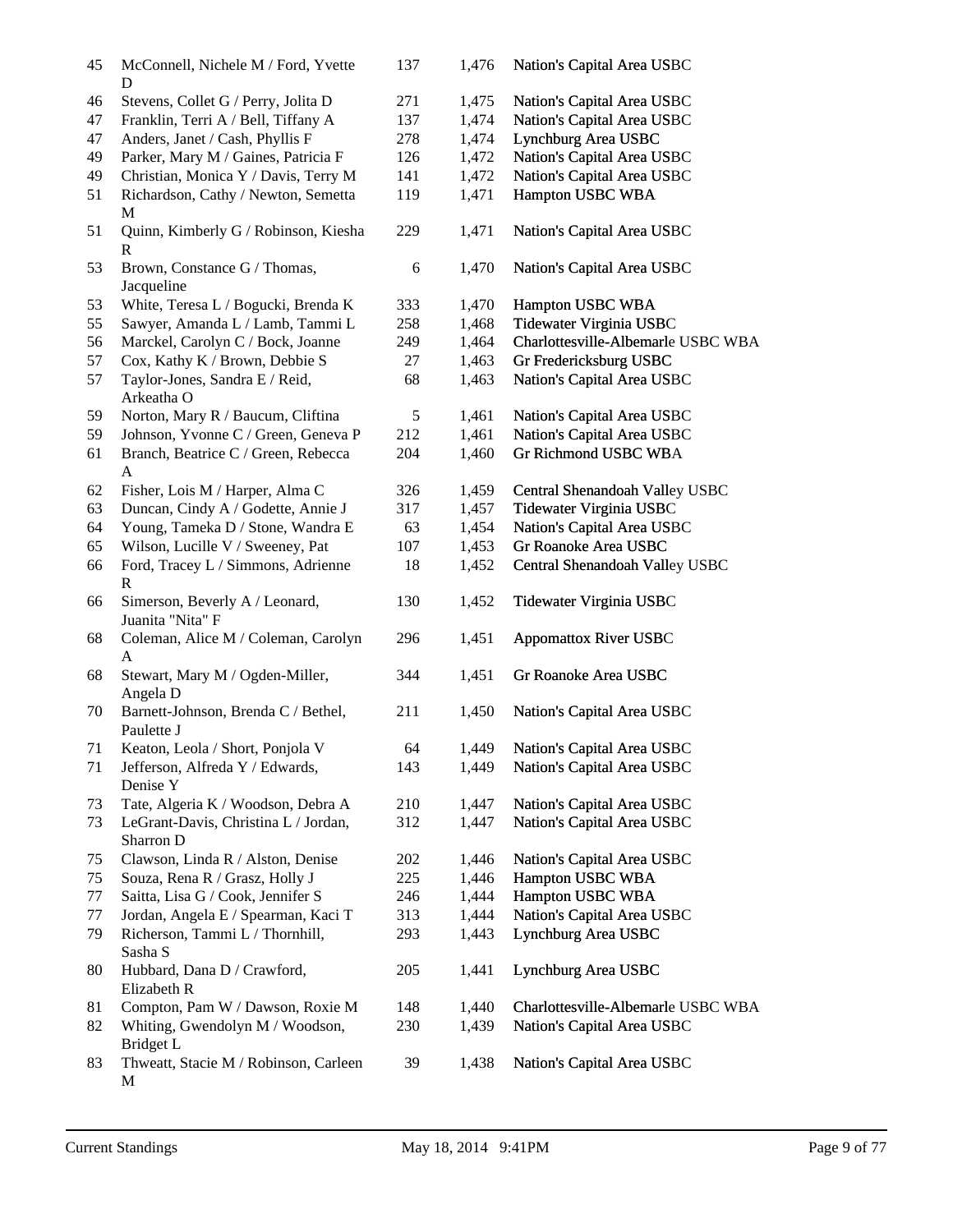| 83  | Cochran, Kristie Cook L / Wetmore,<br>Holly S       | 151            | 1,438 | Gr Richmond USBC WBA               |
|-----|-----------------------------------------------------|----------------|-------|------------------------------------|
| 83  | Jones, Beverly F / Fields, Lynn W                   | 114            | 1,438 | Central Shenandoah Valley USBC     |
| 83  | Tinsley, Martessa D / Owens, Shanell<br>L           | 144            | 1,438 | Nation's Capital Area USBC         |
| 87  | Vaughan, Barbara J / Stone, Frieda B                | 23             | 1,437 | Central Shenandoah Valley USBC     |
| 87  | DiDomenico, Patricia A / Bell, Amber<br>C           | 136            | 1,437 | Nation's Capital Area USBC         |
| 87  | Smith, Sharon C / Harper, Teresa B                  | 297            | 1,437 | Lynchburg Area USBC                |
| 90  | Rishel, Sheila A / Felker, Adelaida A               | 19             | 1,436 | Central Shenandoah Valley USBC     |
| 91  | Powell-Lee, Patricia A /                            | 161            | 1,435 | Nation's Capital Area USBC         |
|     | Williams-Hampton, Phyllis                           |                |       |                                    |
| 92  | Gilreath, Vonda J / Montgomery,<br>Christel L       | 341            | 1,433 | Apple Valley USBC WBA              |
| 93  | King, Susan M / Foster, Leila                       | $\overline{c}$ | 1,431 | Nation's Capital Area USBC         |
| 93  | Taylor, Virginia H / Sharp, Margaret L              | 189            | 1,431 | Apple Valley USBC WBA              |
| 93  | Carter, Arlene G / Garnett, Barbara J               | 227            |       | Gr Roanoke Area USBC               |
|     |                                                     |                | 1,431 |                                    |
| 93  | Farrish, Maresha J / Shackelford,<br>Valerie N      | 311            | 1,431 | Nation's Capital Area USBC         |
| 97  | Holton, Pamela G / Edwards, Joyce M                 | 66             | 1,430 | Nation's Capital Area USBC         |
| 97  | Johnson, Sharon A / Brower, Beverly<br>$\mathsf{C}$ | 336            | 1,430 | Nation's Capital Area USBC         |
| 97  | Johnson, Patricia H / Jenkins, Nona M               | 118            | 1,430 | Hampton USBC WBA                   |
| 97  | Leonard, Jennifer M / Harrison,<br>Patricia G       | 301            | 1,430 | Henry County USBC WBA              |
| 101 | Wynn, Mary A / Hatley, Jeannie C                    | 322            | 1,429 | <b>Bristol USBC WBA</b>            |
| 102 | Scott, Carolyn R / Scott, Keisha C                  | 102            | 1,428 | Nation's Capital Area USBC         |
| 102 | Jenkins, Sherika N / Ferguson,<br>Kimberly A        | 294            | 1,428 | Gr Fredericksburg USBC             |
| 102 | Daniel, Sandra M / Bomar, Vickie D                  | 297            | 1,428 | Lynchburg Area USBC                |
| 105 | Terry, Glennyleen / Royster, Peggy W                | 124            | 1,427 | South Boston USBC                  |
| 105 | Seawright, Latonya J / Livingston,                  | 294            | 1,427 | Gr Fredericksburg USBC             |
|     | La'Tonia M                                          |                |       |                                    |
| 105 | Robinette, Lu Ann / Branham,<br>Catherine L         | 341            | 1,427 | Apple Valley USBC WBA              |
| 108 | Shelor, Valerie L / Ramsey, Linda S                 | 279            | 1,426 | New River Valley USBC              |
| 109 | Buckingham, Carol L / Black, Lynne<br>M             | 186            | 1,425 | Nation's Capital Area USBC         |
| 110 | Pullie, Mildred A / Woolfrey,<br>Christine H        | 217            | 1,424 | Nation's Capital Area USBC         |
| 110 | Zimmerman, Rosemary P / Miller,<br>Helen F          | 132            | 1,424 | Apple Valley USBC WBA              |
| 110 | Brown, Bobbie J / Bailey, La-June J                 | 194            | 1,424 | Hampton USBC WBA                   |
| 113 | Toney, Charlotte A / Brice, Tina Y                  | 60             | 1,423 | Charlottesville-Albemarle USBC WBA |
| 113 | Jefferson, Quintina R / Shaw-Wesby,                 | 143            | 1,423 | Nation's Capital Area USBC         |
|     | Crystal J<br>Kennedy, Deneal / Gorham, Lottie C     |                |       |                                    |
| 115 |                                                     | 47             | 1,422 | Gr Fredericksburg USBC             |
| 115 | Leone, Virginia L / DeFalco, Loretta<br>A           | 52             | 1,422 | Nation's Capital Area USBC         |
| 115 | Lilly, Victoria L / Warlitner, Tarie A              | 346            | 1,422 | Alleghany-Bath USBC                |
| 118 | Trail, Nancy G / Streath, Marlene M                 | 87             | 1,421 | Lynchburg Area USBC                |
| 118 | Weaver, Joan E / Carson, Barbara K                  | 184            | 1,421 | Nation's Capital Area USBC         |
| 120 | Barringer, Shawn Y / Burnett, Cynthia<br>P          | 101            | 1,420 | Nation's Capital Area USBC         |
| 120 | Hansen, Shelly M / Scott, Helene B                  | 116            | 1,420 | Gr Fredericksburg USBC             |
| 122 | Gillispie, Debbie R / DiDomenico,<br>Patricia A     | 252            | 1,419 | <b>Blue Ridge USBC</b>             |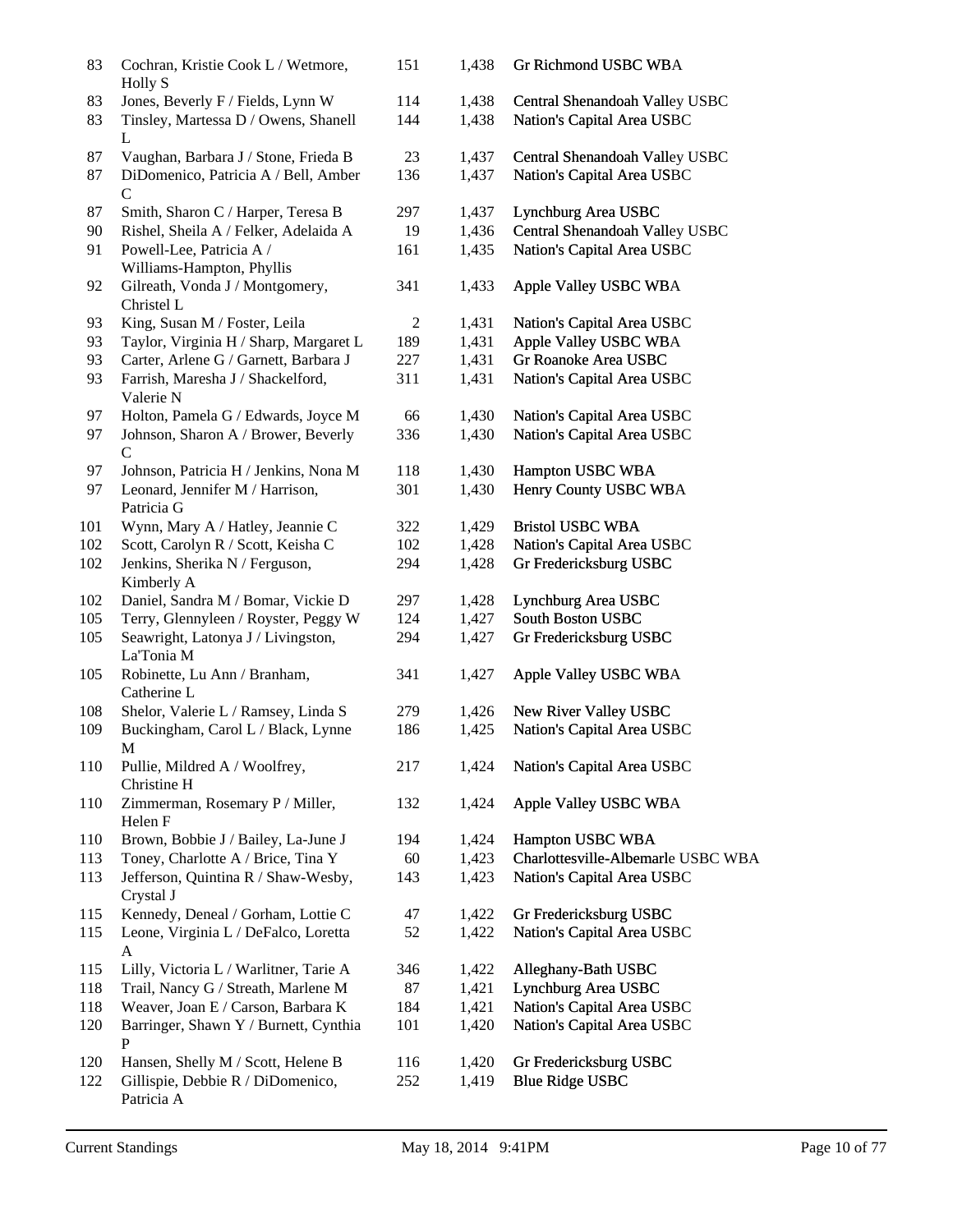| 122 | Plummer, Mary E / Robertson, Linda<br>F              | 240 | 1,419 | Hampton USBC WBA               |
|-----|------------------------------------------------------|-----|-------|--------------------------------|
| 124 | Overton, Shanell / Hawkins, Anita M                  | 269 | 1,418 | Nation's Capital Area USBC     |
| 124 | Sykes, Lynn / Cathey, Marcey L                       | 332 | 1,418 | Hampton USBC WBA               |
| 126 | Swain, Patricia B / Betts, Jacqueline<br>М           | 81  | 1,416 | New River Valley USBC          |
| 126 | Krause, Patricia L / Haines, Mary<br>Ellen           | 265 | 1,416 | Alleghany-Bath USBC            |
| 128 | Smith, Eva P / McCallum, Shelly A                    | 124 | 1,415 | <b>South Boston USBC</b>       |
| 129 | Larrabee, Linda E / Sullivan, Lydia K                | 47  | 1,414 | Gr Fredericksburg USBC         |
| 129 | Sykes, Jessie / Roberts, Brenda L                    | 188 | 1,414 | South Boston USBC              |
| 129 | Lomax, Marie B / Johnson, Carletha O                 | 209 | 1,414 | Nation's Capital Area USBC     |
| 129 | Kirkland, Latoya C / Dejaegher,<br>Crystal (Yakym) J | 270 | 1,414 | Nation's Capital Area USBC     |
| 133 | Bandong, Donna M / Jackson, Ingrid<br>B              | 338 | 1,413 | Nation's Capital Area USBC     |
| 134 | Toliver, Lucinda A / Williams,<br>Shirlean M         | 65  | 1,412 | Nation's Capital Area USBC     |
| 134 | Ellis, Monica W / Brown, Reverne                     | 169 | 1,412 | Nation's Capital Area USBC     |
| 136 | Brown, Tammy D / Coleman, Patricia<br>Y              | 43  | 1,411 | <b>Appomattox River USBC</b>   |
| 136 | Gragg, Karla K / Huff, Mikki D                       | 324 | 1,411 | New River Valley USBC          |
| 136 | Harris, Joyce A / Colbert, Clara L                   | 211 | 1,411 | Nation's Capital Area USBC     |
| 136 | Kendall, Rita M / Dalton, Martha A                   | 105 | 1,411 | <b>Bristol USBC WBA</b>        |
| 140 | Parker, Angela Y / Ward, Edna R                      | 64  | 1,409 | Nation's Capital Area USBC     |
| 141 | Spriggs, Dorothy Y / Green, Yvonne P                 | 38  | 1,408 | Nation's Capital Area USBC     |
| 141 | Milstead, Veronica E / Lancaster,<br>Marjorie T      | 358 | 1,408 | Nation's Capital Area USBC     |
| 143 | Garland, Deborah V / Anglin, Misty R                 | 183 | 1,407 | Gr Richmond USBC WBA           |
| 144 | Gardin, Sandra K / Dean, Patrice                     | 103 | 1,406 | Nation's Capital Area USBC     |
| 144 | Russell, Soledad U / Hazel, Cristita C               | 120 | 1,406 | Gr Fredericksburg USBC         |
| 144 | Covington, Rennie L / Wright, Loretta<br>т           | 121 | 1,406 | Lynchburg Area USBC            |
| 144 | Allen, Sheila F / Johnson, Louvenia E                | 171 | 1,406 | Nation's Capital Area USBC     |
| 148 | Wright, Morag / Evans, Valerie G                     | 176 | 1,405 | Tidewater Virginia USBC        |
| 148 | Lambert, Connie J / Funk, Peggy E                    | 147 | 1,405 | <b>Blue Ridge USBC</b>         |
| 150 | Bivens, Margaret V / Lopez, Rebecca<br>S             | 126 | 1,404 | Nation's Capital Area USBC     |
| 151 | Maitland, Loma H / McDonald, Ecko<br>M               | 89  | 1,403 | <b>Appomattox River USBC</b>   |
| 151 | Kipry, Gabriela / Hance, Magaly D                    | 13  | 1,403 | Central Shenandoah Valley USBC |
| 153 | Tate, Tammy D / Watts, Juanita                       | 37  | 1,402 | Nation's Capital Area USBC     |
| 154 | Savoy, E Janet / Greene, Tonie M                     | 35  | 1,401 | Nation's Capital Area USBC     |
| 154 | Watson, Regina L / Moore, Sharon Y                   | 169 | 1,401 | Nation's Capital Area USBC     |
| 154 | Jones, Beverly A / Roach, Verna M                    | 309 | 1,401 | <b>Appomattox River USBC</b>   |
| 157 | Darling, Vicky M / Holt, Brenda F                    | 185 | 1,400 | Nation's Capital Area USBC     |
| 157 | Hester, Tonya M / Hal, Adrienne B                    | 238 | 1,400 | Gr Richmond USBC WBA           |
| 157 | Tingler, Judy / Hendricks, Lorena                    | 295 | 1,400 | Alleghany-Bath USBC            |
| 157 | Gibson, Nina R / Williams, Kiara J                   | 335 | 1,400 | Nation's Capital Area USBC     |
| 161 | Colburn, Mary J / Volpp, Wanda R                     | 49  | 1,399 | Gr Fredericksburg USBC         |
| 162 | Pierce, Lisa A / Carter, Tammy J                     | 343 | 1,398 | New River Valley USBC          |
| 162 | Whiting, Clara M / Warren, Patricia A                | 7   | 1,398 | Nation's Capital Area USBC     |
| 164 | Levitsky, Jill M / Doane, Sharon J                   | 23  | 1,397 | Central Shenandoah Valley USBC |
| 164 | Quarles, Delores L / Brooks, Karen A                 | 38  | 1,397 | Nation's Capital Area USBC     |
| 164 | Pierce, Elizabeth J / Piggott, Angela P              | 119 | 1,397 | Hampton USBC WBA               |
| 167 | Maclin, Doris G / Levy, Marian L                     | 181 | 1,396 | Gr Richmond USBC WBA           |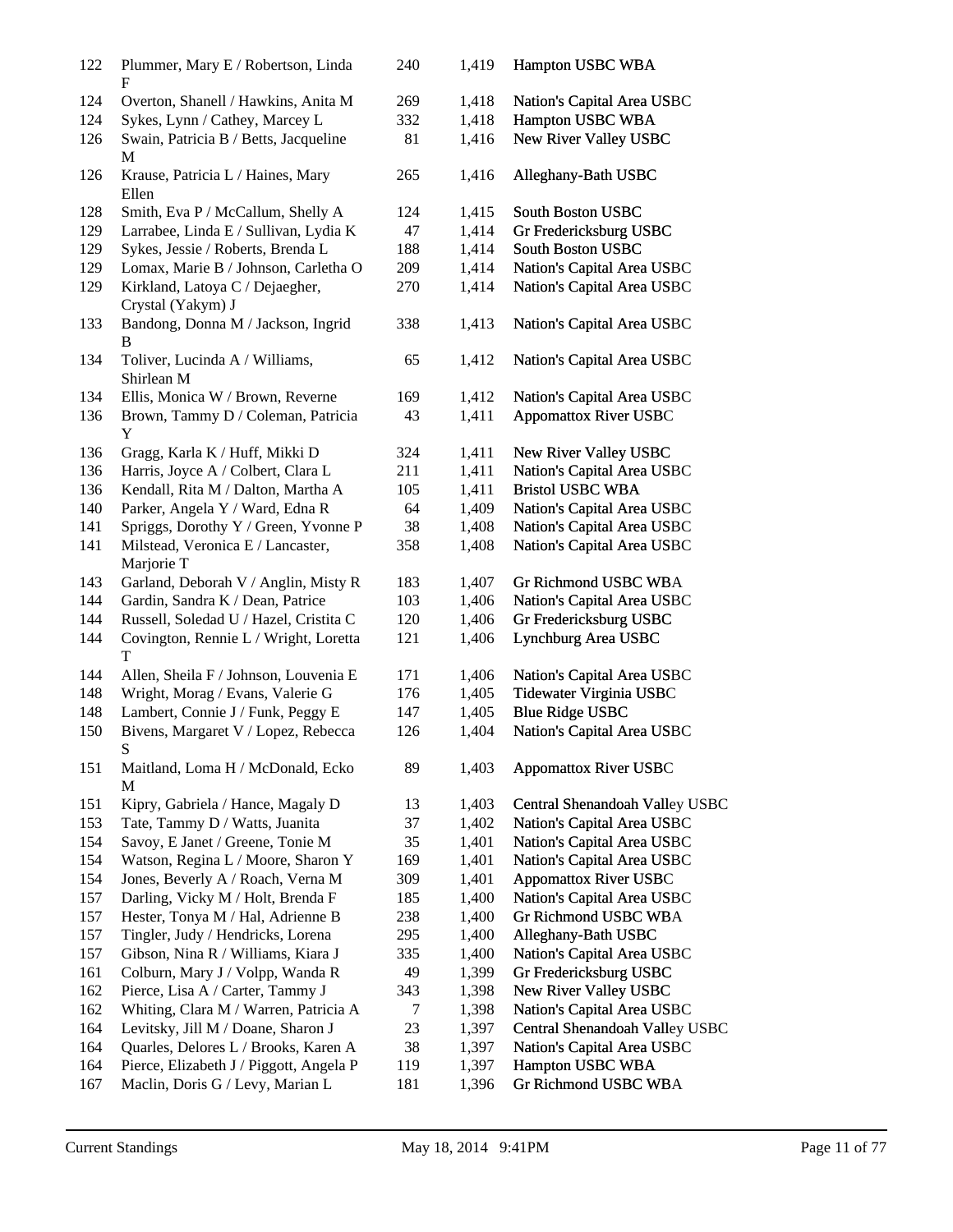| 167 | Hill, Mary J / Drake, Brigitte E         | 331          | 1,396 | Hampton USBC WBA                   |
|-----|------------------------------------------|--------------|-------|------------------------------------|
| 167 | Johnson, Shirley A / Booth, Alice M      | 357          | 1,396 | Nation's Capital Area USBC         |
| 170 | Tyler, Barbara A / Mitchell, Dale C      | 14           | 1,395 | Central Shenandoah Valley USBC     |
| 170 | Boone, Bernice M / Scoggins, JoeAnn      | 142          | 1,395 | Nation's Capital Area USBC         |
| 172 | Hartman, Mary C / Williams, Patrice J    | 112          | 1,394 | Gr Roanoke Area USBC               |
| 172 | Ross, Amanda M / Kesling, Krystal S      | 279          | 1,394 | New River Valley USBC              |
| 174 | Mann, Jessica L / Brown, Amy M           | 352          | 1,393 | Nation's Capital Area USBC         |
| 174 | Treynor, Victoria P / Williams,          | 59           | 1,393 | Gr Roanoke Area USBC               |
|     | Katherine                                |              |       |                                    |
| 176 | Rainey, Dorotha E / Savoy, Iris N        | 160          | 1,392 | Nation's Capital Area USBC         |
| 176 | Williams, Adrienne K / Casterline,       | 163          | 1,392 | Nation's Capital Area USBC         |
|     | Susanne M                                |              |       |                                    |
| 176 | Morris, Mary V / Wilson, R. Flo          | 178          | 1,392 | Charlottesville-Albemarle USBC WBA |
| 176 | Evans, Shirley / Wilson, LaVerne R       | 257          | 1,392 | Tidewater Virginia USBC            |
| 180 | Reynolds, Geneva A / Brown, Nancy        | 73           | 1,391 | Charlottesville-Albemarle USBC WBA |
|     | $\mathsf{C}$                             |              |       |                                    |
| 180 | Shields, Susan P / Tynes, Monique L      | 303          | 1,391 | Tidewater Virginia USBC            |
| 180 | Griffith, Laura L / Anglin, Misty R      | 342          | 1,391 | Gr Roanoke Area USBC               |
| 183 | Scott, Karen G / Hodges, Connie T        | 305          | 1,390 | Gr Roanoke Area USBC               |
| 184 | Magrogan, Mary B / Garland, Eilene       | 222          | 1,389 | Nation's Capital Area USBC         |
|     | K                                        |              |       |                                    |
| 184 | Worley, Sheila / Rutledge, Linda         | 276          | 1,389 | <b>Bristol USBC WBA</b>            |
| 184 | Parsons, Audrey H / Snider, Carol S      | 175          | 1,389 | <b>Bristol USBC WBA</b>            |
| 184 | Pruett, Sandra S / Richardson, Alice F   | 199          | 1,389 | Richlands Area USBC                |
| 188 | White, Betty / Richards, Linda E         | 101          | 1,388 | Nation's Capital Area USBC         |
| 189 | Younger, Mary / Calhoun, Stacy Y         | $\mathbf{1}$ | 1,387 | Hampton USBC WBA                   |
| 189 | Andrews, Lorrie / Mauck, Lisa G          | 132          | 1,387 | Apple Valley USBC WBA              |
| 189 | Landis, Sheila M / Wallace, Naomi        | 149          | 1,387 | Alleghany-Bath USBC                |
| 189 | Winfield, Clara A / Godfrey,             | 300          | 1,387 | Tidewater Virginia USBC            |
|     | Gwendolyn S                              |              |       |                                    |
| 193 | Witt, Becky M / Winebrenner,             | 174          | 1,385 | Gr Roanoke Area USBC               |
|     | Michelle L                               |              |       |                                    |
| 194 | Smith, Barbara A / Reed, Gwendolyn       | 177          | 1,383 | Tidewater Virginia USBC            |
|     | L                                        |              |       |                                    |
| 194 | Renner, Sandra K / Thornton, Patricia    | 191          | 1,383 | Hampton USBC WBA                   |
|     | M                                        |              |       |                                    |
| 194 | Smith, Pearl V / Weaver, Rita O          | 336          | 1,383 | Nation's Capital Area USBC         |
|     |                                          |              |       |                                    |
| 197 | Billie, Shamicca N / Robinson-Mayo,      | 239          | 1,382 | Gr Richmond USBC WBA               |
|     | Wenda Y                                  |              |       |                                    |
| 198 | Simpson, Barbara J / Harris, Denise M    | 34           | 1,381 | Nation's Capital Area USBC         |
| 199 | Newlin, Amanda L / Brown, Lori A         | 266          | 1,380 | Apple Valley USBC WBA              |
| 199 | Smith, Joyce E / Hazelwood, Nancy C      | 232          | 1,380 | South Boston USBC                  |
| 201 | LaPlante, Ellen S / Jimenez, Joan        | 3            | 1,379 | Nation's Capital Area USBC         |
| 201 | Holbert, Tenna C B / De Leon, Phyllis    | 257          | 1,379 | Tidewater Virginia USBC            |
|     | L                                        |              |       |                                    |
| 201 | Ryder, Stephanie B / Jenkins, Tammy      | 266          | 1,379 | Apple Valley USBC WBA              |
|     | R                                        |              |       |                                    |
| 204 | Stanton, Epthal C / McGuire, Linda L     | 166          | 1,378 | Nation's Capital Area USBC         |
| 204 | Brown, Stephanie C / Younger, Erica      | 188          | 1,378 | South Boston USBC                  |
|     | L                                        |              |       |                                    |
| 204 | Earles, Patricia G / Schaeffer, Christal | 253          | 1,378 | Gr Roanoke Area USBC               |
|     | Е                                        |              |       |                                    |
| 207 | Burgwyn, Joyce W / Johnson,              | 67           | 1,377 | Nation's Capital Area USBC         |
|     | Joycelyn M                               |              |       |                                    |
| 207 | Armentrout, Barbara T / Osborne,         | 295          | 1,377 | Alleghany-Bath USBC                |
|     | Cathy                                    |              |       |                                    |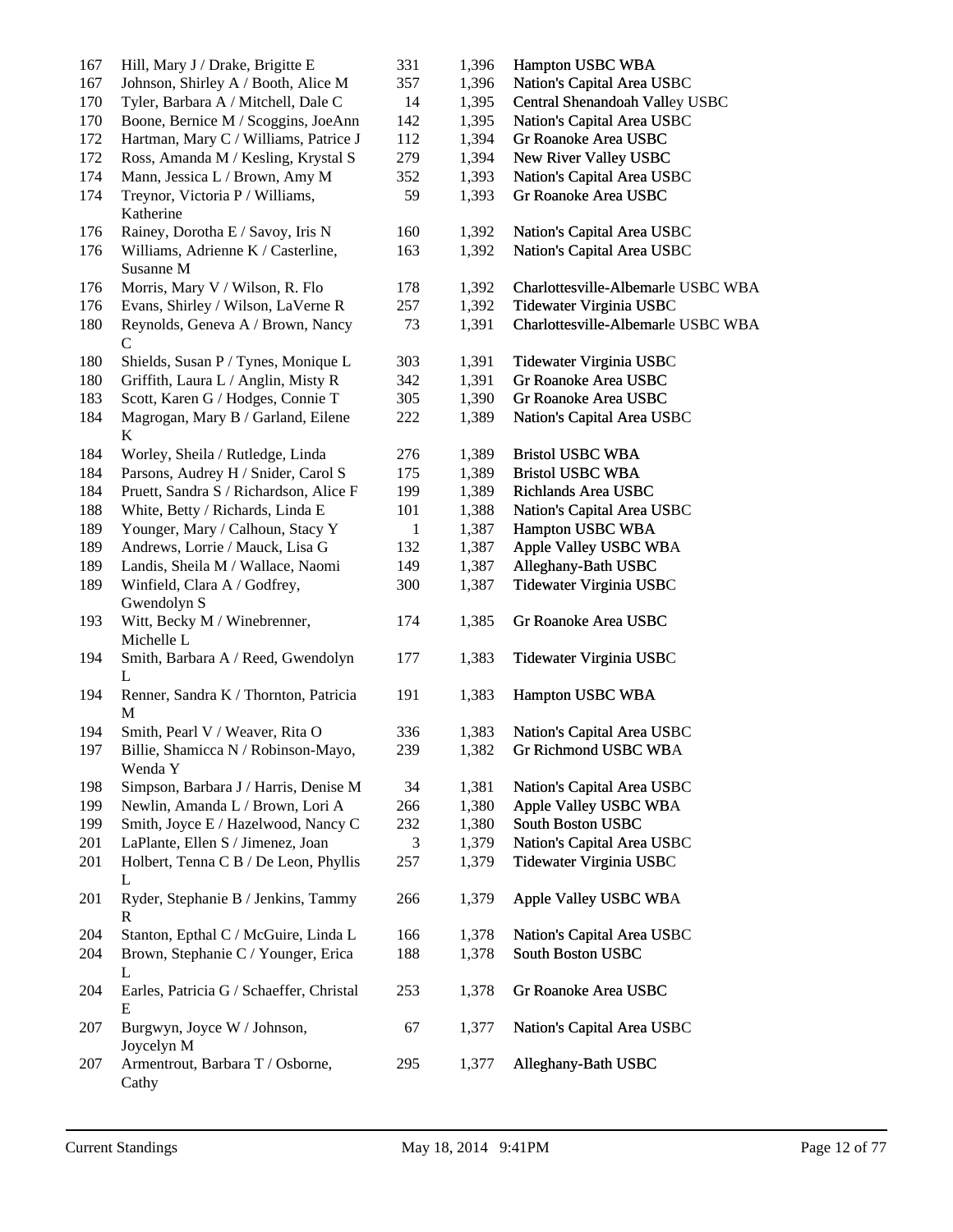| 207 | McAbee, Traci J / Tabor, Lora E                        | 334        | 1,377 | Hampton USBC WBA               |
|-----|--------------------------------------------------------|------------|-------|--------------------------------|
| 210 | Tyree, Martha L / Casey, Martha S                      | 306        | 1,376 | Gr Roanoke Area USBC           |
| 210 | Shannon, Peggy L / Matthews,<br>Michelle T             | 135        | 1,376 | Nation's Capital Area USBC     |
| 212 | Hash, Peggy M / Dull, Jean                             | 33         | 1,375 | <b>Bristol USBC WBA</b>        |
| 212 | Yeargins, Paulette B / Colbert-Box,<br>Sandra M        | 66         | 1,375 | Nation's Capital Area USBC     |
| 214 | Simms, Janice M / Ware, Frances L                      | 166        | 1,374 | Nation's Capital Area USBC     |
| 214 | Throckmorton, Nannie S / Talbott,<br>Barbara L         | 232        | 1,374 | South Boston USBC              |
| 216 | Allen, Linda M / Huggins, Suzanne P                    | 228        | 1,373 | Nation's Capital Area USBC     |
| 217 | Bacus, Lorie / Tucker, Valerie F                       | 195        | 1,372 | Nation's Capital Area USBC     |
| 218 | Robinson, Rose / Hayes, Connie B                       | 24         | 1,371 | Richlands Area USBC            |
| 218 | Barry, Patricia L / Drobney, Barbara R                 | 184        | 1,371 | Nation's Capital Area USBC     |
| 218 | Fink, Nicole L / Davis, Amanda J                       | 206        | 1,371 | Nation's Capital Area USBC     |
| 221 | Toms, Helen J / Butler, Judith K                       | $\sqrt{6}$ | 1,370 | Nation's Capital Area USBC     |
| 221 | Carter, Brenda A / Lassiter, Johnette L                | 183        | 1,370 | Gr Richmond USBC WBA           |
| 223 | Chambers, Brenda D / Schaarschmidt,<br>Sherry          | 45         | 1,369 | Gr Fredericksburg USBC         |
| 223 | Britt, JoAnn / Sprigings, Joe Ann                      | 81         | 1,369 | New River Valley USBC          |
| 225 | Jerard, Katherine M / Fronda, Fe B                     | 207        | 1,367 | Nation's Capital Area USBC     |
| 225 | Peck, Joyce R / Anderson, Noni N                       | 271        | 1,367 | Nation's Capital Area USBC     |
| 225 | Harden, Mary / Asbury, Connie J                        | 25         | 1,367 | Richlands Area USBC            |
| 228 | Jones, Donna B / Hill, Portia M                        | 325        | 1,365 | Gr Roanoke Area USBC           |
| 229 | Arnold, Haley M / Weaver, Lisa J                       | 12         | 1,364 | Apple Valley USBC WBA          |
| 230 | Owen, Susan I / Finney, Barbara L                      | 16         | 1,363 | Central Shenandoah Valley USBC |
| 230 | Nettles, Greta F / Greene, Tiffanee L                  | 39         | 1,363 | Nation's Capital Area USBC     |
| 230 | Shuler, Karen E / Larsen, Stacie L                     | 193        | 1,363 | Hampton USBC WBA               |
| 233 | Sullivan, Nancy S / Schlicht, Kathy M                  | 187        | 1,361 | Gr Roanoke Area USBC           |
| 233 | Wright, Stephanie C / Billie, Shamicca<br>$\mathbf N$  | 262        | 1,361 | Gr Richmond USBC WBA           |
| 233 | Hagens-Gant, Lenora M / Dyson,<br>Lorraine L           | 358        | 1,361 | Nation's Capital Area USBC     |
| 236 | White, Kathryn L / Reynolds, Carolyn<br>M              | 153        | 1,360 | Gr Fredericksburg USBC         |
| 237 | Wade, Cindy P / Ambrose, Patsy D                       | 247        | 1,359 | Tidewater Virginia USBC        |
| 237 | Mayer, Diane S / Trent, Leanne M                       | 244        | 1,359 | Hampton USBC WBA               |
| 237 | Carter, Shelia M / Bush-Jackson,<br>Felicia M          | 135        | 1,359 | Nation's Capital Area USBC     |
| 240 | Burrell, Imogene / Jones, Marie B                      | 25         | 1,358 | Richlands Area USBC            |
| 240 | Shoemaker, Deborah A / Garnett,<br>Vickie N            | 72         | 1,358 | Gr Fredericksburg USBC         |
| 240 | Stewart, Amy J / Robinson, Felicia N                   | 313        | 1,358 | Nation's Capital Area USBC     |
| 243 | Daniel, Rebecca P / Lucas, Terry M                     | 86         | 1,357 | Gr Fredericksburg USBC         |
| 243 | Wright, Rosalie J / Griffin, Mary Jane<br>F            | 154        | 1,357 | Nation's Capital Area USBC     |
| 243 | McLain, Diane / McLain, Bethaney                       | 185        | 1,357 | Nation's Capital Area USBC     |
| 246 | Winters-Smith, Carletha L / Dean,<br><b>Brittany M</b> | 144        | 1,356 | Nation's Capital Area USBC     |
| 246 | Dyar, NeNe L / Cooper, Monell K                        | 273        | 1,356 | Nation's Capital Area USBC     |
| 248 | Randolph, Denise L / Colbert,<br>Stephanie D           | 270        | 1,355 | Nation's Capital Area USBC     |
| 249 | Fitzgerald, Mary L / Ferrell, Frances B                | 84         | 1,354 | Danville Area USBC BA          |
| 249 | Greer, Valerie A / Moyer, Margaret A                   | 172        | 1,354 | Nation's Capital Area USBC     |
| 251 | Bowman, Carolyn S / Edwards, Ruth<br>T                 | 108        | 1,353 | Central Shenandoah Valley USBC |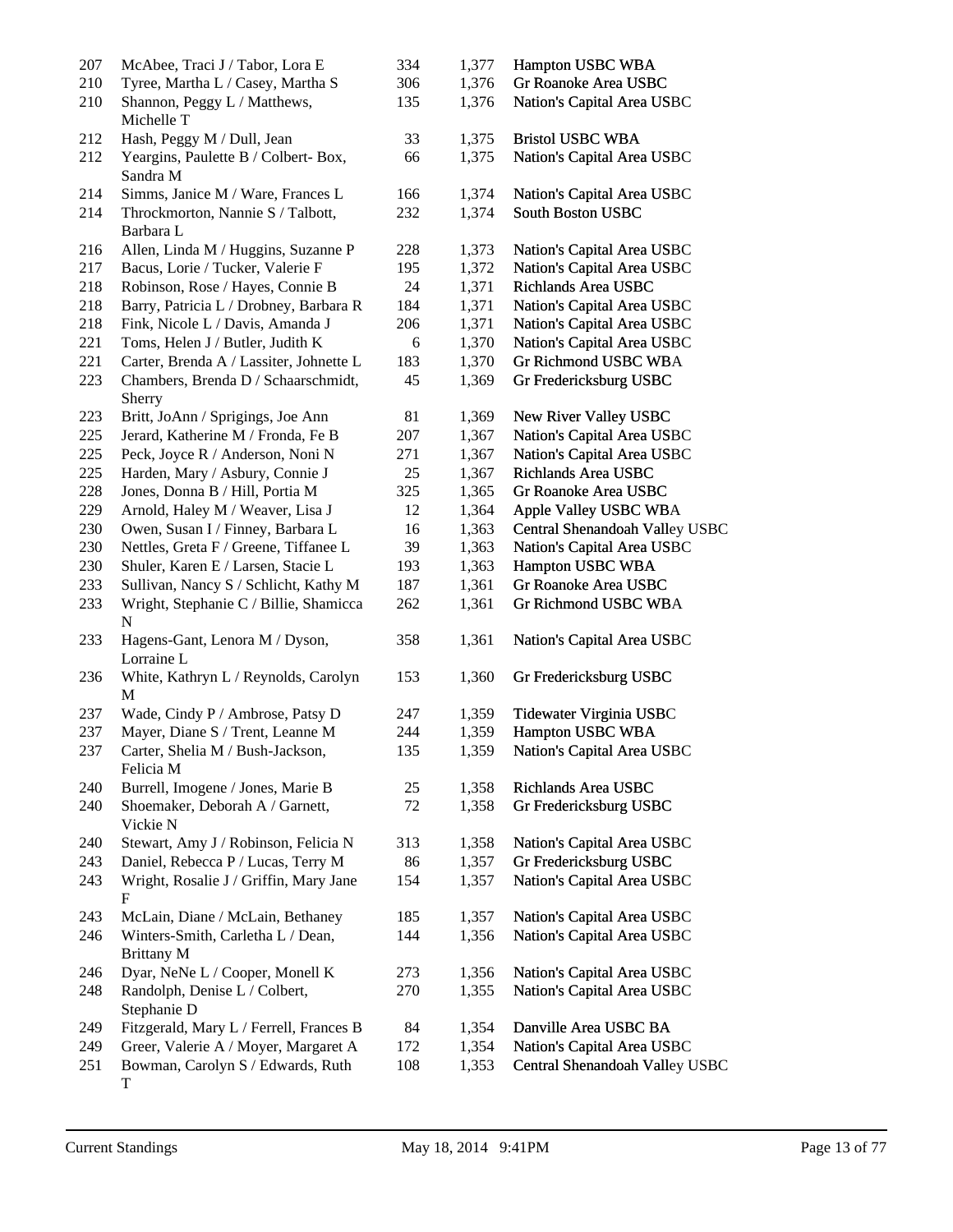| 251 | Seitz, Judy D / Nailor, Patti L                 | 116 | 1,353 | Gr Fredericksburg USBC          |
|-----|-------------------------------------------------|-----|-------|---------------------------------|
| 251 | Deel, Robin R / Horton, Pat                     | 133 | 1,353 | Richlands Area USBC             |
| 251 | Gray-Brown, Crystal M / Wood, Janet<br>M        | 140 | 1,353 | Nation's Capital Area USBC      |
| 251 | Jefferson, Judith J / Murphy, Izon R            | 309 | 1,353 | <b>Appomattox River USBC</b>    |
| 256 | Justus, Sherry L / Horne, Deborah K             | 71  | 1,352 | Richlands Area USBC             |
| 256 | Haley, Cheryl C / Stevens, Patricia A           | 351 | 1,352 | Henry County USBC WBA           |
| 258 | McCormick, Frankie K / Rorrer, Dale             | 122 | 1,351 | New River Valley USBC           |
|     | Marie                                           |     |       |                                 |
| 258 | Fuller, Brenda R / Butler, Brenda M             | 349 | 1,351 | Nation's Capital Area USBC      |
| 260 | Sanders, Lou C / Clarke, Gayle P                | 348 | 1,350 | Nation's Capital Area USBC      |
| 261 | Beaulac, Tina M / Urbanowicz, Grace<br>M        | 76  | 1,349 | Hampton USBC WBA                |
| 261 | Manahl, Kelly D / DiScioscia, Sara R            | 192 | 1,349 | Hampton USBC WBA                |
| 261 | Taylor, Barbara J / Austin, Joan C              | 5   | 1,349 | Nation's Capital Area USBC      |
| 264 | Johnson, Ruth H / Harkins, Rita W               | 36  | 1,348 | Nation's Capital Area USBC      |
| 264 | Edwards, Mary Kay / Hatchel, Beth M             | 45  | 1,348 | Gr Fredericksburg USBC          |
| 264 | Serrett, Jean L / Updyke, Angela D              | 46  | 1,348 | Central Shenandoah Valley USBC  |
| 264 | Wagner, Patricia M / Taylor, Kathy S            | 237 | 1,348 | Lynchburg Area USBC             |
|     |                                                 |     |       |                                 |
| 268 | Johnson, Deborah G / Worrell,<br>Paulette       | 86  | 1,346 | Gr Fredericksburg USBC          |
| 268 | Thomas, Tanasia N / Thomas,<br>Michelle D       | 102 | 1,346 | Nation's Capital Area USBC      |
| 268 | Bryant, Dianne M / Elliott, Zotelia D           | 284 | 1,346 | <b>Gr Richmond USBC WBA</b>     |
| 271 | Hudson, Alethia R / Vaughan, Pamela<br>D        | 262 | 1,345 | Gr Richmond USBC WBA            |
| 272 | Spence, Kalisha C / Bianchi, Marles V           | 208 | 1,344 | Nation's Capital Area USBC      |
| 272 | Porterfield, Sandra C / Alachnowicz,<br>Kathy M | 254 | 1,344 | Gr Roanoke Area USBC            |
| 274 | Murray, Susan M / Chamblee, Jeannie<br>M        | 80  | 1,343 | Nation's Capital Area USBC      |
| 274 | Morris, Angela R / Dillon, Kathie A             | 109 | 1,343 | Gr Fredericksburg USBC          |
| 274 | Myers, Elaine'a R / Coleman, Makeba             | 338 | 1,343 | Nation's Capital Area USBC      |
|     | A                                               |     |       |                                 |
| 277 | Werner, Hilde J / Graves, Sandra A              | 13  | 1,342 | Central Shenandoah Valley USBC  |
| 277 | Wagner, Pamela B / Butler, Barbara I            | 85  | 1,342 | Tidewater Virginia USBC         |
| 277 | Barnes, Susan P / Gable, Betty J                | 213 | 1,342 | Tidewater Virginia USBC         |
| 277 | Michaud, Joyce L / King, Barbara S              | 30  | 1,342 | Nation's Capital Area USBC      |
| 281 | Dyson, Linda M / Russell, Chris C               | 10  | 1,341 | Nation's Capital Area USBC      |
| 281 | Armentrout, Donna M / Christian,<br>Melinda M   | 95  | 1,341 | Central Shenandoah Valley USBC  |
| 283 | Herbaugh, Jackie M / Glass, Lisa A              | 50  | 1,340 | Upper Shenandoah Valley USBC BA |
| 283 | Ballinger, Sandra J / Graham, Vera A            | 113 | 1,340 | Nation's Capital Area USBC      |
| 285 | Reeves, Connie S / Parks, Kathy J               | 26  | 1,339 | <b>Bristol USBC WBA</b>         |
| 285 | Bryant, Glenda M / Shaw, Catherine"<br>Rocky" M | 241 | 1,339 | Hampton USBC WBA                |
| 287 | Ocasio-Mooney, Alba R / Dillon,<br>Donna M      | 224 | 1,337 | Nation's Capital Area USBC      |
| 288 | Gleaton, Morganna L / Johnson,<br>Jacinda R     | 209 | 1,336 | Nation's Capital Area USBC      |
| 288 | Thomas, Deborah H / Rowe, Janie M               | 339 | 1,336 | Nation's Capital Area USBC      |
| 290 | Mason, Betty V / Crider, Tinia H                | 319 | 1,335 | Gr Richmond USBC WBA            |
| 290 | Martin, Tracy L / Wells, Vickie B               | 89  | 1,335 | <b>Appomattox River USBC</b>    |
|     |                                                 |     |       |                                 |
| 292 | Beer, Maxine / Spradlin, Teresa                 | 152 | 1,333 | Lynchburg Area USBC             |
| 292 | Byers, Laura C / Clawson, Lisa S                | 329 | 1,333 | Gr Richmond USBC WBA            |
| 294 | Clark, Angel S / Quarles, Delores L             | 162 | 1,332 | Nation's Capital Area USBC      |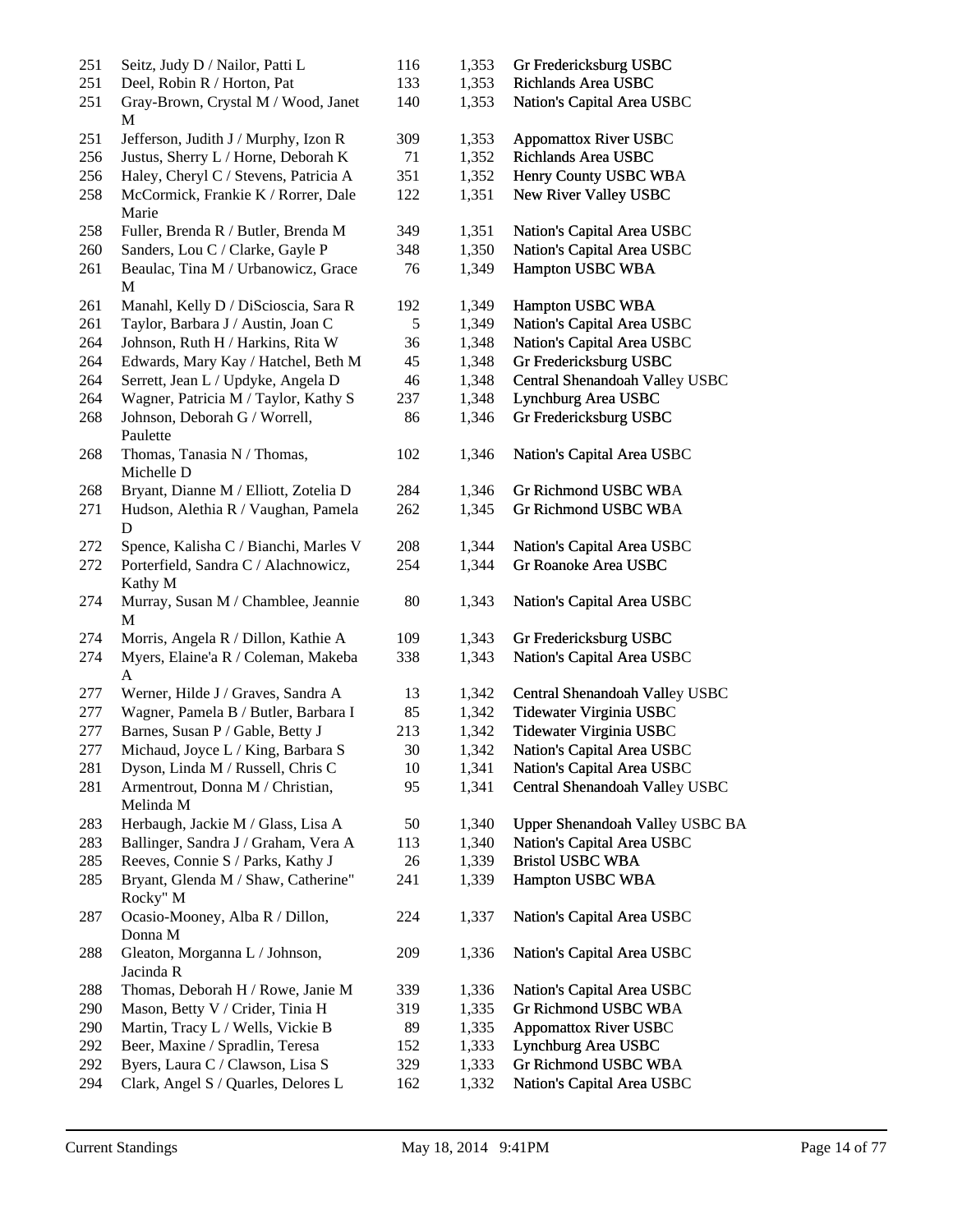| 295        | Hughes, Marcella / Gray, Cheryl T                                          | 248       | 1,331          | Gr Richmond USBC WBA                          |
|------------|----------------------------------------------------------------------------|-----------|----------------|-----------------------------------------------|
| 295        | Lawhorn, Crystal L / Dooley, Hazel A                                       | 345       | 1,331          | Gr Roanoke Area USBC                          |
| 297        | Kines, Donna M / Hilton, Jackie                                            | 200       | 1,330          | Gr Fredericksburg USBC                        |
| 298        | Ball, Tiffany C / Ball, Brenda J                                           | 9         | 1,329          | Nation's Capital Area USBC                    |
| 298        | Szahowski, Margaret M / Kruschke,<br>Cindi A. S                            | 77        | 1,329          | Hampton USBC WBA                              |
| 298        | Jordan, Candise S / Sansbury, Cherice<br>E                                 | 312       | 1,329          | Nation's Capital Area USBC                    |
| 301        | Lee, Carol P / Bibbee, Kiersten N                                          | 352       | 1,328          | Nation's Capital Area USBC                    |
| 302        | Campbell, Suprena E / Williams,                                            | 212       | 1,327          | Nation's Capital Area USBC                    |
|            | Winona K                                                                   |           |                |                                               |
| 303        | Jennings, Emma J / Wolfe, Etta L                                           | 112       | 1,326          | Gr Roanoke Area USBC                          |
| 304        | Santone, Denise E / Smith, Barbara M                                       | 20        | 1,325          | Central Shenandoah Valley USBC                |
| 304        | Brooks, Linda P / Edwards, Rhonda J                                        | 200       | 1,325          | Gr Fredericksburg USBC                        |
| 304        | Nolen, Kaye / Lyle, Linda F                                                | 254       | 1,325          | Gr Roanoke Area USBC                          |
| 307        | Nunley, Bertha E / Hicks, Sheila D                                         | 129       | 1,324          | Gr Roanoke Area USBC                          |
| 307        | Dillon, Mary / Armstrong, Janice                                           | 276       | 1,324          | <b>Bristol USBC WBA</b>                       |
| 309        | Bayes, Vanessa A / Johnston, Tina A                                        | 234       | 1,322          | Lynchburg Area USBC                           |
| 310        | Lonas, Samantha R / Fisher, Jennifer                                       | 94        | 1,320          | Central Shenandoah Valley USBC                |
|            | M                                                                          |           |                |                                               |
| 311        | Mays, Carolyn E / Redd, Keenya H                                           | 316       | 1,319          | Danville USBC                                 |
| 312        | Henry, Laura K / Weber, Teresa J                                           | 272       | 1,318          | Nation's Capital Area USBC                    |
| 312        | Kruschke, Joyce M / Rumburg, Dawn                                          | 77        | 1,318          | Hampton USBC WBA                              |
|            | M                                                                          |           |                |                                               |
| 312        | Chappell, Joylene L / Butz, Kristina K                                     | 192       | 1,318          | Hampton USBC WBA                              |
| 315        | Bach, Patricia C / Cunningham,                                             | 320       | 1,316          | Gr Richmond USBC WBA                          |
|            | Valerie L                                                                  |           |                |                                               |
| 316        | Ioia, Debbie K / Graham, Debbie T                                          | 95        | 1,315          | Central Shenandoah Valley USBC                |
| 317        | Wells, Judy M / Parazinski, Bonnie D                                       | 120       | 1,314          | Gr Fredericksburg USBC                        |
| 318        | Russell, Kimberly A / McHenry, Mary                                        | 272       | 1,313          | Nation's Capital Area USBC                    |
|            | F                                                                          |           |                |                                               |
| 319        | Anderson-Jackson, Shirley M /                                              | 239       | 1,312          | Gr Richmond USBC WBA                          |
|            | Walton, Evangeline                                                         |           |                |                                               |
| 320        | Butler, Margaret R / Wingfield,<br>Virginia A                              | 289       | 1,311          | Gr Richmond USBC WBA                          |
| 320        | Dawson, Joyce L / Strider, Mandy T                                         | 269       | 1,311          | Nation's Capital Area USBC                    |
| 322        | Allen, Arlethia (Susie) L / Dixon,                                         | 242       | 1,310          | Gr Roanoke Area USBC                          |
|            | <b>Betty</b>                                                               |           |                |                                               |
| 323        | Meadows, Marcia L / Jackson, Ingrid<br>B                                   | 122       | 1,309          | New River Valley USBC                         |
| 324        | Burroughs, Peggy J / Smith, Kristal G                                      | 342       | 1,308          | Gr Roanoke Area USBC                          |
| 325        | Peoples, Carolyn V / Graham, Ashley                                        | 337       | 1,307          | Nation's Capital Area USBC                    |
|            | M                                                                          |           |                |                                               |
| 326        | Moomaw, Barbara D / Dean, Diantha                                          | 218       | 1,305          | Nation's Capital Area USBC                    |
|            | A                                                                          |           |                |                                               |
| 326        | Tyler, Mary C / Radford, Samantha J                                        | 253       | 1,305          | Gr Roanoke Area USBC                          |
| 328        | Wampler, Casey L / Wiley, Dina                                             | 255       | 1,304          | Gr Roanoke Area USBC                          |
| 328        | Morton, Ollie K / Pugh, Mary A                                             | 263       | 1,304          | Gr Richmond USBC WBA                          |
| 330        | Henderson, Helen M / Bayless,                                              | 330       | 1,301          | Gr Fredericksburg USBC                        |
|            | Claudia R                                                                  |           |                |                                               |
| 330        | Carico, Rita H / Aldred, Anita L                                           | 323       | 1,301          | <b>Blue Ridge USBC</b>                        |
| 332        | Haynes, Reginia V / Little, Gladys M                                       | 241       | 1,300          | Hampton USBC WBA                              |
| 333        | Humphrey, Michelle L / Kubyako,                                            | 320       | 1,299          | Gr Richmond USBC WBA                          |
|            | Lisa K                                                                     |           |                |                                               |
| 333<br>335 | Campbell, Sherry T / Kidd, Patricia B<br>Ryan, Terry M / Leffler, E. Marie | 87<br>109 | 1,299<br>1,298 | Lynchburg Area USBC<br>Gr Fredericksburg USBC |
|            |                                                                            |           |                |                                               |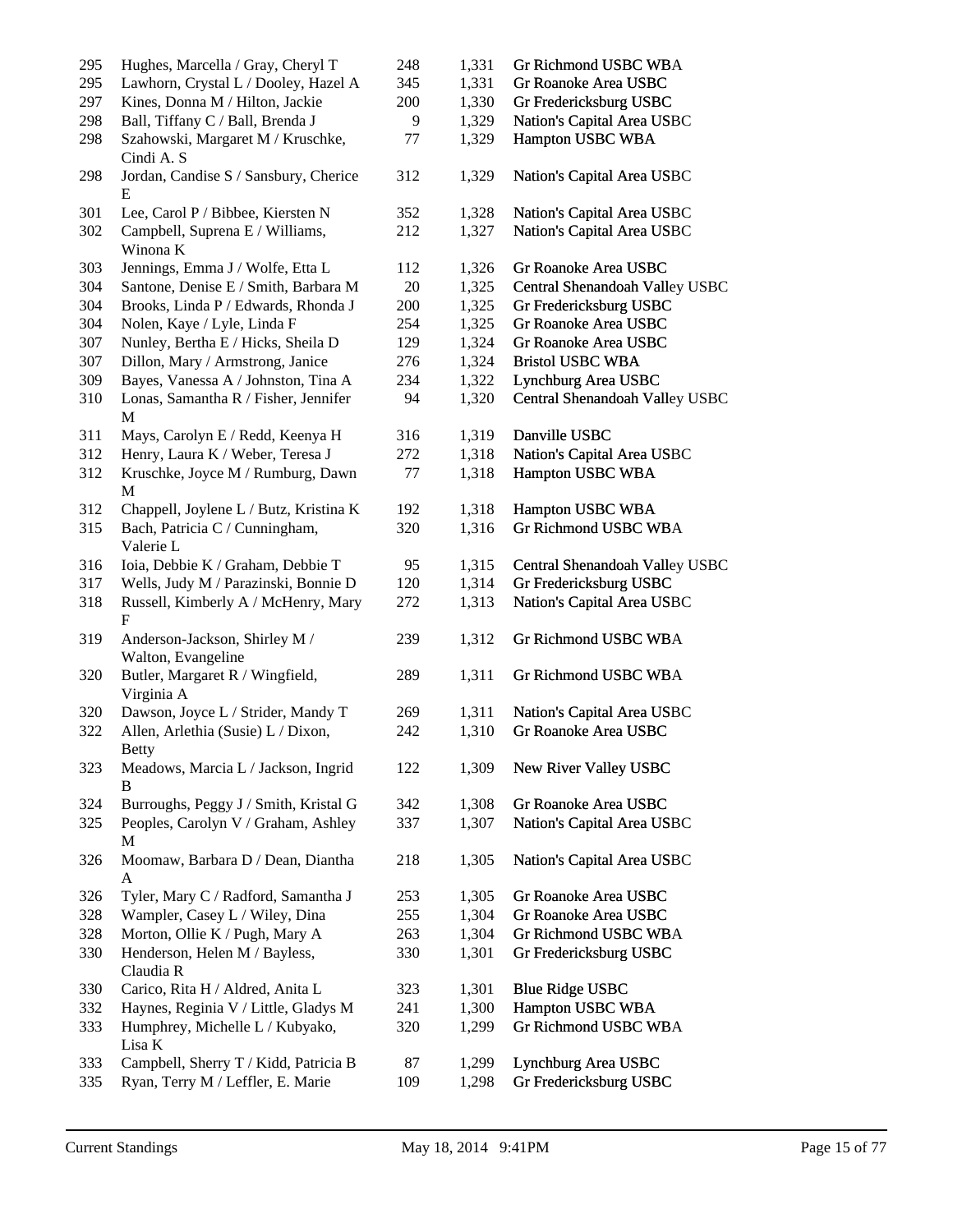| 335 | Kearney, Dena R / Brooks, Mary A                      | 134 | 1,298 | Nation's Capital Area USBC     |
|-----|-------------------------------------------------------|-----|-------|--------------------------------|
| 335 | Owens, Viola E / Vaughan, Marsha W                    | 179 | 1,298 | Nation's Capital Area USBC     |
| 335 | Matthews-Middleton, LaKisha A /<br>Middleton, Shaunit | 315 | 1,298 | Nation's Capital Area USBC     |
| 339 | Holland, Barbara J / Jamison, Brenda                  | 203 | 1,295 | Nation's Capital Area USBC     |
| 340 | E<br>Robinson, Brenda M / Mann, Phyllis<br>M          | 289 | 1,294 | Gr Richmond USBC WBA           |
| 341 | Jordan, Sharon L / Ward, Wallicia C                   | 296 | 1,292 | <b>Appomattox River USBC</b>   |
| 342 | Payne, Pamela M / Lanier, Denise G                    | 330 | 1,291 | Gr Fredericksburg USBC         |
| 343 | Brown, Henrietta L / White, Yvonne P                  | 238 | 1,290 | Gr Richmond USBC WBA           |
| 344 | Matthews, Cynthia D / Snowden,<br>Catrina T           | 103 | 1,288 | Nation's Capital Area USBC     |
| 344 | Fraley, Debbie J / Jackson, Melissa L                 | 149 | 1,288 | Alleghany-Bath USBC            |
| 346 | Fucci, Lisa M / Williams, Barbara A                   | 16  | 1,287 | Central Shenandoah Valley USBC |
| 347 | Campbell, Beth A / Enochs, Pamela D                   | 235 | 1,285 | Lynchburg Area USBC            |
| 348 | Smith, Jo A / Richardson, Kaye                        | 306 | 1,282 | Gr Roanoke Area USBC           |
| 349 | Jones, Barbara V / Waller, Charlene R                 | 134 | 1,281 | Nation's Capital Area USBC     |
| 350 | Prue, Pamela V / Graham, Renee' A                     | 339 | 1,279 | Nation's Capital Area USBC     |
| 351 | Edwards, Malessa T / Gardner, Tonya<br>G              | 323 | 1,271 | <b>Blue Ridge USBC</b>         |
| 352 | Noble, Marcia L / Dick, Rhonda M                      | 315 | 1,270 | Nation's Capital Area USBC     |
| 353 | Ledger, Hannah M / Johnson, Mary A                    | 190 | 1,269 | Lynchburg Area USBC            |
| 353 | Thomas, Anita B / Crump, Tasha L                      | 264 | 1,269 | Gr Richmond USBC WBA           |
| 355 | Dillon, Amanda M / Duda, Lauren A                     | 224 | 1,265 | Nation's Capital Area USBC     |
| 356 | Williams, Donna Y / Goodman,                          | 348 | 1,263 | Nation's Capital Area USBC     |
|     | Marilyn                                               |     |       |                                |
| 357 | Myers, Debbie H / Rauch, Mary C                       | 76  | 1,259 | Hampton USBC WBA               |
| 358 | Carey, Wanda D / Newkirk, Willie A                    | 165 | 1,257 | Nation's Capital Area USBC     |
| 359 | Thompson, Renee' Y / DeBrew, Leslie<br>M              | 347 | 1,255 | Nation's Capital Area USBC     |
| 360 | Boughman, Leslie D / Rast, Teresa A                   | 329 | 1,240 | Gr Richmond USBC WBA           |
| 361 | Patton, Karen / Hayward, Sharon A                     | 155 | 1,238 | Nation's Capital Area USBC     |
| 362 | Means, Amy M / Stepp, Bonnie L                        | 244 | 1,237 | Hampton USBC WBA               |
| 362 | Mendenhall, Melanie A / Snellings,<br>Debra M         | 259 | 1,237 | Gr Richmond USBC WBA           |
| 364 | Harden, Ursula A / Matthews, R Cristy                 | 65  | 1,236 | Nation's Capital Area USBC     |
| 365 | James, Sheila S / Cole, Sheila D                      | 290 | 1,234 | Gr Richmond USBC WBA           |
| 366 | Brookins, Tracey / Hairston, Jasmine                  | 242 | 1,229 | Gr Roanoke Area USBC           |
| 367 | Williams, Delta T / Fitzgerald, Mary L                | 308 | 1,226 | Danville USBC                  |
| 368 | Lanning, Andrea C / Ball, Sandy                       | 129 | 1,215 | Gr Roanoke Area USBC           |
| 369 | Casey, Shirley G / Casey, Kimberly G                  | 136 | 1,213 | Nation's Capital Area USBC     |
| 370 | Ashford, Debbie C / Bland, Wanda B                    | 43  | 1,210 | <b>Appomattox River USBC</b>   |
| 371 | Purmasir, Rochelle M / Oliver, Angela                 | 263 | 1,193 | Gr Richmond USBC WBA           |
|     | D                                                     |     |       |                                |

# **Doubles A, Regular (301 and Below), Handicapped**

| Place | <b>Team name</b>                            | Entry | Score | From                               |
|-------|---------------------------------------------|-------|-------|------------------------------------|
|       | Smith, Barbara / Hanson, Sandra             | 214   | 1,558 | Alleghany-Bath USBC                |
|       | Brown, Annie W / Pettaway, Joanne<br>М      | 67    | 1,553 | Nation's Capital Area USBC         |
| 3     | Hale, Desiree L / Coleman, Tieshia M        | 163   | 1,543 | Nation's Capital Area USBC         |
| 4     | Faulknier, Donna M / Hensley,<br>Kimberly J | 282   | 1.539 | Charlottesville-Albemarle USBC WBA |
| 5     | Brown, Jeannie / Blake, Carolyn W           | 304   | 1.538 | Gr Roanoke Area USBC               |
|       | Hawkins, Juana M / Peterson, Essie M        | 210   | 1.538 | Nation's Capital Area USBC         |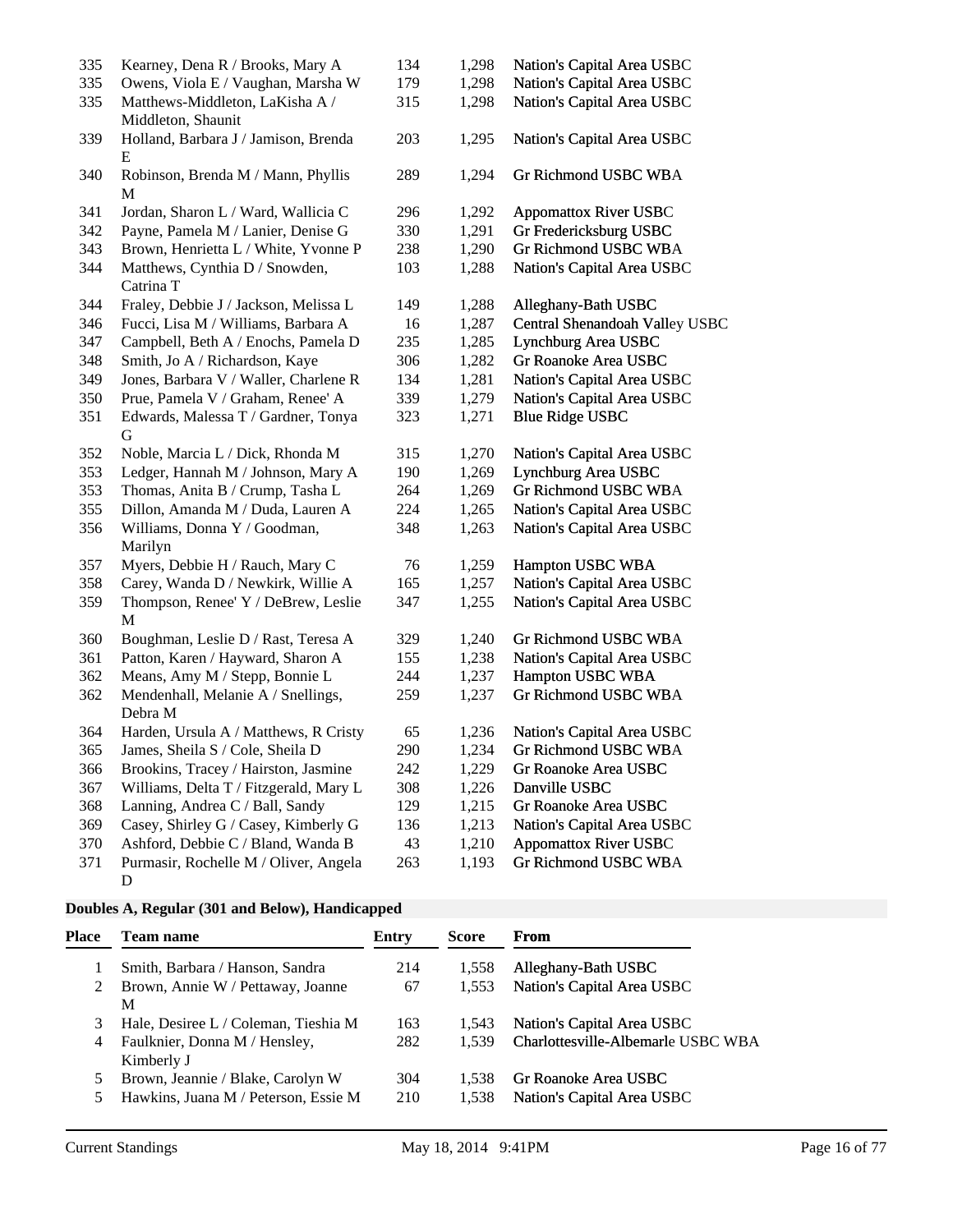| 7  | Caul, Betsy / Price, Sandra D                | 267 | 1,523 | Alleghany-Bath USBC                |
|----|----------------------------------------------|-----|-------|------------------------------------|
| 8  | Brawner, Mary R / Jenifer, Judy A            | 355 | 1,521 | Nation's Capital Area USBC         |
| 9  | Dryden, Susan A / Thompson,<br>Tatiania S    | 248 | 1,519 | Gr Richmond USBC WBA               |
| 10 | Branson, Carol M / Tabor, Brenda             | 226 | 1,516 | Hampton USBC WBA                   |
| 11 | Lightfoot, Paulette J / Lightfoot, Mia L     | 182 | 1,514 | Gr Richmond USBC WBA               |
| 11 | Migliaccio, Deborah A / LaFreniere,          | 221 | 1,514 | Nation's Capital Area USBC         |
|    | Nancy E                                      |     |       |                                    |
| 13 | Smith, Shirley L / Kitts, Dorothy M          | 286 | 1,509 | Gr Richmond USBC WBA               |
| 14 | Vollin, Lillie M / Grooms, Anna M            | 19  | 1,507 | Central Shenandoah Valley USBC     |
| 14 | Clingenpeel, Debra D / Butler,<br>Jennifer A | 305 | 1,507 | Gr Roanoke Area USBC               |
| 16 | Kidwell, Sandy A / King, Jean L              | 201 | 1,506 | Gr Richmond USBC WBA               |
| 16 | Lemaster, Mary E / Athey, Lisa A             | 58  | 1,506 | Nation's Capital Area USBC         |
| 16 | Royal, Susan M / Martin, Ann M               | 216 | 1,506 | Gr Roanoke Area USBC               |
| 19 | Stocks, Teresa A / Telesz, Kim M             | 57  | 1,505 | Nation's Capital Area USBC         |
| 19 | Jones, Joan S / Kanode, Doris                | 106 | 1,505 | Gr Roanoke Area USBC               |
| 21 | Kitts, Mary B / Davis, Scarlett A            | 277 | 1,503 | Lynchburg Area USBC                |
| 22 | Young, Ida M / Strickland, Carolyn P         | 156 | 1,499 | Nation's Capital Area USBC         |
| 23 | Ashton, Carolyn E / Wolfe, Theresa C         | 230 | 1,498 | Nation's Capital Area USBC         |
| 24 | Bonds, Jacqueline D / Jones, Adele S         | 164 | 1,494 | Gr Fredericksburg USBC             |
| 25 | Sweeney, Teresa A / Wagoner, Phyllis<br>J    | 115 | 1,493 | Gr Roanoke Area USBC               |
| 25 | Howard, Heather M / Warlitner, Tiana         | 346 | 1,493 | Alleghany-Bath USBC                |
| 27 | Connor, Gloria H / Jones, Eldeana            | 150 | 1,492 | Tidewater Virginia USBC            |
| 28 | Horning, Dannielle M / Odom,<br>Jennifer J   | 198 | 1,491 | Tidewater Virginia USBC            |
| 29 | Abatta, Shirley F / Green, Marcia M          | 29  | 1,490 | Nation's Capital Area USBC         |
| 30 | Harmon, Mary L / Wells, Amy M                | 284 | 1,489 | Gr Richmond USBC WBA               |
| 31 | Smith, Susan B / Mays, Joyce P               | 237 | 1,488 | Lynchburg Area USBC                |
| 31 | Childress, Vanessa L / Brumback,<br>Wendy J  | 255 | 1,488 | Gr Roanoke Area USBC               |
| 33 | Young, Wilma / Bonney, Nancy                 | 96  | 1,487 | Richlands Area USBC                |
| 34 | Thomas, Robbie K / Dale, Dianna L            | 128 | 1,483 | Alleghany-Bath USBC                |
| 34 | Meade, Jackie S / Gaunt, Beverly J           | 206 | 1,483 | Nation's Capital Area USBC         |
| 36 | Morales, Norma I / Hudson, Lucretia J        | 180 | 1,482 | Nation's Capital Area USBC         |
| 37 | Bush, Lindsey / Gibson, Ella R               | 328 | 1,481 | Gr Roanoke Area USBC               |
| 38 | Sigmon, Carol A / Barnes, Valerie H          | 213 | 1,479 | Tidewater Virginia USBC            |
| 39 | Jackson, Nancy W / Shifflett, Peggy R        | 73  | 1,478 | Charlottesville-Albemarle USBC WBA |
| 40 | Nucci, Arlene M / Bender, Susan A            | 327 | 1,477 | Hampton USBC WBA                   |
| 40 | Joyner, Cynthia M / Shabazz, Nanie           | 299 | 1,477 | Tidewater Virginia USBC            |
| 40 | Butler, Toni B / Washington, Theresa<br>B    | 15  | 1,477 | Central Shenandoah Valley USBC     |
| 43 | Smith, Angela M / Dozier, Jacqueline         | 219 | 1,476 | Nation's Capital Area USBC         |
| 43 | Guess, Michaelle J / Prause, Lori J          | 250 | 1,476 | Tidewater Virginia USBC            |
| 45 | Proctor, Joyce M / Glover, Delores           | 37  | 1,475 | Nation's Capital Area USBC         |
| 46 | Drummond, Lori E / Bennett, Debbie<br>A      | 11  | 1,473 | Nation's Capital Area USBC         |
| 46 | Diehl, Juanita M / Walker, Wanda D           | 168 | 1,473 | Nation's Capital Area USBC         |
| 46 | Johnson, Francene L / Terry, Leslie Y        | 344 | 1,473 | Gr Roanoke Area USBC               |
| 49 | Johnson, Judith I / Wilson, Shirley A        | 280 | 1,472 | Nation's Capital Area USBC         |
| 50 | Levdahl, Sandra K / Schiemer,<br>Yvonne A    | 55  | 1,471 | Nation's Capital Area USBC         |
| 50 | Martin, Rebecca L / Rossi, Sarah K           | 292 | 1,471 | Charlottesville-Albemarle USBC WBA |
| 52 | Murphy, Penny K / Sampiller, Iva H           | 275 | 1,469 | Gr Fredericksburg USBC             |
| 52 | Lunsford, Tonya E / Miller, Katie E          | 308 | 1,469 | Danville USBC                      |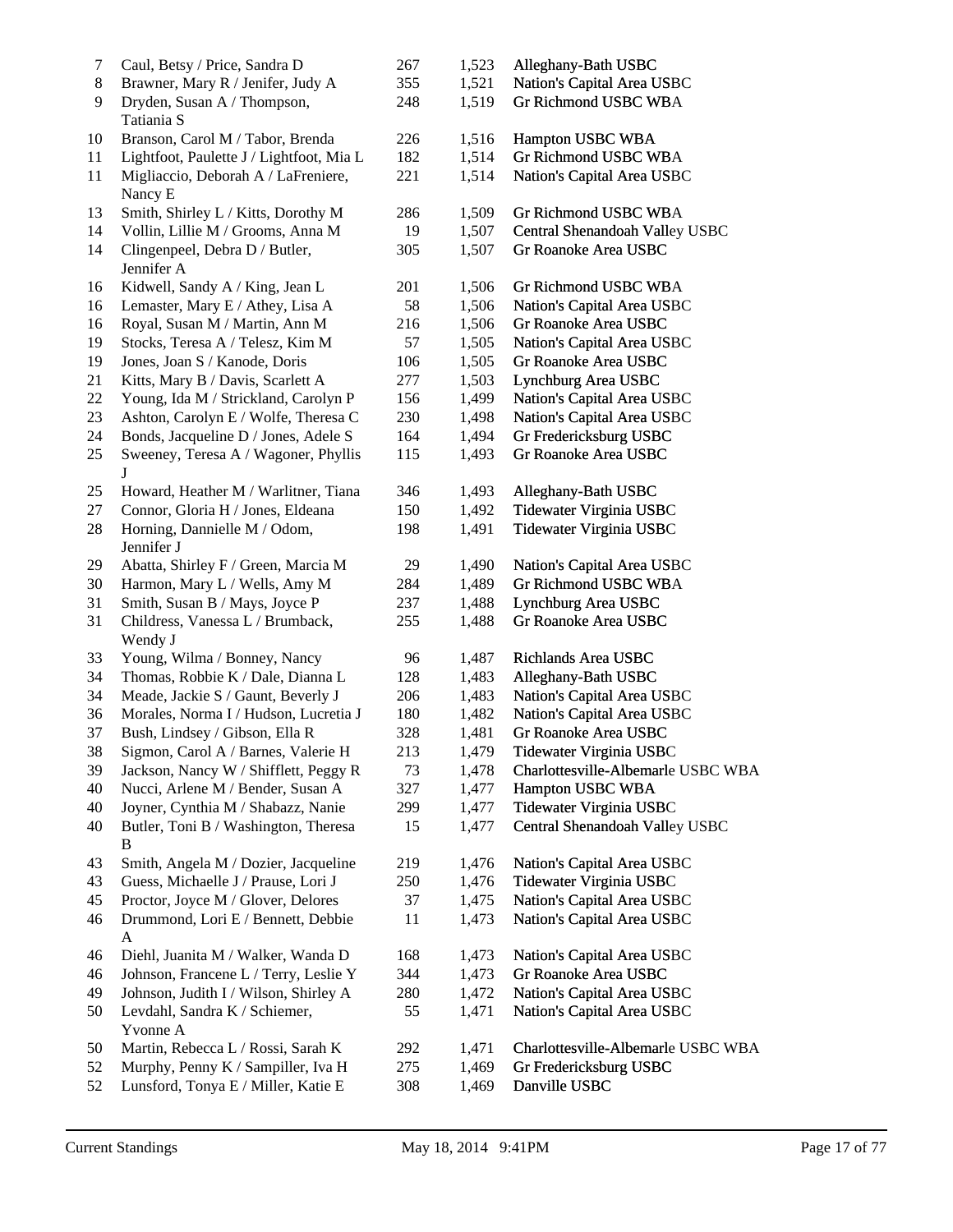| 52 | Johnson, Barbara L / Hubbard, Brenda<br>M      | 1   | 1,469 | Hampton USBC WBA                   |
|----|------------------------------------------------|-----|-------|------------------------------------|
| 55 | Akers, Mildred "Midge" J / Bartley,<br>Jean    | 267 | 1,468 | Alleghany-Bath USBC                |
| 56 | Nordguist, Diane / Crabtree, Ricki J           | 170 | 1,467 | Gr Richmond USBC WBA               |
| 57 | Carwile, Brenda B / Arnold, Linda B            | 205 | 1,466 | Lynchburg Area USBC                |
| 58 | Bowman, Sarah C / Smith, Brittany J            | 318 | 1,464 | Henry County USBC WBA              |
| 59 | Lynch, Kathy H / Bilby, Susan L                | 307 | 1,463 | Gr Roanoke Area USBC               |
| 59 | Crawford, Donna M / Pezzella, Anna<br>M        | 44  | 1,463 | Tidewater Virginia USBC            |
| 59 | Norton, Sandra M / Robertson, Sarah<br>R       | 165 | 1,463 | Nation's Capital Area USBC         |
| 62 | Dunnan, Patricia L / Dunbar, Toni K            | 217 | 1,462 | Nation's Capital Area USBC         |
| 62 | Wright-Perkins, Brenda C / Gurley,<br>Janice S | 335 | 1,462 | Nation's Capital Area USBC         |
| 64 | Ragland, Gloria L / Lowe, Stacey L             | 235 | 1,460 | Lynchburg Area USBC                |
| 65 | Hunt, Kendra / Mack, Rachel C                  | 340 | 1,459 | Gr Richmond USBC WBA               |
| 66 | Ellis, Sandra S / Wade, Bobbie H               | 62  | 1,458 | Gr Richmond USBC WBA               |
| 66 | Dalton, Gail C / Wesel, Julie H                | 82  | 1,458 | New River Valley USBC              |
| 68 | Howard, Lori N / Lloyd, Patricia A             | 158 | 1,457 | Nation's Capital Area USBC         |
| 68 | Finney, Janice L / Eley, Earlene H             | 204 | 1,457 | Gr Richmond USBC WBA               |
| 68 | Clements, Charlene S / Cosby, Melissa<br>A     | 268 | 1,457 | Danville Area USBC BA              |
| 68 | Forrest, Megan G / Quinn, Mildred A            | 353 | 1,457 | Gr Richmond USBC WBA               |
| 72 | Andrews, Melinda G / Goff, Donna               | 285 | 1,456 | Alleghany-Bath USBC                |
| 72 | Bowers, Estelle M / Harbour, Lisa, F           | 318 | 1,456 | Henry County USBC WBA              |
| 74 | Somerville, Debra / Lambeck, Carol<br>M        | 21  | 1,455 | Central Shenandoah Valley USBC     |
| 75 | Bartley, Betty E / Brooks, Susan K             | 46  | 1,454 | Central Shenandoah Valley USBC     |
| 75 | Moreland, Delores / Stephens, Jean C           | 268 | 1,454 | Danville Area USBC BA              |
| 75 | Disbrow, Catherine M / Fuller, Sherry<br>L     | 353 | 1,454 | Gr Richmond USBC WBA               |
| 78 | Lawhorne, Belva M / Mamon, Connie<br>L         | 22  | 1,453 | Central Shenandoah Valley USBC     |
| 79 | Walker, Joyce M / Stith, Latonya C             | 74  | 1,449 | Lynchburg Area USBC                |
| 79 | Soutter, Frances S / Soutter, Robin            | 148 | 1,449 | Charlottesville-Albemarle USBC WBA |
| 81 | Minock, Jo Ann / Naguski, Mary F               | 286 | 1,447 | Gr Richmond USBC WBA               |
| 81 | Peace, Gwendolyn / Allen, Jeanette J           | 88  | 1,447 | Nation's Capital Area USBC         |
| 81 | Earles, Gail H / Bowman, Sue                   | 111 | 1,447 | <b>Appomattox River USBC</b>       |
| 84 | Lakes, Kelly L / Hatter, Elaine C              | 236 | 1,445 | Lynchburg Area USBC                |
| 85 | Fackler, Mary F / Harmon, Donna S              | 131 | 1,444 | Henry County USBC                  |
| 86 | Wilson, Janine E / Heyer, Laura A              | 54  | 1,443 | Nation's Capital Area USBC         |
| 86 | Snell, Jennifer T / Fett, Kathy J              | 246 | 1,443 | Hampton USBC WBA                   |
| 88 | Overby, Deborah D / Jones, Carolyn             | 264 | 1,442 | Gr Richmond USBC WBA               |
| 89 | Henry, LaFondra / Campbell, Mattie G           | 280 | 1,441 | Nation's Capital Area USBC         |
| 90 | Chronister, Judy C / Ullman, Carrie A          | 180 | 1,439 | Nation's Capital Area USBC         |
| 90 | Brown, Denise L / White, Allison F             | 216 | 1,439 | Gr Roanoke Area USBC               |
| 90 | Osborne, Patricia G / Stone, Jacque O          | 350 | 1,439 | Henry County USBC WBA              |
| 93 | Shelton, Gloria J / Dixon, Marjorie H          | 79  | 1,438 | <b>Appomattox River USBC</b>       |
| 94 | Whited, Bonnie / Dye, Janet                    | 83  | 1,437 | Richlands Area USBC                |
| 94 | Journiette, Cassandra L / Greene,<br>Nannie N  | 325 | 1,437 | Gr Roanoke Area USBC               |
| 94 | Vomund, Paula A / Pinard, Patricia K           | 260 | 1,437 | Tidewater Virginia USBC            |
| 94 | Moore, Kacie L / Thore, Terri K                | 91  | 1,437 | <b>Appomattox River USBC</b>       |
| 94 | Stump, Ruth / Caldwell, Jayne A                | 106 | 1,437 | Gr Roanoke Area USBC               |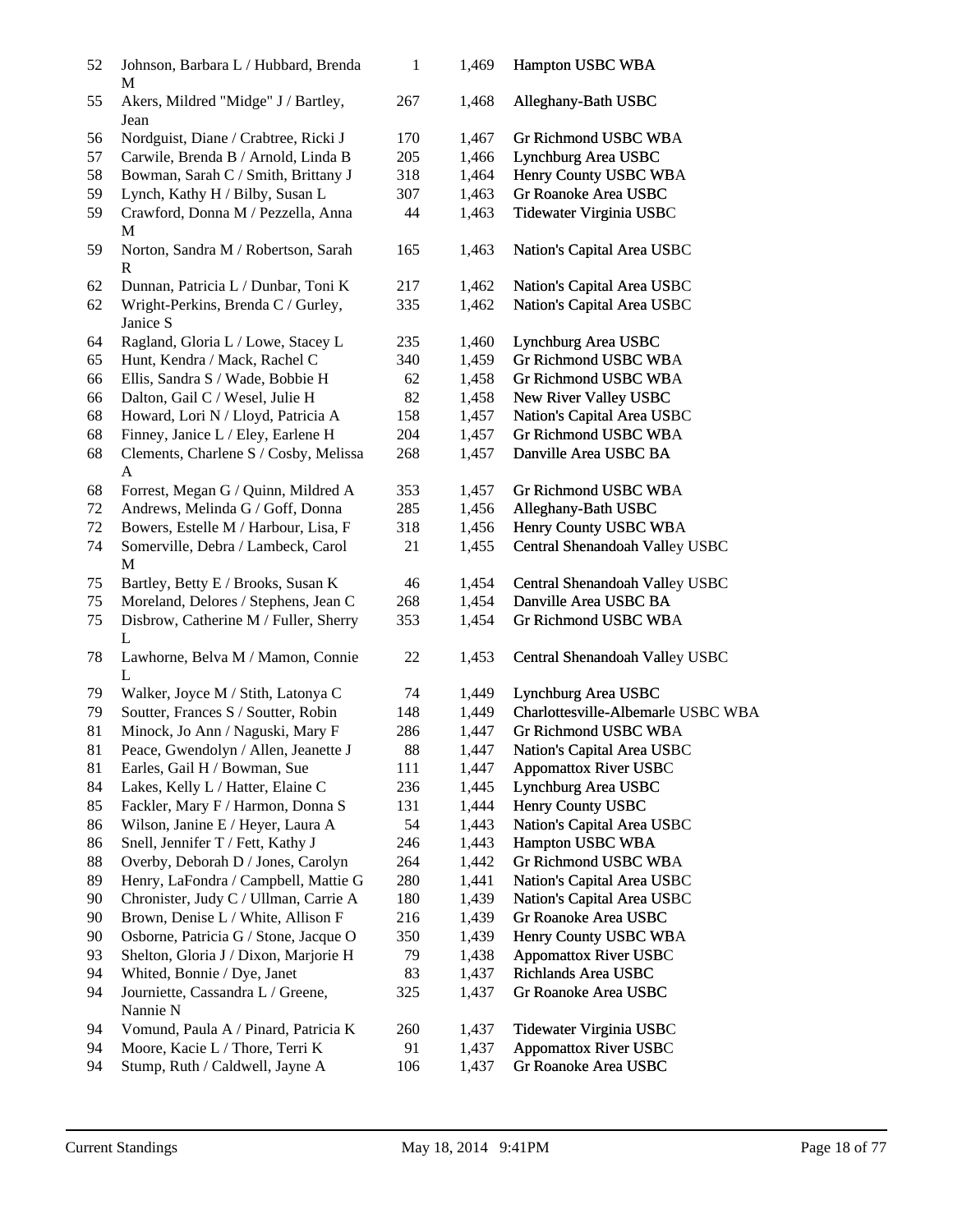| 99  | Johnson, Jacqueline V / Tabb,<br>Charlotte D  | 118 | 1,436 | Hampton USBC WBA               |
|-----|-----------------------------------------------|-----|-------|--------------------------------|
| 99  | Gilbert, Jean H / Gresch, Vivian              | 170 | 1,436 | Gr Richmond USBC WBA           |
| 101 | Smestad, Kathy J / Waddell, Patsy D           | 265 | 1,435 | Alleghany-Bath USBC            |
| 101 | Coleman, Neoloni C / Williams,<br>Andrea C    | 90  | 1,435 | <b>Appomattox River USBC</b>   |
| 103 | Hicks, Lillian L / Jeffers, Berlinda L        | 261 | 1,433 | Gr Richmond USBC WBA           |
| 104 | McDaniel, Jo Ann A / Garrett, Betty<br>Jo J   | 108 | 1,432 | Central Shenandoah Valley USBC |
| 104 | Williams, Lynnette C / Smallwood,<br>Nellie F | 131 | 1,432 | Henry County USBC              |
| 106 | Rosamond, Tiffani M / Johnson,<br>Debbie      | 56  | 1,431 | Nation's Capital Area USBC     |
| 107 | Stowe, Othelia M / Sandidge, Dorothy<br>G     | 234 | 1,429 | Lynchburg Area USBC            |
| 107 | Smith, Mary S / Ratcliffe, Debbie K           | 214 | 1,429 | Alleghany-Bath USBC            |
| 109 | Fleming, Karen A / Westfall, Cheryl D         | 201 | 1,428 | <b>Gr Richmond USBC WBA</b>    |
| 110 | Correia, Linda L / McDonald, Frances<br>V     | 319 | 1,427 | Gr Richmond USBC WBA           |
| 111 | Ratcliffe, Barbara A / Morgan, Sue E          | 174 | 1,426 | Gr Roanoke Area USBC           |
| 112 | Borrelli, Barbara K / Geoffroy,<br>Victoria R | 30  | 1,424 | Nation's Capital Area USBC     |
| 112 | Shaw, Joyce A. A / Leigh, Juanita             | 68  | 1,424 | Nation's Capital Area USBC     |
| 112 | Henderson, Shirley A / Ford,                  | 100 | 1,424 | Nation's Capital Area USBC     |
|     | Mersidees                                     |     |       |                                |
| 112 | Byrd, Alexis A / Sutherland, Hilda            | 127 | 1,424 | <b>Blue Ridge USBC</b>         |
| 112 | Alexandropoulos, Chris / Tsengas,<br>Kelly    | 302 | 1,424 | Gr Richmond USBC WBA           |
| 117 | Gray, Lita F / Proctor, Janet L               | 70  | 1,423 | Nation's Capital Area USBC     |
| 118 | Brown, Kim M / Midgett, Shelia L              | 198 | 1,422 | Tidewater Virginia USBC        |
| 119 | Bartholic, Bonnie L / Herrin, Jennifer<br>L   | 53  | 1,421 | Nation's Capital Area USBC     |
| 119 | Gravely, Therese L / Lear, Julie L            | 327 | 1,421 | Hampton USBC WBA               |
| 121 | Horton, Connie / Plaster, Peggy J             | 83  | 1,420 | Richlands Area USBC            |
| 121 | Lightfoot, Michelle P / Moss, Debbie<br>V     | 182 | 1,420 | Gr Richmond USBC WBA           |
| 121 | McLaughlin, Doris C / Davis, Joyce A          | 215 | 1,420 | Alleghany-Bath USBC            |
| 121 | Morris-Smith, Margaret / Smith, Janet<br>J    | 281 | 1,420 | Alleghany-Bath USBC            |
| 125 | Little, Tracey C / Bindas, Kali R             | 229 | 1,419 | Nation's Capital Area USBC     |
| 125 | Thompson, April / Charity, Irana              | 159 | 1,419 | Nation's Capital Area USBC     |
| 125 | Dews-Miller, Rose M / Chatman,<br>Lorraine B  | 274 | 1,419 | Nation's Capital Area USBC     |
| 125 | Johnson, Ernestine G / Waters, Bessie<br>O    | 41  | 1,419 | Nation's Capital Area USBC     |
| 125 | Skaggs, L. Jean / LaFon, Annie R              | 44  | 1,419 | Tidewater Virginia USBC        |
| 130 | Martin, Lindi B / Loftis, Jessica M           | 91  | 1,418 | <b>Appomattox River USBC</b>   |
| 131 | Caldwell, Donna M / Logan, Tanya B            | 226 | 1,417 | Hampton USBC WBA               |
| 131 | Smith, Cindy D / Deisher, Lois R              | 252 | 1,417 | <b>Blue Ridge USBC</b>         |
| 133 | Reese, Pauline H / Webb, Cathy M              | 32  | 1,416 | Central Shenandoah Valley USBC |
| 133 | Dodson, Toeke'Shea A / Johnson,<br>Corlitta R | 161 | 1,416 | Nation's Capital Area USBC     |
| 133 | Mulqueen, Gwendolyn H / Brown,<br>Barbara A   | 194 | 1,416 | Hampton USBC WBA               |
| 133 | Dodson, Amy B / Brewer, Bonnie P              | 301 | 1,416 | Henry County USBC WBA          |
| 137 | Heath, Deborah L / Hart, Diane L              | 193 | 1,415 | Hampton USBC WBA               |
| 137 | Wallace, Lisa F / Thaxton, Allison N          | 310 | 1,415 | South Boston USBC              |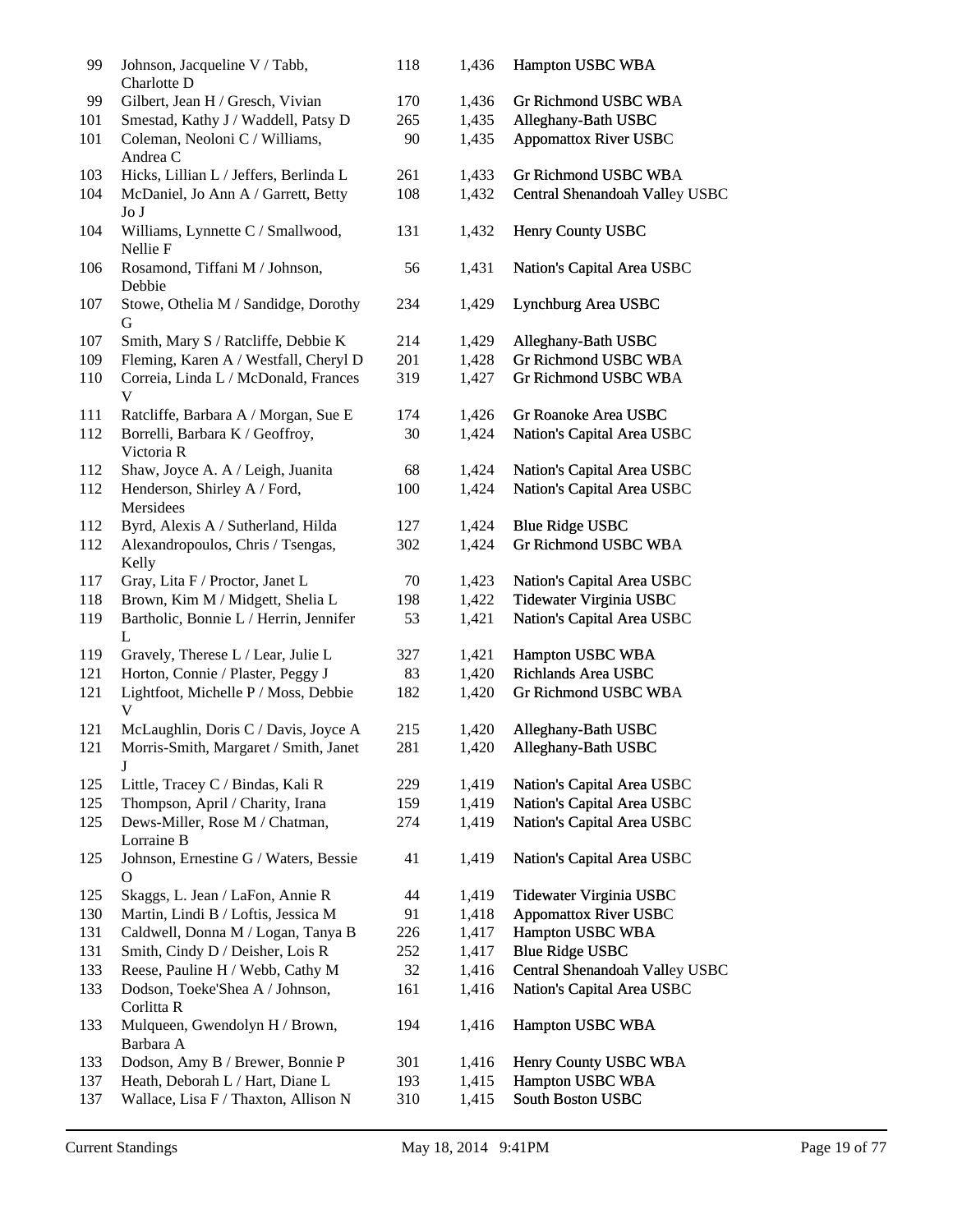| 137        | Smith, Neomia B / Smalling, Nellie                                       | 24         | 1,415          | Richlands Area USBC                               |
|------------|--------------------------------------------------------------------------|------------|----------------|---------------------------------------------------|
| 140        | Dixon, Linda T / Haley, Jearlean                                         | 123        | 1,414          | <b>South Boston USBC</b>                          |
| 141        | Jaeger, Shirley A / Dyson, Carolyn B                                     | 288        | 1,413          | Gr Richmond USBC WBA                              |
| 142        | Holt, Tia M / Taylor, Annie R                                            | 36         | 1,412          | Nation's Capital Area USBC                        |
| 142        | Hall, Dianne S / Davis, Linda S                                          | 145        | 1,412          | Gr Roanoke Area USBC                              |
| 142        | Taylor, Pamela R / Toles,<br>Tracy-Lynne                                 | 158        | 1,412          | Nation's Capital Area USBC                        |
| 142        | Osborn, June A / Batkins, Brenda L                                       | 288        | 1,412          | Gr Richmond USBC WBA                              |
| 146        | Lowery, Patricia A / Alsop, Carrie M                                     | 202        | 1,411          | Nation's Capital Area USBC                        |
| 146        | Weese, Melody D / Wolfe, Cassie T                                        | 281        | 1,411          | Alleghany-Bath USBC                               |
| 148        | Jenkins, Sandra A / Coates, Lorrie A                                     | 259        | 1,410          | Gr Richmond USBC WBA                              |
| 149        | McManus, Maureen O / McKnight,<br>Kathleen V                             | 17         | 1,408          | Central Shenandoah Valley USBC                    |
| 149        | Scott, Gail C / Trantham, Leia C                                         | 162        | 1,408          | Nation's Capital Area USBC                        |
| 151        | Hunter, Regina / Mack, Priscilla                                         | 69         | 1,407          | Nation's Capital Area USBC                        |
| 151        | Clark, Lou Ellen / Whitehead, Mary A                                     | 99         | 1,407          | Nation's Capital Area USBC                        |
| 151        | Caldwell, Alisa M / Place, Betty A                                       | 160        | 1,407          | Nation's Capital Area USBC                        |
| 154        | Knupp, Debbie K / McLain, Rose M                                         | 61         | 1,406          | Charlottesville-Albemarle USBC WBA                |
| 155        | Thorne, Sharon B / Campbell, Patricia                                    | 31         | 1,405          | Central Shenandoah Valley USBC                    |
|            | T                                                                        |            |                |                                                   |
| 155        | De Weese, Virginia P / Pangle, Zadiee                                    | 50         | 1,405          | <b>Upper Shenandoah Valley USBC BA</b>            |
| 155        | Robinson, Mary / Johnson, Angela D                                       | 139        | 1,405          | Nation's Capital Area USBC                        |
| 155        | Bigbie, Diane L / Sharpless, Mary E                                      | 331        | 1,405          | Hampton USBC WBA                                  |
| 159        | Cyrus, Paula M / Darst, Becky B                                          | 278        | 1,404          | Lynchburg Area USBC                               |
| 159        | Bourne, Donna G / James, Regina M                                        | 290        | 1,404          | Gr Richmond USBC WBA                              |
| 161        | Allen, Roberta / Hamilton, Star S                                        | 60         | 1,403          | Charlottesville-Albemarle USBC WBA                |
| 161        | Coger, Beverly A / Booth, Sherry L                                       | 355        | 1,403          | Nation's Capital Area USBC                        |
| 163        | Carpenter, Brandi R / Buckingham,<br>Kellye Dee                          | 314        | 1,402          | Nation's Capital Area USBC                        |
| 163        | Pennington, Lisa T / Awkard, Darlene<br>F                                | 114        | 1,402          | Central Shenandoah Valley USBC                    |
| 163        | Bishop, Mary Jane / Flemming, Anna<br>M                                  | 154        | 1,402          | Nation's Capital Area USBC                        |
| 163        | Blanken, Vonnie J / Webb, Rhodelia<br>(Leah)                             | 273        | 1,402          | Nation's Capital Area USBC                        |
| 167        | Worley, Lucy B / Davila, Donna W                                         | 291        | 1,401          | Lynchburg Area USBC                               |
| 167        | Washington, Jeannette / Simmons,<br>Valdenia V                           | 69         | 1,401          | Nation's Capital Area USBC                        |
| 167        | Duffy, Merle B / Rigney, Thelma E                                        | 110        | 1,401          | Henry County USBC WBA                             |
| 170        | Shelby, Tara D / Miller, Jill S                                          | 61         | 1,399          | Charlottesville-Albemarle USBC WBA                |
| 171        | Scott, Kimberly W / Reynolds, Judy                                       | 121        | 1,398          | Lynchburg Area USBC                               |
| 171        | Cason, Claudia G / Sorensen, Eva L                                       | 173        | 1,398          | Nation's Capital Area USBC                        |
| 173        | Floyd, Clarice A / Davis, Bonnie L                                       | 10         | 1,397          | Nation's Capital Area USBC                        |
| 173        | Dyer, Pamela M / Donovan, Carolyn<br>W                                   | 48         | 1,397          | <b>Gr Richmond USBC BA</b>                        |
| 173        | Mathers, Gloria J / Carver, Laura M                                      | 171        | 1,397          | Nation's Capital Area USBC                        |
| 176        | Martin, Susan W / Stone, Vicky B                                         | 110        | 1,396          | Henry County USBC WBA                             |
| 177        | Greenfield, Daisy V / Pearson, Evelyn                                    | 41         | 1,395          | Nation's Capital Area USBC                        |
|            | F                                                                        |            |                |                                                   |
| 177        | Russell, Sarah E / Russell, Pam L                                        | 223        | 1,395          | Apple Valley USBC WBA                             |
| 177        | Moore-Mills, Patricia A / Childress,<br>Julia W                          | 292        | 1,395          | Charlottesville-Albemarle USBC WBA                |
| 180        | Stamper, Carolyn B / Vaught, Elouise<br>L                                | 175        | 1,394          | <b>Bristol USBC WBA</b>                           |
| 180<br>180 | Costello, Susan / Hawkins, Carolyn A<br>Tinsley, Mary W / Rowles, M Lynn | 186<br>291 | 1,394<br>1,394 | Nation's Capital Area USBC<br>Lynchburg Area USBC |
|            |                                                                          |            |                |                                                   |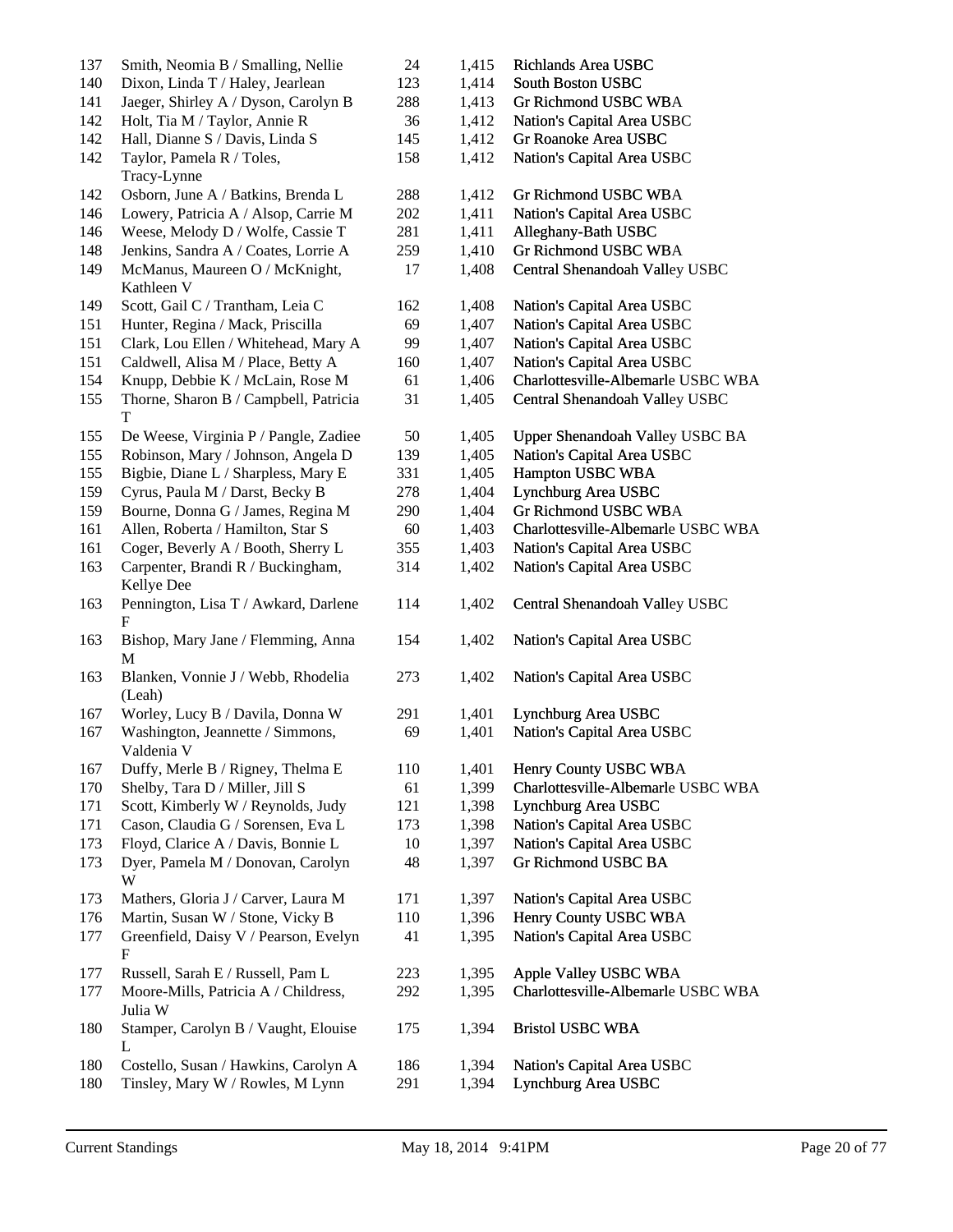| 180 | Smith-Hinton, Carlette L / Carey,<br>Weeatha P     | 298    | 1,394 | Tidewater Virginia USBC        |
|-----|----------------------------------------------------|--------|-------|--------------------------------|
| 180 | Wood, Sahon G / Green, Eula W                      | $\tau$ | 1,394 | Nation's Capital Area USBC     |
| 180 | Gray, Tina M / Weaver, Christina R                 | 21     | 1,394 | Central Shenandoah Valley USBC |
| 186 | Ricks, M Rosalyn / Holloway, Earline<br>K          | 8      | 1,393 | Nation's Capital Area USBC     |
| 186 | Griscom, Karen M / McDaniel, Alice<br>B            | 251    | 1,393 | <b>Appomattox River USBC</b>   |
| 188 | Robinson, Susan A / Wilhelm, Teresa<br>$\mathbf P$ | 128    | 1,391 | Alleghany-Bath USBC            |
| 188 | Hunter, Sylvia L / Hunter, Tyreeca                 | 157    | 1,391 | Nation's Capital Area USBC     |
| 188 | Sizemore, Carol J / James, Roselyn M               | 42     | 1,391 | Gr Roanoke Area USBC           |
| 188 | Barbour, Doretha D / Grimes,<br>Winifred R         | 168    | 1,391 | Nation's Capital Area USBC     |
| 192 | Conner, Gwen K / Wells, Jane G                     | 31     | 1,390 | Central Shenandoah Valley USBC |
| 192 | Smith, Kathleen W / Smith, Patricia S              | 48     | 1,390 | Gr Richmond USBC BA            |
| 192 | Brown, Eileen B / May, Betty M                     | 54     | 1,390 | Nation's Capital Area USBC     |
| 192 | Heath, Barbara E / Quillin, Mary E                 | 196    | 1,390 | Hampton USBC WBA               |
| 196 | Brodowicz, Audra B / Dale, Anne B                  | 28     | 1,389 | Central Shenandoah Valley USBC |
| 197 | Barton, Kathryn E / Schettler,<br>Rosemarie        | 177    | 1,388 | Tidewater Virginia USBC        |
| 197 | Agee, Naomi W / Hundley-Sowers,<br>Barbara A       | 233    | 1,388 | New River Valley USBC          |
| 197 | Koser, Teresa L / Burton, Rebecca G                | 90     | 1,388 | <b>Appomattox River USBC</b>   |
| 200 | Wells, Ruby N / Hess, Gayle U                      | 93     | 1,387 | Tidewater Virginia USBC        |
| 200 | Holland, Angela / Fitzgerald, Sarah L              | 22     | 1,387 | Central Shenandoah Valley USBC |
| 200 | Blevins, Ruth E / Charapich, Kelley                | 33     | 1,387 | <b>Bristol USBC WBA</b>        |
| 203 | Huber, Tamera M / Minkin, Tammy G                  | 53     | 1,386 | Nation's Capital Area USBC     |
| 203 | Porter, Anita M / Thompson, Mary A                 | 125    | 1,386 | Nation's Capital Area USBC     |
| 205 | Prukop, Janet G / Jordan, D Jeanette               | 146    | 1,385 | Nation's Capital Area USBC     |
| 205 | Lindsay, Gloria L / Forbes, Leona K                | 215    | 1,385 | Alleghany-Bath USBC            |
| 205 | Davis, Amil M / Dillon, Ann H                      | 145    | 1,385 | Gr Roanoke Area USBC           |
| 205 | Smith, Patricia C / Louden, Jennifer D             | 34     | 1,385 | Nation's Capital Area USBC     |
| 209 | Boehm, Delores I / Vernon, Trudy J                 | 322    | 1,384 | <b>Bristol USBC WBA</b>        |
| 210 | Keary, Amy / Norem, Bonnie L                       | 3      | 1,383 | Nation's Capital Area USBC     |
| 211 | Jackson, Ann M / James, Shirley Y                  | 9      | 1,381 | Nation's Capital Area USBC     |
| 211 | Brown, Carmen L / Mandigo, Pauline<br>V            | 283    | 1,381 | Tidewater Virginia USBC        |
| 213 | Setliff, Teresa C / Thompson, Brenda<br>Q          | 350    | 1,380 | Henry County USBC WBA          |
| 214 | Goodloe, Nancy S / Coburn, Wendy L                 | 93     | 1,379 | Tidewater Virginia USBC        |
| 214 | Long, Sue P / Garris, Karen E                      | 197    | 1,379 | Hampton USBC WBA               |
| 214 | Hagy, Jenny C / Tatum, Lee                         | 199    | 1,379 | Richlands Area USBC            |
| 217 | Dugan, Lana J / Dugan, Willa A                     | 317    | 1,378 | Tidewater Virginia USBC        |
| 218 | Davis, Sharon K / Friedel, Millie L                | 225    | 1,377 | Hampton USBC WBA               |
| 218 | Allman, Vicki V / Williams, Sharan                 | 104    | 1,377 | Gr Roanoke Area USBC           |
| 220 | Chase, Nancy D / Jordan, Everdene J                | 356    | 1,376 | Nation's Capital Area USBC     |
| 221 | Morgan, Tonya L / Smith, Donna M                   | 156    | 1,374 | Nation's Capital Area USBC     |
| 222 | Lewis, Beverly J / Smith, Shirley A                | 138    | 1,373 | Nation's Capital Area USBC     |
| 223 | Rhodes, Mary P / Walk, Claire J                    | 105    | 1,372 | <b>Bristol USBC WBA</b>        |
| 223 | Cunningham, Sandra L / Trimarchi,<br>Kathryn M     | 333    | 1,372 | Hampton USBC WBA               |
| 225 | Barron, Kathleen V / Meintel, Renee J              | 56     | 1,371 | Nation's Capital Area USBC     |
| 225 | Rafal, Yolanda E / Alverson, Rozlyn E              | 159    | 1,371 | Nation's Capital Area USBC     |
| 227 | Wells, Theda V / Wells, Christine L                | 78     | 1,370 | <b>Appomattox River USBC</b>   |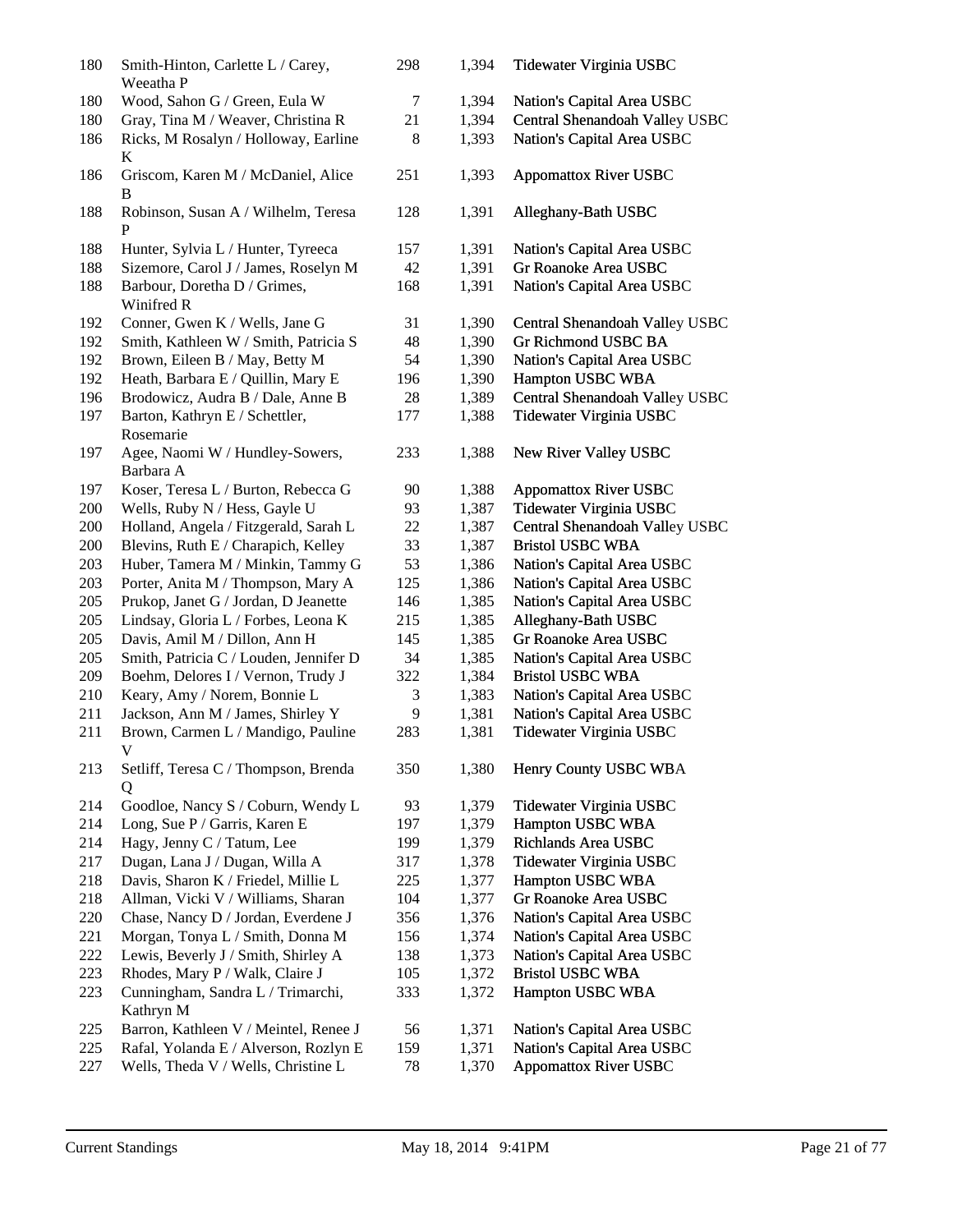| 227 | Hansborough, Alvertenia A / Walls,<br>Deborah C  | 98             | 1,370 | Nation's Capital Area USBC         |
|-----|--------------------------------------------------|----------------|-------|------------------------------------|
| 227 | Funderburk, Linda A / Paige,<br>Geraldine M      | $\overline{4}$ | 1,370 | Nation's Capital Area USBC         |
| 230 | Early, Linda W / Wright, Brenda K                | 115            | 1,369 | Gr Roanoke Area USBC               |
| 231 | Arcipowski, Virginia M / Allard,<br>Patricia A   | 303            | 1,368 | Tidewater Virginia USBC            |
| 231 | Fuller, Betty H / Gill, Sonja C                  | 243            | 1,368 | Tidewater Virginia USBC            |
| 231 | Gorruso, Leslie K / Garrett, Nancy N             | 302            | 1,368 | Gr Richmond USBC WBA               |
| 234 | Lightfoot, Garnett L / Harris, Lorraine          | 340            | 1,367 | Gr Richmond USBC WBA               |
| 234 | A<br>Testa, Linda L / Sheppard, Anna             | 334            | 1,367 | Hampton USBC WBA                   |
|     | Marie                                            |                |       |                                    |
| 234 | Poirier, Margaret A / Dailey, Kerry W            | 221            | 1,367 | Nation's Capital Area USBC         |
| 237 | Arms, June W / Sanders, Sherry                   | 71             | 1,366 | Richlands Area USBC                |
| 238 | Michael, Janice R / Jansen, Sandra L             | 20             | 1,365 | Central Shenandoah Valley USBC     |
| 238 | Green, Sandra L / Guerrero, Cindy L              | 27             | 1,365 | Gr Fredericksburg USBC             |
| 238 | Mc Queen, Carole A / Ackiss, Linda C             | 130            | 1,365 | Tidewater Virginia USBC            |
| 238 | Fosmire, Linda L / Graves, Susan M               | 222            | 1,365 | Nation's Capital Area USBC         |
| 242 | Reynolds-Neal, Mary L / Howell,<br>Rose M        | 8              | 1,364 | Nation's Capital Area USBC         |
| 242 | Stone, Glenda H / Simms, Carol W                 | 127            | 1,364 | <b>Blue Ridge USBC</b>             |
| 244 | Roberts, Brenda L / Roberts, Desiree<br>М        | 167            | 1,363 | Nation's Capital Area USBC         |
| 245 | Davis, Hannah L / Sandlin, Jennifer M            | 152            | 1,361 | Lynchburg Area USBC                |
| 245 | Phipps, Sheila J / Geiger, Maxine M              | 227            | 1,361 | Gr Roanoke Area USBC               |
| 247 | Moxley, Sherri T / Klusmann, Karin<br>М          | 40             | 1,360 | Nation's Capital Area USBC         |
| 247 | Shelton, Anna L / Johnson, Virginia H            | 107            | 1,360 | Gr Roanoke Area USBC               |
| 247 | Washington, Cheryl / Washington,<br>Virginia B   | 220            | 1,360 | Nation's Capital Area USBC         |
| 250 | Harris, Josie / Hoggard, Barbara D               | 85             | 1,359 | Tidewater Virginia USBC            |
| 250 | Lyons-Bennette, Jimmie M / Ringold,<br>Maria A   | 141            | 1,359 | Nation's Capital Area USBC         |
| 250 | Morris, Patty A / Killip, Janet L                | 117            | 1,359 | Lynchburg Area USBC                |
| 253 | Breckinridge, Jennifer B / Leftwich,<br>Candy L  | 42             | 1,358 | Gr Roanoke Area USBC               |
| 253 | Triplett, LaVerne / Martin-Gross,<br>Yvette      | 157            | 1,358 | Nation's Capital Area USBC         |
| 253 | Winebrenner, Rebecca J / Combs, Ann<br>M         | 328            | 1,358 | Gr Roanoke Area USBC               |
| 256 | Cecil, Phyllis S / Gibson, Penny G               | 287            | 1,356 | <b>Gr Richmond USBC WBA</b>        |
| 256 | Dover, Brenda W / Harris, Shirley W              | 287            | 1,356 | Gr Richmond USBC WBA               |
| 258 | Sluss, Michelle D / Shifflett, Virginia<br>M     | 282            | 1,355 | Charlottesville-Albemarle USBC WBA |
| 259 | Fritts, Terry R / Dover, Becky E                 | 92             | 1,351 | Tidewater Virginia USBC            |
| 260 | Markel, Estelle "Jodie" L / Furman,<br>Theresa S | 92             | 1,350 | Tidewater Virginia USBC            |
| 260 | Woodland, Joan C / Neal, Barbara L               | 354            | 1,350 | Nation's Capital Area USBC         |
| 262 | Hodgdon, Patricia C / Mallery,<br>Marilyn A      | 172            | 1,348 | Nation's Capital Area USBC         |
| 262 | Zweiban, Robyn / Brennan, Kim S                  | 208            | 1,348 | Nation's Capital Area USBC         |
| 264 | Kimball, Lucille G / Gref, Evelyn R              | 151            | 1,347 | Gr Richmond USBC WBA               |
| 264 | Lewis, Nadine F / Speidel, Mary C                | 251            | 1,347 | <b>Appomattox River USBC</b>       |
| 264 | McGlothin, Orvetta R / Myers, Randa<br>C         | 133            | 1,347 | Richlands Area USBC                |
| 264 | Evans, Angelia / Saunders, Marshell A            | 146            | 1,347 | Nation's Capital Area USBC         |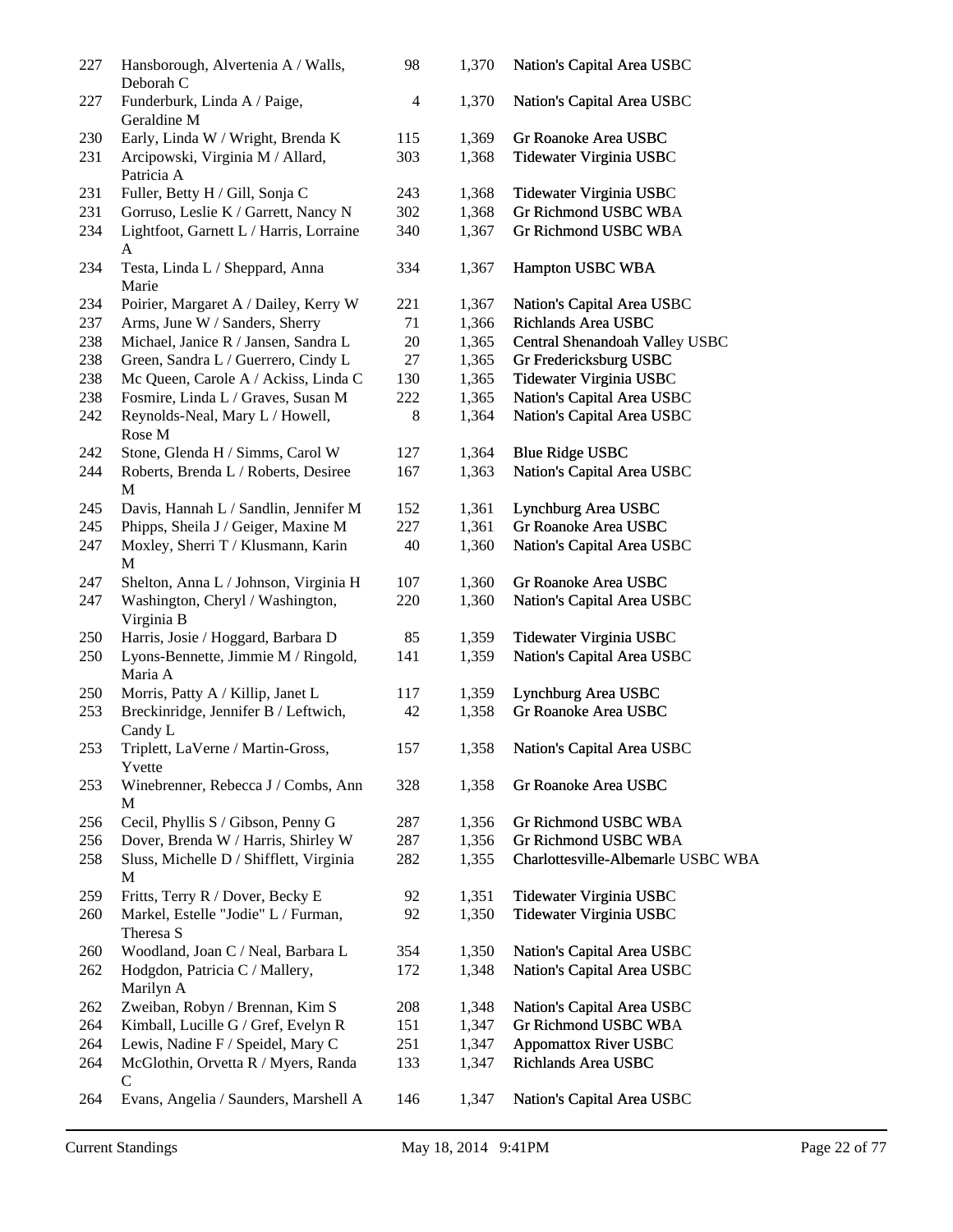| 268 | Johnson, Zona M / Clark, Tawana L          | 40  | 1,346 | Nation's Capital Area USBC     |
|-----|--------------------------------------------|-----|-------|--------------------------------|
| 268 | Kreiser, Joanne S / Burton, Judette O      | 219 | 1,346 | Nation's Capital Area USBC     |
| 268 | Barlow, Bennie M / Epps, Barbara H         | 15  | 1,346 | Central Shenandoah Valley USBC |
| 271 | McGhee, Miranda V / Senic, Chris A         | 96  | 1,345 | Richlands Area USBC            |
| 271 | Baldwin, Karen A / Sympson, Lesley         | 97  | 1,345 | Tidewater Virginia USBC        |
| 273 | G<br>Crowe, June E / Hall, Mary V          | 150 | 1,344 | Tidewater Virginia USBC        |
| 273 | Johnson, Sara / Pierce, Ann                | 26  | 1,344 | <b>Bristol USBC WBA</b>        |
| 275 | Fitzgerald, Victoria L / Harter, Maxine    | 250 | 1,343 | Tidewater Virginia USBC        |
|     | M                                          |     |       |                                |
| 275 | Kienast, Lisa A / Parker, Morgan S         | 52  | 1,343 | Nation's Capital Area USBC     |
| 275 | Lakes, Laverne C / Anderson,<br>Veronica W | 236 | 1,343 | Lynchburg Area USBC            |
| 278 | Cranford, Nancy L / Keller, Joan M         | 176 | 1,342 | Tidewater Virginia USBC        |
| 278 | Barnes, Mercedes S / Canlas, Paz C         | 321 | 1,342 | Central Shenandoah Valley USBC |
| 280 | McCullough, Audrey M / Harrison,           | 100 | 1,339 | Nation's Capital Area USBC     |
|     | Patricia A                                 |     |       |                                |
| 280 | Holbrook, Millie F / Jordan, Carolyn<br>H  | 247 | 1,339 | Tidewater Virginia USBC        |
| 282 | Snell, Elsie M / Hamlett, Nancy W          | 245 | 1,338 | Hampton USBC WBA               |
| 282 | Hockman, Rita A / Hockman, S. Jean         | 195 | 1,338 | Nation's Capital Area USBC     |
| 284 | Propst, Barbara A / Miller, Kathryn L      | 321 | 1,337 | Central Shenandoah Valley USBC |
| 285 | DanceWiggins, Grace D / Carter,            | 62  | 1,335 | Gr Richmond USBC WBA           |
|     | Kathy M                                    |     |       |                                |
| 286 | Holland, Jessica N / Preston, Sheree D     | 304 | 1,334 | Gr Roanoke Area USBC           |
| 287 | McCormick, Betty Gene / Sack, Laaid        | 79  | 1,333 | <b>Appomattox River USBC</b>   |
| 288 | Ford, Joyce E / Proctor, Jacqueline F      | 354 | 1,328 | Nation's Capital Area USBC     |
| 289 | Schmidt, Vicky L / Zicopula, Noy           | 75  | 1,326 | Hampton USBC WBA               |
| 290 | Rhodes, Amanda B / Lopez, Shannon<br>E     | 245 | 1,325 | Hampton USBC WBA               |
| 291 | Melendez, Kame / Butts, Kinue              | 75  | 1,324 | Hampton USBC WBA               |
| 292 | Kearney, A. Jean / Luther, Lorraine E      | 345 | 1,321 | Gr Roanoke Area USBC           |
| 293 | Pike, Allison T / Pinkard, Patricia A      | 218 | 1,320 | Nation's Capital Area USBC     |
| 293 | Hall, Dianne B / Spencer, Pamela J         | 111 | 1,320 | <b>Appomattox River USBC</b>   |
| 295 | Sinclair, Edna V / Mc Daniel, Theresa      | 299 | 1,318 | Tidewater Virginia USBC        |
|     | L                                          |     |       |                                |
| 296 | Owen, Ann / Russell, Jean                  | 78  | 1,316 | <b>Appomattox River USBC</b>   |
| 296 | Smith, Faye / Strode, Ruby J               | 191 | 1,316 | Hampton USBC WBA               |
| 296 | Crews, Renee L / Anderson, Amber L         | 258 | 1,316 | Tidewater Virginia USBC        |
| 299 | Cole, Juanita A / Hicks, Renee C           | 167 | 1,314 | Nation's Capital Area USBC     |
| 300 | Sprouse, Gloria / Biby, Delores F          | 32  | 1,310 | Central Shenandoah Valley USBC |
| 301 | Phillips, Lois E / Jones, Margaret L       | 298 | 1,309 | Tidewater Virginia USBC        |
| 301 | Roberts, Gertrude E / Bryson, Linda J      | 314 | 1,309 | Nation's Capital Area USBC     |
| 303 | Woods, Carrie L / Myers-King, Heidi        | 220 | 1,308 | Nation's Capital Area USBC     |
| 304 | Garrett-Acors, Mersheila C / Brown,        | 70  | 1,307 | Nation's Capital Area USBC     |
|     | Sandra D                                   |     |       |                                |
| 305 | Gunn, Rosemary R / Cobbs, Clarice          | 84  | 1,305 | Danville Area USBC BA          |
| 305 | Blackwell, Sharon T / Huie, Katherine<br>J | 17  | 1,305 | Central Shenandoah Valley USBC |
| 305 | Long, Dora Jo / Skipper, Helen R           | 29  | 1,305 | Nation's Capital Area USBC     |
| 308 | Mittman, Judy M / James, Roselyn M         | 347 | 1,303 | Nation's Capital Area USBC     |
| 309 | Duttine, C.Sue / Snyder, Marie A           | 173 | 1,298 | Nation's Capital Area USBC     |
| 310 | Evans, Berdie F / Taylor, Diane W          | 18  | 1,297 | Central Shenandoah Valley USBC |
| 310 | Mc Dowell, Linda V / Collins,              | 300 | 1,297 | Tidewater Virginia USBC        |
|     | Carolyn D                                  |     |       |                                |
| 312 | Locke, Shae D / Waldon, Terry L            | 311 | 1,295 | Nation's Capital Area USBC     |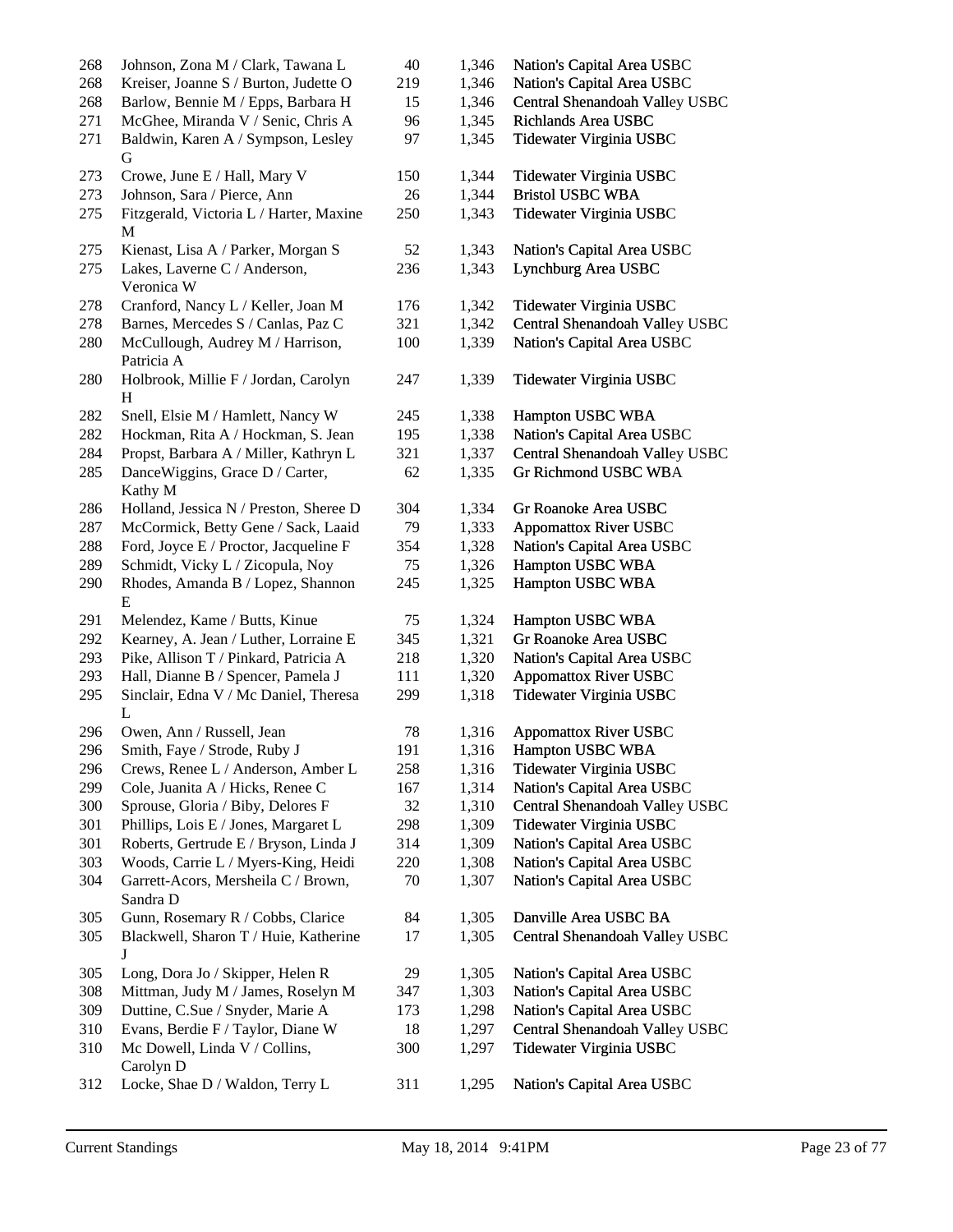| 313 | Farley, Vickie M / Wimmer, Kathy M     | 178 | 1.289 | Charlottesville-Albemarle USBC WBA |
|-----|----------------------------------------|-----|-------|------------------------------------|
| 314 | Ellis, Kiana / Spencer, Regenia F      | 203 | 1,287 | Nation's Capital Area USBC         |
| 315 | Mitchell, Mary H / Wright, Alice V     | 139 | 1,284 | Nation's Capital Area USBC         |
| 316 | Forred, June H / Henningsen, Deberia   | 275 | 1.279 | Gr Fredericksburg USBC             |
|     | K                                      |     |       |                                    |
| 317 | Friess, Patricia M / Stinnett, Linda G | 277 | 1,274 | Lynchburg Area USBC                |
| 318 | Marley, Sally A / Jimenez, Helen       | 2   | 1,261 | Nation's Capital Area USBC         |
| 319 | Hansen, Debra L / Ford, Joan F         | 14  | 1,248 | Central Shenandoah Valley USBC     |
| 320 | Wydra, Teresa M / Powell, Donna L      | 196 | 1.235 | Hampton USBC WBA                   |
| 321 | Lam, Mary M / Batten, Carol J          | 94  | 1.214 | Central Shenandoah Valley USBC     |
| 322 | Lankford, Raynelle K / Neighbors,      | 187 | 1.209 | Gr Roanoke Area USBC               |
|     | Jane M                                 |     |       |                                    |
| 323 | Combs, Ann M / Jennings, Barbara A     | 349 | 1,201 | Nation's Capital Area USBC         |
| 324 | Tuck, Sherry B / Perkins, Betty L      | 310 | 1.176 | <b>South Boston USBC</b>           |
|     |                                        |     |       |                                    |

## **Doubles A, Scratch, Scratch**

| Place<br><b>Team name</b> |                                                        | <b>Entry</b><br><b>Score</b> |       | From                        |  |
|---------------------------|--------------------------------------------------------|------------------------------|-------|-----------------------------|--|
| $\mathbf{1}$              | Franklin, Terri A / Bell, Tiffany A                    | 137                          | 1,411 | Nation's Capital Area USBC  |  |
| $\overline{c}$            | McConnell, Nichele M / Ford, Yvette                    | 137                          | 1,362 | Nation's Capital Area USBC  |  |
|                           | D                                                      |                              |       |                             |  |
| 3                         | Jefferson, Quintina R / Shaw-Wesby,                    |                              | 1,351 | Nation's Capital Area USBC  |  |
|                           | Crystal J                                              |                              |       |                             |  |
| 4                         | Copeland, Geri-Lynn / Sharp, Andrea                    | 49                           | 1,327 | Gr Fredericksburg USBC      |  |
| 5                         | Gary, April N / Fairley, Jessica L                     | 324                          | 1,305 | New River Valley USBC       |  |
| 6                         | Jefferson, Alfreda Y / Edwards,<br>Denise Y            | 143                          | 1,278 | Nation's Capital Area USBC  |  |
| $\tau$                    | Overton, Shanell / Hawkins, Anita M                    | 269                          | 1,268 | Nation's Capital Area USBC  |  |
| $8\,$                     | Manahl, Kelly D / DiScioscia, Sara R                   | 192                          | 1,208 | Hampton USBC WBA            |  |
| 9                         | Boettcher, Wendy M / Glasscock,<br>Laura D             | 190                          | 1,195 | Lynchburg Area USBC         |  |
| 10                        | Williams, Maythis A / Key, Lutricia B                  | 63                           | 1,180 | Nation's Capital Area USBC  |  |
| 11                        | DiDomenico, Patricia A / Bell, Amber<br>C              | 136                          | 1,164 | Nation's Capital Area USBC  |  |
| 12                        | Chappell, Joylene L / Butz, Kristina K                 | 192                          | 1,159 | Hampton USBC WBA            |  |
| 13                        | Gardin, Sandra K / Dean, Patrice                       | 103                          | 1,157 | Nation's Capital Area USBC  |  |
| 14                        | Gragg, Karla K / Huff, Mikki D                         | 324                          | 1,156 | New River Valley USBC       |  |
| 14                        | Shuler, Karen E / Larsen, Stacie L                     | 193                          | 1,156 | Hampton USBC WBA            |  |
| 16                        | Winters-Smith, Carletha L / Dean,<br><b>Brittany M</b> |                              | 1,149 | Nation's Capital Area USBC  |  |
| 17                        | Morton, Ollie K / Pugh, Mary A                         | 263                          | 1,145 | <b>Gr Richmond USBC WBA</b> |  |
| 18                        | Kirkland, Latoya C / Dejaegher,                        | 270                          | 1,135 | Nation's Capital Area USBC  |  |
|                           | Crystal (Yakym) J                                      |                              |       |                             |  |
| 19                        | Stewart, Mary M / Ogden-Miller,<br>Angela D            | 344                          | 1,133 | Gr Roanoke Area USBC        |  |
| 20                        | Johnson, Sharon A / Brower, Beverly<br>C               | 336                          | 1,130 | Nation's Capital Area USBC  |  |
| 21                        | Byers, Laura C / Clawson, Lisa S                       | 329                          | 1,111 | Gr Richmond USBC WBA        |  |
| 22                        | Randolph, Denise L / Colbert,                          | 270                          | 1,082 | Nation's Capital Area USBC  |  |
|                           | Stephanie D                                            |                              |       |                             |  |
| 23                        | Dawson, Joyce L / Strider, Mandy T                     | 269                          | 1,080 | Nation's Capital Area USBC  |  |
| 24                        | Kearney, Dena R / Brooks, Mary A                       | 134                          | 1,079 | Nation's Capital Area USBC  |  |
| 25                        | Dillon, Amanda M / Duda, Lauren A                      | 224                          | 1,076 | Nation's Capital Area USBC  |  |
| 26                        | Carter, Shelia M / Bush-Jackson,<br>Felicia M          | 135                          | 1,065 | Nation's Capital Area USBC  |  |
| 27                        | Matthews, Cynthia D / Snowden,<br>Catrina T            | 103                          | 1,057 | Nation's Capital Area USBC  |  |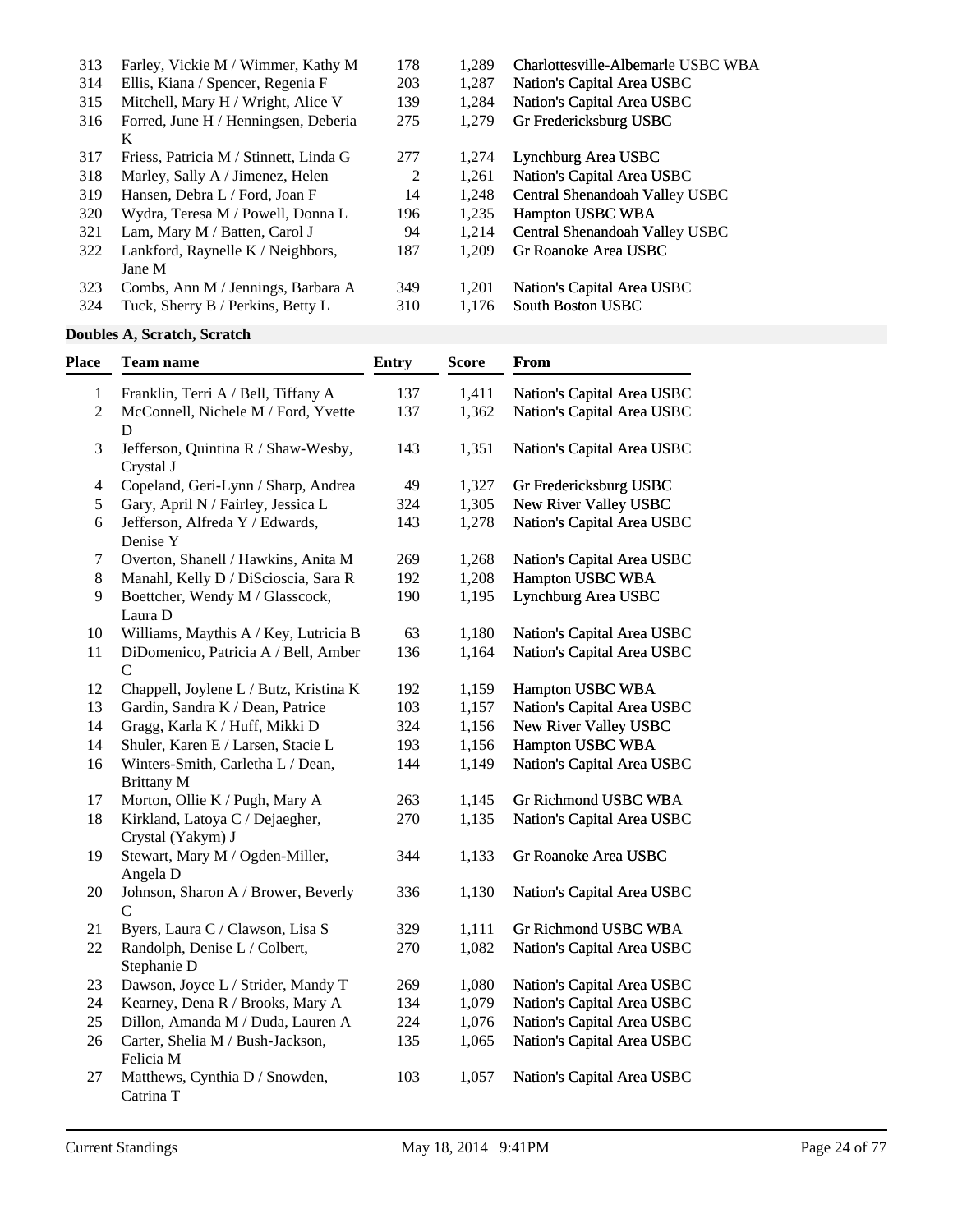| 28 | Boughman, Leslie D / Rast, Teresa A   | 329 | 1.054 | Gr Richmond USBC WBA         |
|----|---------------------------------------|-----|-------|------------------------------|
| 29 | Young, Tameka D / Stone, Wandra E     | 63  | 1,052 | Nation's Capital Area USBC   |
| 30 | Matthews-Middleton, LaKisha A /       | 315 | 1.046 | Nation's Capital Area USBC   |
|    | Middleton, Shaunit                    |     |       |                              |
| 31 | Noble, Marcia L / Dick, Rhonda M      | 315 | 1,030 | Nation's Capital Area USBC   |
| 32 | Peck, Joyce R / Anderson, Noni N      | 271 | 1,022 | Nation's Capital Area USBC   |
| 33 | Young, Ida M / Strickland, Carolyn P  | 156 | 1,004 | Nation's Capital Area USBC   |
| 34 | Shannon, Peggy L / Matthews,          | 135 | 986   | Nation's Capital Area USBC   |
|    | Michelle T                            |     |       |                              |
| 35 | Casey, Shirley G / Casey, Kimberly G  | 136 | 970   | Nation's Capital Area USBC   |
| 36 | Jones, Barbara V / Waller, Charlene R | 134 | 948   | Nation's Capital Area USBC   |
| 37 | Bacus, Lorie / Tucker, Valerie F      | 195 | 898   | Nation's Capital Area USBC   |
| 38 | Ashford, Debbie C / Bland, Wanda B    | 43  | 883   | <b>Appomattox River USBC</b> |
| 39 | Morgan, Tonya L / Smith, Donna M      | 156 | 879   | Nation's Capital Area USBC   |
| 40 | Hockman, Rita A / Hockman, S. Jean    | 195 | 711   | Nation's Capital Area USBC   |
|    |                                       |     |       |                              |

# **Singles A, Classic (151 and Above), Handicapped**

| Place            | <b>Team name</b>       | <b>Entry</b> | <b>Score</b> | From                               |
|------------------|------------------------|--------------|--------------|------------------------------------|
| $\mathbf{1}$     | Casterline, Susanne M  | 163          | 841          | Nation's Capital Area USBC         |
| $\boldsymbol{2}$ | Williams, Winona K     | 212          | 832          | Nation's Capital Area USBC         |
| 3                | Ferguson, Kimberly A   | 294          | 831          | Gr Fredericksburg USBC             |
| $\overline{4}$   | Zicopula, Noy          | 75           | 825          | Hampton USBC WBA                   |
| $\overline{4}$   | Bailey, Helen K        | 117          | 825          | Lynchburg Area USBC                |
| $\overline{4}$   | Crawford, Elizabeth R  | 205          | 825          | Lynchburg Area USBC                |
| $\overline{4}$   | Hensley, Kimberly J    | 282          | 825          | Charlottesville-Albemarle USBC WBA |
| 8                | Hicks, Sheila D        | 129          | 822          | Gr Roanoke Area USBC               |
| 9                | Brown, Constance G     | 6            | 809          | Nation's Capital Area USBC         |
| 10               | Edwards, Joyce M       | 66           | 800          | Nation's Capital Area USBC         |
| 11               | Harkins, Rita W        | 36           | 797          | Nation's Capital Area USBC         |
| 12               | Piggott, Angela P      | 119          | 794          | Hampton USBC WBA                   |
| 12               | Anderson, Amber L      | 258          | 794          | Tidewater Virginia USBC            |
| 14               | Volpp, Wanda R         | 49           | 793          | Gr Fredericksburg USBC             |
| 14               | Shabazz, Nanie         | 299          | 793          | Tidewater Virginia USBC            |
| 16               | Biby, Delores F        | 32           | 792          | Central Shenandoah Valley USBC     |
| 17               | Smith, Barbara M       | 20           | 791          | Central Shenandoah Valley USBC     |
| 18               | Jansen, Sandra L       | 20           | 790          | Central Shenandoah Valley USBC     |
| 18               | Richardson, Cathy      | 119          | 790          | Hampton USBC WBA                   |
| 20               | Davis, Amanda J        | 206          | 788          | Nation's Capital Area USBC         |
| 21               | Gaunt, Beverly J       | 206          | 787          | Nation's Capital Area USBC         |
| 22               | Louden, Jennifer D     | 34           | 785          | Nation's Capital Area USBC         |
| 23               | Elliott, Zotelia D     | 284          | 784          | Gr Richmond USBC WBA               |
| 24               | Wesel, Julie H         | 82           | 783          | New River Valley USBC              |
| 25               | Reynolds, Carolyn M    | 153          | 782          | Gr Fredericksburg USBC             |
| 26               | Moomaw, Barbara D      | 218          | 781          | Nation's Capital Area USBC         |
| 27               | Kirkland, Latoya C     | 270          | 780          | Nation's Capital Area USBC         |
| 28               | Worrell, Paulette      | 86           | 779          | Gr Fredericksburg USBC             |
| 28               | Soutter, Robin         | 148          | 779          | Charlottesville-Albemarle USBC WBA |
| 28               | Drake, Brigitte E      | 331          | 779          | Hampton USBC WBA                   |
| 31               | Young, Ida M           | 156          | 778          | Nation's Capital Area USBC         |
| 31               | Jones, D. Alease       | 240          | 778          | Hampton USBC WBA                   |
| 33               | Warlitner, Tarie A     | 346          | 777          | Alleghany-Bath USBC                |
| 33               | Gunter, Marjorie Angie | 293          | 777          | Lynchburg Area USBC                |
| 33               | Harris, Lorraine A     | 340          | 777          | Gr Richmond USBC WBA               |
| 36               | Barnes, Nicole T       | 57           | 776          | Nation's Capital Area USBC         |
| 36               | Parker, Angela Y       | 64           | 776          | Nation's Capital Area USBC         |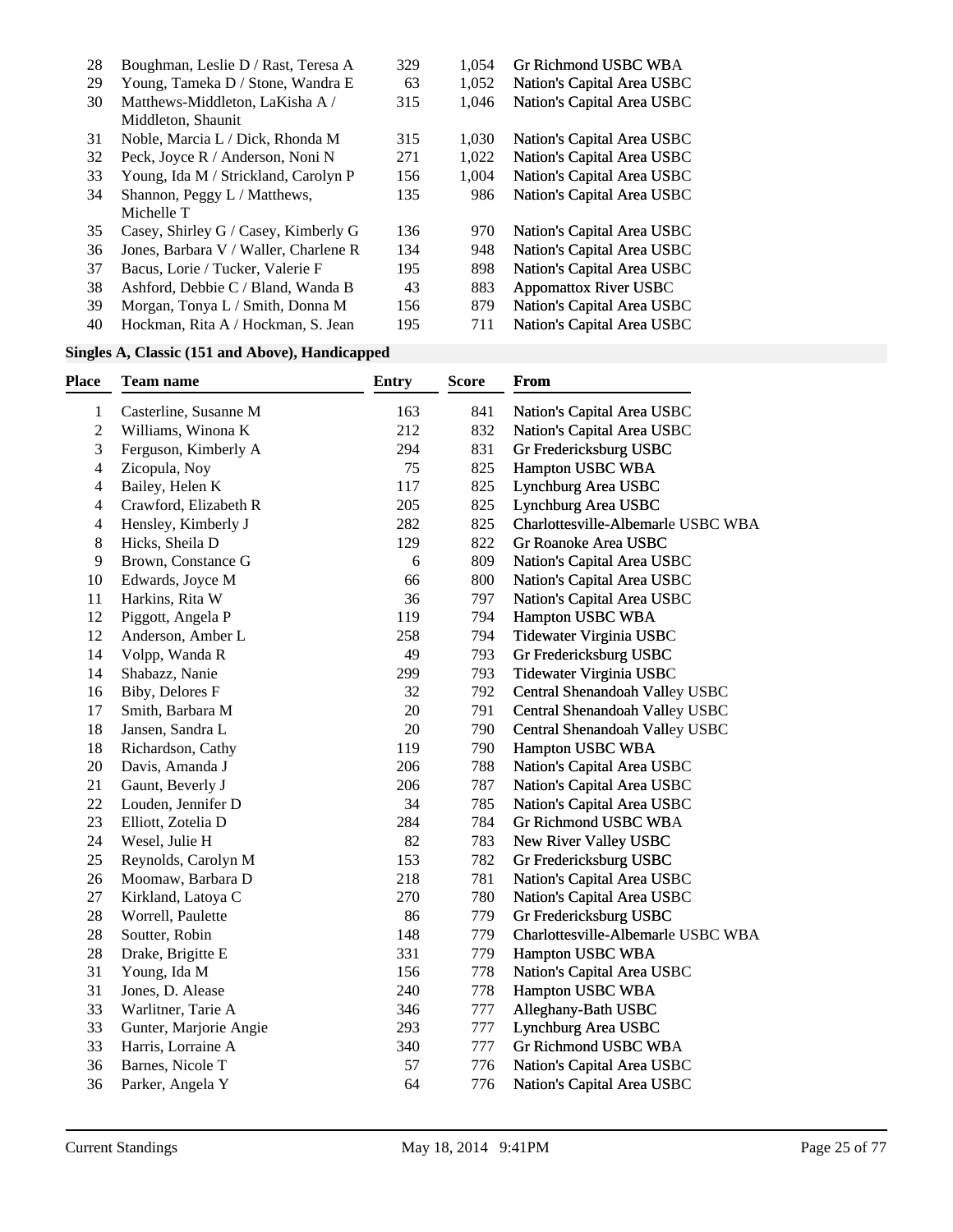| 36       | Shoemaker, Deborah A             | 72  | 776        | Gr Fredericksburg USBC                   |
|----------|----------------------------------|-----|------------|------------------------------------------|
| 36       | Martin, Ann M                    | 216 | 776        | Gr Roanoke Area USBC                     |
| 36       | Radford, Samantha J              | 253 | 776        | Gr Roanoke Area USBC                     |
| 41       | Witt, Becky M                    | 174 | 774        | Gr Roanoke Area USBC                     |
| 42       | Mozingo, Pamela G                | 80  | 773        | Nation's Capital Area USBC               |
| 43       | Shaw-Wesby, Crystal J            | 143 | 772        | Nation's Capital Area USBC               |
| 44       | Copeland, Geri-Lynn              | 49  | 771        | Gr Fredericksburg USBC                   |
| 44       | Jennings, Emma J                 | 112 | 771        | Gr Roanoke Area USBC                     |
| 44       | Dillon, Amanda M                 | 224 | 771        | Nation's Capital Area USBC               |
| 47       | Woodson, Bridget L               | 230 | 770        | Nation's Capital Area USBC               |
| 47       | Hicks, Diana L                   | 332 | 770        | Hampton USBC WBA                         |
| 47       | Wetmore, Holly S                 | 151 | 770        | Gr Richmond USBC WBA                     |
| 47       | Simerson, Beverly A              | 130 | 770        | Tidewater Virginia USBC                  |
| 51       | Sykes, Lynn                      | 332 | 769        | Hampton USBC WBA                         |
| 52       | Morris-Smith, Margaret           | 281 | 766        | Alleghany-Bath USBC                      |
| 53       | Schaeffer, Christal E            | 253 | 765        | Gr Roanoke Area USBC                     |
| 53       | Tabb, Charlotte D                | 118 | 765        | Hampton USBC WBA                         |
| 55       | Dawson, Joyce L                  | 269 | 764        | Nation's Capital Area USBC               |
| 56       | Hatchel, Beth M                  | 45  | 763        | Gr Fredericksburg USBC                   |
| 57       | Anderson, Noni N                 | 271 | 762        | Nation's Capital Area USBC               |
| 58       | Hazelwood, Nancy C               | 232 | 761        | South Boston USBC                        |
| 58       | Bogucki, Brenda K                | 333 | 761        | Hampton USBC WBA                         |
| 58       | Pitts, Schawntrisicia D          | 142 | 761        | Nation's Capital Area USBC               |
| 61       | Quinn, Kimberly G                | 229 | 760        | Nation's Capital Area USBC               |
|          | Walk, Claire J                   | 105 | 759        | <b>Bristol USBC WBA</b>                  |
| 62<br>62 | Keys, Sandra A                   | 140 | 759        | Nation's Capital Area USBC               |
| 64       | Peoples, Carolyn V               | 337 | 758        | Nation's Capital Area USBC               |
| 64       |                                  | 331 |            |                                          |
| 64       | Hill, Mary J<br>Zirkle, Laurie T | 59  | 758<br>758 | Hampton USBC WBA<br>Gr Roanoke Area USBC |
| 64       | Baucum, Cliftina                 | 5   | 758        | Nation's Capital Area USBC               |
| 68       | Smith, Joyce E                   | 232 | 757        | South Boston USBC                        |
| 68       | Means, Amy M                     | 244 | 757        | Hampton USBC WBA                         |
| 68       | Coleman, Tieshia M               | 163 | 757        | Nation's Capital Area USBC               |
| 68       | Grimes, Patricia L               | 155 | 757        | Nation's Capital Area USBC               |
| 72       |                                  |     | 756        |                                          |
|          | Tarr, Michelle                   | 155 |            | Nation's Capital Area USBC               |
| 72       | Wright, Morag                    | 176 | 756        | Tidewater Virginia USBC                  |
| 72       | Reynolds, Geneva A               | 73  | 756        | Charlottesville-Albemarle USBC WBA       |
| 75       | Scoggins, JoeAnn                 | 142 | 754        | Nation's Capital Area USBC               |
| 75       | Fink, Nicole L                   | 206 | 754        | Nation's Capital Area USBC               |
| 75       | Spriggs, Dorothy Y               | 38  | 754        | Nation's Capital Area USBC               |
| 78       | Bland, Wanda B                   | 43  | 753        | <b>Appomattox River USBC</b>             |
| 78       | Peterson, Essie M                | 210 | 753        | Nation's Capital Area USBC               |
| 80       | Jenkins, Sherika N               | 294 | 752        | Gr Fredericksburg USBC                   |
| 80       | Grimes, Winifred R               | 168 | 752        | Nation's Capital Area USBC               |
| 80       | Strider, Mandy T                 | 269 | 752        | Nation's Capital Area USBC               |
| 80       | Roberts, Brenda L                | 188 | 752        | South Boston USBC                        |
| 84       | Glass, Lisa A                    | 50  | 751        | Upper Shenandoah Valley USBC BA          |
| 84       | Morgan, Tonya L                  | 156 | 751        | Nation's Capital Area USBC               |
| 84       | Harris, Joyce A                  | 211 | 751        | Nation's Capital Area USBC               |
| 84       | Larrabee, Linda E                | 47  | 751        | Gr Fredericksburg USBC                   |
| 88       | Gaines, Patricia F               | 126 | 750        | Nation's Capital Area USBC               |
| 88       | Jefferson, Alfreda Y             | 143 | 750        | Nation's Capital Area USBC               |
| 88       | Nailor, Patti L                  | 116 | 750        | Gr Fredericksburg USBC                   |
| 88       | Taylor, Diane W                  | 18  | 750        | Central Shenandoah Valley USBC           |
| 88       | Myers-King, Heidi                | 220 | 750        | Nation's Capital Area USBC               |
| 93       | Morris, Mary V                   | 178 | 749        | Charlottesville-Albemarle USBC WBA       |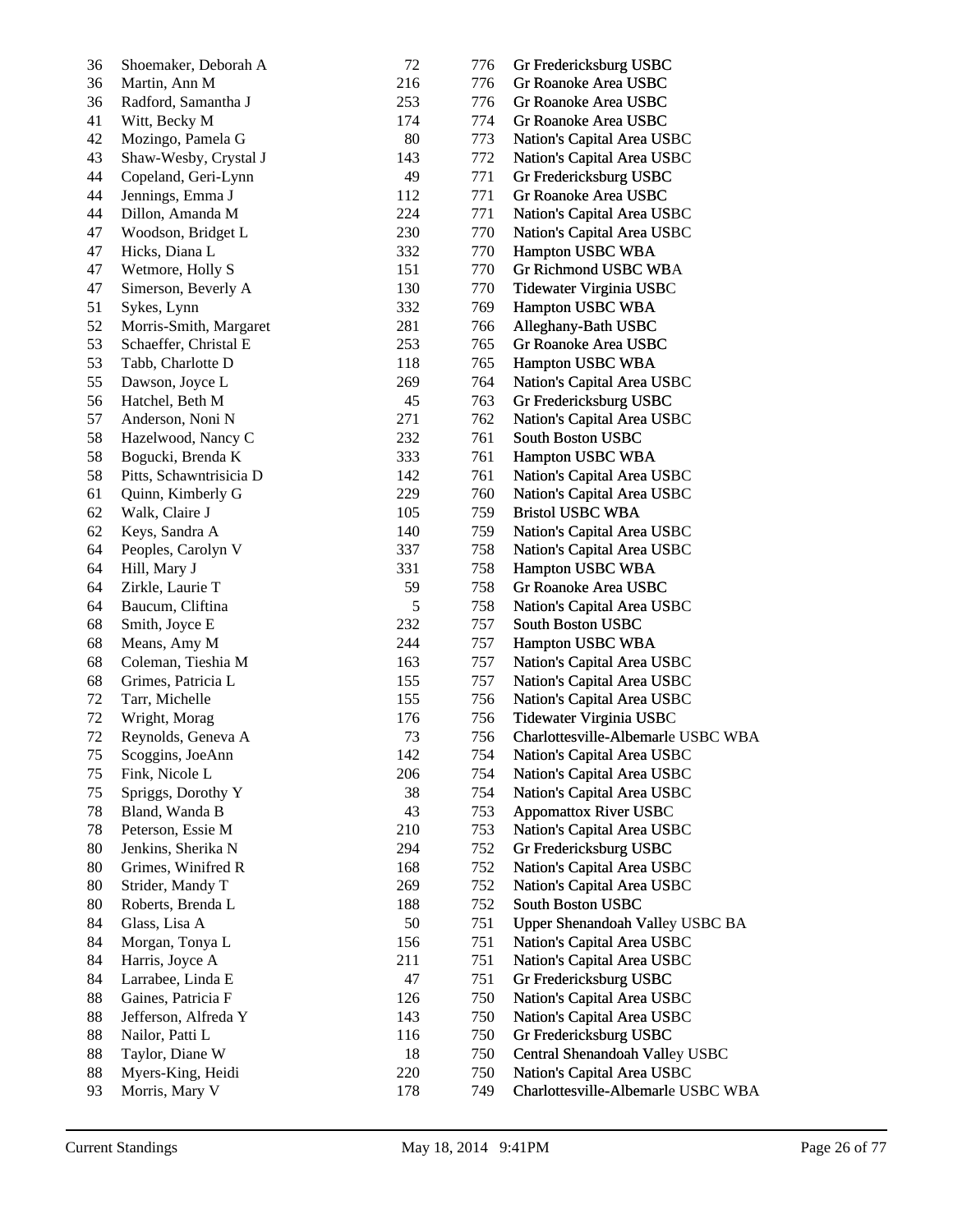| 93  | Godfrey, Gwendolyn S         | 300 | 749 | Tidewater Virginia USBC            |
|-----|------------------------------|-----|-----|------------------------------------|
| 93  | Shaw, Catherine" Rocky" M    | 241 | 749 | Hampton USBC WBA                   |
| 96  | Mauck, Lisa G                | 132 | 748 | Apple Valley USBC WBA              |
| 97  | Ross, Amanda M               | 279 | 747 | New River Valley USBC              |
| 98  | Dyson, Lorraine L            | 358 | 746 | Nation's Capital Area USBC         |
| 98  | Chambers, Brenda D           | 45  | 746 | Gr Fredericksburg USBC             |
| 100 | Gary, April N                | 324 | 745 | New River Valley USBC              |
| 100 | Pullie, Mildred A            | 217 | 745 | Nation's Capital Area USBC         |
| 100 | Barnes, Valerie H            | 213 | 745 | Tidewater Virginia USBC            |
| 103 | Jackson, Melissa L           | 149 | 744 | Alleghany-Bath USBC                |
| 103 | Green, Geneva P              | 212 | 744 | Nation's Capital Area USBC         |
| 103 | Plummer, Mary E              | 240 | 744 | Hampton USBC WBA                   |
| 106 | Andrews, Lorrie              | 132 | 743 | Apple Valley USBC WBA              |
| 106 | Rossi, Sarah K               | 292 | 743 | Charlottesville-Albemarle USBC WBA |
| 106 | Lynch, Kathy H               | 307 | 743 | Gr Roanoke Area USBC               |
| 106 | Stewart, Mary M              | 344 | 743 | Gr Roanoke Area USBC               |
| 110 | Key, Lutricia B              | 63  | 742 | Nation's Capital Area USBC         |
| 110 | Woodson, Debra A             | 210 | 742 | Nation's Capital Area USBC         |
| 110 | Allen, Linda M               | 228 | 742 | Nation's Capital Area USBC         |
| 110 | Gray, Cheryl T               | 248 | 742 | Gr Richmond USBC WBA               |
| 114 | Spradlin, Teresa             | 152 | 741 | Lynchburg Area USBC                |
| 114 | Darling, Vicky M             | 185 | 741 | Nation's Capital Area USBC         |
| 114 | Brown, Debbie S              | 27  | 741 | Gr Fredericksburg USBC             |
| 114 | McConnell, Nichele M         | 137 | 741 | Nation's Capital Area USBC         |
| 118 | Cherry, Valerie D            | 181 | 740 | Gr Richmond USBC WBA               |
| 118 | Williams, Shirlean M         | 65  | 740 | Nation's Capital Area USBC         |
| 118 | Wells, Judy M                | 120 | 740 | Gr Fredericksburg USBC             |
| 118 | Vincent, Clarice F           | 138 | 740 | Nation's Capital Area USBC         |
| 118 | Johnson, Jacinda R           | 209 | 740 | Nation's Capital Area USBC         |
| 118 | Sansbury, Cherice E          | 312 | 740 | Nation's Capital Area USBC         |
| 118 | Thweatt, Stacie M            | 39  | 740 | Nation's Capital Area USBC         |
| 125 | Trimarchi, Kathryn M         | 333 | 739 | Hampton USBC WBA                   |
| 125 | Eckles, Krystal D            | 59  | 739 | Gr Roanoke Area USBC               |
| 125 | Vaughan, Pamela D            | 262 | 739 | Gr Richmond USBC WBA               |
| 128 | Dean, Brittany M             | 144 | 738 | Nation's Capital Area USBC         |
| 128 | Clawson, Linda R             | 202 | 738 | Nation's Capital Area USBC         |
| 128 | Dean, Diantha A              | 218 | 738 | Nation's Capital Area USBC         |
| 128 | Neal, Barbara L              | 354 | 738 | Nation's Capital Area USBC         |
| 132 | Hal, Adrienne B              | 238 | 737 | Gr Richmond USBC WBA               |
| 132 | Carey, Weeatha P             | 298 | 737 | Tidewater Virginia USBC            |
| 132 | Colbert, Clara L             | 211 | 737 | Nation's Capital Area USBC         |
| 132 | Burton, Rebecca G            | 90  | 737 | <b>Appomattox River USBC</b>       |
| 132 | Spearman, Kaci T             | 313 | 737 | Nation's Capital Area USBC         |
| 137 | Warren, Patricia A           | 7   | 736 | Nation's Capital Area USBC         |
| 137 | Souza, Rena R                | 225 | 736 | Hampton USBC WBA                   |
| 137 | Hester, Tonya M              | 238 | 736 | Gr Richmond USBC WBA               |
| 137 | Branham, Catherine L         | 341 | 736 | Apple Valley USBC WBA              |
| 141 | Russell, Chris C             | 10  | 735 | Nation's Capital Area USBC         |
| 141 | Butler, Kimberly M           | 356 | 735 | Nation's Capital Area USBC         |
| 141 | Dugan, Willa A               | 317 | 735 | Tidewater Virginia USBC            |
| 141 | Bock, Joanne                 | 249 | 735 | Charlottesville-Albemarle USBC WBA |
| 141 | Carver, Laura M              | 171 | 735 | Nation's Capital Area USBC         |
| 141 | Edwards, Maude F             | 153 | 735 | Gr Fredericksburg USBC             |
| 141 | Ioia, Debbie K               | 95  | 735 | Central Shenandoah Valley USBC     |
| 141 | Dejaegher, Crystal (Yakym) J | 270 | 735 | Nation's Capital Area USBC         |
| 141 | Hazel, Cristita C            | 120 | 735 | Gr Fredericksburg USBC             |
|     |                              |     |     |                                    |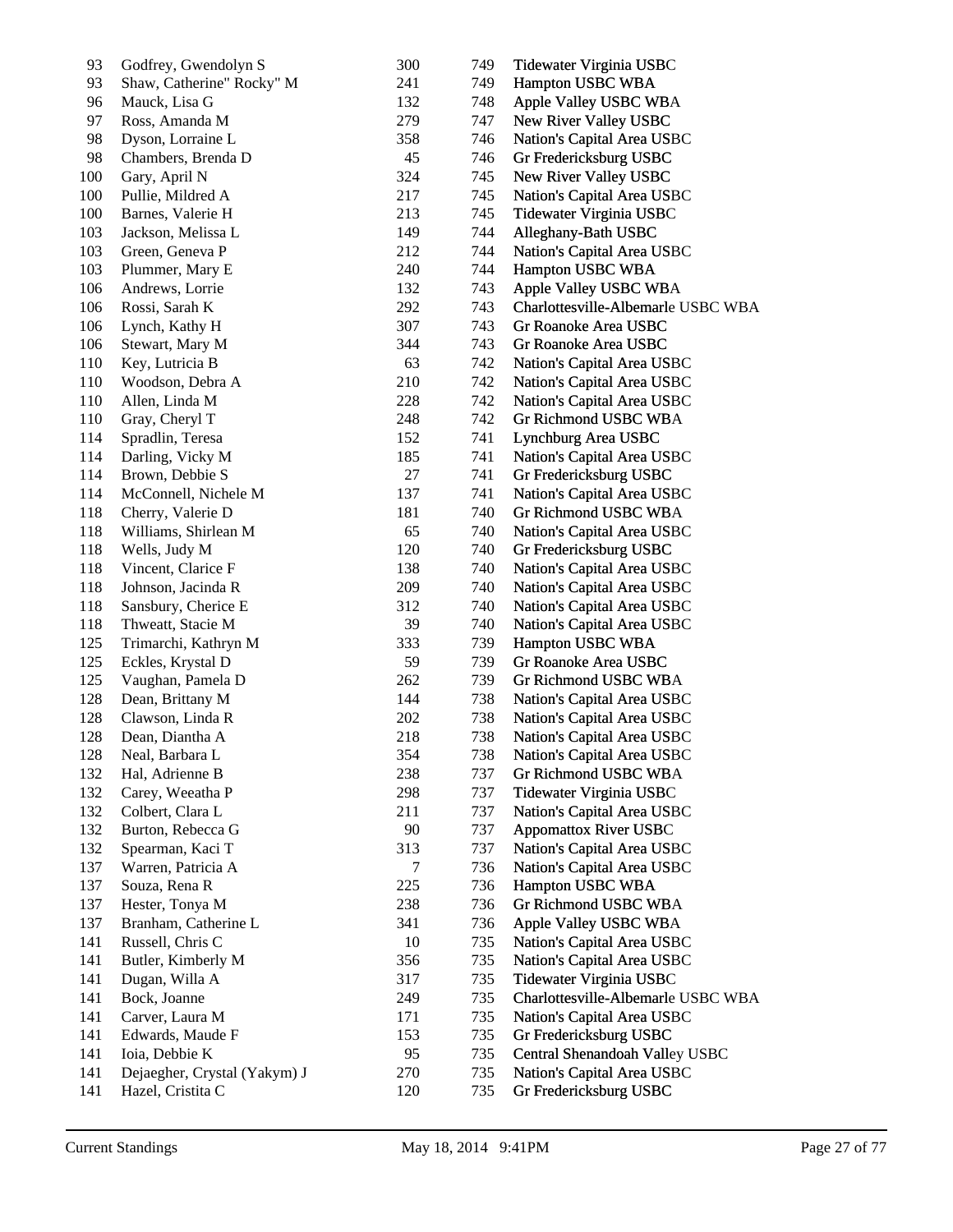| 150 | Gibson, Ella R            | 328 | 734 | Gr Roanoke Area USBC           |
|-----|---------------------------|-----|-----|--------------------------------|
| 150 | Journiette, Cassandra L   | 325 | 734 | Gr Roanoke Area USBC           |
| 152 | Dyar, NeNe L              | 273 | 733 | Nation's Capital Area USBC     |
| 152 | Cash, Phyllis F           | 278 | 733 | Lynchburg Area USBC            |
| 152 | Allen, Sheila F           | 171 | 733 | Nation's Capital Area USBC     |
| 152 | Martin, Tracy L           | 89  | 733 | <b>Appomattox River USBC</b>   |
| 152 | Coleman, Patricia Y       | 43  | 733 | <b>Appomattox River USBC</b>   |
| 152 | Cox, Kathy K              | 27  | 733 | Gr Fredericksburg USBC         |
| 152 | Reeves, Connie S          | 26  | 733 | <b>Bristol USBC WBA</b>        |
| 159 | Stevens, Collet G         | 271 | 732 | Nation's Capital Area USBC     |
| 159 | Jordan, Angela E          | 313 | 732 | Nation's Capital Area USBC     |
| 159 | Dillon, Donna M           | 224 | 732 | Nation's Capital Area USBC     |
| 162 | Lopez, Rebecca S          | 126 | 731 | Nation's Capital Area USBC     |
| 162 | Clark, Angel S            | 162 | 731 | Nation's Capital Area USBC     |
| 164 | White, Teresa L           | 333 | 730 | Hampton USBC WBA               |
| 164 | Christian, Melinda M      | 95  | 730 | Central Shenandoah Valley USBC |
| 164 | Connor, Gloria H          | 150 | 730 |                                |
| 164 | Lamb, Tammi L             | 258 |     | Tidewater Virginia USBC        |
| 168 |                           |     | 730 | Tidewater Virginia USBC        |
|     | Sharp, Andrea             | 49  | 729 | Gr Fredericksburg USBC         |
| 168 | Darst, Becky B            | 278 | 729 | Lynchburg Area USBC            |
| 168 | Fairley, Jessica L        | 324 | 729 | New River Valley USBC          |
| 168 | Michaud, Joyce L          | 30  | 729 | Nation's Capital Area USBC     |
| 172 | Hayes, Connie B           | 24  | 728 | Richlands Area USBC            |
| 172 | DeFalco, Loretta A        | 52  | 728 | Nation's Capital Area USBC     |
| 172 | Pyles-Harris, Betty J     | 99  | 728 | Nation's Capital Area USBC     |
| 175 | Dillon, Mary              | 276 | 727 | <b>Bristol USBC WBA</b>        |
| 175 | Brower, Beverly C         | 336 | 727 | Nation's Capital Area USBC     |
| 175 | Thompson, Mary A          | 125 | 727 | Nation's Capital Area USBC     |
| 175 | Brown, Sandra D           | 70  | 727 | Nation's Capital Area USBC     |
| 175 | Guerrero, Cindy L         | 27  | 727 | Gr Fredericksburg USBC         |
| 175 | Hance, Magaly D           | 13  | 727 | Central Shenandoah Valley USBC |
| 175 | Chamblee, Jeannie M       | 80  | 727 | Nation's Capital Area USBC     |
| 182 | Huff, Mikki D             | 324 | 726 | New River Valley USBC          |
| 182 | Alston, Denise            | 202 | 726 | Nation's Capital Area USBC     |
| 182 | Woolfrey, Christine H     | 217 | 726 | Nation's Capital Area USBC     |
| 182 | Mayer, Diane S            | 244 | 726 | Hampton USBC WBA               |
| 182 | McCormick, Frankie K      | 122 | 726 | New River Valley USBC          |
| 187 | Stepp, Bonnie L           | 244 | 725 | Hampton USBC WBA               |
| 187 | Spencer, Regenia F        | 203 | 725 | Nation's Capital Area USBC     |
| 187 | Saunders, Marshell A      | 146 | 725 | Nation's Capital Area USBC     |
| 187 | Colbert-Box, Sandra M     | 66  | 725 | Nation's Capital Area USBC     |
| 187 | Newton, Semetta M         | 119 | 725 | Hampton USBC WBA               |
| 192 | McCallum, Shelly A        | 124 | 724 | South Boston USBC              |
| 192 | Ford, Joyce E             | 354 | 724 | Nation's Capital Area USBC     |
| 192 | Krause, Patricia L        | 265 | 724 | Alleghany-Bath USBC            |
| 192 | Trent, Leanne M           | 244 | 724 | Hampton USBC WBA               |
| 192 | Coleman, Carolyn A        | 296 | 724 | <b>Appomattox River USBC</b>   |
| 192 | Brown, Henrietta L        | 238 | 724 | Gr Richmond USBC WBA           |
| 192 | Barnett-Johnson, Brenda C | 211 | 724 | Nation's Capital Area USBC     |
| 192 | Parker, Robin E           | 99  | 724 | Nation's Capital Area USBC     |
| 192 | Edwards, Mary Kay         | 45  | 724 | Gr Fredericksburg USBC         |
| 192 | Fett, Kathy J             | 246 | 724 | Hampton USBC WBA               |
| 202 | Winters-Smith, Carletha L | 144 | 723 | Nation's Capital Area USBC     |
| 203 | Haffner, Cathleen         | 179 | 722 | Nation's Capital Area USBC     |
| 203 | Brown, Stephanie C        | 188 | 722 | South Boston USBC              |
| 203 | Snellings, Debra M        | 259 | 722 | Gr Richmond USBC WBA           |
|     |                           |     |     |                                |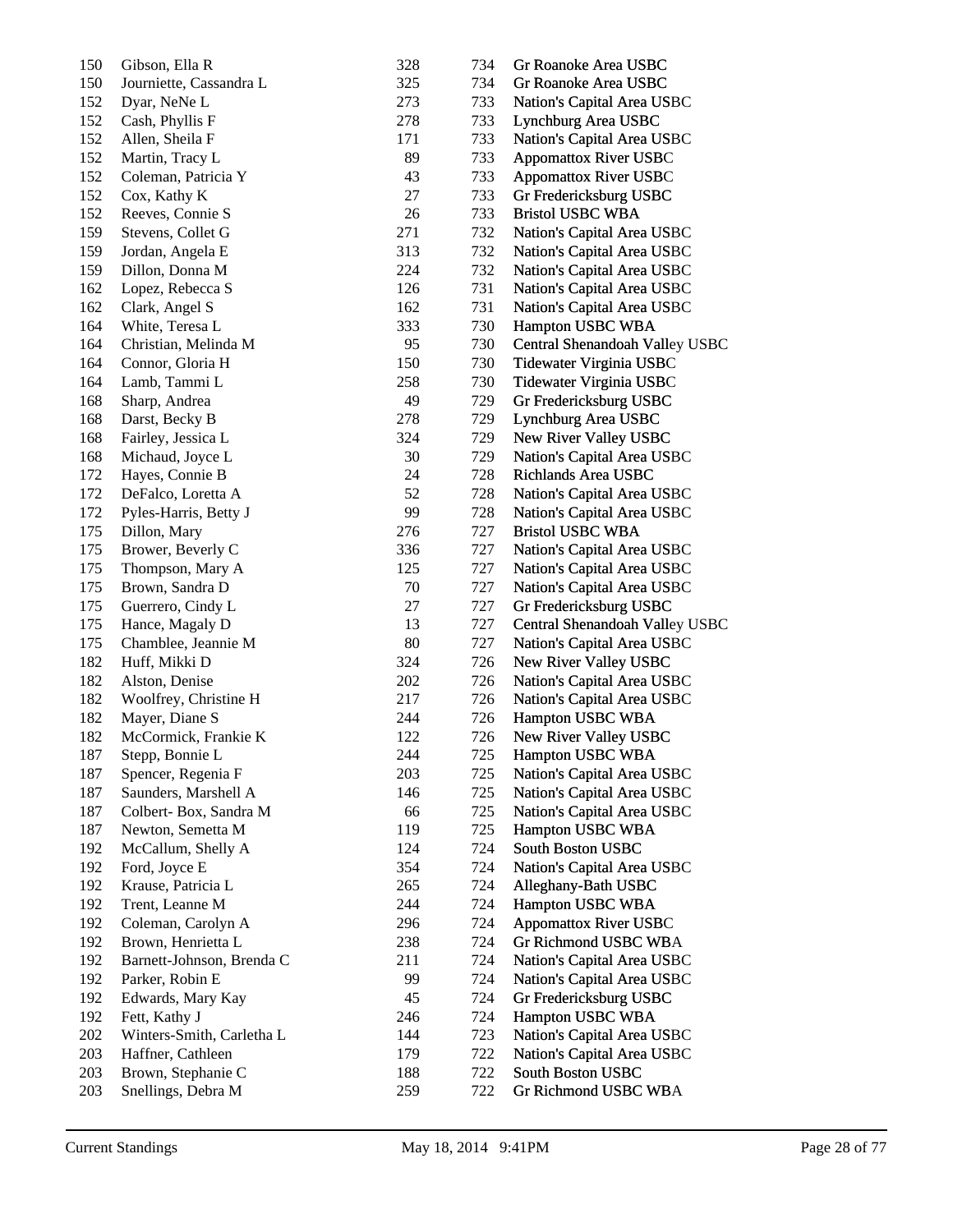| James, Roselyn M     | 42                                                                                                                                                                                                                                                                                                                                                                                                                                                                                                                                                                                                                                                                                                                                                                                                                                                                     | 721                                                                                                                                                                                                                                                               | Gr Roanoke Area USBC                                                                                                                                                                                                                                                          |
|----------------------|------------------------------------------------------------------------------------------------------------------------------------------------------------------------------------------------------------------------------------------------------------------------------------------------------------------------------------------------------------------------------------------------------------------------------------------------------------------------------------------------------------------------------------------------------------------------------------------------------------------------------------------------------------------------------------------------------------------------------------------------------------------------------------------------------------------------------------------------------------------------|-------------------------------------------------------------------------------------------------------------------------------------------------------------------------------------------------------------------------------------------------------------------|-------------------------------------------------------------------------------------------------------------------------------------------------------------------------------------------------------------------------------------------------------------------------------|
| Turner, Brenda L     | 351                                                                                                                                                                                                                                                                                                                                                                                                                                                                                                                                                                                                                                                                                                                                                                                                                                                                    | 721                                                                                                                                                                                                                                                               | Henry County USBC WBA                                                                                                                                                                                                                                                         |
| Maitland, Loma H     | 89                                                                                                                                                                                                                                                                                                                                                                                                                                                                                                                                                                                                                                                                                                                                                                                                                                                                     | 721                                                                                                                                                                                                                                                               | <b>Appomattox River USBC</b>                                                                                                                                                                                                                                                  |
| Griffith, Laura L    | 342                                                                                                                                                                                                                                                                                                                                                                                                                                                                                                                                                                                                                                                                                                                                                                                                                                                                    | 721                                                                                                                                                                                                                                                               | Gr Roanoke Area USBC                                                                                                                                                                                                                                                          |
| Hilton, Jackie       | 200                                                                                                                                                                                                                                                                                                                                                                                                                                                                                                                                                                                                                                                                                                                                                                                                                                                                    | 720                                                                                                                                                                                                                                                               | Gr Fredericksburg USBC                                                                                                                                                                                                                                                        |
| Bach, Patricia C     | 320                                                                                                                                                                                                                                                                                                                                                                                                                                                                                                                                                                                                                                                                                                                                                                                                                                                                    | 720                                                                                                                                                                                                                                                               | Gr Richmond USBC WBA                                                                                                                                                                                                                                                          |
| Luther, Lorraine E   | 345                                                                                                                                                                                                                                                                                                                                                                                                                                                                                                                                                                                                                                                                                                                                                                                                                                                                    | 719                                                                                                                                                                                                                                                               | Gr Roanoke Area USBC                                                                                                                                                                                                                                                          |
| Bianchi, Marles V    | 208                                                                                                                                                                                                                                                                                                                                                                                                                                                                                                                                                                                                                                                                                                                                                                                                                                                                    | 719                                                                                                                                                                                                                                                               | Nation's Capital Area USBC                                                                                                                                                                                                                                                    |
| Schettler, Rosemarie | 177                                                                                                                                                                                                                                                                                                                                                                                                                                                                                                                                                                                                                                                                                                                                                                                                                                                                    | 718                                                                                                                                                                                                                                                               | Tidewater Virginia USBC                                                                                                                                                                                                                                                       |
| Booth, Alice M       | 357                                                                                                                                                                                                                                                                                                                                                                                                                                                                                                                                                                                                                                                                                                                                                                                                                                                                    | 718                                                                                                                                                                                                                                                               | Nation's Capital Area USBC                                                                                                                                                                                                                                                    |
|                      | 348                                                                                                                                                                                                                                                                                                                                                                                                                                                                                                                                                                                                                                                                                                                                                                                                                                                                    | 718                                                                                                                                                                                                                                                               | Nation's Capital Area USBC                                                                                                                                                                                                                                                    |
|                      | 194                                                                                                                                                                                                                                                                                                                                                                                                                                                                                                                                                                                                                                                                                                                                                                                                                                                                    | 718                                                                                                                                                                                                                                                               | Hampton USBC WBA                                                                                                                                                                                                                                                              |
|                      | 240                                                                                                                                                                                                                                                                                                                                                                                                                                                                                                                                                                                                                                                                                                                                                                                                                                                                    | 718                                                                                                                                                                                                                                                               | Hampton USBC WBA                                                                                                                                                                                                                                                              |
|                      |                                                                                                                                                                                                                                                                                                                                                                                                                                                                                                                                                                                                                                                                                                                                                                                                                                                                        |                                                                                                                                                                                                                                                                   | Nation's Capital Area USBC                                                                                                                                                                                                                                                    |
|                      |                                                                                                                                                                                                                                                                                                                                                                                                                                                                                                                                                                                                                                                                                                                                                                                                                                                                        |                                                                                                                                                                                                                                                                   | Danville USBC                                                                                                                                                                                                                                                                 |
|                      |                                                                                                                                                                                                                                                                                                                                                                                                                                                                                                                                                                                                                                                                                                                                                                                                                                                                        |                                                                                                                                                                                                                                                                   | Nation's Capital Area USBC                                                                                                                                                                                                                                                    |
|                      |                                                                                                                                                                                                                                                                                                                                                                                                                                                                                                                                                                                                                                                                                                                                                                                                                                                                        |                                                                                                                                                                                                                                                                   | Gr Roanoke Area USBC                                                                                                                                                                                                                                                          |
|                      |                                                                                                                                                                                                                                                                                                                                                                                                                                                                                                                                                                                                                                                                                                                                                                                                                                                                        |                                                                                                                                                                                                                                                                   | Gr Richmond USBC WBA                                                                                                                                                                                                                                                          |
|                      |                                                                                                                                                                                                                                                                                                                                                                                                                                                                                                                                                                                                                                                                                                                                                                                                                                                                        |                                                                                                                                                                                                                                                                   | South Boston USBC                                                                                                                                                                                                                                                             |
|                      |                                                                                                                                                                                                                                                                                                                                                                                                                                                                                                                                                                                                                                                                                                                                                                                                                                                                        |                                                                                                                                                                                                                                                                   | Lynchburg Area USBC                                                                                                                                                                                                                                                           |
|                      |                                                                                                                                                                                                                                                                                                                                                                                                                                                                                                                                                                                                                                                                                                                                                                                                                                                                        |                                                                                                                                                                                                                                                                   | <b>Gr Richmond USBC WBA</b>                                                                                                                                                                                                                                                   |
|                      |                                                                                                                                                                                                                                                                                                                                                                                                                                                                                                                                                                                                                                                                                                                                                                                                                                                                        |                                                                                                                                                                                                                                                                   | Charlottesville-Albemarle USBC WBA                                                                                                                                                                                                                                            |
|                      |                                                                                                                                                                                                                                                                                                                                                                                                                                                                                                                                                                                                                                                                                                                                                                                                                                                                        |                                                                                                                                                                                                                                                                   | Nation's Capital Area USBC                                                                                                                                                                                                                                                    |
|                      |                                                                                                                                                                                                                                                                                                                                                                                                                                                                                                                                                                                                                                                                                                                                                                                                                                                                        |                                                                                                                                                                                                                                                                   | Central Shenandoah Valley USBC                                                                                                                                                                                                                                                |
|                      |                                                                                                                                                                                                                                                                                                                                                                                                                                                                                                                                                                                                                                                                                                                                                                                                                                                                        |                                                                                                                                                                                                                                                                   | Nation's Capital Area USBC                                                                                                                                                                                                                                                    |
|                      |                                                                                                                                                                                                                                                                                                                                                                                                                                                                                                                                                                                                                                                                                                                                                                                                                                                                        |                                                                                                                                                                                                                                                                   | Nation's Capital Area USBC                                                                                                                                                                                                                                                    |
|                      |                                                                                                                                                                                                                                                                                                                                                                                                                                                                                                                                                                                                                                                                                                                                                                                                                                                                        |                                                                                                                                                                                                                                                                   | Nation's Capital Area USBC                                                                                                                                                                                                                                                    |
|                      |                                                                                                                                                                                                                                                                                                                                                                                                                                                                                                                                                                                                                                                                                                                                                                                                                                                                        |                                                                                                                                                                                                                                                                   | Gr Roanoke Area USBC                                                                                                                                                                                                                                                          |
|                      |                                                                                                                                                                                                                                                                                                                                                                                                                                                                                                                                                                                                                                                                                                                                                                                                                                                                        |                                                                                                                                                                                                                                                                   | Central Shenandoah Valley USBC                                                                                                                                                                                                                                                |
|                      |                                                                                                                                                                                                                                                                                                                                                                                                                                                                                                                                                                                                                                                                                                                                                                                                                                                                        |                                                                                                                                                                                                                                                                   | Central Shenandoah Valley USBC                                                                                                                                                                                                                                                |
|                      |                                                                                                                                                                                                                                                                                                                                                                                                                                                                                                                                                                                                                                                                                                                                                                                                                                                                        |                                                                                                                                                                                                                                                                   | Lynchburg Area USBC                                                                                                                                                                                                                                                           |
|                      |                                                                                                                                                                                                                                                                                                                                                                                                                                                                                                                                                                                                                                                                                                                                                                                                                                                                        |                                                                                                                                                                                                                                                                   | Lynchburg Area USBC                                                                                                                                                                                                                                                           |
|                      |                                                                                                                                                                                                                                                                                                                                                                                                                                                                                                                                                                                                                                                                                                                                                                                                                                                                        |                                                                                                                                                                                                                                                                   | Apple Valley USBC WBA                                                                                                                                                                                                                                                         |
|                      |                                                                                                                                                                                                                                                                                                                                                                                                                                                                                                                                                                                                                                                                                                                                                                                                                                                                        |                                                                                                                                                                                                                                                                   | Danville USBC                                                                                                                                                                                                                                                                 |
|                      |                                                                                                                                                                                                                                                                                                                                                                                                                                                                                                                                                                                                                                                                                                                                                                                                                                                                        |                                                                                                                                                                                                                                                                   | Danville Area USBC BA                                                                                                                                                                                                                                                         |
|                      |                                                                                                                                                                                                                                                                                                                                                                                                                                                                                                                                                                                                                                                                                                                                                                                                                                                                        |                                                                                                                                                                                                                                                                   |                                                                                                                                                                                                                                                                               |
|                      |                                                                                                                                                                                                                                                                                                                                                                                                                                                                                                                                                                                                                                                                                                                                                                                                                                                                        |                                                                                                                                                                                                                                                                   | Tidewater Virginia USBC                                                                                                                                                                                                                                                       |
|                      |                                                                                                                                                                                                                                                                                                                                                                                                                                                                                                                                                                                                                                                                                                                                                                                                                                                                        |                                                                                                                                                                                                                                                                   | Nation's Capital Area USBC                                                                                                                                                                                                                                                    |
|                      |                                                                                                                                                                                                                                                                                                                                                                                                                                                                                                                                                                                                                                                                                                                                                                                                                                                                        |                                                                                                                                                                                                                                                                   | Richlands Area USBC                                                                                                                                                                                                                                                           |
|                      |                                                                                                                                                                                                                                                                                                                                                                                                                                                                                                                                                                                                                                                                                                                                                                                                                                                                        |                                                                                                                                                                                                                                                                   | Central Shenandoah Valley USBC                                                                                                                                                                                                                                                |
|                      |                                                                                                                                                                                                                                                                                                                                                                                                                                                                                                                                                                                                                                                                                                                                                                                                                                                                        |                                                                                                                                                                                                                                                                   | Central Shenandoah Valley USBC                                                                                                                                                                                                                                                |
|                      |                                                                                                                                                                                                                                                                                                                                                                                                                                                                                                                                                                                                                                                                                                                                                                                                                                                                        |                                                                                                                                                                                                                                                                   | Alleghany-Bath USBC                                                                                                                                                                                                                                                           |
|                      |                                                                                                                                                                                                                                                                                                                                                                                                                                                                                                                                                                                                                                                                                                                                                                                                                                                                        |                                                                                                                                                                                                                                                                   | Hampton USBC WBA                                                                                                                                                                                                                                                              |
|                      |                                                                                                                                                                                                                                                                                                                                                                                                                                                                                                                                                                                                                                                                                                                                                                                                                                                                        |                                                                                                                                                                                                                                                                   | Gr Roanoke Area USBC                                                                                                                                                                                                                                                          |
|                      |                                                                                                                                                                                                                                                                                                                                                                                                                                                                                                                                                                                                                                                                                                                                                                                                                                                                        |                                                                                                                                                                                                                                                                   | Gr Richmond USBC WBA                                                                                                                                                                                                                                                          |
|                      |                                                                                                                                                                                                                                                                                                                                                                                                                                                                                                                                                                                                                                                                                                                                                                                                                                                                        |                                                                                                                                                                                                                                                                   | Tidewater Virginia USBC                                                                                                                                                                                                                                                       |
|                      |                                                                                                                                                                                                                                                                                                                                                                                                                                                                                                                                                                                                                                                                                                                                                                                                                                                                        |                                                                                                                                                                                                                                                                   | Charlottesville-Albemarle USBC WBA                                                                                                                                                                                                                                            |
|                      |                                                                                                                                                                                                                                                                                                                                                                                                                                                                                                                                                                                                                                                                                                                                                                                                                                                                        |                                                                                                                                                                                                                                                                   | Nation's Capital Area USBC                                                                                                                                                                                                                                                    |
|                      |                                                                                                                                                                                                                                                                                                                                                                                                                                                                                                                                                                                                                                                                                                                                                                                                                                                                        |                                                                                                                                                                                                                                                                   | South Boston USBC                                                                                                                                                                                                                                                             |
|                      |                                                                                                                                                                                                                                                                                                                                                                                                                                                                                                                                                                                                                                                                                                                                                                                                                                                                        |                                                                                                                                                                                                                                                                   | Lynchburg Area USBC                                                                                                                                                                                                                                                           |
|                      |                                                                                                                                                                                                                                                                                                                                                                                                                                                                                                                                                                                                                                                                                                                                                                                                                                                                        |                                                                                                                                                                                                                                                                   | Gr Richmond USBC WBA                                                                                                                                                                                                                                                          |
|                      |                                                                                                                                                                                                                                                                                                                                                                                                                                                                                                                                                                                                                                                                                                                                                                                                                                                                        |                                                                                                                                                                                                                                                                   | Hampton USBC WBA                                                                                                                                                                                                                                                              |
|                      |                                                                                                                                                                                                                                                                                                                                                                                                                                                                                                                                                                                                                                                                                                                                                                                                                                                                        |                                                                                                                                                                                                                                                                   | Lynchburg Area USBC                                                                                                                                                                                                                                                           |
| Carson, Barbara K    | 184                                                                                                                                                                                                                                                                                                                                                                                                                                                                                                                                                                                                                                                                                                                                                                                                                                                                    | 711                                                                                                                                                                                                                                                               | Nation's Capital Area USBC                                                                                                                                                                                                                                                    |
| Levy, Marian L       | 181                                                                                                                                                                                                                                                                                                                                                                                                                                                                                                                                                                                                                                                                                                                                                                                                                                                                    | 711                                                                                                                                                                                                                                                               | Gr Richmond USBC WBA                                                                                                                                                                                                                                                          |
| Toles, Tracy-Lynne   | 158                                                                                                                                                                                                                                                                                                                                                                                                                                                                                                                                                                                                                                                                                                                                                                                                                                                                    | 711                                                                                                                                                                                                                                                               | Nation's Capital Area USBC                                                                                                                                                                                                                                                    |
| Bokman, Taren L      | 11                                                                                                                                                                                                                                                                                                                                                                                                                                                                                                                                                                                                                                                                                                                                                                                                                                                                     | 711                                                                                                                                                                                                                                                               | Nation's Capital Area USBC                                                                                                                                                                                                                                                    |
|                      | Clarke, Gayle P<br>Brown, Bobbie J<br>Holland-Harris, Helen R<br>Lomax, Marie B<br>Woodall, Pamela R<br>Nettles, Greta F<br>Hartman, Mary C<br>Mendenhall, Melanie A<br>Perkins, Betty L<br>Sandidge, Dorothy G<br>Carter, Brenda A<br>Compton, Pam W<br>Bell, Amber C<br>Vaughan, Barbara J<br>LoBianco, Judith L<br>Biller, Janet F<br>Parker, Mary M<br>Neighbors, Jane M<br>Santone, Denise E<br>Edwards, Ruth T<br>Brandt, Kendra K<br>Boettcher, Wendy M<br>Brown, Lori A<br>Redd, Keenya H<br>Gunn, Rosemary R<br>Holbert, Tenna C B<br>Carter, Shelia M<br>Horton, Pat<br>Graham, Debbie T<br>Ford, Tracey L<br>Wilhelm, Teresa P<br>Kruschke, Cindi A. S<br>Brumback, Wendy J<br>Dover, Brenda W<br>Smith, Barbara A<br>Shifflett, Peggy R<br>Biller, Maria A<br>Younger, Erica L<br>Procise, Gweneth T<br>Wells, Amy M<br>Cathey, Marcey L<br>Rowles, M Lynn | 209<br>316<br>39<br>112<br>259<br>310<br>234<br>183<br>148<br>136<br>23<br>80<br>58<br>126<br>187<br>20<br>108<br>117<br>190<br>266<br>316<br>84<br>257<br>135<br>133<br>95<br>18<br>128<br>77<br>255<br>287<br>177<br>73<br>58<br>188<br>74<br>284<br>332<br>291 | 718<br>717<br>717<br>717<br>717<br>717<br>716<br>716<br>716<br>716<br>716<br>716<br>715<br>715<br>715<br>715<br>714<br>714<br>714<br>714<br>714<br>713<br>713<br>713<br>713<br>713<br>713<br>713<br>712<br>712<br>712<br>712<br>712<br>712<br>712<br>712<br>711<br>711<br>711 |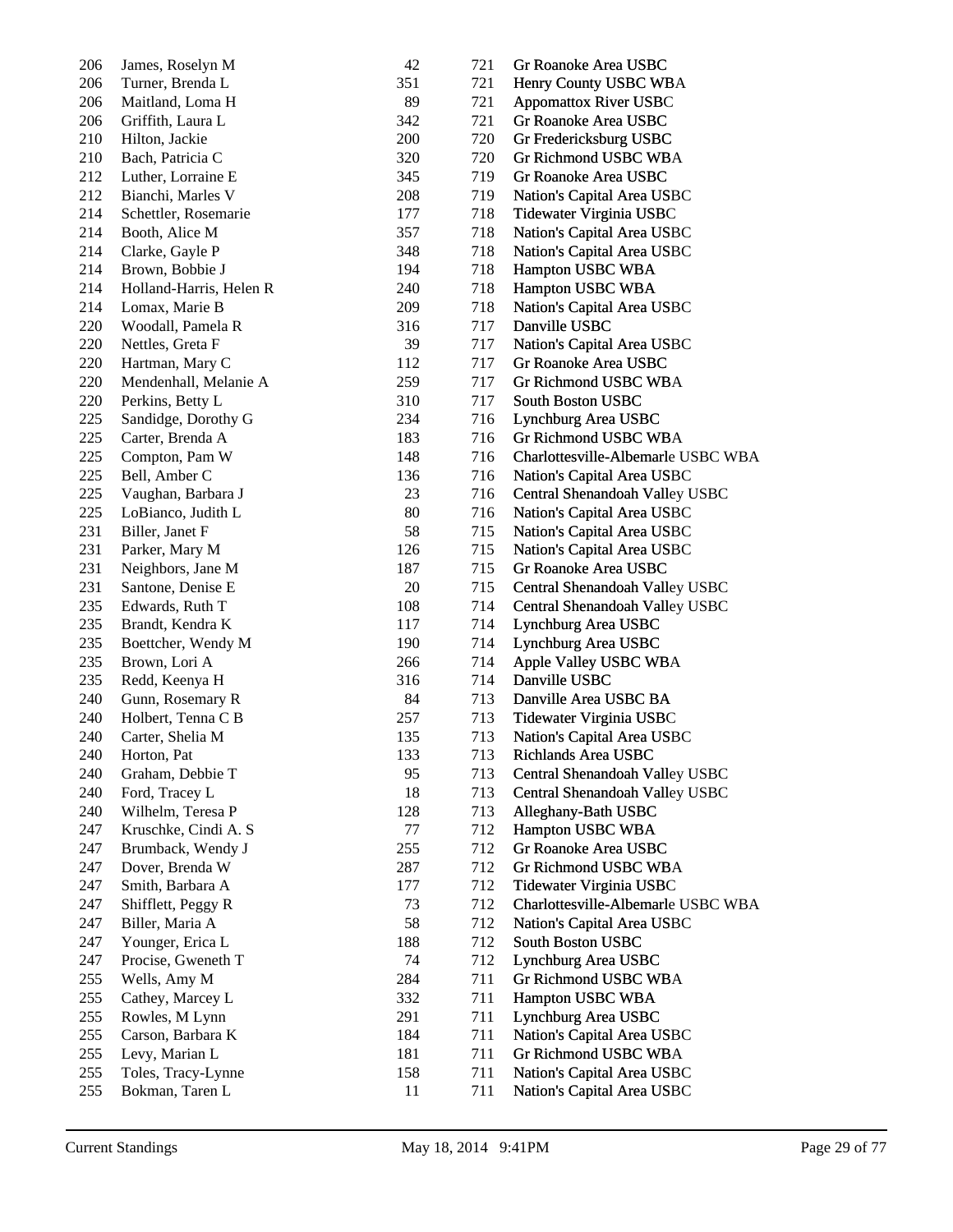| 255 | Shields, Susan P       | 303 | 711 | Tidewater Virginia USBC         |
|-----|------------------------|-----|-----|---------------------------------|
| 263 | Robinson, Felicia N    | 313 | 710 | Nation's Capital Area USBC      |
| 263 | Johnson, Joycelyn M    | 67  | 710 | Nation's Capital Area USBC      |
| 263 | Terry, Glennyleen      | 124 | 710 | South Boston USBC               |
| 263 | Myers, Karen Y         | 357 | 710 | Nation's Capital Area USBC      |
| 267 | Mann, Jessica L        | 352 | 709 | Nation's Capital Area USBC      |
| 267 | Smith, Susan B         | 237 | 709 | Lynchburg Area USBC             |
| 267 | Herbaugh, Jackie M     | 50  | 709 | Upper Shenandoah Valley USBC BA |
| 267 | Johnson, Mary A        | 190 | 709 | Lynchburg Area USBC             |
| 267 | Reid, Arkeatha O       | 68  | 709 | Nation's Capital Area USBC      |
| 272 | White, Betty           | 101 | 708 | Nation's Capital Area USBC      |
| 272 | Smallwood, Nellie F    | 131 | 708 | Henry County USBC               |
| 272 | Cook, Jennifer S       | 246 | 708 | Hampton USBC WBA                |
| 275 | Daniel, Sandra M       | 297 | 707 | Lynchburg Area USBC             |
| 275 | Ogden-Miller, Angela D | 344 | 707 | Gr Roanoke Area USBC            |
| 275 | Tucker, Valerie F      | 195 | 707 | Nation's Capital Area USBC      |
| 275 | Pezzella, Anna M       | 44  | 707 | Tidewater Virginia USBC         |
| 279 | Ford, Yvette D         | 137 | 706 | Nation's Capital Area USBC      |
| 279 | Smith, Faye            | 191 | 706 | Hampton USBC WBA                |
| 279 | Jones, Donna B         | 325 | 706 | Gr Roanoke Area USBC            |
| 279 | Bigbie, Diane L        | 331 | 706 | Hampton USBC WBA                |
| 279 | Johnson, Shirley A     | 357 | 706 | Nation's Capital Area USBC      |
| 279 | Dyson, Linda M         | 10  | 706 | Nation's Capital Area USBC      |
| 285 | Williams, Katherine    | 59  | 705 | Gr Roanoke Area USBC            |
| 285 | Hagens-Gant, Lenora M  | 358 | 705 | Nation's Capital Area USBC      |
| 285 | Kesling, Krystal S     | 279 | 705 | New River Valley USBC           |
| 285 | Edwards, Rhonda J      | 200 | 705 | Gr Fredericksburg USBC          |
| 285 | Smith, Eva P           | 124 | 705 | South Boston USBC               |
| 290 | Payne, Kathy D         | 104 | 704 | Gr Roanoke Area USBC            |
| 290 | Davis, Terry M         | 141 | 704 | Nation's Capital Area USBC      |
| 290 | Crowe, June E          | 150 | 704 | Tidewater Virginia USBC         |
| 290 | Hill, Portia M         | 325 | 704 | Gr Roanoke Area USBC            |
| 294 | Heyer, Laura A         | 54  | 703 | Nation's Capital Area USBC      |
| 294 | Matthews, R Cristy     | 65  | 703 | Nation's Capital Area USBC      |
| 294 | Covington, Rennie L    | 121 | 703 | Lynchburg Area USBC             |
| 294 | Wallace, Naomi         | 149 | 703 | Alleghany-Bath USBC             |
| 294 | Robertson, Linda F     | 240 | 703 | Hampton USBC WBA                |
| 294 | Gill, Sonja C          | 243 | 703 | Tidewater Virginia USBC         |
| 294 | DiDomenico, Patricia A | 252 | 703 | <b>Blue Ridge USBC</b>          |
| 294 | Miller, Kathryn L      | 321 | 703 | Central Shenandoah Valley USBC  |
| 302 | Buckingham, Kellye Dee | 314 | 702 | Nation's Capital Area USBC      |
| 302 | Duncan, Cindy A        | 317 | 702 | Tidewater Virginia USBC         |
| 304 | Wolfe, Etta L          | 112 | 701 | Gr Roanoke Area USBC            |
| 304 | Branch, Beatrice C     | 204 | 701 | Gr Richmond USBC WBA            |
| 304 | Rast, Teresa A         | 329 | 701 | Gr Richmond USBC WBA            |
| 304 | Keaton, Leola          | 64  | 701 | Nation's Capital Area USBC      |
| 304 | Brown, Tammy D         | 43  | 701 | <b>Appomattox River USBC</b>    |
| 309 | Philpott, Janipher Y   | 140 | 700 | Nation's Capital Area USBC      |
| 309 | Wolfe, Theresa C       | 230 | 700 | Nation's Capital Area USBC      |
| 309 | Schlicht, Kathy M      | 187 | 700 | Gr Roanoke Area USBC            |
| 309 | Toliver, Lucinda A     | 65  | 700 | Nation's Capital Area USBC      |
| 309 | McKnight, Kathleen V   | 17  | 700 | Central Shenandoah Valley USBC  |
| 309 | Mitchell, Shirley E    | 228 | 700 | Nation's Capital Area USBC      |
| 315 | Fucci, Lisa M          | 16  | 699 | Central Shenandoah Valley USBC  |
| 315 | Hockman, S. Jean       | 195 | 699 | Nation's Capital Area USBC      |
| 315 | Arnold, Linda B        | 205 | 699 | Lynchburg Area USBC             |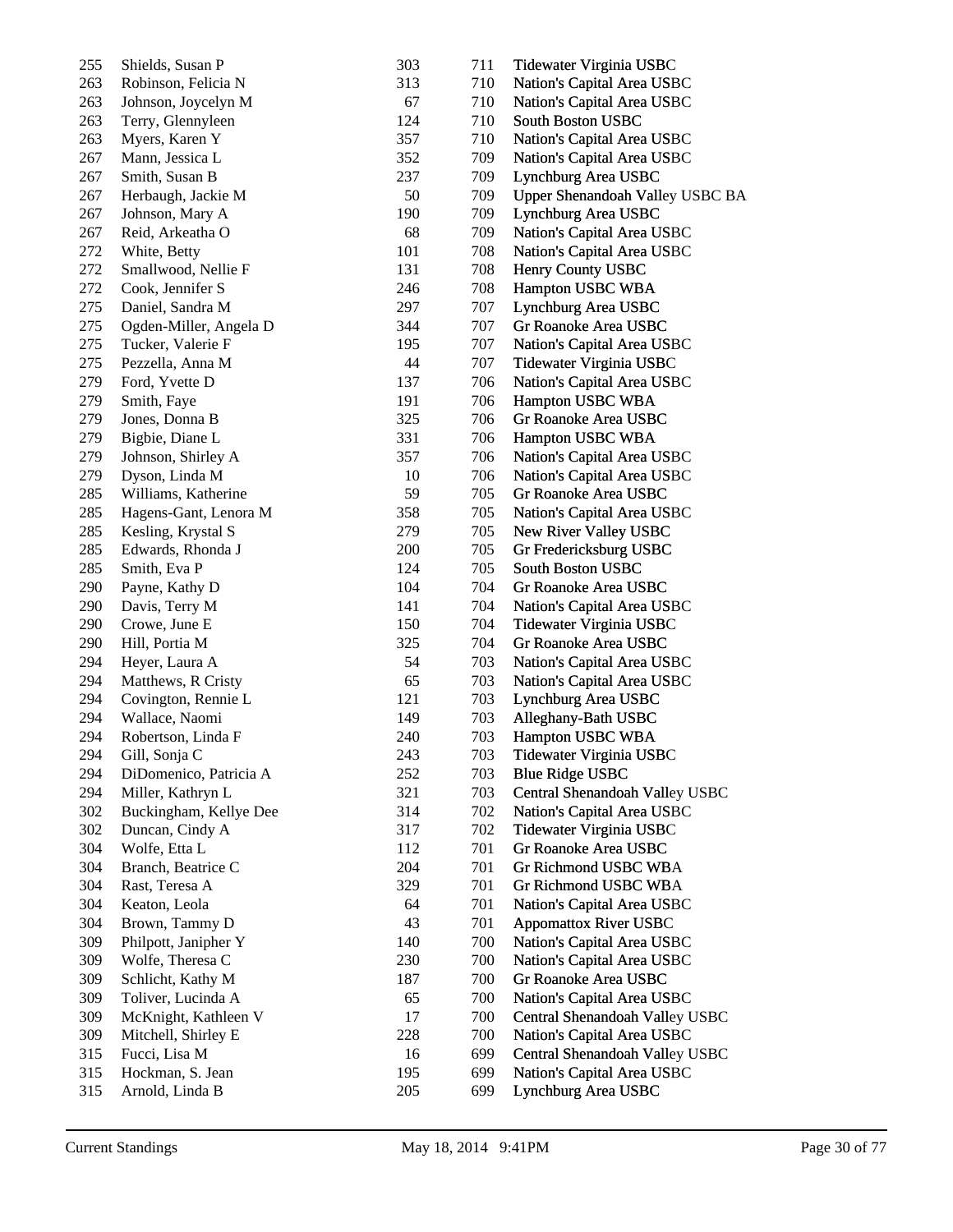| 315 | Tynes, Monique L        | 303          | 699 | Tidewater Virginia USBC            |
|-----|-------------------------|--------------|-----|------------------------------------|
| 319 | Glasscock, Laura D      | 190          | 698 | Lynchburg Area USBC                |
| 319 | Sharp, Mabel G          | 337          | 698 | Nation's Capital Area USBC         |
| 319 | Smith, Christine A      | 197          | 698 | Hampton USBC WBA                   |
| 319 | Shelor, Valerie L       | 279          | 698 | New River Valley USBC              |
| 323 | Gardin, Sandra K        | 103          | 697 | Nation's Capital Area USBC         |
| 323 | Cochran, Kristie Cook L | 151          | 697 | Gr Richmond USBC WBA               |
| 323 | Dyson, Toni A           | 207          | 697 | Nation's Capital Area USBC         |
| 323 | Gardner, Tonya G        | 323          | 697 | <b>Blue Ridge USBC</b>             |
| 323 | Williams, Andrea C      | 90           | 697 | <b>Appomattox River USBC</b>       |
| 328 | Sprigings, Joe Ann      | 81           | 696 | New River Valley USBC              |
| 328 | Floyd, Clarice A        | 10           | 696 | Nation's Capital Area USBC         |
| 328 | Tabor, Lora E           | 334          | 696 | Hampton USBC WBA                   |
| 328 | Thornhill, Sasha S      | 293          | 696 | Lynchburg Area USBC                |
| 328 | Crump, Tasha L          | 264          | 696 | Gr Richmond USBC WBA               |
| 328 |                         | 107          | 696 | Gr Roanoke Area USBC               |
|     | Sweeney, Pat            |              |     |                                    |
| 328 | Boone, Phyllis T        | 98           | 696 | Nation's Capital Area USBC         |
| 328 | Blackwell, Kathy L      | 125          | 696 | Nation's Capital Area USBC         |
| 336 | Shackelford, Valerie N  | 311          | 695 | Nation's Capital Area USBC         |
| 336 | Wagner, Pamela B        | 85           | 695 | Tidewater Virginia USBC            |
| 336 | Throckmorton, Nannie S  | 232          | 695 | South Boston USBC                  |
| 339 | Harris, Denise M        | 34           | 694 | Nation's Capital Area USBC         |
| 339 | Matthews, Cynthia D     | 103          | 694 | Nation's Capital Area USBC         |
| 339 | Taylor, Kimberly V      | 142          | 694 | Nation's Capital Area USBC         |
| 339 | Rose, Debra M           | 243          | 694 | Tidewater Virginia USBC            |
| 339 | Colbert, Stephanie D    | 270          | 694 | Nation's Capital Area USBC         |
| 344 | Jenkins, Nona M         | 118          | 693 | Hampton USBC WBA                   |
| 344 | Walton, Evangeline      | 239          | 693 | Gr Richmond USBC WBA               |
| 344 | Woody, Bernice G        | 123          | 693 | South Boston USBC                  |
| 344 | Younger, Mary           | $\mathbf{1}$ | 693 | Hampton USBC WBA                   |
| 344 | Holt, Brenda F          | 185          | 693 | Nation's Capital Area USBC         |
| 349 | Butts, Kinue            | 75           | 692 | Hampton USBC WBA                   |
| 349 | Randolph, Denise L      | 270          | 692 | Nation's Capital Area USBC         |
| 349 | Wynn, Mary A            | 322          | 692 | <b>Bristol USBC WBA</b>            |
| 349 | Crider, Tinia H         | 319          | 692 | <b>Gr Richmond USBC WBA</b>        |
| 349 | Worley, Sheila          | 276          | 692 | <b>Bristol USBC WBA</b>            |
| 349 | Tate, Algeria K         | 210          | 692 | Nation's Capital Area USBC         |
| 349 | Shuler, Karen E         | 193          | 692 | Hampton USBC WBA                   |
| 349 | Brooks, Karen A         | 38           | 692 | Nation's Capital Area USBC         |
| 349 | Weaver, Christina R     | 21           | 692 | Central Shenandoah Valley USBC     |
| 349 | White, Jannie H         | 12           | 692 | Apple Valley USBC WBA              |
| 349 | Austin, Joan C          | 5            | 692 | Nation's Capital Area USBC         |
| 349 | Dawson, Roxie M         | 148          | 692 | Charlottesville-Albemarle USBC WBA |
| 361 | Williams, Maythis A     | 63           | 691 | Nation's Capital Area USBC         |
| 361 | Betts, Jacqueline M     | 81           | 691 | New River Valley USBC              |
| 361 | Webb, Cathy M           | 32           | 691 | Central Shenandoah Valley USBC     |
| 361 | Lambert, Connie J       | 147          | 691 | <b>Blue Ridge USBC</b>             |
| 365 | Leffler, E. Marie       | 109          | 690 | Gr Fredericksburg USBC             |
| 365 | Koren, Ruth A           | 197          | 690 | Hampton USBC WBA                   |
| 365 | Jennings, Barbara A     | 349          | 690 | Nation's Capital Area USBC         |
| 368 | Scott, Helene B         | 116          | 689 | Gr Fredericksburg USBC             |
| 368 | Godette, Annie J        | 317          |     |                                    |
|     |                         |              | 689 | Tidewater Virginia USBC            |
| 368 | Wilson, R. Flo          | 178          | 689 | Charlottesville-Albemarle USBC WBA |
| 368 | James, Regina M         | 290          | 689 | Gr Richmond USBC WBA               |
| 368 | Rorrer, Dale Marie      | 122          | 689 | New River Valley USBC              |
| 368 | Arnold, Haley M         | 12           | 689 | Apple Valley USBC WBA              |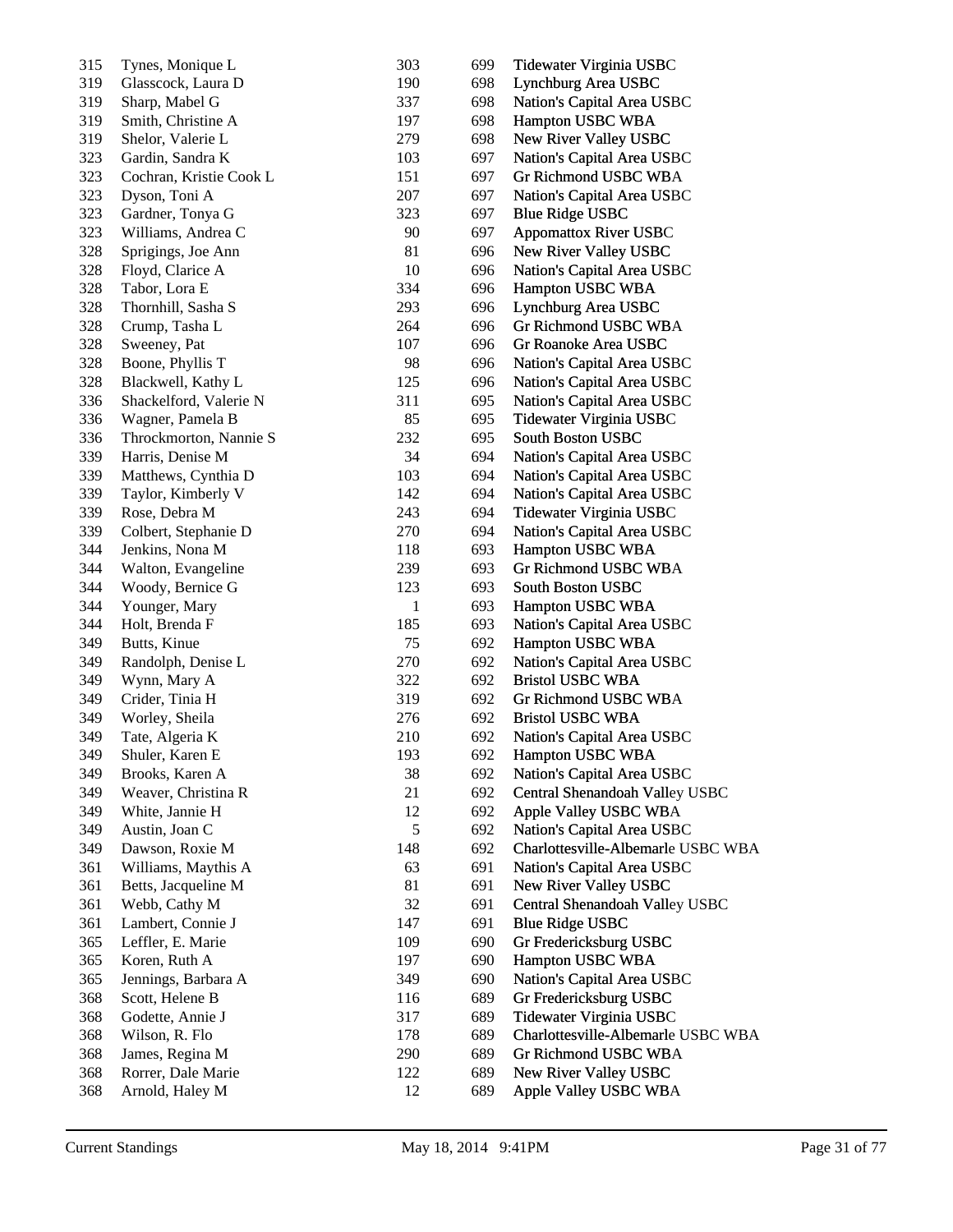| 368 | Zimmerman, Rosemary P | 132              | 689 | Apple Valley USBC WBA              |
|-----|-----------------------|------------------|-----|------------------------------------|
| 368 | Savoy, Iris N         | 160              | 689 | Nation's Capital Area USBC         |
| 376 | Justus, Sherry L      | 71               | 688 | Richlands Area USBC                |
| 376 | Williams, Adrienne K  | 163              | 688 | Nation's Capital Area USBC         |
| 376 | Taylor, Doris S       | 181              | 688 | Gr Richmond USBC WBA               |
| 376 | Haynes, Reginia V     | 241              | 688 | Hampton USBC WBA                   |
| 376 | Cooper, Monell K      | 273              | 688 | Nation's Capital Area USBC         |
| 381 | Boone, Bernice M      | 142              | 687 | Nation's Capital Area USBC         |
| 381 | Garnett, Barbara J    | 227              | 687 | Gr Roanoke Area USBC               |
| 381 | Thomas, Tanasia N     | 102              | 687 | Nation's Capital Area USBC         |
| 381 | Schiemer, Heather M   | 55               | 687 | Nation's Capital Area USBC         |
| 381 | Parks, Kathy J        | 26               | 687 | <b>Bristol USBC WBA</b>            |
| 381 | Bennett, Debbie A     | 11               | 687 | Nation's Capital Area USBC         |
| 381 | Robinson, Kiesha R    | 229              | 687 | Nation's Capital Area USBC         |
| 381 | Brice, Tina Y         | 60               | 687 | Charlottesville-Albemarle USBC WBA |
| 389 | Barnes, Susan P       | 213              | 686 | Tidewater Virginia USBC            |
| 389 | Harper, Teresa B      | 297              | 686 | Lynchburg Area USBC                |
| 389 | Bindas, Kali R        | 229              | 686 | Nation's Capital Area USBC         |
| 389 | Tinsley, Martessa D   | 144              | 686 | Nation's Capital Area USBC         |
| 389 | Deel, Robin R         | 133              | 686 | Richlands Area USBC                |
| 389 | Toms, Helen J         | $\boldsymbol{6}$ | 686 | Nation's Capital Area USBC         |
| 389 | Ryder, Stephanie B    | 266              | 686 | Apple Valley USBC WBA              |
| 396 | Stewart, Amy J        | 313              | 685 | Nation's Capital Area USBC         |
| 396 | Fuller, Brenda R      | 349              | 685 | Nation's Capital Area USBC         |
| 396 | Wingfield, Virginia A | 289              | 685 | Gr Richmond USBC WBA               |
| 399 | Stone, Wandra E       | 63               | 684 | Nation's Capital Area USBC         |
| 399 | Roach, Verna M        | 309              | 684 | <b>Appomattox River USBC</b>       |
| 399 | Jackson, Ingrid B     | 338              | 684 | Nation's Capital Area USBC         |
| 399 | Ramsey, Linda S       | 279              | 684 | New River Valley USBC              |
| 399 | Williams, Sharan      | 104              | 684 | Gr Roanoke Area USBC               |
| 399 | Schiemer, Yvonne A    | 55               | 684 | Nation's Capital Area USBC         |
| 399 | Brown, Barbara A      | 194              | 684 | Hampton USBC WBA                   |
| 399 | Thornburg, Dawn C     | 189              | 684 | Apple Valley USBC WBA              |
| 407 | Cosby, Melissa A      | 268              | 683 | Danville Area USBC BA              |
| 407 | Calhoun, Stacy Y      | $\mathbf{1}$     | 683 | Hampton USBC WBA                   |
| 407 | Dalton, Martha A      | 105              | 683 | <b>Bristol USBC WBA</b>            |
| 407 | White, Kathryn L      | 153              | 683 | Gr Fredericksburg USBC             |
| 407 | De Leon, Phyllis L    | 257              | 683 | Tidewater Virginia USBC            |
| 407 | Davis, Scarlett A     | 277              | 683 | Lynchburg Area USBC                |
| 413 | Kelley, Mary L        | 326              | 682 | Central Shenandoah Valley USBC     |
| 413 | Jefferson, Judith J   | 309              | 682 | <b>Appomattox River USBC</b>       |
| 413 | Finney, Janice L      | 204              | 682 | Gr Richmond USBC WBA               |
| 413 | Caldwell, Jeanne M    | 57               | 682 | Nation's Capital Area USBC         |
| 413 | Thomas, Jacqueline    | $\sqrt{6}$       | 682 | Nation's Capital Area USBC         |
| 413 | Pierce, Ann           | 26               | 682 | <b>Bristol USBC WBA</b>            |
| 419 | Grasz, Holly J        | 225              | 681 | Hampton USBC WBA                   |
| 419 | Jones, Beverly A      | 309              | 681 | <b>Appomattox River USBC</b>       |
| 419 | Johnson, Erica        | 293              | 681 | Lynchburg Area USBC                |
| 419 |                       | 3                | 681 |                                    |
|     | Jimenez, Joan         |                  |     | Nation's Capital Area USBC         |
| 419 | Batkins, Brenda L     | 288              | 681 | Gr Richmond USBC WBA               |
| 419 | Landis, Sheila M      | 149              | 681 | Alleghany-Bath USBC                |
| 419 | Franklin, Terri A     | 137              | 681 | Nation's Capital Area USBC         |
| 419 | Hamilton, Star S      | 60               | 681 | Charlottesville-Albemarle USBC WBA |
| 419 | Scott, Keisha C       | 102              | 681 | Nation's Capital Area USBC         |
| 428 | Updyke, Angela D      | 46               | 680 | Central Shenandoah Valley USBC     |
| 428 | Wingo, Marion P       | 74               | 680 | Lynchburg Area USBC                |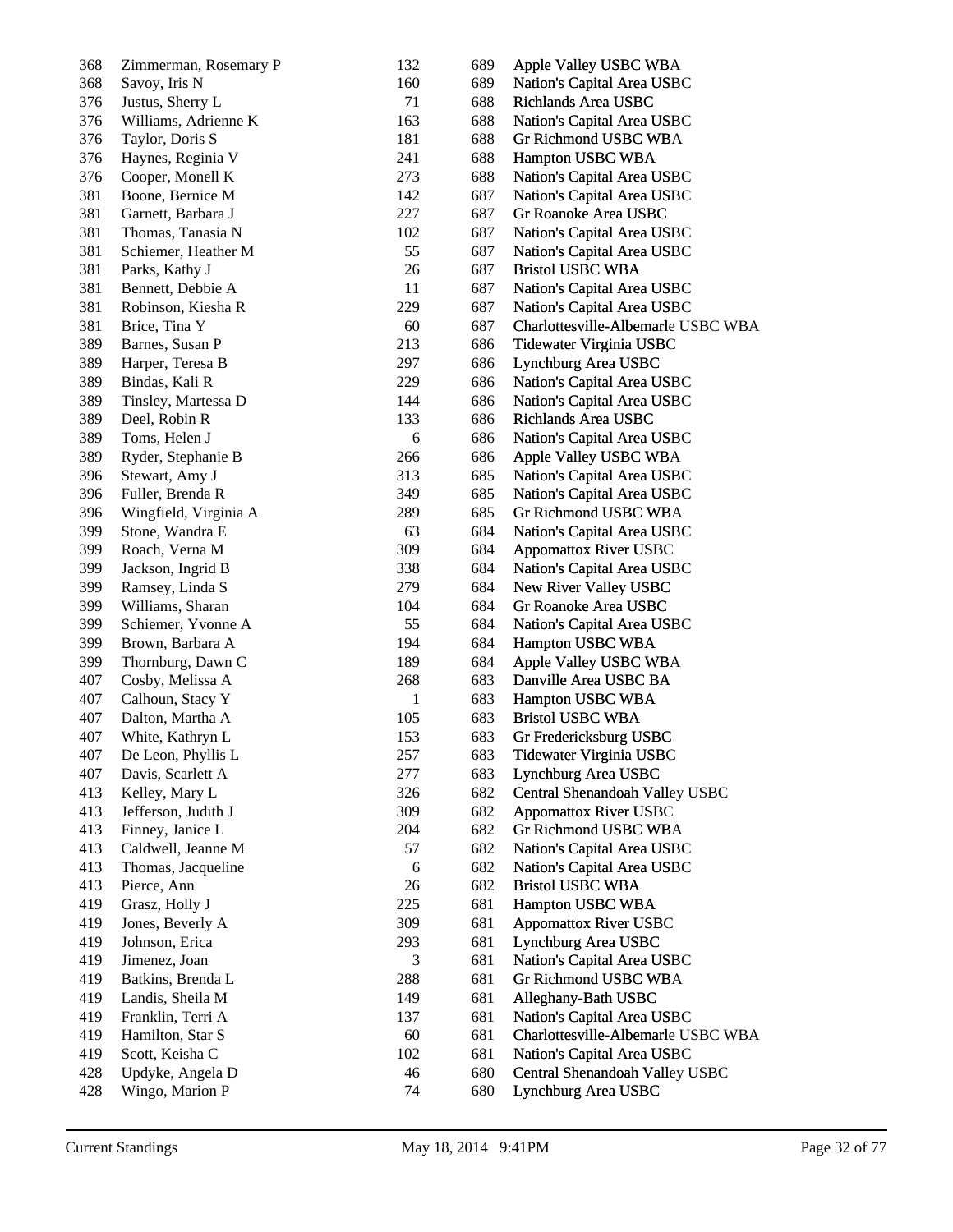| 428 | Wright, Loretta T          | 121 | 680 | Lynchburg Area USBC                |
|-----|----------------------------|-----|-----|------------------------------------|
| 428 | Ellis, Monica W            | 169 | 680 | Nation's Capital Area USBC         |
| 428 | Bailey, La-June J          | 194 | 680 | Hampton USBC WBA                   |
| 433 | Rutledge, Linda            | 276 | 679 | <b>Bristol USBC WBA</b>            |
| 433 | Wright, Stephanie C        | 262 | 679 | Gr Richmond USBC WBA               |
| 435 | Treynor, Victoria P        | 59  | 678 | Gr Roanoke Area USBC               |
| 435 | Mamon, Connie L            | 22  | 678 | Central Shenandoah Valley USBC     |
| 435 | Gibson, Nina R             | 335 | 678 | Nation's Capital Area USBC         |
| 435 | Sullivan, Nancy S          | 187 | 678 | Gr Roanoke Area USBC               |
| 435 | Alachnowicz, Kathy M       | 254 | 678 | Gr Roanoke Area USBC               |
| 435 | Butler, Margaret R         | 289 | 678 | Gr Richmond USBC WBA               |
| 441 | Yeargins, Paulette B       | 66  | 677 | Nation's Capital Area USBC         |
| 441 | Brown, Nancy C             | 73  | 677 | Charlottesville-Albemarle USBC WBA |
| 441 | Griffin, Mary Jane F       | 154 | 677 | Nation's Capital Area USBC         |
| 441 | Brown, Reverne             | 169 | 677 | Nation's Capital Area USBC         |
| 441 | LeGrant-Davis, Christina L | 312 | 677 | Nation's Capital Area USBC         |
| 441 | Williams, Kiara J          | 335 | 677 | Nation's Capital Area USBC         |
| 441 | Weaver, Rita O             | 336 | 677 | Nation's Capital Area USBC         |
| 441 | Prue, Pamela V             | 339 | 677 | Nation's Capital Area USBC         |
| 441 | Greer, Valerie A           | 172 | 677 | Nation's Capital Area USBC         |
| 441 | White, Yvonne P            | 238 | 677 | Gr Richmond USBC WBA               |
| 451 | Johnson, Louvenia E        | 171 | 676 | Nation's Capital Area USBC         |
| 451 | Thornton, Patricia M       | 191 | 676 | Hampton USBC WBA                   |
| 451 | Rauch, Mary C              | 76  | 676 | Hampton USBC WBA                   |
| 451 | Jenkins, Tammy R           | 266 | 676 | Apple Valley USBC WBA              |
| 451 | Alexander, Grace A         | 138 | 676 | Nation's Capital Area USBC         |
| 456 | Casey, Kimberly G          | 136 | 675 | Nation's Capital Area USBC         |
| 456 | Horning, Dannielle M       | 198 | 675 | Tidewater Virginia USBC            |
| 456 | Myers, Randa C             | 133 | 675 | Richlands Area USBC                |
| 456 | Hollandsworth, Sonja D     | 82  | 675 | New River Valley USBC              |
| 456 | Pryor, Isabelle R          | 72  | 675 | Gr Fredericksburg USBC             |
| 456 | Schaarschmidt, Sherry      | 45  | 675 | Gr Fredericksburg USBC             |
| 456 | Thomas, Deborah H          | 339 | 675 | Nation's Capital Area USBC         |
| 463 | Young, Tameka D            | 63  | 674 | Nation's Capital Area USBC         |
| 463 | Bethel, Paulette J         | 211 | 674 | Nation's Capital Area USBC         |
| 463 | Johnson, Sharon A          | 336 | 674 | Nation's Capital Area USBC         |
| 466 | Toney, Charlotte A         | 60  | 673 | Charlottesville-Albemarle USBC WBA |
| 466 | Russell, Pam L             | 223 | 673 | Apple Valley USBC WBA              |
| 466 | Montgomery, Christel L     | 341 | 673 | Apple Valley USBC WBA              |
| 466 | Garland, Eilene K          | 222 | 673 | Nation's Capital Area USBC         |
| 466 | Carey, Wanda D             | 165 | 673 | Nation's Capital Area USBC         |
| 466 | Simmons, Adrienne R        | 18  | 673 | Central Shenandoah Valley USBC     |
| 466 | Gable, Betty J             | 213 | 673 | Tidewater Virginia USBC            |
| 466 | Migliaccio, Deborah A      | 221 | 673 | Nation's Capital Area USBC         |
| 474 | Graves, Sandra A           | 13  | 672 | Central Shenandoah Valley USBC     |
| 474 | Sullivan, Lydia K          | 47  | 672 | Gr Fredericksburg USBC             |
| 474 | Bush-Jackson, Felicia M    | 135 | 672 | Nation's Capital Area USBC         |
| 474 | Earles, Patricia G         | 253 | 672 | Gr Roanoke Area USBC               |
| 474 | Weese, Melody D            | 281 | 672 | Alleghany-Bath USBC                |
| 474 | Humphrey, Michelle L       | 320 | 672 | Gr Richmond USBC WBA               |
| 474 | Byers, Laura C             | 329 | 672 | Gr Richmond USBC WBA               |
| 481 | Dull, Jean                 | 33  | 671 | <b>Bristol USBC WBA</b>            |
| 481 | Smith, Pearl V             | 336 | 671 | Nation's Capital Area USBC         |
| 481 | James, Darlene F           | 332 | 671 | Hampton USBC WBA                   |
| 481 | Harper, Alma C             | 326 | 671 | Central Shenandoah Valley USBC     |
| 481 | Pierce, Elizabeth J        | 119 | 671 | Hampton USBC WBA                   |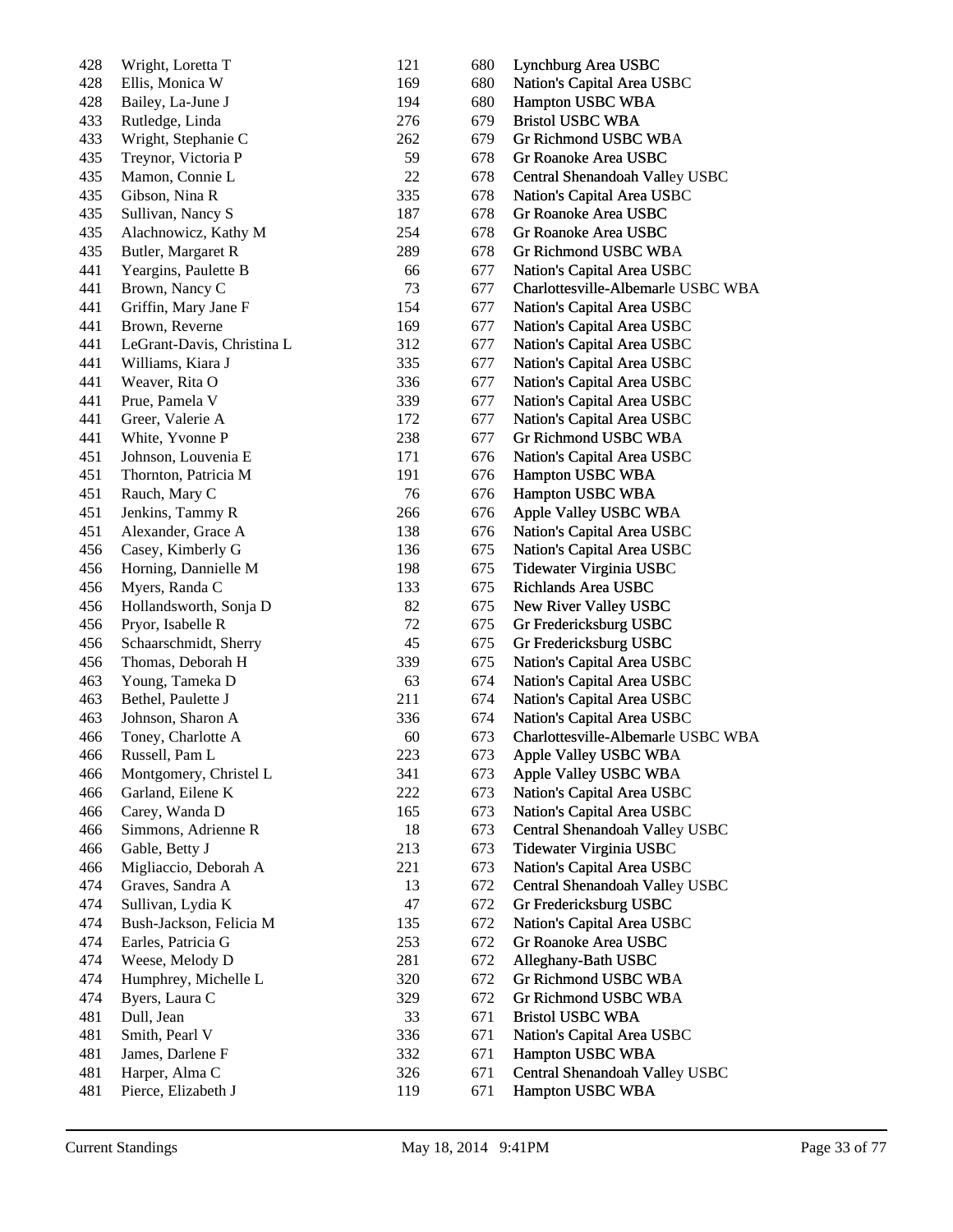| 481 | Swain, Patricia B     | 81         | 671 | New River Valley USBC              |
|-----|-----------------------|------------|-----|------------------------------------|
| 481 | Ball, Tiffany C       | 9          | 671 | Nation's Capital Area USBC         |
| 481 | Costello, Susan       | 186        | 671 | Nation's Capital Area USBC         |
| 481 | Porterfield, Sandra C | 254        | 671 | Gr Roanoke Area USBC               |
| 490 | Johnson, Patricia H   | 118        | 670 | Hampton USBC WBA                   |
| 490 | Brown, Amy M          | 352        | 670 | Nation's Capital Area USBC         |
| 490 | Shifflett, Virginia M | 282        | 670 | Charlottesville-Albemarle USBC WBA |
| 490 | Oliver, Angela D      | 263        | 670 | Gr Richmond USBC WBA               |
| 490 | Tatum, Lee            | 199        | 670 | Richlands Area USBC                |
| 490 | Richards, Linda E     | 101        | 670 | Nation's Capital Area USBC         |
| 490 | Holton, Pamela G      | 66         | 670 | Nation's Capital Area USBC         |
| 490 | Gleaton, Morganna L   | 209        | 670 | Nation's Capital Area USBC         |
| 498 | Parsons, Audrey H     | 175        | 669 | <b>Bristol USBC WBA</b>            |
| 498 | Richardson, Kaye      | 306        | 669 | Gr Roanoke Area USBC               |
| 498 | Sykes, Jessie         | 188        | 669 | South Boston USBC                  |
| 498 | Wright, Brenda K      | 115        | 669 | Gr Roanoke Area USBC               |
| 498 | Taylor, Kathy S       | 104        | 669 | Gr Roanoke Area USBC               |
| 498 | DiScioscia, Sara R    | 192        | 669 | Hampton USBC WBA                   |
| 498 | Bell, Tiffany A       | 137        | 669 | Nation's Capital Area USBC         |
| 505 | Streath, Marlene M    | 87         | 668 | Lynchburg Area USBC                |
| 505 | Leonard, Jennifer M   | 301        | 668 | Henry County USBC WBA              |
| 505 | Meadows, Marcia L     | 122        | 668 | New River Valley USBC              |
| 508 | Kubyako, Lisa K       | 320        | 667 | Gr Richmond USBC WBA               |
| 508 | Stevens, Patricia A   | 351        | 667 | Henry County USBC WBA              |
| 508 | Jordan, Carolyn H     | 247        | 667 | Tidewater Virginia USBC            |
| 508 | Dailey, Kerry W       | 221        | 667 | Nation's Capital Area USBC         |
| 512 | Myers, Elaine'a R     | 338        | 666 | Nation's Capital Area USBC         |
| 512 | Ackiss, Linda C       | 130        | 666 | Tidewater Virginia USBC            |
| 512 | Pruett, Sandra S      | 199        | 666 | Richlands Area USBC                |
| 512 | Perry, Jolita D       | 271        | 666 | Nation's Capital Area USBC         |
| 512 | Whitehead, Mary A     | 99         | 666 | Nation's Capital Area USBC         |
| 517 | Hayward, Sharon A     | 155        | 665 | Nation's Capital Area USBC         |
| 517 | Thomas, Anita B       | 264        | 665 | Gr Richmond USBC WBA               |
| 517 | Ahlgrim, Yvonne B     | 261        | 665 | Gr Richmond USBC WBA               |
| 517 | Harter, Maxine M      | 250        | 665 | Tidewater Virginia USBC            |
| 517 | McLain, Diane         | 185        | 665 | Nation's Capital Area USBC         |
| 517 | Lanning, Andrea C     | 129        | 665 | Gr Roanoke Area USBC               |
| 517 | Burnett, Cynthia P    | 101        | 665 | Nation's Capital Area USBC         |
| 517 | McDonald, Ecko M      | 89         | 665 | <b>Appomattox River USBC</b>       |
| 517 | Foster, Leila         | $\sqrt{2}$ | 665 | Nation's Capital Area USBC         |
| 517 | May, Betty M          | 54         | 665 | Nation's Capital Area USBC         |
| 527 | Cornell, Casey M      | 72         | 664 | Gr Fredericksburg USBC             |
| 527 | Hansen, Shelly M      | 116        | 664 | Gr Fredericksburg USBC             |
| 527 | Middleton, Shaunita L | 315        | 664 | Nation's Capital Area USBC         |
| 527 | Hanger, Susan F       | 326        | 664 | Central Shenandoah Valley USBC     |
| 531 | Ware, Frances L       | 166        | 663 | Nation's Capital Area USBC         |
| 531 | Crisman, Brenda M     | 189        | 663 | Apple Valley USBC WBA              |
| 533 | Savoy, E Janet        | 35         | 662 | Nation's Capital Area USBC         |
| 533 | Little, Gladys M      | 241        | 662 | Hampton USBC WBA                   |
| 533 | Jefferson, Quintina R | 143        | 662 | Nation's Capital Area USBC         |
| 536 | Burton, Judette O     | 219        | 661 | Nation's Capital Area USBC         |
| 536 | Rowe, Janie M         | 339        | 661 | Nation's Capital Area USBC         |
| 536 | Butz, Kristina K      | 192        | 661 | Hampton USBC WBA                   |
| 536 | Wimmer, Kathy M       | 178        | 661 | Charlottesville-Albemarle USBC WBA |
| 536 | Beer, Maxine          | 152        | 661 | Lynchburg Area USBC                |
| 536 | Murray, Susan M       | 80         | 661 | Nation's Capital Area USBC         |
|     |                       |            |     |                                    |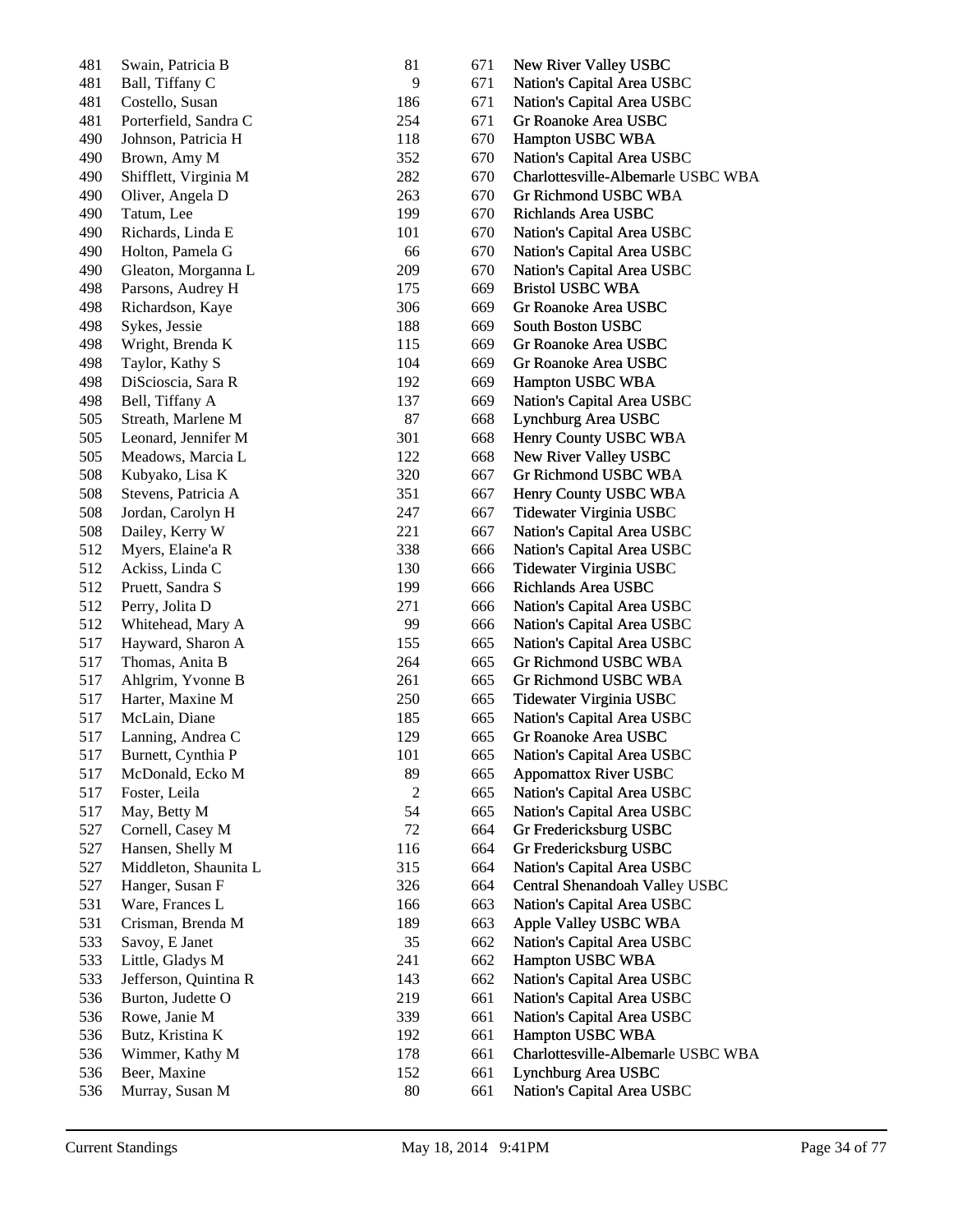| 536        | Butler, Judith K                     | 6   | 661 | Nation's Capital Area USBC     |
|------------|--------------------------------------|-----|-----|--------------------------------|
| 543        | Billie, Shamicca N                   | 262 | 660 | Gr Richmond USBC WBA           |
| 543        | Fields, Lynn W                       | 114 | 660 | Central Shenandoah Valley USBC |
| 543        | Jordan, D Jeanette                   | 146 | 660 | Nation's Capital Area USBC     |
| 543        | Bowman, Carolyn S                    | 108 | 660 | Central Shenandoah Valley USBC |
| 543        | Keary, Amy                           | 3   | 660 | Nation's Capital Area USBC     |
| 548        | Hudson, Lucretia J                   | 180 | 659 | Nation's Capital Area USBC     |
| 548        | Trail, Nancy G                       | 87  | 659 | Lynchburg Area USBC            |
| 548        | Bryson, Linda J                      | 314 | 659 | Nation's Capital Area USBC     |
| 548        | Jerard, Katherine M                  | 207 | 659 | Nation's Capital Area USBC     |
| 548        | Pugh, Mary A                         | 263 | 659 | Gr Richmond USBC WBA           |
| 553        | Scott, Carolyn R                     | 102 | 658 | Nation's Capital Area USBC     |
| 553        | Morris, Patty A                      | 117 | 658 | Lynchburg Area USBC            |
| 553        | Moyer, Margaret A                    | 172 | 658 | Nation's Capital Area USBC     |
| 553        | Wampler, Casey L                     | 255 | 658 | Gr Roanoke Area USBC           |
| 553        | Forred, June H                       | 275 | 658 | Gr Fredericksburg USBC         |
| 553        | Huggins, Suzanne P                   | 228 | 658 | Nation's Capital Area USBC     |
| 559        | Brooks, Mary A                       | 134 | 657 | Nation's Capital Area USBC     |
| 559        | Matthews, Michelle T                 | 135 | 657 | Nation's Capital Area USBC     |
| 559        | Milstead, Veronica E                 | 358 | 657 | Nation's Capital Area USBC     |
| 559        | Dixon, Betty                         | 242 | 657 | Gr Roanoke Area USBC           |
| 559        | Williams, Barbara A                  | 16  | 657 | Central Shenandoah Valley USBC |
| 559        | Robinson, Carleen M                  | 39  | 657 | Nation's Capital Area USBC     |
| 559        | Hendricks, Lorena                    | 295 | 657 | Alleghany-Bath USBC            |
| 559        | Jones, Marie B                       | 25  | 657 | Richlands Area USBC            |
| 559        | Fisher, Jennifer M                   | 94  | 657 | Central Shenandoah Valley USBC |
| 568        | Snider, Carol S                      | 175 | 656 | <b>Bristol USBC WBA</b>        |
| 568        | Vaughan, Marsha W                    | 179 | 656 | Nation's Capital Area USBC     |
| 568        | Vail, Shannan L                      | 207 | 656 | Nation's Capital Area USBC     |
| 568        | Allen, Arlethia (Susie) L            | 242 | 656 | Gr Roanoke Area USBC           |
| 568        | Burroughs, Peggy J                   | 342 | 656 | Gr Roanoke Area USBC           |
| 573        | Lanier, Denise G                     | 330 | 655 | Gr Fredericksburg USBC         |
| 573        | Hodges, Connie T                     | 305 | 655 | Gr Roanoke Area USBC           |
| 573        | Christian, Monica Y                  | 141 | 655 | Nation's Capital Area USBC     |
| 573        | Harmon, Donna S                      | 131 | 655 | Henry County USBC              |
| 573        | Martin, Susan W                      | 110 | 655 | Henry County USBC WBA          |
| 573        | Ryan, Terry M                        | 109 | 655 | Gr Fredericksburg USBC         |
| 573        | Stone, Frieda B                      | 23  | 655 | Central Shenandoah Valley USBC |
| 573        | Newlon, Sonya L                      | 125 | 655 | Nation's Capital Area USBC     |
| 581        | Butler, Brenda M                     | 349 | 654 | Nation's Capital Area USBC     |
| 581        | Evans, Valerie G                     | 176 | 654 | Tidewater Virginia USBC        |
| 583        | King, Barbara S                      | 30  | 653 | Nation's Capital Area USBC     |
| 583        |                                      | 5   |     |                                |
|            | Taylor, Barbara J<br>Miller, Helen F |     | 653 | Nation's Capital Area USBC     |
| 583<br>583 |                                      | 132 | 653 | Apple Valley USBC WBA          |
|            | Lopez, Shannon E                     | 245 | 653 | Hampton USBC WBA               |
| 587        | Casey, Shirley G                     | 136 | 652 | Nation's Capital Area USBC     |
| 588        | Parazinski, Bonnie D                 | 120 | 651 | Gr Fredericksburg USBC         |
| 588        | Chappell, Joylene L                  | 192 | 651 | Hampton USBC WBA               |
| 588        | Campbell, Beth A                     | 235 | 651 | Lynchburg Area USBC            |
| 588        | Wagner, Patricia M                   | 237 | 651 | Lynchburg Area USBC            |
| 588        | Murphy, Izon R                       | 309 | 651 | <b>Appomattox River USBC</b>   |
| 588        | Barringer, Shawn Y                   | 101 | 651 | Nation's Capital Area USBC     |
| 594        | Casey, Martha S                      | 306 | 650 | Gr Roanoke Area USBC           |
| 594        | Boughman, Leslie D                   | 329 | 650 | Gr Richmond USBC WBA           |
| 594        | Smith, Kristal G                     | 342 | 650 | Gr Roanoke Area USBC           |
| 594        | Graham, Vera A                       | 113 | 650 | Nation's Capital Area USBC     |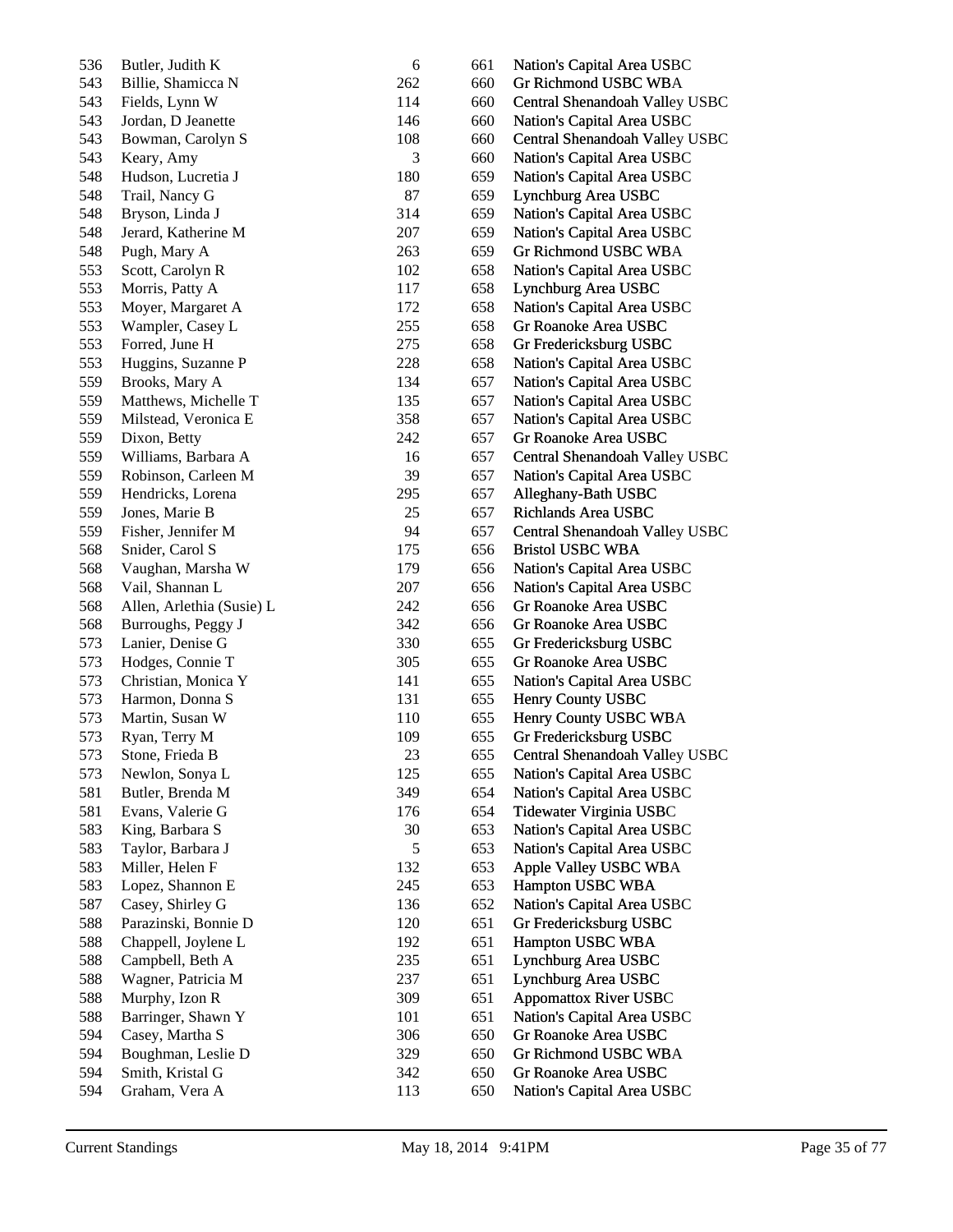| 594 | Jordan, Sharon L       | 296 | 650 | <b>Appomattox River USBC</b>   |
|-----|------------------------|-----|-----|--------------------------------|
| 594 | Spencer, Pamela J      | 111 | 650 | <b>Appomattox River USBC</b>   |
| 594 | Greene, Tiffanee L     | 39  | 650 | Nation's Capital Area USBC     |
| 601 | Carter, Tammy J        | 343 | 649 | New River Valley USBC          |
| 601 | Williams, Donna Y      | 348 | 649 | Nation's Capital Area USBC     |
| 601 | Holland, Barbara J     | 203 | 649 | Nation's Capital Area USBC     |
| 601 | Maclin, Doris G        | 181 | 649 | Gr Richmond USBC WBA           |
| 601 | Awkard, Darlene F      | 114 | 649 | Central Shenandoah Valley USBC |
| 606 | Dixon, Linda C         | 123 | 648 | <b>South Boston USBC</b>       |
| 606 | Rainey, Dorotha E      | 160 | 648 | Nation's Capital Area USBC     |
| 606 | Johnston, Tina A       | 234 | 648 | Lynchburg Area USBC            |
| 606 | Horne, Deborah K       | 71  | 648 | Richlands Area USBC            |
| 610 | Robinson, Rose         | 24  | 647 | Richlands Area USBC            |
| 610 | Williams, Patrice J    | 112 | 647 | Gr Roanoke Area USBC           |
| 612 | Green, Rebecca A       | 204 | 646 | Gr Richmond USBC WBA           |
| 612 | Deisher, Lois R        | 252 | 646 | <b>Blue Ridge USBC</b>         |
| 612 | Ward, Edna R           | 64  | 646 | Nation's Capital Area USBC     |
| 615 | Aldred, Anita L        | 323 | 645 | <b>Blue Ridge USBC</b>         |
| 615 | Ledger, Hannah M       | 190 | 645 | Lynchburg Area USBC            |
| 617 | Owens, Shanell L       | 144 | 644 | Nation's Capital Area USBC     |
| 617 | Mann, Phyllis M        | 289 | 644 | Gr Richmond USBC WBA           |
| 617 | Ward, Wallicia C       | 296 | 644 | <b>Appomattox River USBC</b>   |
| 617 | Graham, Ashley M       | 337 | 644 | Nation's Capital Area USBC     |
| 621 | Harrison, Patricia G   | 301 | 643 | Henry County USBC WBA          |
| 621 | Livingston, La'Tonia M | 294 | 643 | Gr Fredericksburg USBC         |
| 623 | Spence, Kalisha C      | 208 | 642 | Nation's Capital Area USBC     |
| 623 | Morton, Ollie K        | 263 | 642 | Gr Richmond USBC WBA           |
| 623 | Butts, Rose L          | 261 | 642 | Gr Richmond USBC WBA           |
| 623 | Weaver, Lisa J         | 12  | 642 | Apple Valley USBC WBA          |
| 623 | Graves, Susan M        | 222 | 642 | Nation's Capital Area USBC     |
| 628 | Overton, Shanell       | 269 | 641 | Nation's Capital Area USBC     |
| 628 | Osborne, Cathy         | 295 | 641 | Alleghany-Bath USBC            |
| 630 | Jamison, Brenda E      | 203 | 640 | Nation's Capital Area USBC     |
| 630 | Robinson, Brenda M     | 289 | 640 | Gr Richmond USBC WBA           |
| 630 | Hess, Gayle U          | 93  | 640 | Tidewater Virginia USBC        |
| 633 | Mitchell, Dale C       | 14  | 639 | Central Shenandoah Valley USBC |
| 633 | Urbanowicz, Grace M    | 76  | 639 | Hampton USBC WBA               |
| 633 | Snowden, Catrina T     | 103 | 639 | Nation's Capital Area USBC     |
| 633 | Smith, Jo A            | 306 | 639 | Gr Roanoke Area USBC           |
| 633 | Henderson, Helen M     | 330 | 639 | Gr Fredericksburg USBC         |
| 638 | Johnson, Yvonne C      | 212 | 638 | Nation's Capital Area USBC     |
| 638 | Edwards, Denise Y      | 143 | 638 | Nation's Capital Area USBC     |
| 640 | Saitta, Lisa G         | 246 | 637 | Hampton USBC WBA               |
| 640 | Ocasio-Mooney, Alba R  | 224 | 637 | Nation's Capital Area USBC     |
| 640 | Waller, Charlene R     | 134 | 637 | Nation's Capital Area USBC     |
| 640 | Ball, Brenda J         | 9   | 637 | Nation's Capital Area USBC     |
| 640 | Dover, Becky E         | 92  | 637 | Tidewater Virginia USBC        |
| 645 | DeBrew, Leslie M       | 347 | 636 | Nation's Capital Area USBC     |
| 645 | Tate, Tammy D          | 37  | 636 | Nation's Capital Area USBC     |
| 645 | Batten, Carol J        | 94  | 636 | Central Shenandoah Valley USBC |
| 645 | Hawkins, Anita M       | 269 | 636 | Nation's Capital Area USBC     |
| 649 | Larsen, Stacie L       | 193 | 635 | Hampton USBC WBA               |
| 649 | Stanley, Hillary E     | 260 | 635 | Tidewater Virginia USBC        |
| 651 | Royster, Peggy W       | 124 | 634 | South Boston USBC              |
| 651 | Barry, Patricia L      | 184 | 634 | Nation's Capital Area USBC     |
| 651 | Peck, Joyce R          | 271 | 634 | Nation's Capital Area USBC     |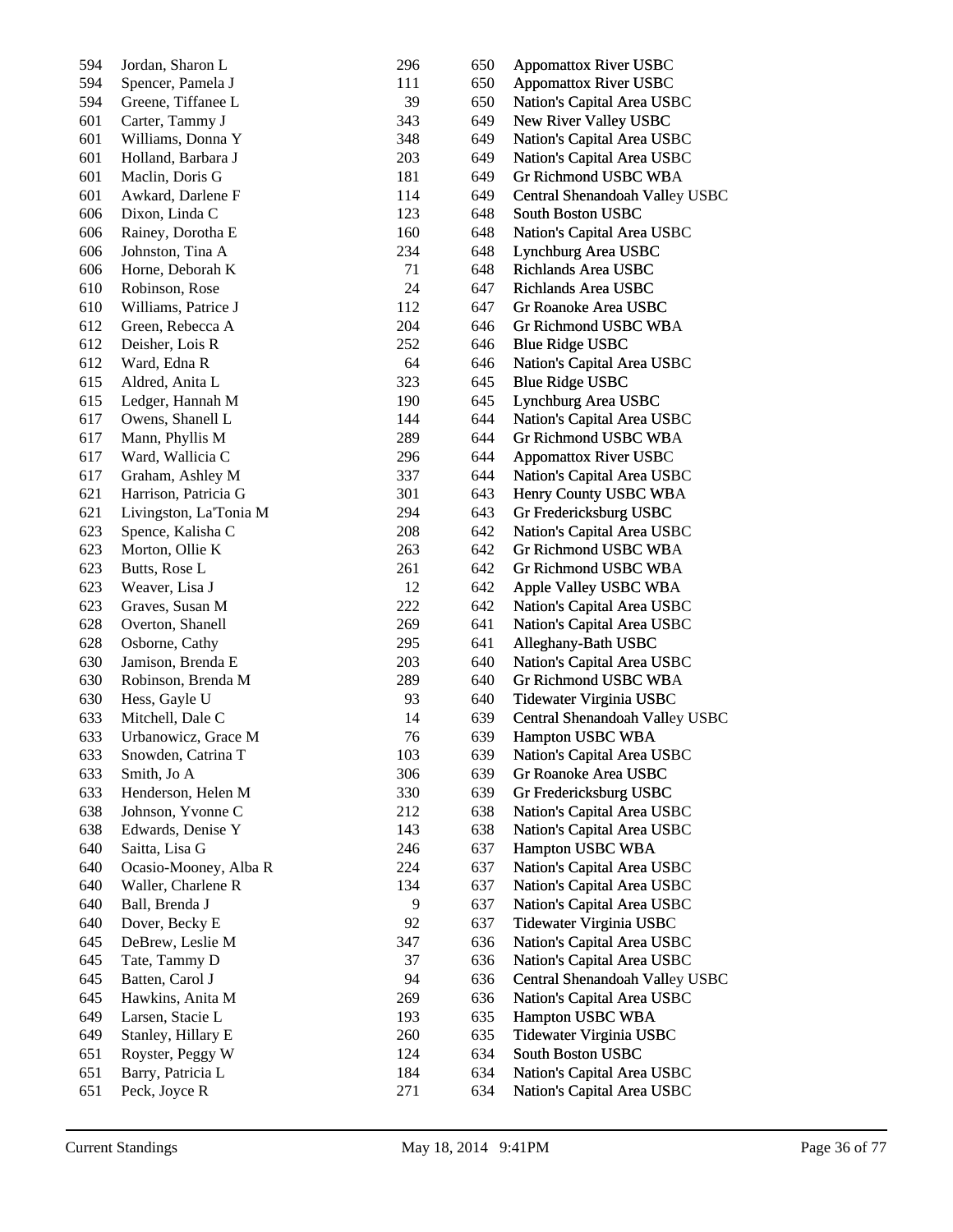| 651 | Stinnett, Linda G             | 277 | 634 | Lynchburg Area USBC                               |
|-----|-------------------------------|-----|-----|---------------------------------------------------|
| 651 | Sanders, Lou C                | 348 | 634 | Nation's Capital Area USBC                        |
| 651 | Johnson, Deborah G            | 86  | 634 | Gr Fredericksburg USBC                            |
| 657 | Newkirk, Willie A             | 165 | 633 | Nation's Capital Area USBC                        |
| 657 | Goodman, Marilyn              | 348 | 633 | Nation's Capital Area USBC                        |
| 657 | Bomar, Vickie D               | 297 | 633 | Lynchburg Area USBC                               |
| 657 | Henry, Laura K                | 272 | 633 | Nation's Capital Area USBC                        |
| 657 | Lassiter, Johnette L          | 183 | 633 | Gr Richmond USBC WBA                              |
| 657 | McDaniel, Alice B             | 251 | 633 | <b>Appomattox River USBC</b>                      |
| 663 | Vernon, Trudy J               | 322 | 632 | <b>Bristol USBC WBA</b>                           |
| 664 | Sharp, Margaret L             | 189 | 631 | Apple Valley USBC WBA                             |
| 665 | Bibbee, Kiersten N            | 352 | 630 | Nation's Capital Area USBC                        |
| 665 | Harden, Ursula A              | 65  | 630 | Nation's Capital Area USBC                        |
| 667 | Thaxton, Allison N            | 310 | 629 | South Boston USBC                                 |
| 668 | Richardson, Alice F           | 199 | 628 | Richlands Area USBC                               |
| 668 | Payne, Pamela M               | 330 | 628 | Gr Fredericksburg USBC                            |
| 668 | Graham, Renee' A              | 339 | 628 | Nation's Capital Area USBC                        |
| 668 | McGuire, Linda L              | 166 | 628 | Nation's Capital Area USBC                        |
| 672 | Clark, Tawana L               | 40  | 627 | Nation's Capital Area USBC                        |
| 673 | Matthews-Middleton, LaKisha A | 315 | 626 | Nation's Capital Area USBC                        |
| 673 | Clawson, Lisa S               | 329 | 626 | <b>Gr Richmond USBC WBA</b>                       |
| 673 | Kipry, Gabriela               | 13  | 626 | Central Shenandoah Valley USBC                    |
| 676 | Armentrout, Donna M           | 95  | 625 | Central Shenandoah Valley USBC                    |
| 676 | Gragg, Karla K                | 324 | 625 | New River Valley USBC                             |
| 676 | Johnson, Ruth H               | 36  | 625 | Nation's Capital Area USBC                        |
| 679 | Mallery, Marilyn A            | 172 | 624 | Nation's Capital Area USBC                        |
| 679 | Ambrose, Patsy D              | 247 | 624 | Tidewater Virginia USBC                           |
| 679 | Tyler, Mary C                 | 253 | 624 | Gr Roanoke Area USBC                              |
| 679 | Booth, Sherry L               | 355 | 624 | Nation's Capital Area USBC                        |
| 683 | Thomas, Michelle D            | 102 | 623 | Nation's Capital Area USBC                        |
| 683 | Wood, Janet M                 | 140 | 623 | Nation's Capital Area USBC                        |
| 685 | Johnson, Corlitta R           | 161 | 622 | Nation's Capital Area USBC                        |
| 686 | Kendall, Rita M               | 105 | 620 | <b>Bristol USBC WBA</b>                           |
| 686 | Moore, Sharon Y               | 169 | 620 | Nation's Capital Area USBC                        |
| 688 | Kidd, Patricia B              | 87  | 619 | Lynchburg Area USBC                               |
| 688 | Cobbs, Robin O                | 316 | 619 | Danville USBC                                     |
| 690 | Weber, Teresa J               | 272 | 618 | Nation's Capital Area USBC                        |
| 690 | Coleman, Makeba A             | 338 | 618 | Nation's Capital Area USBC                        |
| 690 | Fronda, Fe B                  | 207 | 618 | Nation's Capital Area USBC                        |
| 693 | Harden, Mary                  | 25  | 617 | Richlands Area USBC                               |
| 693 | Nunley, Bertha E              | 129 | 617 | Gr Roanoke Area USBC                              |
| 695 | Sandlin, Jennifer M           | 152 | 616 | Lynchburg Area USBC                               |
| 696 | Wydra, Teresa M               | 196 | 615 | Hampton USBC WBA                                  |
| 696 | Bartholic, Bonnie L           | 53  | 615 | Nation's Capital Area USBC                        |
| 696 | Anderson-Jackson, Shirley M   | 239 | 615 | Gr Richmond USBC WBA                              |
| 696 | Jordan, Sharron D             | 312 | 615 | Nation's Capital Area USBC                        |
| 700 | Black, Lynne M                | 186 | 614 | Nation's Capital Area USBC                        |
| 700 | Kearney, Dena R               | 134 | 614 | Nation's Capital Area USBC                        |
| 700 | Leone, Virginia L             | 52  | 614 | Nation's Capital Area USBC                        |
| 703 | Finney, Barbara L             | 16  | 613 | Central Shenandoah Valley USBC                    |
| 704 | Lucas, Terry M                | 86  | 612 | Gr Fredericksburg USBC                            |
| 704 | Dick, Rhonda M                | 315 | 612 | Nation's Capital Area USBC                        |
| 706 |                               |     | 611 |                                                   |
|     | Dillon, Kathie A              | 109 |     | Gr Fredericksburg USBC                            |
| 706 | Shannon, Peggy L              | 135 | 611 | Nation's Capital Area USBC<br>Richlands Area USBC |
| 708 | Arms, June W                  | 71  | 610 |                                                   |
| 709 | Magrogan, Mary B              | 222 | 609 | Nation's Capital Area USBC                        |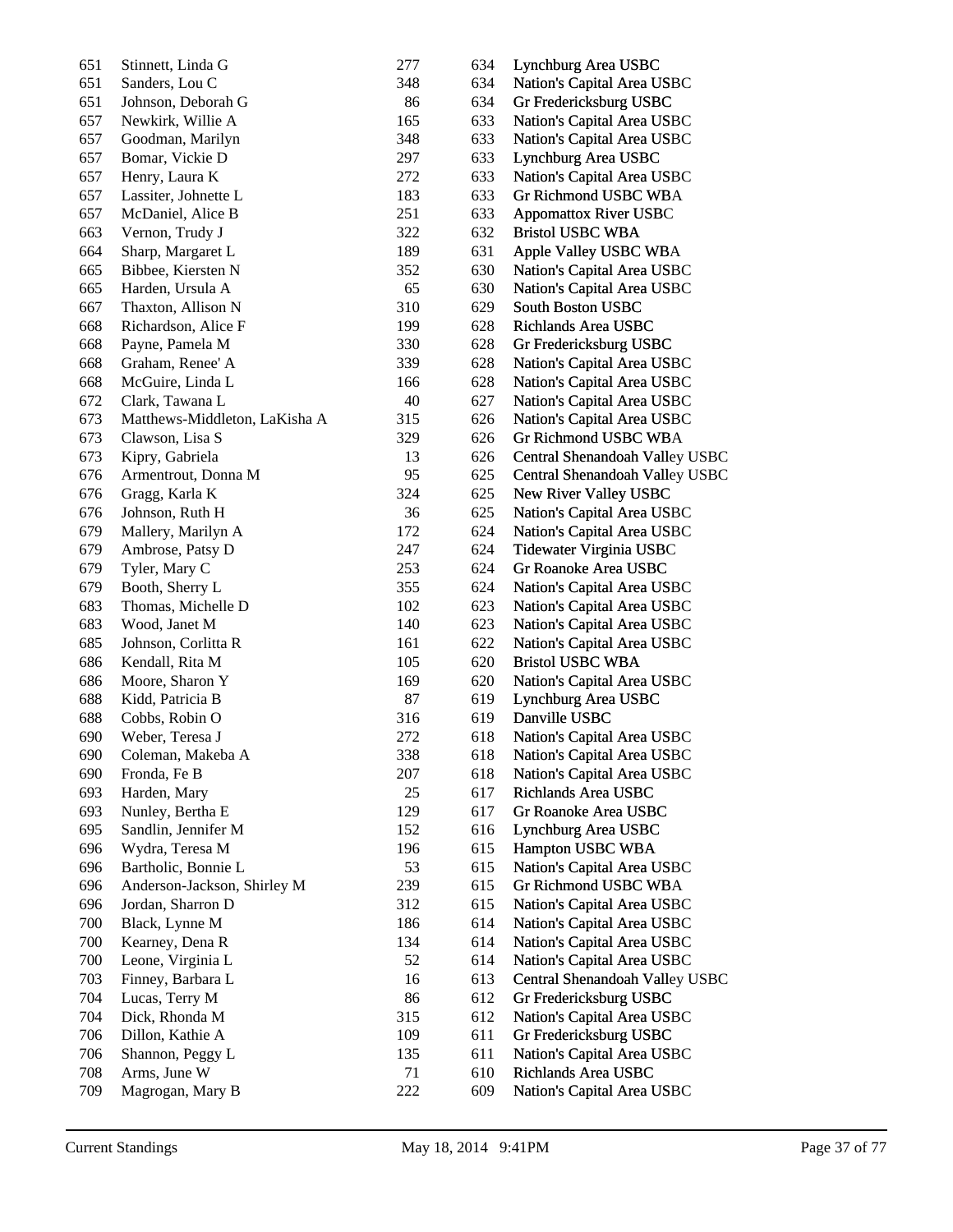| 710 | Anglin, Misty R             | 342 | 606 | Gr Roanoke Area USBC           |
|-----|-----------------------------|-----|-----|--------------------------------|
| 711 | Wilson, LaVerne R           | 257 | 605 | Tidewater Virginia USBC        |
| 712 | Williams-Hampton, Phyllis A | 161 | 604 | Nation's Capital Area USBC     |
| 712 | Waldon, Terry L             | 311 | 604 | Nation's Capital Area USBC     |
| 714 | Russell, Soledad U          | 120 | 603 | Gr Fredericksburg USBC         |
| 715 | Cole, Sheila D              | 290 | 602 | Gr Richmond USBC WBA           |
| 715 | Duda, Lauren A              | 224 | 602 | Nation's Capital Area USBC     |
| 717 | McHenry, Mary F             | 272 | 600 | Nation's Capital Area USBC     |
| 717 | Pugh, Barbara A             | 88  | 600 | Nation's Capital Area USBC     |
| 719 | Dean, Patrice               | 103 | 597 | Nation's Capital Area USBC     |
| 720 | Goff, Donna                 | 285 | 596 | Alleghany-Bath USBC            |
| 720 | Noble, Marcia L             | 315 | 596 | Nation's Capital Area USBC     |
| 720 | Edwards, Malessa T          | 323 | 596 | <b>Blue Ridge USBC</b>         |
| 723 | Tyree, Martha L             | 306 | 590 | Gr Roanoke Area USBC           |
| 724 | Asbury, Connie J            | 25  | 589 | Richlands Area USBC            |
| 725 | Manahl, Kelly D             | 192 | 588 | Hampton USBC WBA               |
| 726 | Hudson, Alethia R           | 262 | 586 | Gr Richmond USBC WBA           |
| 727 | Lyle, Linda F               | 254 | 585 | Gr Roanoke Area USBC           |
| 728 | Fitzgerald, Mary L          | 308 | 582 | Danville USBC                  |
| 729 | Purmasir, Rochelle M        | 263 | 578 | Gr Richmond USBC WBA           |
| 730 | Bayes, Vanessa A            | 234 | 577 | Lynchburg Area USBC            |
| 731 | Gorham, Lottie C            | 47  | 576 | Gr Fredericksburg USBC         |
| 731 | Bayless, Claudia R          | 330 | 576 | Gr Fredericksburg USBC         |
| 733 | Ball, Sandy                 | 129 | 564 | Gr Roanoke Area USBC           |
| 734 | Greene, Tonie M             | 35  | 563 | Nation's Capital Area USBC     |
| 735 | Williams, Delta T           | 308 | 561 | Danville USBC                  |
| 736 | Felker, Adelaida A          | 19  | 558 | Central Shenandoah Valley USBC |
| 737 | Canlas, Paz C               | 321 | 554 | Central Shenandoah Valley USBC |
| 738 | Ashford, Debbie C           | 43  | 543 | <b>Appomattox River USBC</b>   |
| 739 | Ballinger, Sandra J         | 113 | 541 | Nation's Capital Area USBC     |
| 740 | Rumburg, Dawn M             | 77  | 511 | Hampton USBC WBA               |
| 741 | Campbell, Sherry T          | 87  | 327 | Lynchburg Area USBC            |
| 742 | Brookins, Tracey            | 242 | 315 | Gr Roanoke Area USBC           |

## **Singles A, Regular (150 and Under), Handicapped**

| Place | <b>Team name</b>      | Entry | <b>Score</b> | <b>From</b>                        |
|-------|-----------------------|-------|--------------|------------------------------------|
| 1     | Bryant, Glenda M      | 241   | 816          | Hampton USBC WBA                   |
| 1     | McLain, Rose M        | 61    | 816          | Charlottesville-Albemarle USBC WBA |
| 3     | Grooms, Anna M        | 19    | 815          | Central Shenandoah Valley USBC     |
| 4     | Lancaster, Marjorie T | 358   | 814          | Nation's Capital Area USBC         |
| 5     | Warlitner, Tiana      | 346   | 813          | Alleghany-Bath USBC                |
| 6     | Charity, Irana        | 159   | 807          | Nation's Capital Area USBC         |
| 7     | Jones, Carolyn        | 264   | 806          | <b>Gr Richmond USBC WBA</b>        |
| 8     | Wade, Bobbie H        | 62    | 805          | Gr Richmond USBC WBA               |
| 9     | Moxley, Sherri T      | 40    | 801          | Nation's Capital Area USBC         |
| 9     | Parker, Morgan S      | 52    | 801          | Nation's Capital Area USBC         |
| 11    | Russell, Kimberly A   | 272   | 800          | Nation's Capital Area USBC         |
| 12    | Mack, Rachel C        | 340   | 799          | Gr Richmond USBC WBA               |
| 13    | Chase, Nancy D        | 356   | 798          | Nation's Capital Area USBC         |
| 14    | Haley, Jearlean       | 123   | 794          | <b>South Boston USBC</b>           |
| 15    | Tingler, Judy         | 295   | 792          | Alleghany-Bath USBC                |
| 15    | Lear, Julie L         | 327   | 792          | Hampton USBC WBA                   |
| 17    | Diehl, Juanita M      | 168   | 791          | Nation's Capital Area USBC         |
| 18    | Kanode, Doris         | 106   | 790          | Gr Roanoke Area USBC               |
| 18    | Gravely, Therese L    | 327   | 790          | Hampton USBC WBA                   |
|       |                       |       |              |                                    |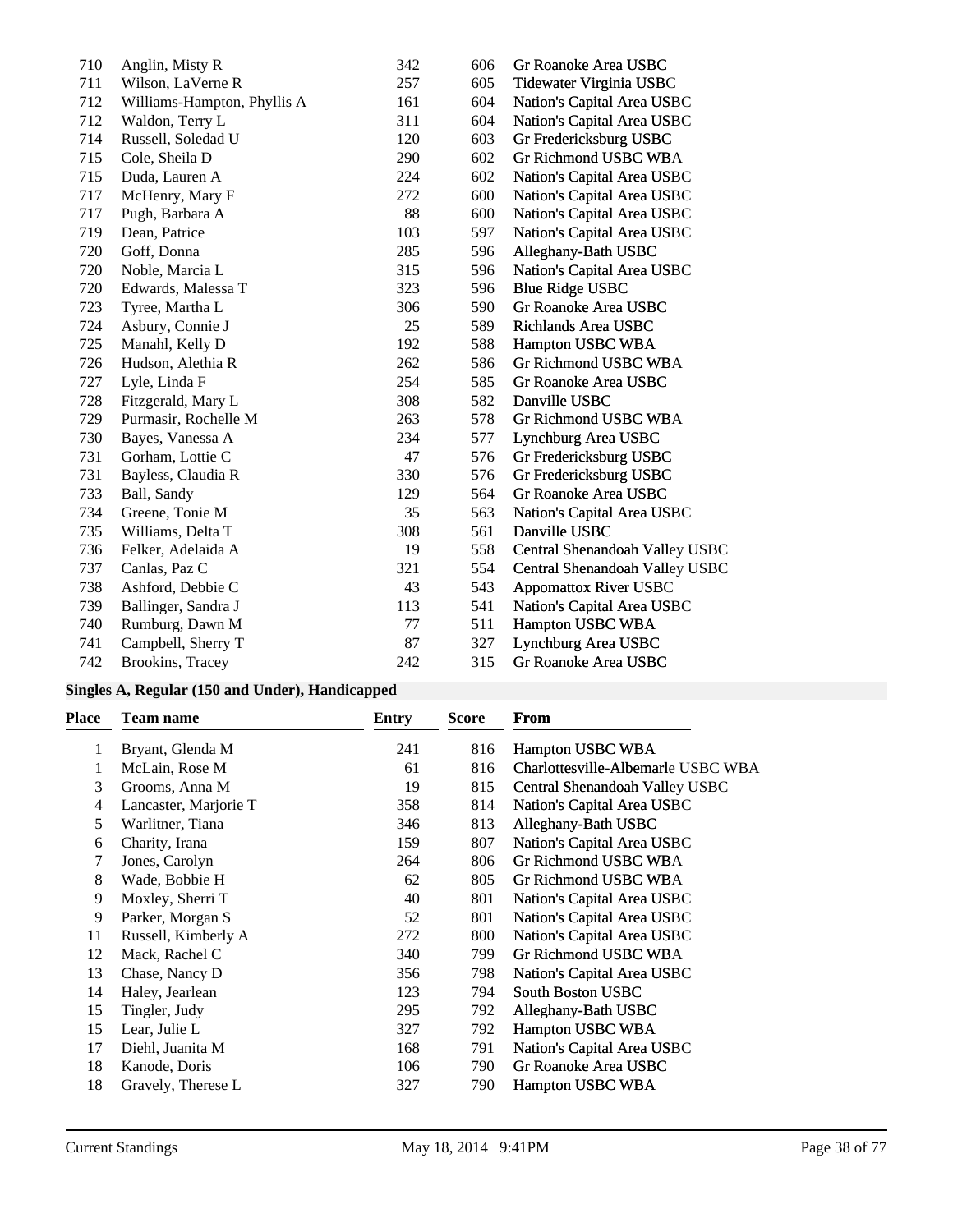| 20     | Midgett, Shelia L                     | 198    | 789 | Tidewater Virginia USBC            |
|--------|---------------------------------------|--------|-----|------------------------------------|
| 20     | Kidwell, Sandy A                      | 201    | 789 | Gr Richmond USBC WBA               |
| 20     | Smith, Barbara                        | 214    | 789 | Alleghany-Bath USBC                |
| 23     | McAbee, Traci J                       | 334    | 788 | Hampton USBC WBA                   |
| 24     | Smith, Janet J                        | 281    | 786 | Alleghany-Bath USBC                |
| 24     | Coleman, Alice M                      | 296    | 786 | <b>Appomattox River USBC</b>       |
| 26     | Cason, Claudia G                      | 173    | 785 | Nation's Capital Area USBC         |
| 26     | Pierce, Lisa A                        | 343    | 785 | New River Valley USBC              |
| 28     | Bonney, Nancy                         | 96     | 783 | Richlands Area USBC                |
| 28     | Hockman, Rita A                       | 195    | 783 | Nation's Capital Area USBC         |
| $30\,$ | Wells, Jane G                         | 31     | 782 | Central Shenandoah Valley USBC     |
| 31     | DanceWiggins, Grace D                 | 62     | 781 | Gr Richmond USBC WBA               |
| 31     | Watson, Regina L                      | 169    | 781 | Nation's Capital Area USBC         |
| 31     | Leftwich, Candy L                     | 42     | 781 | Gr Roanoke Area USBC               |
| 34     | Stowe, Othelia M                      | 234    | 780 | Lynchburg Area USBC                |
| 34     | Hanson, Sandra                        | 214    | 780 | Alleghany-Bath USBC                |
| 34     | Bender, Susan A                       | 327    | 780 | Hampton USBC WBA                   |
| 37     | Murphy, Penny K                       | 275    | 779 | Gr Fredericksburg USBC             |
| 38     | Donovan, Carolyn W                    | 48     | 775 | Gr Richmond USBC BA                |
| 38     | Moore, Kacie L                        | 91     | 775 | <b>Appomattox River USBC</b>       |
| 40     | Lloyd, Patricia A                     | 158    | 774 | Nation's Capital Area USBC         |
| 40     | Stocks, Teresa A                      | 57     | 774 | Nation's Capital Area USBC         |
| 40     | Michael, Janice R                     | $20\,$ | 774 | Central Shenandoah Valley USBC     |
| 40     | Myers, Debbie H                       | 76     | 774 | Hampton USBC WBA                   |
| 44     | Cranford, Nancy L                     | 176    | 773 | Tidewater Virginia USBC            |
| 44     | McDonald, Frances V                   | 319    | 773 | Gr Richmond USBC WBA               |
| 46     | Athey, Lisa A                         | 58     | 772 | Nation's Capital Area USBC         |
| 46     | Sympson, Lesley G                     | 97     | 772 | Tidewater Virginia USBC            |
| 48     | Hawkins, Juana M                      | 210    | 770 | Nation's Capital Area USBC         |
| 48     | Moore-Mills, Patricia A               | 292    | 770 | Charlottesville-Albemarle USBC WBA |
| 48     | Telesz, Kim M                         | 57     | 770 |                                    |
| 51     |                                       | 183    | 769 | Nation's Capital Area USBC         |
| 51     | Garland, Deborah V<br>Walker, Wanda D | 168    | 769 | Gr Richmond USBC WBA               |
|        |                                       | 56     |     | Nation's Capital Area USBC         |
| 51     | Meintel, Renee J                      |        | 769 | Nation's Capital Area USBC         |
| 54     | Charapich, Kelley                     | 33     | 768 | <b>Bristol USBC WBA</b>            |
| 54     | Garnett, Vickie N                     | 72     | 768 | Gr Fredericksburg USBC             |
| 54     | Crews, Renee L                        | 258    | 768 | Tidewater Virginia USBC            |
| 57     | Lawhorne, Belva M                     | 22     | 767 | Central Shenandoah Valley USBC     |
| 58     | Childress, Vanessa L                  | 255    | 766 | Gr Roanoke Area USBC               |
| 59     | Geiger, Maxine M                      | 227    | 764 | Gr Roanoke Area USBC               |
| 59     | Mays, Carolyn E                       | 316    | 764 | Danville USBC                      |
| 61     | McGhee, Miranda V                     | 96     | 763 | Richlands Area USBC                |
| 61     | Killip, Janet L                       | 117    | 763 | Lynchburg Area USBC                |
| 61     | Johnson, Jacqueline V                 | 118    | 763 | Hampton USBC WBA                   |
| 61     | Smith, Cindy D                        | 252    | 763 | <b>Blue Ridge USBC</b>             |
| 61     | Jones, Margaret L                     | 298    | 763 | Tidewater Virginia USBC            |
| 66     | Fitzgerald, Sarah L                   | $22\,$ | 761 | Central Shenandoah Valley USBC     |
| 66     | Harmon, Mary L                        | 284    | 761 | <b>Gr Richmond USBC WBA</b>        |
| 68     | Ellis, Kiana                          | 203    | 760 | Nation's Capital Area USBC         |
| 68     | Odom, Jennifer J                      | 198    | 760 | Tidewater Virginia USBC            |
| 68     | King, Jean L                          | 201    | 760 | Gr Richmond USBC WBA               |
| 68     | Powell-Lee, Patricia A                | 161    | 760 | Nation's Capital Area USBC         |
| 68     | Overby, Deborah D                     | 264    | 760 | Gr Richmond USBC WBA               |
| 68     | Scott, Karen G                        | 305    | 760 | Gr Roanoke Area USBC               |
| 68     | Testa, Linda L                        | 334    | 760 | Hampton USBC WBA                   |
| 68     | Serrett, Jean L                       | 46     | 760 | Central Shenandoah Valley USBC     |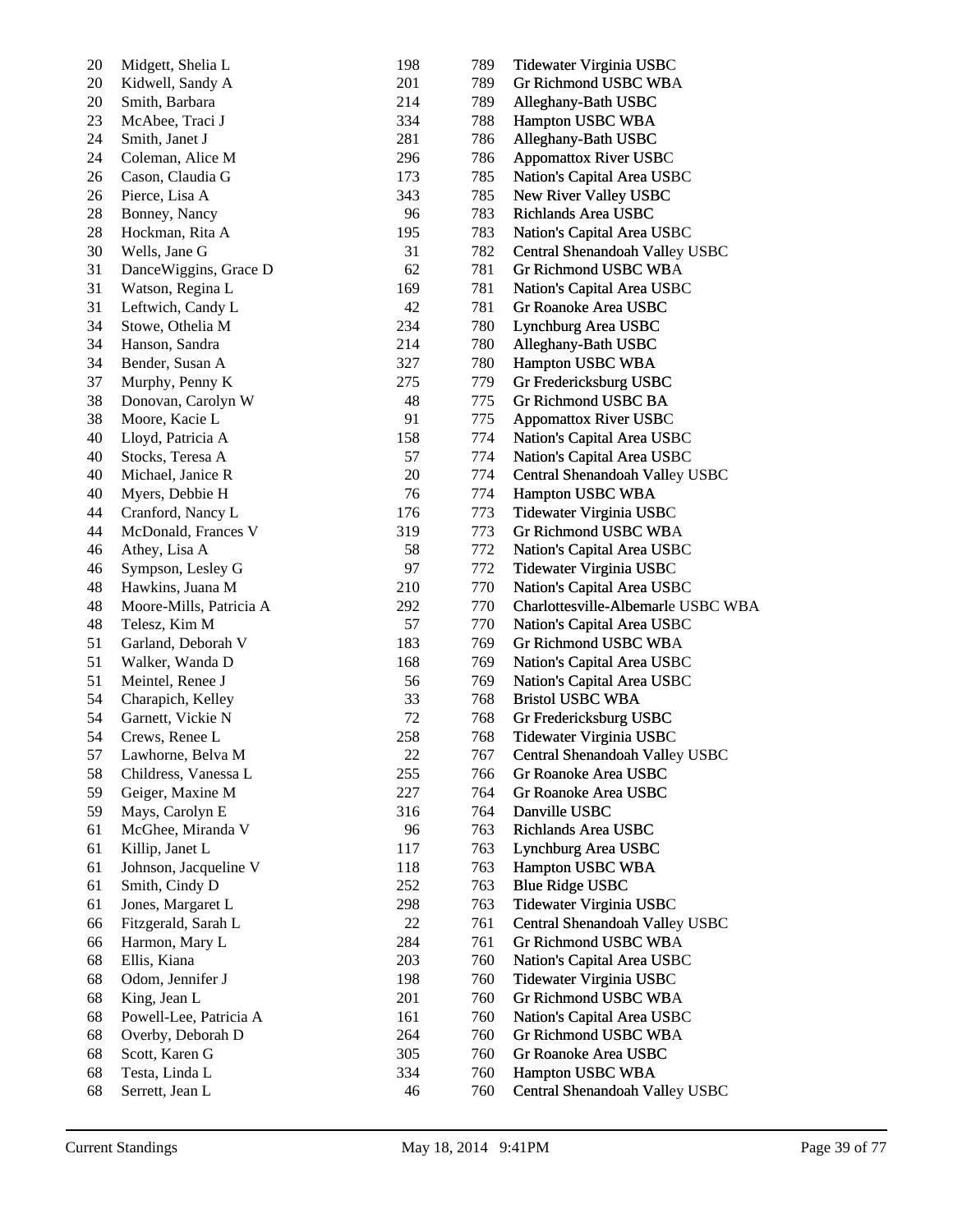| 76  | Ullman, Carrie A       | 180 | 759 | Nation's Capital Area USBC         |
|-----|------------------------|-----|-----|------------------------------------|
| 76  | Jenifer, Judy A        | 355 | 759 | Nation's Capital Area USBC         |
| 78  | Robinson-Mayo, Wenda Y | 239 | 758 | Gr Richmond USBC WBA               |
| 78  | Bush, Lindsey          | 328 | 758 | Gr Roanoke Area USBC               |
| 80  | Earles, Gail H         | 111 | 757 | <b>Appomattox River USBC</b>       |
| 80  | Sharpless, Mary E      | 331 | 757 | Hampton USBC WBA                   |
| 82  | Whiting, Gwendolyn M   | 230 | 756 | Nation's Capital Area USBC         |
| 82  | Gray, Tina M           | 21  | 756 | Central Shenandoah Valley USBC     |
| 84  | Armentrout, Barbara T  | 295 | 755 | Alleghany-Bath USBC                |
| 84  | Tabor, Brenda          | 226 | 755 | Hampton USBC WBA                   |
| 84  | Lewis, Beverly J       | 138 | 755 | Nation's Capital Area USBC         |
| 84  | Meade, Jackie S        | 206 | 755 | Nation's Capital Area USBC         |
| 88  | Howell, Rose M         | 8   | 754 | Nation's Capital Area USBC         |
| 88  | Wallace, Lisa F        | 310 | 754 | South Boston USBC                  |
| 90  | Johnson, Barbara L     | 1   | 753 | Hampton USBC WBA                   |
| 90  | Johnson, Debbie        | 56  | 753 | Nation's Capital Area USBC         |
| 92  | Sizemore, Carol J      | 42  | 752 | Gr Roanoke Area USBC               |
| 92  | Cobbs, Clarice         | 84  | 752 | Danville Area USBC BA              |
| 92  | Washington, Cheryl     | 220 | 752 | Nation's Capital Area USBC         |
| 95  | Plaster, Peggy J       | 83  | 751 | Richlands Area USBC                |
| 95  | Sweeney, Teresa A      | 115 | 751 | Gr Roanoke Area USBC               |
| 95  | Jones, Eldeana         | 150 | 751 | Tidewater Virginia USBC            |
| 95  | Sampiller, Iva H       | 275 | 751 | Gr Fredericksburg USBC             |
| 99  | Bartley, Jean          | 267 | 750 | Alleghany-Bath USBC                |
| 99  | Joyner, Cynthia M      | 299 | 750 | Tidewater Virginia USBC            |
| 99  | Lewis, Nadine F        | 251 | 750 | <b>Appomattox River USBC</b>       |
| 99  | Mack, Priscilla        | 69  | 750 | Nation's Capital Area USBC         |
| 99  | Setliff, Teresa C      | 350 | 750 | Henry County USBC WBA              |
| 104 | Hicks, Renee C         | 167 | 748 | Nation's Capital Area USBC         |
| 105 | Melendez, Kame         | 75  | 747 | Hampton USBC WBA                   |
| 105 | Strickland, Carolyn P  | 156 | 747 | Nation's Capital Area USBC         |
| 105 | Brown, Carmen L        | 283 | 747 | Tidewater Virginia USBC            |
| 105 | Barnes, Mercedes S     | 321 | 747 | Central Shenandoah Valley USBC     |
| 109 | Dalton, Gail C         | 82  | 746 | New River Valley USBC              |
| 109 | Smith, Sharon C        | 297 | 746 | Lynchburg Area USBC                |
| 109 | Kitts, Dorothy M       | 286 | 746 | Gr Richmond USBC WBA               |
| 109 | Sorensen, Eva L        | 173 | 746 | Nation's Capital Area USBC         |
| 113 | Kingsbury, Michelle E  | 260 | 745 | Tidewater Virginia USBC            |
| 113 | McCamey, Metchel H     | 337 | 745 | Nation's Capital Area USBC         |
| 113 | Vomund, Paula A        | 260 | 745 | Tidewater Virginia USBC            |
| 113 | Keller, Joan M         | 176 | 745 | Tidewater Virginia USBC            |
| 113 | Cole, Juanita A        | 167 | 745 | Nation's Capital Area USBC         |
| 113 | Robertson, Sarah R     | 165 | 745 | Nation's Capital Area USBC         |
| 113 | Robinson, Susan A      | 128 | 745 | Alleghany-Bath USBC                |
| 120 | Schmidt, Vicky L       | 75  | 744 | Hampton USBC WBA                   |
| 120 | Thomas, Robbie K       | 128 | 744 | Alleghany-Bath USBC                |
|     |                        |     |     |                                    |
| 120 | Hall, Dianne S         | 145 | 744 | Gr Roanoke Area USBC               |
| 120 | Bishop, Mary Jane      | 154 | 744 | Nation's Capital Area USBC         |
| 120 | Brown, Eileen B        | 54  | 744 | Nation's Capital Area USBC         |
| 125 | Jackson, Nancy W       | 73  | 743 | Charlottesville-Albemarle USBC WBA |
| 125 | Dyson, Carolyn B       | 288 | 743 | Gr Richmond USBC WBA               |
| 125 | Osborn, June A         | 288 | 743 | Gr Richmond USBC WBA               |
| 125 | Eley, Earlene H        | 204 | 743 | Gr Richmond USBC WBA               |
| 129 | Heath, Deborah L       | 193 | 742 | Hampton USBC WBA                   |
| 129 | Forrest, Megan G       | 353 | 742 | Gr Richmond USBC WBA               |
| 129 | Zweiban, Robyn         | 208 | 742 | Nation's Capital Area USBC         |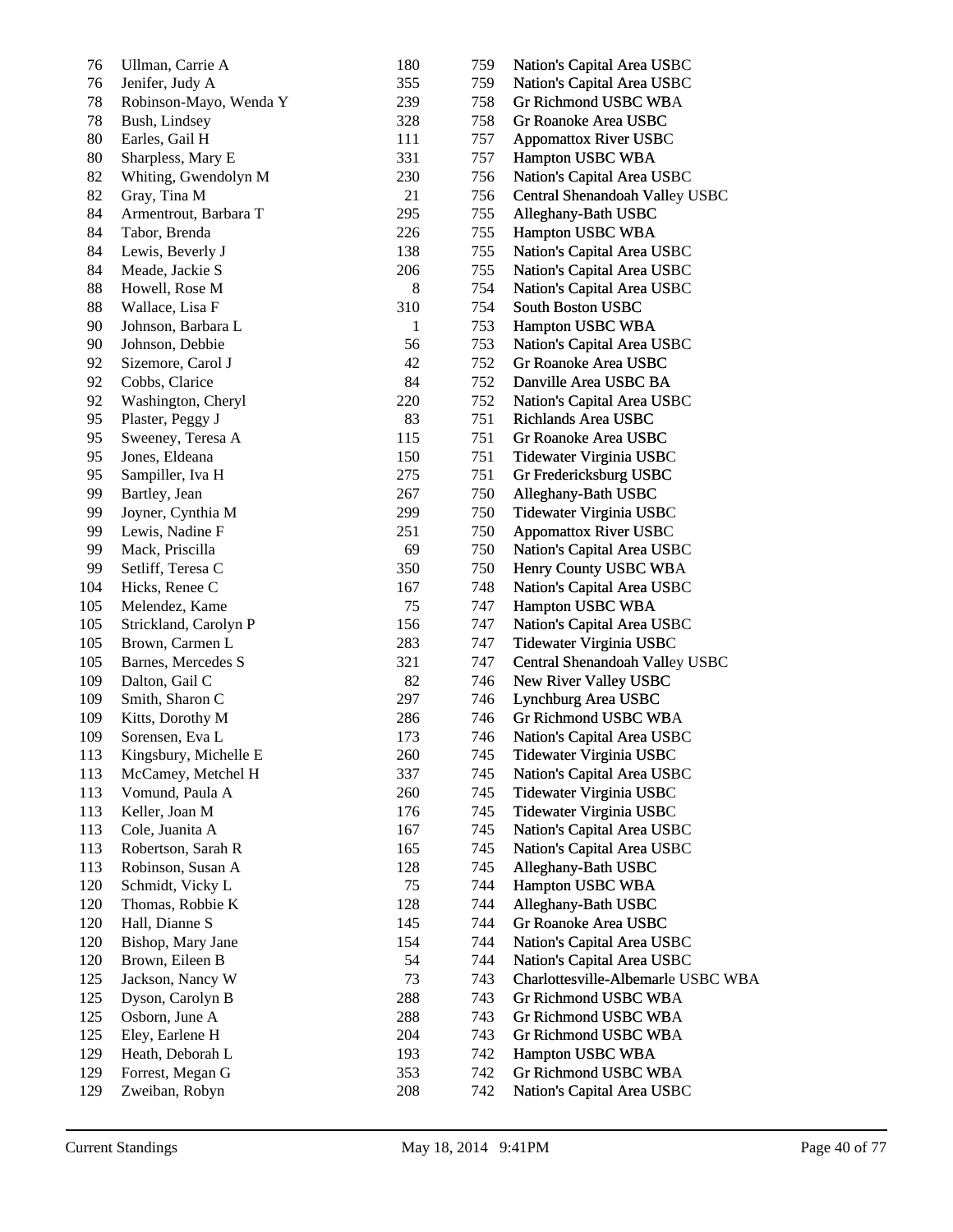| 132 | Wright, Alice V           | 139 | 741 | Nation's Capital Area USBC         |
|-----|---------------------------|-----|-----|------------------------------------|
| 132 | Harbour, Lisa, F          | 318 | 741 | Henry County USBC WBA              |
| 132 | Carwile, Brenda B         | 205 | 741 | Lynchburg Area USBC                |
| 132 | Robinson, Mary            | 139 | 741 | Nation's Capital Area USBC         |
| 132 | Allman, Vicki V           | 104 | 741 | Gr Roanoke Area USBC               |
| 132 | Green, Marcia M           | 29  | 741 | Nation's Capital Area USBC         |
| 132 | Dillon, Ann H             | 145 | 741 | Gr Roanoke Area USBC               |
| 139 | Lakes, Kelly L            | 236 | 740 | Lynchburg Area USBC                |
| 139 | Davis, Linda S            | 145 | 740 | Gr Roanoke Area USBC               |
| 139 | White, Allison F          | 216 | 740 | Gr Roanoke Area USBC               |
| 142 | Norton, Sandra M          | 165 | 739 | Nation's Capital Area USBC         |
| 142 | Vollin, Lillie M          | 19  | 739 | Central Shenandoah Valley USBC     |
| 142 | Washington, Jeannette     | 69  | 739 | Nation's Capital Area USBC         |
| 145 | Holland, Angela           | 22  | 738 | Central Shenandoah Valley USBC     |
| 145 | Johnson, Ernestine G      | 41  | 738 | Nation's Capital Area USBC         |
| 145 | Gilbert, Jean H           | 170 | 738 | Gr Richmond USBC WBA               |
| 145 | Buckingham, Carol L       | 186 | 738 | Nation's Capital Area USBC         |
| 145 | Royal, Susan M            | 216 | 738 | Gr Roanoke Area USBC               |
| 150 | Dale, Dianna L            | 128 | 737 | Alleghany-Bath USBC                |
| 150 | Snell, Elsie M            | 245 | 737 | Hampton USBC WBA                   |
| 150 | Price, Sandra D           | 267 | 737 | Alleghany-Bath USBC                |
| 150 | Arcipowski, Virginia M    | 303 | 737 | Tidewater Virginia USBC            |
| 154 | Chatman, Lorraine B       | 274 | 736 | Nation's Capital Area USBC         |
| 154 | Brennan, Kim S            | 208 | 736 | Nation's Capital Area USBC         |
| 154 | Lightfoot, Garnett L      | 340 | 736 | Gr Richmond USBC WBA               |
| 154 | Baldwin, Karen A          | 97  | 736 | Tidewater Virginia USBC            |
| 154 | Smith, Patricia S         | 48  | 736 | Gr Richmond USBC BA                |
| 154 | Glover, Delores           | 37  | 736 | Nation's Capital Area USBC         |
| 154 | Reynolds, Judy            | 121 | 736 | Lynchburg Area USBC                |
| 161 | Gref, Evelyn R            | 151 | 735 | Gr Richmond USBC WBA               |
| 161 | McLaughlin, Doris C       | 215 | 735 | Alleghany-Bath USBC                |
| 161 | Brown, Jeannie            | 304 | 735 | Gr Roanoke Area USBC               |
| 164 | Brown, Annie W            | 67  | 734 | Nation's Capital Area USBC         |
| 164 | Fisher, Lois M            | 326 | 734 | Central Shenandoah Valley USBC     |
| 164 | Dodson, Amy B             | 301 | 734 | Henry County USBC WBA              |
| 164 | James, Sheila S           | 290 | 734 | Gr Richmond USBC WBA               |
| 164 | Goodloe, Nancy S          | 93  | 734 | Tidewater Virginia USBC            |
| 164 | Reese, Pauline H          | 32  | 734 | Central Shenandoah Valley USBC     |
| 164 | Hansborough, Alvertenia A | 98  | 734 | Nation's Capital Area USBC         |
| 171 | Smith, Patricia C         | 34  | 733 | Nation's Capital Area USBC         |
| 171 | Gorruso, Leslie K         | 302 | 733 | Gr Richmond USBC WBA               |
| 171 | Andrews, Melinda G        | 285 | 733 | Alleghany-Bath USBC                |
| 171 | Campbell, Suprena E       | 212 | 733 | Nation's Capital Area USBC         |
| 171 | Knupp, Debbie K           | 61  | 733 | Charlottesville-Albemarle USBC WBA |
| 171 | Breckinridge, Jennifer B  | 42  | 733 | Gr Roanoke Area USBC               |
| 171 | Washington, Theresa B     | 15  | 733 | Central Shenandoah Valley USBC     |
| 171 | Friess, Patricia M        | 277 | 733 | Lynchburg Area USBC                |
| 171 | Speidel, Mary C           | 251 | 733 | <b>Appomattox River USBC</b>       |
| 180 | Simms, Carol W            | 127 | 732 | <b>Blue Ridge USBC</b>             |
| 180 | Stamper, Carolyn B        | 175 | 732 | <b>Bristol USBC WBA</b>            |
| 182 | McGlothin, Orvetta R      | 133 | 731 | Richlands Area USBC                |
| 182 | Henningsen, Deberia K     | 275 | 731 | Gr Fredericksburg USBC             |
| 182 | Rigney, Thelma E          | 110 | 731 | Henry County USBC WBA              |
| 185 | Smith-Hinton, Carlette L  | 298 | 730 | Tidewater Virginia USBC            |
| 185 | Butler, Jennifer A        | 305 | 730 | Gr Roanoke Area USBC               |
| 185 | Fackler, Mary F           | 131 | 730 | Henry County USBC                  |
|     |                           |     |     |                                    |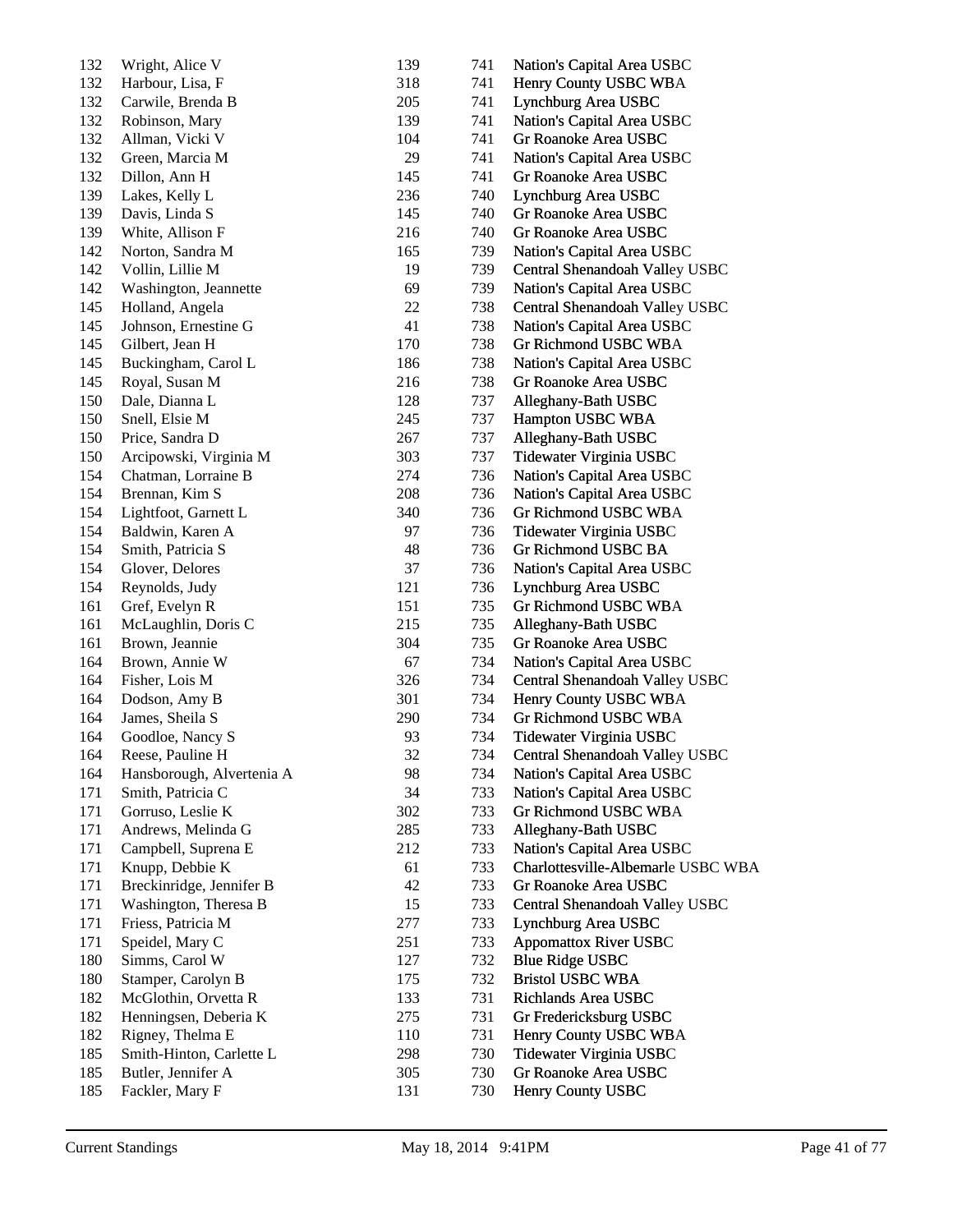| 185 | Whiting, Clara M          | $\tau$ | 730 | Nation's Capital Area USBC         |
|-----|---------------------------|--------|-----|------------------------------------|
| 189 | Conner, Gwen K            | 31     | 729 | Central Shenandoah Valley USBC     |
| 189 | Miller, Katie E           | 308    | 729 | Danville USBC                      |
| 189 | Davis, Hannah L           | 152    | 729 | Lynchburg Area USBC                |
| 189 | Gresch, Vivian            | 170    | 729 | Gr Richmond USBC WBA               |
| 189 | Soutter, Frances S        | 148    | 729 | Charlottesville-Albemarle USBC WBA |
| 189 | Proctor, Joyce M          | 37     | 729 | Nation's Capital Area USBC         |
| 189 | Owen, Susan I             | 16     | 729 | Central Shenandoah Valley USBC     |
| 189 | Butler, Toni B            | 15     | 729 | Central Shenandoah Valley USBC     |
| 189 | Stone, Vicky B            | 110    | 729 | Henry County USBC WBA              |
| 189 | Fritts, Terry R           | 92     | 729 | Tidewater Virginia USBC            |
| 199 | Smith, Judy L             | 228    | 728 | Nation's Capital Area USBC         |
| 199 | Blanken, Vonnie J         | 273    | 728 | Nation's Capital Area USBC         |
| 199 | Williams, Sallie G        | 98     | 728 | Nation's Capital Area USBC         |
| 199 | Dyer, Pamela M            | 48     | 728 | Gr Richmond USBC BA                |
| 199 | Martin, Lindi B           | 91     | 728 | <b>Appomattox River USBC</b>       |
| 204 | Place, Betty A            | 160    | 727 | Nation's Capital Area USBC         |
| 204 | Cyrus, Paula M            | 278    | 727 | Lynchburg Area USBC                |
| 204 | Mc Daniel, Theresa L      | 299    | 727 | Tidewater Virginia USBC            |
| 204 | Allard, Patricia A        | 303    | 727 | Tidewater Virginia USBC            |
| 204 | Woodland, Joan C          | 354    | 727 | Nation's Capital Area USBC         |
| 209 | Howard, Lori N            | 158    | 726 | Nation's Capital Area USBC         |
| 209 | Proctor, Jacqueline F     | 354    | 726 | Nation's Capital Area USBC         |
| 209 | Somerville, Debra         | 21     | 726 | Central Shenandoah Valley USBC     |
| 212 | Taylor-Jones, Sandra E    | 68     | 725 | Nation's Capital Area USBC         |
| 212 | Pennington, Lisa T        | 114    | 725 | Central Shenandoah Valley USBC     |
| 212 | Tuck, Sherry B            | 310    | 725 | South Boston USBC                  |
| 212 | Phipps, Sheila J          | 227    | 725 | Gr Roanoke Area USBC               |
| 212 | Wood, Sahon G             | 7      | 725 | Nation's Capital Area USBC         |
| 217 |                           | 130    | 724 | Tidewater Virginia USBC            |
| 217 | Leonard, Juanita "Nita" F | 214    | 724 |                                    |
| 217 | Ratcliffe, Debbie K       |        |     | Alleghany-Bath USBC                |
|     | Davis, Amil M             | 145    | 724 | Gr Roanoke Area USBC               |
| 217 | Howard, Heather M         | 346    | 724 | Alleghany-Bath USBC                |
| 217 | Wright-Perkins, Brenda C  | 335    | 724 | Nation's Capital Area USBC         |
| 217 | Dugan, Lana J             | 317    | 724 | Tidewater Virginia USBC            |
| 217 | Marckel, Carolyn C        | 249    | 724 | Charlottesville-Albemarle USBC WBA |
| 217 | Farley, Vickie M          | 178    | 724 | Charlottesville-Albemarle USBC WBA |
| 217 | Sutherland, Hilda         | 127    | 724 | <b>Blue Ridge USBC</b>             |
| 217 | Dozier, Jacqueline        | 219    | 724 | Nation's Capital Area USBC         |
| 227 | Lightfoot, Paulette J     | 182    | 723 | Gr Richmond USBC WBA               |
| 227 | Haines, Mary Ellen        | 265    | 723 | Alleghany-Bath USBC                |
| 227 | Smith, Angela M           | 219    | 723 | Nation's Capital Area USBC         |
| 230 | King, Susan M             | 2      | 722 | Nation's Capital Area USBC         |
| 230 | Sprouse, Gloria           | 32     | 722 | Central Shenandoah Valley USBC     |
| 230 | Pettaway, Joanne M        | 67     | 722 | Nation's Capital Area USBC         |
| 230 | Thompson, Tatiania S      | 248    | 722 | Gr Richmond USBC WBA               |
| 234 | Marley, Sally A           | 2      | 721 | Nation's Capital Area USBC         |
| 234 | Harris, Josie             | 85     | 721 | Tidewater Virginia USBC            |
| 234 | Barbour, Doretha D        | 168    | 721 | Nation's Capital Area USBC         |
| 234 | Dunbar, Toni K            | 217    | 721 | Nation's Capital Area USBC         |
| 234 | Lee, Carol P              | 352    | 721 | Nation's Capital Area USBC         |
| 239 | Little, Tracey C          | 229    | 720 | Nation's Capital Area USBC         |
| 239 | Hunt, Kendra              | 340    | 720 | Gr Richmond USBC WBA               |
| 239 | Richerson, Tammi L        | 293    | 720 | Lynchburg Area USBC                |
| 239 | Hundley-Sowers, Barbara A | 233    | 720 | New River Valley USBC              |
| 239 | Scott, Gail C             | 162    | 720 | Nation's Capital Area USBC         |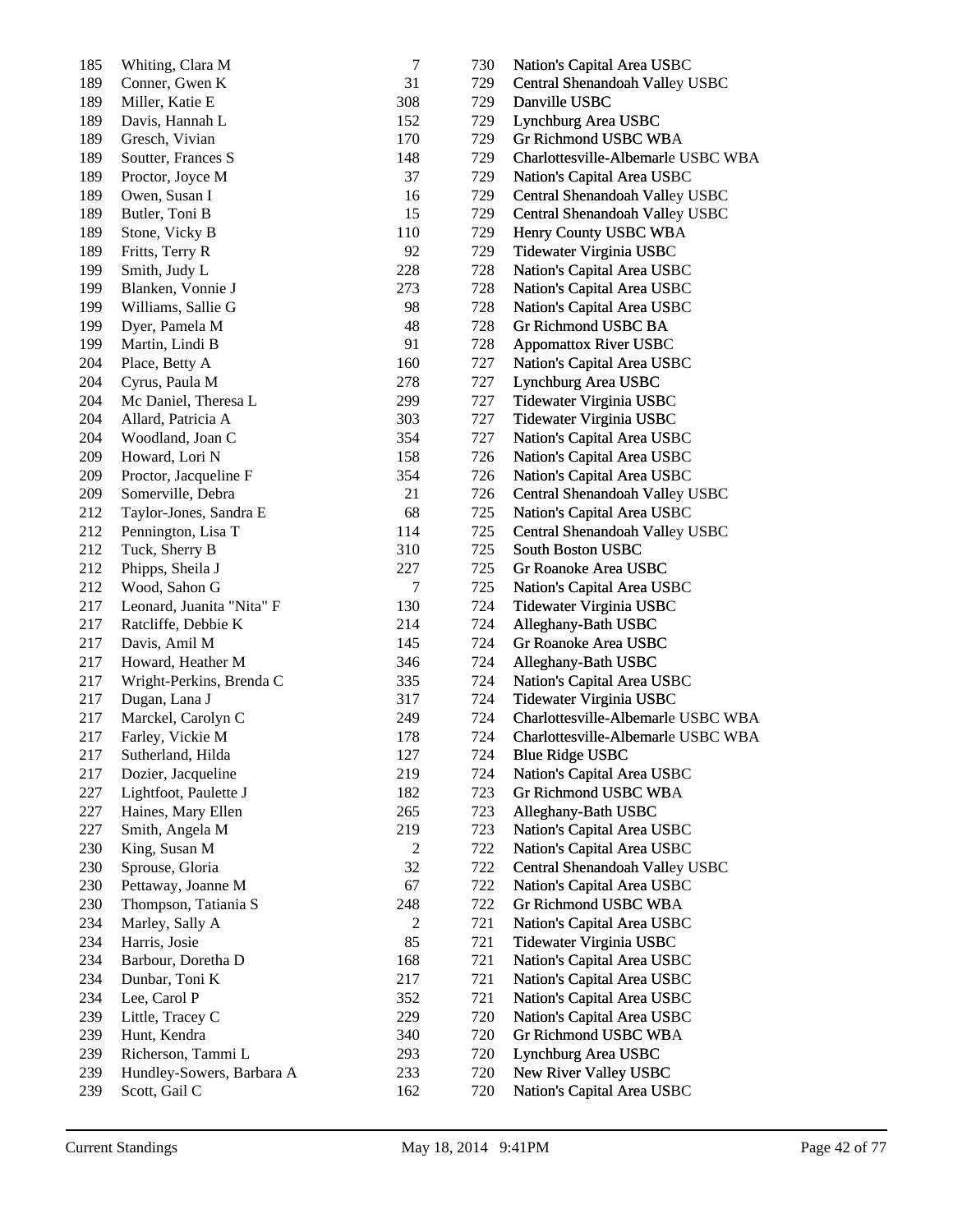| 239 | Ford, Mersidees         | 100 | 720 | Nation's Capital Area USBC         |
|-----|-------------------------|-----|-----|------------------------------------|
| 239 | Kennedy, Deneal         | 47  | 720 | Gr Fredericksburg USBC             |
| 239 | Campbell, Patricia T    | 31  | 720 | Central Shenandoah Valley USBC     |
| 239 | Davila, Donna W         | 291 | 720 | Lynchburg Area USBC                |
| 239 | Hale, Desiree L         | 163 | 720 | Nation's Capital Area USBC         |
| 249 | Senic, Chris A          | 96  | 719 | Richlands Area USBC                |
| 249 | Hoggard, Barbara D      | 85  | 719 | Tidewater Virginia USBC            |
| 249 | Taylor, Pamela R        | 158 | 719 | Nation's Capital Area USBC         |
| 252 | Smestad, Kathy J        | 265 | 718 | Alleghany-Bath USBC                |
| 252 | Martin, Rebecca L       | 292 | 718 | Charlottesville-Albemarle USBC WBA |
| 254 | Watts, Juanita          | 37  | 717 | Nation's Capital Area USBC         |
| 254 | Pangle, Zadiee          | 50  | 717 | Upper Shenandoah Valley USBC BA    |
| 254 | Barron, Kathleen V      | 56  | 717 | Nation's Capital Area USBC         |
| 254 | Caldwell, Donna M       | 226 | 717 | Hampton USBC WBA                   |
| 254 | Johnson, Judith I       | 280 | 717 | Nation's Capital Area USBC         |
| 254 | Chronister, Judy C      | 180 | 717 | Nation's Capital Area USBC         |
| 260 | Lunsford, Tonya E       | 308 | 716 | Danville USBC                      |
| 260 | Enochs, Pamela D        | 235 | 716 | Lynchburg Area USBC                |
| 260 | Rosas, Christa N        | 55  | 716 | Nation's Capital Area USBC         |
| 260 | Heath, Barbara E        | 196 | 716 | Hampton USBC WBA                   |
| 260 | Brown, Denise L         | 216 | 716 | Gr Roanoke Area USBC               |
| 265 | Horton, Connie          | 83  | 715 | Richlands Area USBC                |
| 265 | Caldwell, Jayne A       | 106 | 715 | Gr Roanoke Area USBC               |
| 265 | Haley, Cheryl C         | 351 | 715 | Henry County USBC WBA              |
| 268 | Smith, Neomia B         | 24  | 714 | Richlands Area USBC                |
| 268 | Crawford, Donna M       | 44  | 714 | Tidewater Virginia USBC            |
| 268 | Daniel, Rebecca P       | 86  | 714 | Gr Fredericksburg USBC             |
| 268 | Young, Wilma            | 96  | 714 | Richlands Area USBC                |
| 268 | Stump, Ruth             | 106 | 714 | Gr Roanoke Area USBC               |
| 273 | Prause, Lori J          | 250 | 713 | Tidewater Virginia USBC            |
| 273 | Gilreath, Vonda J       | 341 | 713 | Apple Valley USBC WBA              |
| 273 | Cunningham, Sandra L    | 333 | 713 | Hampton USBC WBA                   |
| 273 | Harris, Shirley W       | 287 | 713 | <b>Gr Richmond USBC WBA</b>        |
| 273 | Winebrenner, Michelle L | 174 | 713 | Gr Roanoke Area USBC               |
| 273 | Simpson, Barbara J      | 34  | 713 | Nation's Capital Area USBC         |
| 273 | Sanders, Sherry         | 71  | 713 | Richlands Area USBC                |
| 273 | Pearson, Evelyn F       | 41  | 713 | Nation's Capital Area USBC         |
| 273 | Clingenpeel, Debra D    | 305 | 713 | Gr Roanoke Area USBC               |
| 282 | Hall, Mary V            | 150 | 712 | Tidewater Virginia USBC            |
| 282 | Russell, Jean           | 78  | 712 | <b>Appomattox River USBC</b>       |
| 282 | Carpenter, Brandi R     | 314 | 712 | Nation's Capital Area USBC         |
| 282 | Duttine, C.Sue          | 173 | 712 | Nation's Capital Area USBC         |
| 282 | Jones, Beverly F        | 114 | 712 | Central Shenandoah Valley USBC     |
| 282 | Gray, Lita F            | 70  | 712 | Nation's Capital Area USBC         |
| 282 | Fosmire, Linda L        | 222 | 712 | Nation's Capital Area USBC         |
| 289 | Hawkins, Carolyn A      | 186 | 711 | Nation's Capital Area USBC         |
| 289 | Snell, Jennifer T       | 246 | 711 | Hampton USBC WBA                   |
| 289 | Johnson, Carletha O     | 209 | 711 | Nation's Capital Area USBC         |
| 289 | Henry, LaFondra         | 280 | 711 | Nation's Capital Area USBC         |
| 289 | Garris, Karen E         | 197 | 711 | Hampton USBC WBA                   |
| 289 | Thompson, April         | 159 | 711 | Nation's Capital Area USBC         |
| 289 | Rhodes, Mary P          | 105 | 711 | <b>Bristol USBC WBA</b>            |
| 289 | Colburn, Mary J         | 49  | 711 | Gr Fredericksburg USBC             |
| 289 | Dodson, Toeke'Shea A    | 161 | 711 | Nation's Capital Area USBC         |
| 289 | Hubbard, Dana D         | 205 | 711 | Lynchburg Area USBC                |
| 299 |                         | 156 | 710 |                                    |
|     | Smith, Donna M          |     |     | Nation's Capital Area USBC         |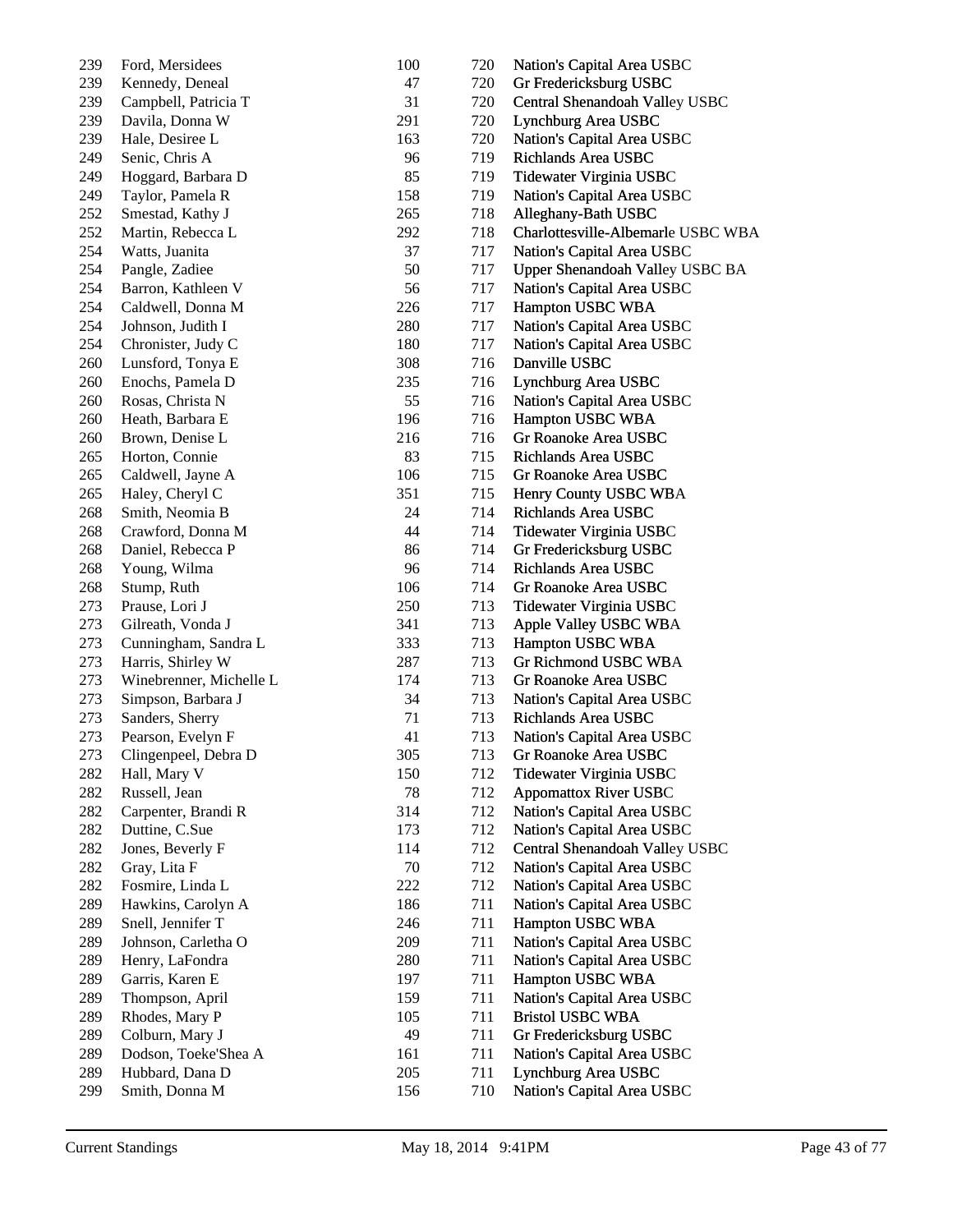| 299 | Turner, Helen W         | 351            | 710 | Henry County USBC WBA              |
|-----|-------------------------|----------------|-----|------------------------------------|
| 299 | Griscom, Karen M        | 251            | 710 | <b>Appomattox River USBC</b>       |
| 299 | Davis, Joyce A          | 215            | 710 | Alleghany-Bath USBC                |
| 299 | Bonds, Jacqueline D     | 164            | 710 | Gr Fredericksburg USBC             |
| 299 | Duffy, Merle B          | 110            | 710 | Henry County USBC WBA              |
| 299 | Blevins, Ruth E         | 33             | 710 | <b>Bristol USBC WBA</b>            |
| 299 | Drummond, Lori E        | 11             | 710 | Nation's Capital Area USBC         |
| 299 | Ratcliffe, Barbara A    | 174            | 710 | Gr Roanoke Area USBC               |
| 308 | McManus, Maureen O      | 17             | 709 | Central Shenandoah Valley USBC     |
| 308 | Johnson, Francene L     | 344            | 709 | Gr Roanoke Area USBC               |
| 308 | Smith, Mary S           | 214            | 709 | Alleghany-Bath USBC                |
| 308 | Sawyer, Amanda L        | 258            | 709 | Tidewater Virginia USBC            |
| 308 | Ashton, Carolyn E       | 230            | 709 | Nation's Capital Area USBC         |
| 308 | Dunnan, Patricia L      | 217            | 709 | Nation's Capital Area USBC         |
| 308 | Green, Eula W           | 7              | 709 | Nation's Capital Area USBC         |
| 308 | Russell, Sarah E        | 223            | 709 | Apple Valley USBC WBA              |
| 316 | Epps, Barbara H         | 15             | 708 | Central Shenandoah Valley USBC     |
| 316 | Szahowski, Margaret M   | 77             | 708 | Hampton USBC WBA                   |
| 316 | Roberts, Brenda L       | 167            | 708 | Nation's Capital Area USBC         |
| 316 | Morgan, Sue E           | 174            | 708 | Gr Roanoke Area USBC               |
| 316 | McLain, Bethaney        | 185            | 708 | Nation's Capital Area USBC         |
| 316 | Faulknier, Donna M      | 282            | 708 | Charlottesville-Albemarle USBC WBA |
| 316 | Jaeger, Shirley A       | 288            | 708 | Gr Richmond USBC WBA               |
| 316 | Mason, Betty V          | 319            | 708 | Gr Richmond USBC WBA               |
| 324 | Agee, Naomi W           | 233            | 707 | New River Valley USBC              |
| 324 | Boehm, Delores I        | 322            | 707 | <b>Bristol USBC WBA</b>            |
| 324 | Fuller, Sherry L        | 353            | 707 | Gr Richmond USBC WBA               |
| 324 | Gray, Angie R           | 12             | 707 | Apple Valley USBC WBA              |
| 328 | Skaggs, L. Jean         | 44             | 706 | Tidewater Virginia USBC            |
| 328 | Patton, Karen           | 155            | 706 | Nation's Capital Area USBC         |
| 328 | Hamlett, Nancy W        | 245            | 706 | Hampton USBC WBA                   |
| 328 | Hicks, Lillian L        | 261            | 706 | Gr Richmond USBC WBA               |
| 332 | Minkin, Tammy G         | 53             | 705 | Nation's Capital Area USBC         |
| 332 | Rosamond, Tiffani M     | 56             | 705 | Nation's Capital Area USBC         |
| 332 | Quillin, Mary E         | 196            | 705 | Hampton USBC WBA                   |
| 332 | Mitchell, Mary H        | 139            | 705 | Nation's Capital Area USBC         |
| 332 | Short, Ponjola V        | 64             | 705 | Nation's Capital Area USBC         |
| 332 | Norem, Bonnie L         | $\mathfrak{Z}$ | 705 | Nation's Capital Area USBC         |
| 332 | Hall, Dianne B          | 111            | 705 | <b>Appomattox River USBC</b>       |
| 339 | Hollandsworth, Sherry A | 82             | 704 | New River Valley USBC              |
| 339 | Childress, Julia W      | 292            | 704 | Charlottesville-Albemarle USBC WBA |
| 339 | Webb, Rhodelia (Leah)   | 273            | 704 | Nation's Capital Area USBC         |
| 339 | Davis, Sharon K         | 225            | 704 | Hampton USBC WBA                   |
| 339 | Allen, Roberta          | 60             | 704 | Charlottesville-Albemarle USBC WBA |
| 339 | Johnson, Zona M         | 40             | 704 | Nation's Capital Area USBC         |
| 339 | Wilson, Lucille V       | 107            | 704 | Gr Roanoke Area USBC               |
| 346 | Bowman, Sue             | 111            | 703 | <b>Appomattox River USBC</b>       |
| 346 | Flemming, Anna M        | 154            | 703 | Nation's Capital Area USBC         |
| 346 | McDaniel, Jo Ann A      | 108            | 703 | Central Shenandoah Valley USBC     |
| 346 | Peace, Gwendolyn        | 88             | 703 | Nation's Capital Area USBC         |
| 346 | Johnson, Sara           | 26             | 703 | <b>Bristol USBC WBA</b>            |
| 346 | Lightfoot, Mia L        | 182            | 703 | Gr Richmond USBC WBA               |
| 352 | Stone, Glenda H         | 127            | 702 | <b>Blue Ridge USBC</b>             |
| 352 | Roberts, Desiree M      | 167            | 702 | Nation's Capital Area USBC         |
| 352 |                         |                | 702 | Alleghany-Bath USBC                |
|     | Caul, Betsy             | 267            |     |                                    |
| 352 | Gurley, Janice S        | 335            | 702 | Nation's Capital Area USBC         |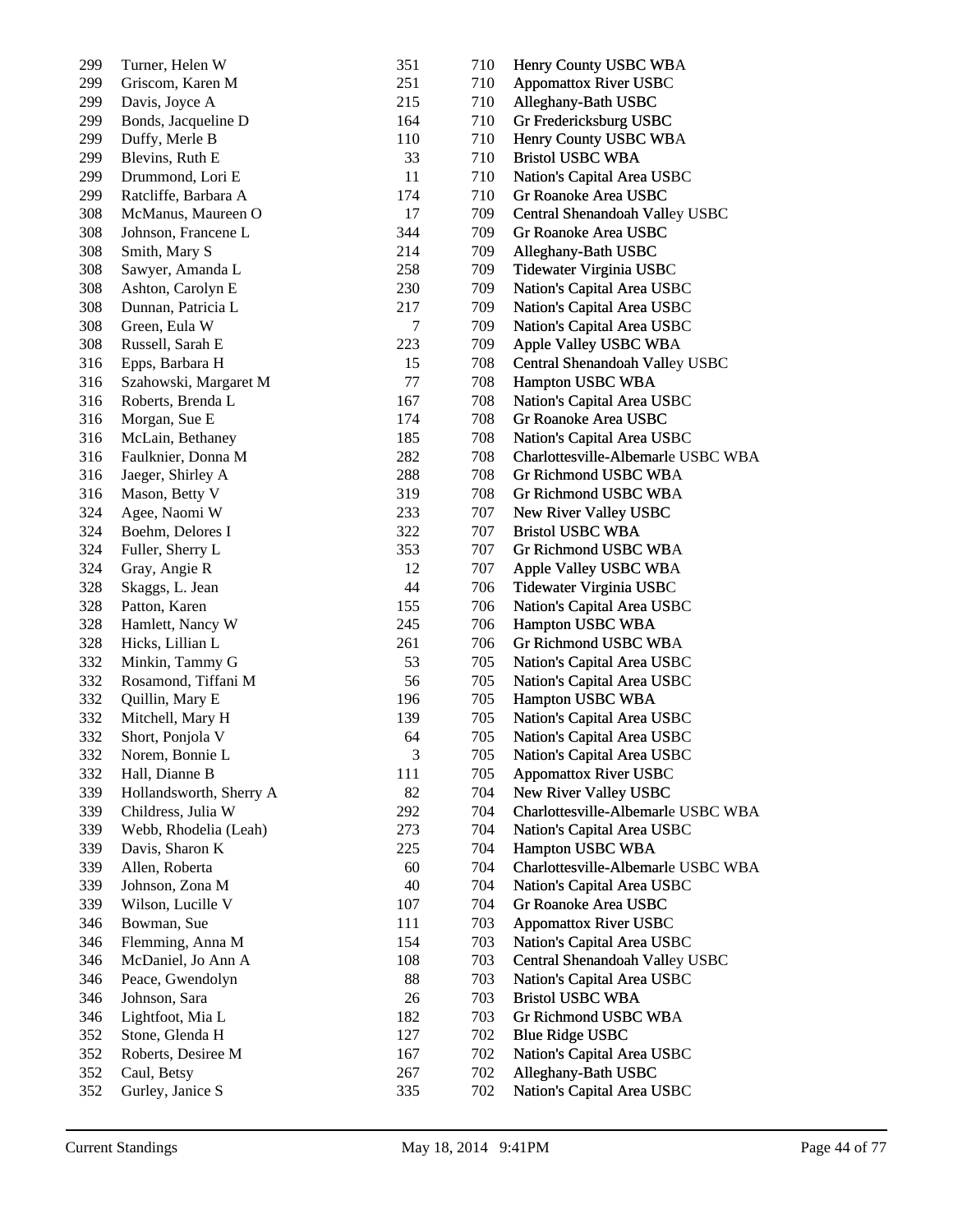| 352 | Wolfe, Cassie T                                | 281      | 702        | Alleghany-Bath USBC                |
|-----|------------------------------------------------|----------|------------|------------------------------------|
| 357 | Whited, Bonnie                                 | 83       | 701        | Richlands Area USBC                |
| 357 | Winfield, Clara A                              | 300      | 701        | Tidewater Virginia USBC            |
| 357 | Porter, Anita M                                | 125      | 701        | Nation's Capital Area USBC         |
| 360 | Gray-Brown, Crystal M                          | 140      | 700        | Nation's Capital Area USBC         |
| 360 | Mulqueen, Gwendolyn H                          | 194      | 700        | Hampton USBC WBA                   |
| 360 | LaFreniere, Nancy E                            | 221      | 700        | Nation's Capital Area USBC         |
| 360 | Bowers, Estelle M                              | 318      | 700        | Henry County USBC WBA              |
| 364 | Johnson, Virginia H                            | 107      | 699        | Gr Roanoke Area USBC               |
| 364 | Hart, Diane L                                  | 193      | 699        | Hampton USBC WBA                   |
| 366 | Ricks, M Rosalyn                               | $8\,$    | 698        | Nation's Capital Area USBC         |
| 366 | Chase, Delores                                 | 357      | 698        | Nation's Capital Area USBC         |
| 366 | Coger, Beverly A                               | 355      | 698        | Nation's Capital Area USBC         |
| 366 | Mc Dowell, Linda V                             | 300      | 698        | Tidewater Virginia USBC            |
| 366 | Hunter, Sylvia L                               | 157      | 698        | Nation's Capital Area USBC         |
| 366 | Lowe, Stacey L                                 | 235      | 698        | Lynchburg Area USBC                |
| 372 | Brooks, Linda P                                | 200      | 697        | Gr Fredericksburg USBC             |
| 372 | Collins, Carolyn D                             | 300      | 697        | Tidewater Virginia USBC            |
| 372 | Brooks, Susan K                                | 46       | 697        | Central Shenandoah Valley USBC     |
| 372 | Fitzgerald, Victoria L                         | 250      | 697        | Tidewater Virginia USBC            |
| 372 | Bivens, Margaret V                             | 126      | 697        | Nation's Capital Area USBC         |
| 372 | Jones, Joan S                                  | 106      | 697        | Gr Roanoke Area USBC               |
| 372 | Ferrell, Frances B                             | 84       | 697        | Danville Area USBC BA              |
| 372 | Holt, Tia M                                    | 36       | 697        | Nation's Capital Area USBC         |
| 372 | Butler, Barbara I                              | 85       | 697        | Tidewater Virginia USBC            |
| 381 | Lambeck, Carol M                               | 21       | 696        | Central Shenandoah Valley USBC     |
| 381 | Shelby, Tara D                                 | 61       | 696        | Charlottesville-Albemarle USBC WBA |
| 381 | Simmons, Valdenia V                            | 69       | 696        | Nation's Capital Area USBC         |
| 381 | Sack, Laaid                                    | 79       | 696        | <b>Appomattox River USBC</b>       |
| 381 | Fleming, Karen A                               | 201      | 696        | Gr Richmond USBC WBA               |
| 381 | Newlin, Amanda L                               | 266      | 696        | Apple Valley USBC WBA              |
| 381 | Sheppard, Anna Marie                           | 334      | 696        | Hampton USBC WBA                   |
| 381 | Levitsky, Jill M                               | 23       | 696        | Central Shenandoah Valley USBC     |
| 389 | Smith, Shirley L                               | 286      | 695        | Gr Richmond USBC WBA               |
| 389 | Jackson, Mattie W                              | 88       | 695        | Nation's Capital Area USBC         |
| 389 | Disbrow, Catherine M                           | 353      | 695        | <b>Gr Richmond USBC WBA</b>        |
| 389 | Kienast, Lisa A                                | 52       | 695        | Nation's Capital Area USBC         |
| 389 | Dale, Anne B                                   | $28\,$   | 695        | Central Shenandoah Valley USBC     |
| 389 | Proctor, Janet L                               | 70       | 695        | Nation's Capital Area USBC         |
| 395 | Furman, Theresa S                              | 92       | 694        | Tidewater Virginia USBC            |
| 395 | Gibson, Penny G                                | 287      | 694        | Gr Richmond USBC WBA               |
| 395 | Dews-Miller, Rose M                            | 274      | 694        | Nation's Capital Area USBC         |
| 395 | Lakes, Laverne C                               | 236      | 694        | Lynchburg Area USBC                |
| 395 | Lightfoot, Michelle P                          | 182      | 694        | Gr Richmond USBC WBA               |
| 395 | Lemaster, Mary E                               | 58       | 694        | Nation's Capital Area USBC         |
| 395 | LaFon, Annie R                                 | 44       | 694        | Tidewater Virginia USBC            |
| 395 | Burrell, Imogene                               | 25       | 694        | Richlands Area USBC                |
| 395 | Moss, Debbie V                                 | 182      | 694        | Gr Richmond USBC WBA               |
| 404 | Hagy, Jenny C                                  | 199      | 693        | Richlands Area USBC                |
| 404 | Coburn, Wendy L                                | 93       | 693        | Tidewater Virginia USBC            |
| 404 | Minock, Jo Ann                                 | 286      | 693        | Gr Richmond USBC WBA               |
| 404 | Rhodes, Amanda B                               | 245      | 693        |                                    |
| 404 |                                                |          |            | Hampton USBC WBA                   |
| 404 | Britt, JoAnn                                   | 81<br>70 | 693<br>693 | New River Valley USBC              |
| 404 | Garrett-Acors, Mersheila C<br>Wilson, Janine E | 54       | 693        | Nation's Capital Area USBC         |
|     |                                                |          |            | Nation's Capital Area USBC         |
| 404 | Talbott, Barbara L                             | 232      | 693        | South Boston USBC                  |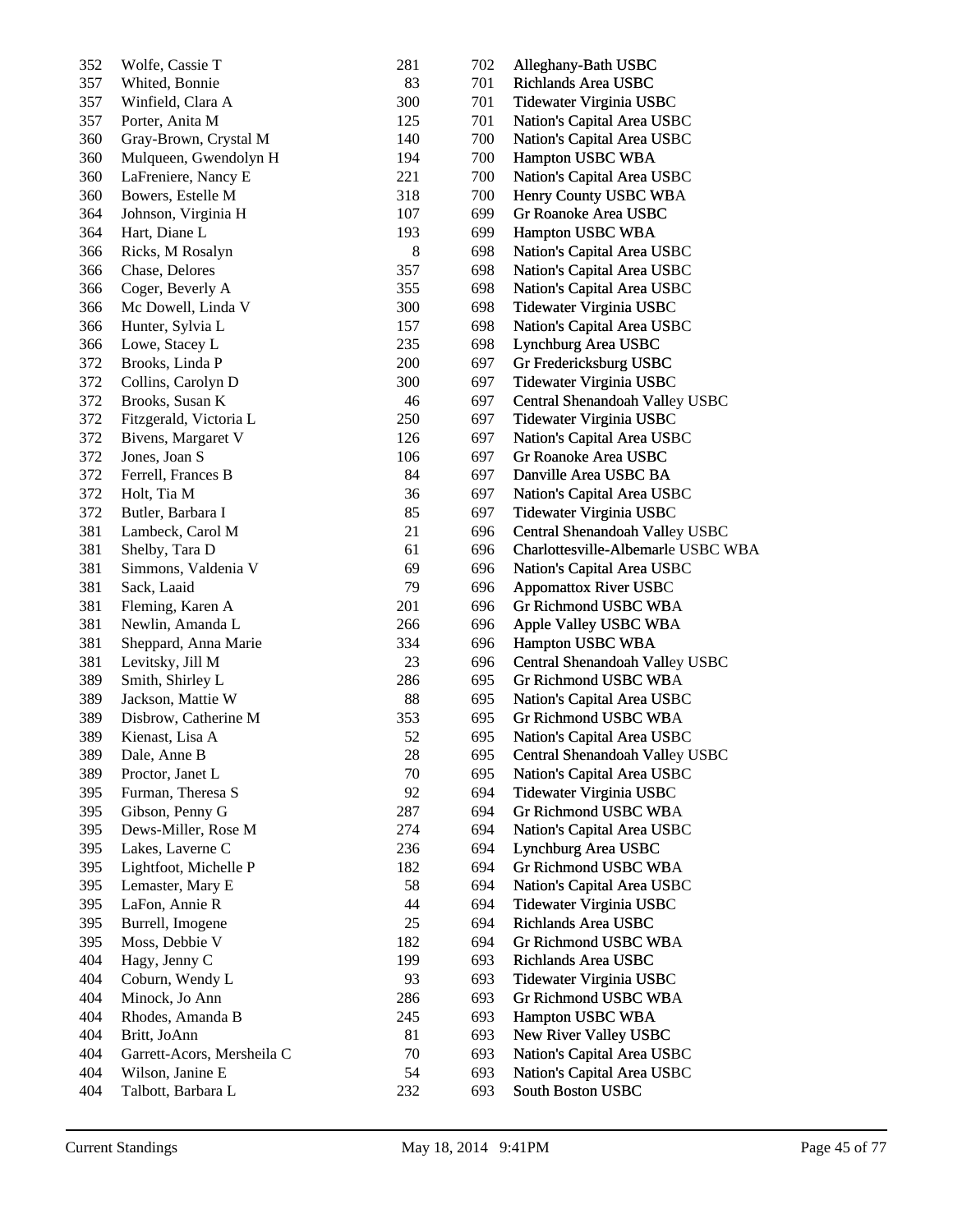| 412 | Barton, Kathryn E     | 177            | 692 | Tidewater Virginia USBC                |
|-----|-----------------------|----------------|-----|----------------------------------------|
| 412 | Quinn, Mildred A      | 353            | 692 | Gr Richmond USBC WBA                   |
| 412 | Nucci, Arlene M       | 327            | 692 | Hampton USBC WBA                       |
| 412 | Pinkard, Patricia A   | 218            | 692 | Nation's Capital Area USBC             |
| 412 | Williams, Lynnette C  | 131            | 692 | Henry County USBC                      |
| 412 | Allen, Jeanette J     | 88             | 692 | Nation's Capital Area USBC             |
| 412 | Funderburk, Linda A   | $\overline{4}$ | 692 | Nation's Capital Area USBC             |
| 412 | Guess, Michaelle J    | 250            | 692 | Tidewater Virginia USBC                |
| 420 | Moreland, Delores     | 268            | 691 | Danville Area USBC BA                  |
| 421 | Logan, Tanya B        | 226            | 690 | Hampton USBC WBA                       |
| 421 | Stone, Jacque O       | 350            | 690 | Henry County USBC WBA                  |
| 421 | Combs, Ann M          | 328            | 690 | Gr Roanoke Area USBC                   |
| 421 | Hodgdon, Patricia C   | 172            | 690 | Nation's Capital Area USBC             |
| 421 | Martin-Gross, Yvette  | 157            | 690 | Nation's Capital Area USBC             |
| 421 | Lonas, Samantha R     | 94             | 690 | Central Shenandoah Valley USBC         |
| 421 | Brodowicz, Audra B    | 28             | 690 | Central Shenandoah Valley USBC         |
| 421 | Phillips, Lois E      | 298            | 690 | Tidewater Virginia USBC                |
| 421 | Cecil, Phyllis S      | 287            | 690 | Gr Richmond USBC WBA                   |
| 430 | Prukop, Janet G       | 146            | 689 | Nation's Capital Area USBC             |
| 430 | Thore, Terri K        | 91             | 689 | <b>Appomattox River USBC</b>           |
| 430 | Jones, Adele S        | 164            | 689 | Gr Fredericksburg USBC                 |
| 430 | De Weese, Virginia P  | 50             | 689 | <b>Upper Shenandoah Valley USBC BA</b> |
| 430 | Hash, Peggy M         | 33             | 689 | <b>Bristol USBC WBA</b>                |
| 430 | Lowery, Patricia A    | 202            | 689 | Nation's Capital Area USBC             |
| 436 | Herrin, Jennifer L    | 53             | 688 | Nation's Capital Area USBC             |
| 436 | Branson, Carol M      | 226            | 688 | Hampton USBC WBA                       |
| 436 | Mays, Joyce P         | 237            | 688 | Lynchburg Area USBC                    |
| 436 | Roberts, Gertrude E   | 314            | 688 | Nation's Capital Area USBC             |
| 436 | Bowman, Sarah C       | 318            | 688 | Henry County USBC WBA                  |
| 441 | Taylor, Virginia H    | 189            | 687 | Apple Valley USBC WBA                  |
| 441 | Worley, Lucy B        | 291            | 687 | Lynchburg Area USBC                    |
| 441 | Coates, Lorrie A      | 259            | 687 | Gr Richmond USBC WBA                   |
| 444 | Ringold, Maria A      | 141            | 686 | Nation's Capital Area USBC             |
| 445 | Hairston, Jasmine     | 242            | 685 | Gr Roanoke Area USBC                   |
| 445 | Jenkins, Sandra A     | 259            | 685 | Gr Richmond USBC WBA                   |
| 445 | Mathers, Gloria J     | 171            | 685 | Nation's Capital Area USBC             |
| 445 | Wells, Christine L    | 78             | 685 | <b>Appomattox River USBC</b>           |
| 445 | Abatta, Shirley F     | 29             | 685 | Nation's Capital Area USBC             |
| 445 | Tyler, Barbara A      | 14             | 685 | Central Shenandoah Valley USBC         |
| 445 | Paige, Geraldine M    | $\overline{4}$ | 685 | Nation's Capital Area USBC             |
| 445 | Jordan, Everdene J    | 356            | 685 | Nation's Capital Area USBC             |
| 453 | McCormick, Betty Gene | 79             | 684 | <b>Appomattox River USBC</b>           |
| 453 | Rafal, Yolanda E      | 159            | 684 | Nation's Capital Area USBC             |
| 453 | Alsop, Carrie M       | 202            | 684 | Nation's Capital Area USBC             |
| 453 | Ford, Patricia A      | 356            | 684 | Nation's Capital Area USBC             |
| 457 | Garrett, Betty Jo J   | 108            | 683 | Central Shenandoah Valley USBC         |
| 457 | Garrett, Nancy N      | 302            | 683 | Gr Richmond USBC WBA                   |
| 457 | Lindsay, Gloria L     | 215            | 683 | Alleghany-Bath USBC                    |
| 457 |                       |                | 683 |                                        |
|     | Byrd, Alexis A        | 127            |     | <b>Blue Ridge USBC</b>                 |
| 457 | Barlow, Bennie M      | 15             | 683 | Central Shenandoah Valley USBC         |
| 457 | Crabtree, Ricki J     | 170            | 683 | Gr Richmond USBC WBA                   |
| 463 | Hubbard, Brenda M     | 1              | 682 | Hampton USBC WBA                       |
| 463 | Bartley, Betty E      | 46             | 682 | Central Shenandoah Valley USBC         |
| 463 | McCullough, Audrey M  | 100            | 682 | Nation's Capital Area USBC             |
| 463 | Cook, Norma L         | 153            | 682 | Gr Fredericksburg USBC                 |
| 463 | Forbes, Leona K       | 215            | 682 | Alleghany-Bath USBC                    |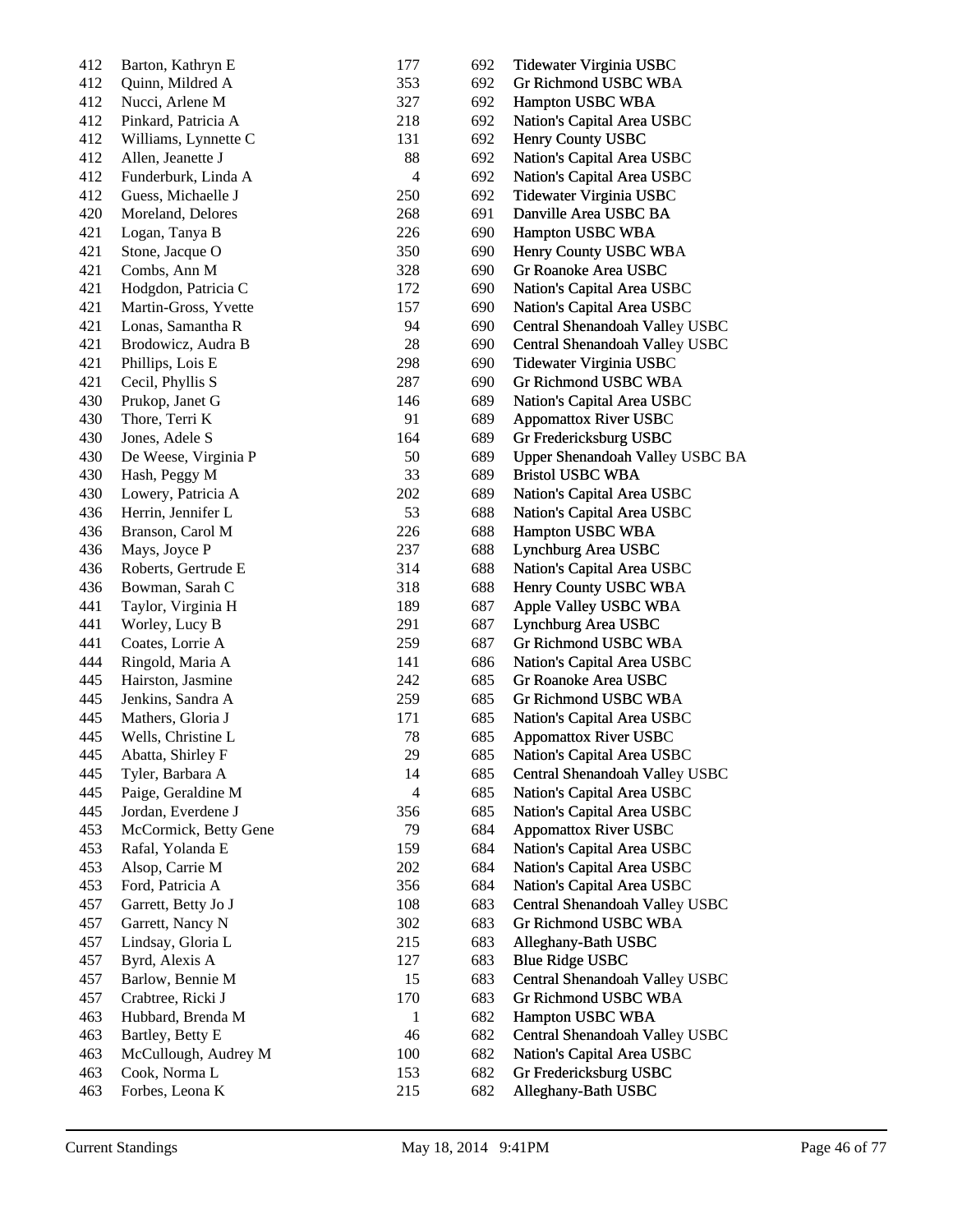| 463 | Witt, Susan J             | 243 | 682 | Tidewater Virginia USBC        |
|-----|---------------------------|-----|-----|--------------------------------|
| 469 | Huie, Katherine J         | 17  | 681 | Central Shenandoah Valley USBC |
| 469 | Pinard, Patricia K        | 260 | 681 | Tidewater Virginia USBC        |
| 469 | Winebrenner, Rebecca J    | 328 | 681 | Gr Roanoke Area USBC           |
| 469 | Poirier, Margaret A       | 221 | 681 | Nation's Capital Area USBC     |
| 469 | Stith, Latonya C          | 74  | 681 | Lynchburg Area USBC            |
| 469 | Davis, Bonnie L           | 10  | 681 | Nation's Capital Area USBC     |
| 469 | Shaw, Joyce A. A          | 68  | 681 | Nation's Capital Area USBC     |
| 469 | Brown, Kim M              | 198 | 681 | Tidewater Virginia USBC        |
| 477 | Clark, Lou Ellen          | 99  | 680 | Nation's Capital Area USBC     |
| 477 | Strode, Ruby J            | 191 | 680 | Hampton USBC WBA               |
| 477 | Klusmann, Karin M         | 40  | 680 | Nation's Capital Area USBC     |
| 477 | Early, Linda W            | 115 | 680 | Gr Roanoke Area USBC           |
| 477 | Markel, Estelle "Jodie" L | 92  | 680 | Tidewater Virginia USBC        |
| 477 | Shelton, Gloria J         | 79  | 680 | <b>Appomattox River USBC</b>   |
| 477 | Kruschke, Joyce M         | 77  | 680 | Hampton USBC WBA               |
| 477 | Funk, Peggy E             | 147 | 680 | <b>Blue Ridge USBC</b>         |
| 485 | Burgwyn, Joyce W          | 67  | 679 | Nation's Capital Area USBC     |
| 486 | Huber, Tamera M           | 53  | 678 | Nation's Capital Area USBC     |
| 486 | Dixon, Linda T            | 123 | 678 | South Boston USBC              |
| 486 | Anderson, Veronica W      | 236 | 678 | Lynchburg Area USBC            |
| 489 | Gillispie, Debbie R       | 252 | 677 | <b>Blue Ridge USBC</b>         |
| 489 | Brawner, Mary R           | 355 | 677 | Nation's Capital Area USBC     |
| 489 | Fuller, Betty H           | 243 | 677 | Tidewater Virginia USBC        |
| 489 | Wells, Ruby N             | 93  | 677 | Tidewater Virginia USBC        |
| 489 | Hunter, Regina            | 69  | 677 | Nation's Capital Area USBC     |
| 489 | Green, Yvonne P           | 38  | 677 | Nation's Capital Area USBC     |
| 489 | Nolen, Kaye               | 254 | 677 | Gr Roanoke Area USBC           |
| 496 | Carico, Rita H            | 323 | 676 | <b>Blue Ridge USBC</b>         |
| 496 | Correia, Linda L          | 319 | 676 | Gr Richmond USBC WBA           |
| 496 | Waddell, Patsy D          | 265 | 676 | Alleghany-Bath USBC            |
| 496 | Dryden, Susan A           | 248 | 676 | Gr Richmond USBC WBA           |
| 496 | Carter, Arlene G          | 227 | 676 | Gr Roanoke Area USBC           |
| 496 | Reed, Gwendolyn L         | 177 | 676 | Tidewater Virginia USBC        |
| 502 | Henderson, Shirley A      | 100 | 675 | Nation's Capital Area USBC     |
| 502 | Simms, Janice M           | 166 | 675 | Nation's Capital Area USBC     |
| 502 | Nordguist, Diane          | 170 | 675 | Gr Richmond USBC WBA           |
| 502 | Taylor, Annie R           | 36  | 675 | Nation's Capital Area USBC     |
| 502 | Greenfield, Daisy V       | 41  | 675 | Nation's Capital Area USBC     |
| 507 | Werner, Hilde J           | 13  | 674 | Central Shenandoah Valley USBC |
| 507 |                           | 320 | 674 | Gr Richmond USBC WBA           |
| 507 | Cunningham, Valerie L     | 304 | 674 | Gr Roanoke Area USBC           |
| 507 | Blake, Carolyn W          |     |     |                                |
| 507 | Mandigo, Pauline V        | 283 | 674 | Tidewater Virginia USBC        |
|     | Westfall, Cheryl D        | 201 | 674 | Gr Richmond USBC WBA           |
| 507 | Jimenez, Helen            | 2   | 674 | Nation's Capital Area USBC     |
| 507 | Caldwell, Alisa M         | 160 | 674 | Nation's Capital Area USBC     |
| 514 | Alverson, Rozlyn E        | 159 | 673 | Nation's Capital Area USBC     |
| 514 | Wilson, Shirley A         | 280 | 673 | Nation's Capital Area USBC     |
| 514 | Thompson, Renee' Y        | 347 | 673 | Nation's Capital Area USBC     |
| 517 | Morris, Angela R          | 109 | 672 | Gr Fredericksburg USBC         |
| 517 | Holbrook, Millie F        | 247 | 672 | Tidewater Virginia USBC        |
| 517 | Jackson, Ann M            | 9   | 672 | Nation's Capital Area USBC     |
| 517 | Alexandropoulos, Chris    | 302 | 672 | Gr Richmond USBC WBA           |
| 521 | Smith, Kathleen W         | 48  | 671 | Gr Richmond USBC BA            |
| 521 | Wells, Vickie B           | 89  | 671 | <b>Appomattox River USBC</b>   |
| 521 | Shelton, Anna L           | 107 | 671 | Gr Roanoke Area USBC           |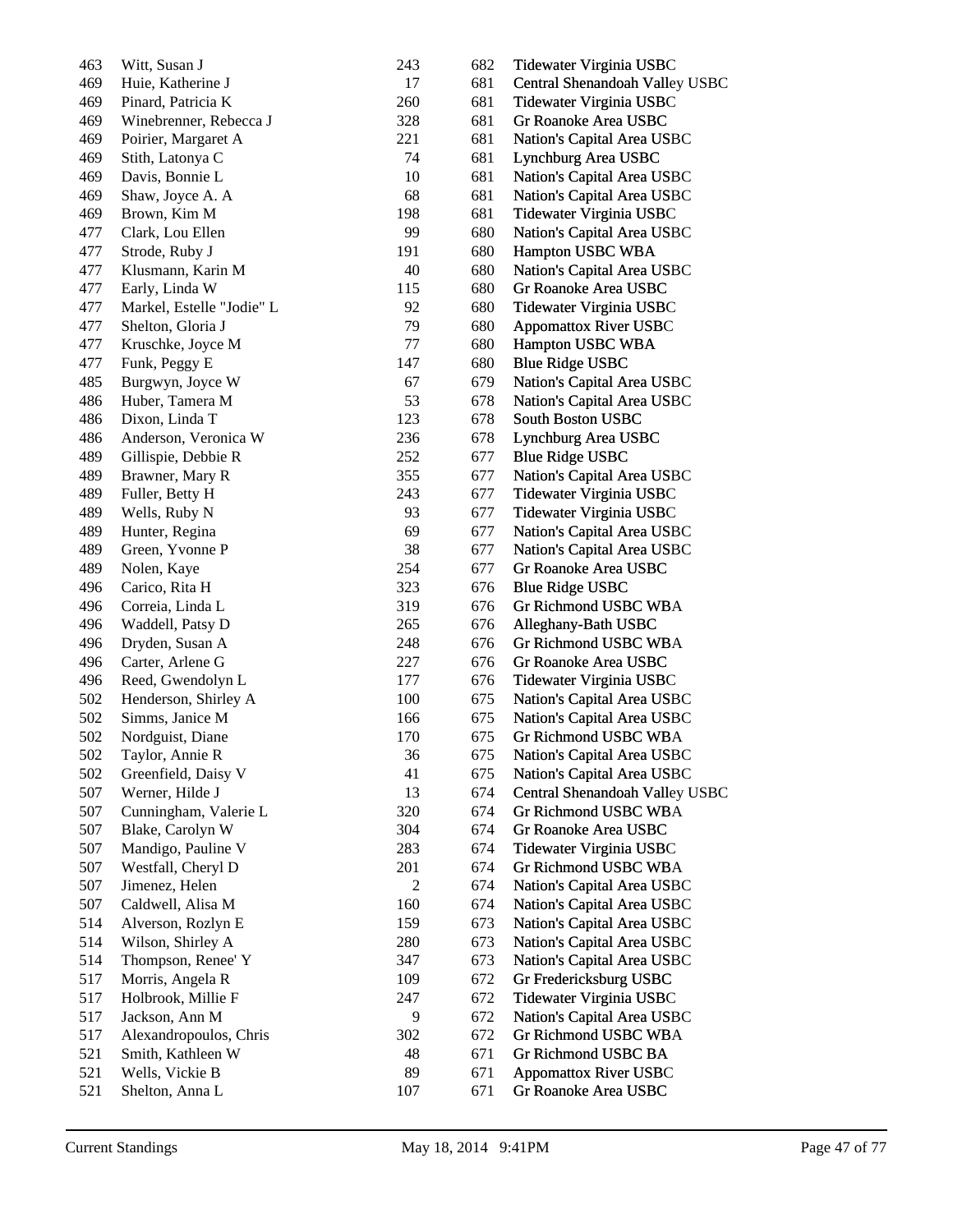| 521 | Tsengas, Kelly         | 302 | 671 | Gr Richmond USBC WBA               |
|-----|------------------------|-----|-----|------------------------------------|
| 525 | Leigh, Juanita         | 68  | 670 | Nation's Capital Area USBC         |
| 525 | Smith, Shirley A       | 138 | 670 | Nation's Capital Area USBC         |
| 525 | Smalling, Nellie       | 24  | 670 | Richlands Area USBC                |
| 525 | Johnson, Angela D      | 139 | 670 | Nation's Capital Area USBC         |
| 529 | Evans, Angelia         | 146 | 669 | Nation's Capital Area USBC         |
| 529 | Bilby, Susan L         | 307 | 669 | Gr Roanoke Area USBC               |
| 531 | Terry, Leslie Y        | 344 | 668 | Gr Roanoke Area USBC               |
| 532 | Morales, Norma I       | 180 | 667 | Nation's Capital Area USBC         |
| 532 | Hatley, Jeannie C      | 322 | 667 | <b>Bristol USBC WBA</b>            |
| 532 | Wright, Rosalie J      | 154 | 667 | Nation's Capital Area USBC         |
| 532 | Walker, Joyce M        | 74  | 667 | Lynchburg Area USBC                |
| 536 | Hansen, Debra L        | 14  | 666 | Central Shenandoah Valley USBC     |
| 536 | Beaulac, Tina M        | 76  | 666 | Hampton USBC WBA                   |
| 536 | LaPlante, Ellen S      | 3   | 666 | Nation's Capital Area USBC         |
| 539 | Owen, Ann              | 78  | 664 | <b>Appomattox River USBC</b>       |
| 539 | Long, Sue P            | 197 | 664 | Hampton USBC WBA                   |
| 541 | Fraley, Debbie J       | 149 | 663 | Alleghany-Bath USBC                |
| 541 | Dooley, Hazel A        | 345 | 663 | Gr Roanoke Area USBC               |
| 541 | Washington, Virginia B | 220 | 663 | Nation's Capital Area USBC         |
| 541 | Reynolds-Neal, Mary L  | 8   | 663 | Nation's Capital Area USBC         |
| 541 | Kines, Donna M         | 200 | 663 | Gr Fredericksburg USBC             |
| 546 | Levdahl, Sandra K      | 55  | 662 | Nation's Capital Area USBC         |
| 547 | Bryant, Dianne M       | 284 | 661 | Gr Richmond USBC WBA               |
| 548 | Mc Queen, Carole A     | 130 | 660 | Tidewater Virginia USBC            |
| 548 | Ragland, Gloria L      | 235 | 660 | Lynchburg Area USBC                |
| 548 | Wagoner, Phyllis J     | 115 | 660 | Gr Roanoke Area USBC               |
| 548 | Blackwell, Sharon T    | 17  | 660 | Central Shenandoah Valley USBC     |
| 552 | Carter, Kathy M        | 62  | 659 | Gr Richmond USBC WBA               |
| 552 | Dye, Janet             | 83  | 659 | Richlands Area USBC                |
| 552 | Sluss, Michelle D      | 282 | 659 | Charlottesville-Albemarle USBC WBA |
| 552 | Bourne, Donna G        | 290 | 659 | Gr Richmond USBC WBA               |
| 552 | Thorne, Sharon B       | 31  | 659 | Central Shenandoah Valley USBC     |
| 557 | Woods, Carrie L        | 220 | 658 | Nation's Capital Area USBC         |
| 557 | Powell, Donna L        | 196 | 658 | Hampton USBC WBA                   |
| 559 | Campbell, Mattie G     | 280 | 657 | Nation's Capital Area USBC         |
| 560 | Hatter, Elaine C       | 236 | 656 | Lynchburg Area USBC                |
| 560 | Rush, Christine M      | 11  | 656 | Nation's Capital Area USBC         |
| 562 | Trantham, Leia C       | 162 | 655 | Nation's Capital Area USBC         |
| 562 | Farrish, Maresha J     | 311 | 655 | Nation's Capital Area USBC         |
| 564 | Triplett, LaVerne      | 157 | 654 | Nation's Capital Area USBC         |
| 564 | Seawright, Latonya J   | 294 | 654 | Gr Fredericksburg USBC             |
| 566 | Stanton, Epthal C      | 166 | 653 | Nation's Capital Area USBC         |
| 567 | Weaver, Joan E         | 184 | 652 | Nation's Capital Area USBC         |
| 567 | Preston, Sheree D      | 304 | 652 | Gr Roanoke Area USBC               |
| 567 | Brewer, Bonnie P       | 301 | 652 | Henry County USBC WBA              |
| 570 | Gorham, Vera C         | 179 | 651 | Nation's Capital Area USBC         |
| 570 | Locke, Shae D          | 311 | 651 | Nation's Capital Area USBC         |
| 570 | Kitts, Mary B          | 277 | 651 | Lynchburg Area USBC                |
| 570 | Wade, Cindy P          | 247 | 651 | Tidewater Virginia USBC            |
| 570 | Dixon, Marjorie H      | 79  | 651 | <b>Appomattox River USBC</b>       |
| 570 | Wells, Theda V         | 78  | 651 | <b>Appomattox River USBC</b>       |
| 570 | Ford, Joan F           | 14  | 651 | Central Shenandoah Valley USBC     |
| 570 | Evans, Shirley         | 257 | 651 | Tidewater Virginia USBC            |
| 570 | Seitz, Judy D          | 116 | 651 | Gr Fredericksburg USBC             |
| 579 |                        | 213 | 649 | Tidewater Virginia USBC            |
|     | Sigmon, Carol A        |     |     |                                    |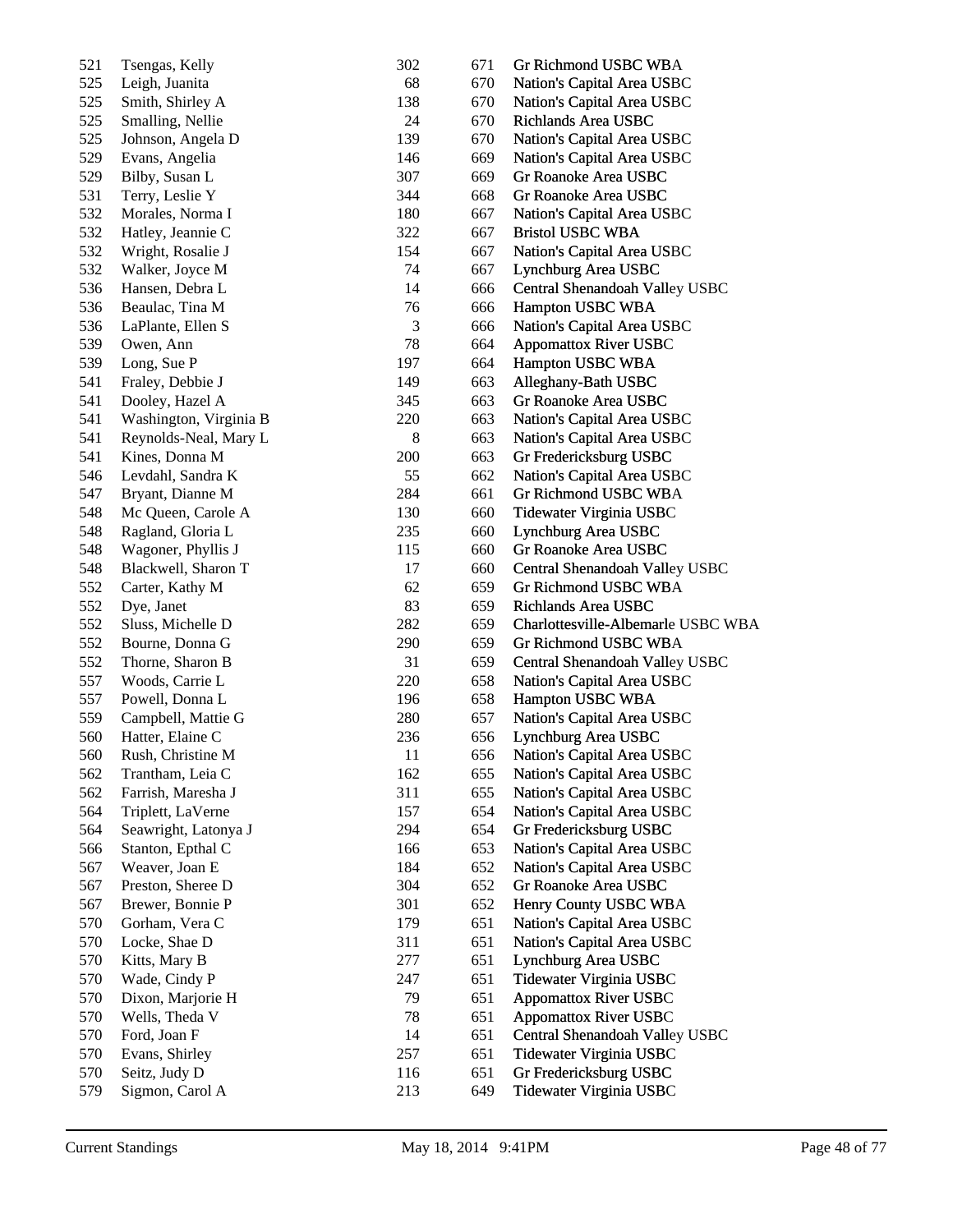| 579 | Clements, Charlene S     | 268 | 649 | Danville Area USBC BA              |
|-----|--------------------------|-----|-----|------------------------------------|
| 581 | Armstrong, Janice        | 276 | 648 | <b>Bristol USBC WBA</b>            |
| 581 | Thompson, Brenda Q       | 350 | 648 | Henry County USBC WBA              |
| 581 | Wiley, Dina              | 255 | 648 | Gr Roanoke Area USBC               |
| 584 | Ellis, Sandra S          | 62  | 647 | <b>Gr Richmond USBC WBA</b>        |
| 585 | Snyder, Marie A          | 173 | 646 | Nation's Capital Area USBC         |
| 585 | Pike, Allison T          | 218 | 646 | Nation's Capital Area USBC         |
| 585 | Anders, Janet            | 278 | 646 | Lynchburg Area USBC                |
| 588 | Loftis, Jessica M        | 91  | 645 | <b>Appomattox River USBC</b>       |
| 588 | Hughes, Marcella         | 248 | 645 | Gr Richmond USBC WBA               |
| 588 | Lilly, Victoria L        | 346 | 645 | Alleghany-Bath USBC                |
| 591 | Lankford, Raynelle K     | 187 | 644 | Gr Roanoke Area USBC               |
| 592 | Mittman, Judy M          | 347 | 643 | Nation's Capital Area USBC         |
| 592 | Smith, Brittany J        | 318 | 643 | Henry County USBC WBA              |
| 594 | Scott, Kimberly W        | 121 | 641 | Lynchburg Area USBC                |
| 594 | Vaught, Elouise L        | 175 | 641 | <b>Bristol USBC WBA</b>            |
| 594 | Kreiser, Joanne S        | 219 | 641 | Nation's Capital Area USBC         |
| 594 | Osborne, Patricia G      | 350 | 641 | Henry County USBC WBA              |
| 598 | Tinsley, Mary W          | 291 | 639 | Lynchburg Area USBC                |
| 599 | Lyons-Bennette, Jimmie M | 141 | 638 | Nation's Capital Area USBC         |
| 599 | Doane, Sharon J          | 23  | 638 | Central Shenandoah Valley USBC     |
| 601 | Stephens, Jean C         | 268 | 637 | Danville Area USBC BA              |
| 601 | Miller, Jill S           | 61  | 637 | Charlottesville-Albemarle USBC WBA |
| 603 | Green, Sandra L          | 27  | 633 | Gr Fredericksburg USBC             |
| 603 | Skipper, Helen R         | 29  | 633 | Nation's Capital Area USBC         |
| 603 |                          | 286 | 633 | Gr Richmond USBC WBA               |
| 606 | Naguski, Mary F          | 225 | 632 |                                    |
|     | Friedel, Millie L        | 151 |     | Hampton USBC WBA                   |
| 606 | Kimball, Lucille G       |     | 632 | Gr Richmond USBC WBA               |
| 606 | Waters, Bessie O         | 41  | 632 | Nation's Capital Area USBC         |
| 609 | Owens, Viola E           | 179 | 631 | Nation's Capital Area USBC         |
| 609 | Long, Dora Jo            | 29  | 631 | Nation's Capital Area USBC         |
| 611 | James, Shirley Y         | 9   | 628 | Nation's Capital Area USBC         |
| 611 | Robinette, Lu Ann        | 341 | 628 | Apple Valley USBC WBA              |
| 613 | Jordan, Candise S        | 312 | 626 | Nation's Capital Area USBC         |
| 613 | Borrelli, Barbara K      | 30  | 626 | Nation's Capital Area USBC         |
| 615 | Walls, Deborah C         | 98  | 625 | Nation's Capital Area USBC         |
| 616 | Hunter, Tyreeca          | 157 | 624 | Nation's Capital Area USBC         |
| 616 | Bandong, Donna M         | 338 | 624 | Nation's Capital Area USBC         |
| 618 | Akers, Mildred "Midge" J | 267 | 623 | Alleghany-Bath USBC                |
| 618 | Propst, Barbara A        | 321 | 623 | Central Shenandoah Valley USBC     |
| 620 | Drobney, Barbara R       | 184 | 622 | Nation's Capital Area USBC         |
| 621 | Greene, Nannie N         | 325 | 619 | Gr Roanoke Area USBC               |
| 621 | Jeffers, Berlinda L      | 261 | 619 | Gr Richmond USBC WBA               |
| 621 | Geoffroy, Victoria R     | 30  | 619 | Nation's Capital Area USBC         |
| 624 | Holland, Jessica N       | 304 | 618 | Gr Roanoke Area USBC               |
| 625 | Bacus, Lorie             | 195 | 617 | Nation's Capital Area USBC         |
| 626 | Norton, Mary R           | 5   | 616 | Nation's Capital Area USBC         |
| 626 | Rishel, Sheila A         | 19  | 616 | Central Shenandoah Valley USBC     |
| 628 | Evans, Berdie F          | 18  | 607 | Central Shenandoah Valley USBC     |
| 629 | Lam, Mary M              | 94  | 606 | Central Shenandoah Valley USBC     |
| 630 | Renner, Sandra K         | 191 | 596 | Hampton USBC WBA                   |
| 631 | Jones, Barbara V         | 134 | 595 | Nation's Capital Area USBC         |
| 632 | Kearney, A. Jean         | 345 | 546 | Gr Roanoke Area USBC               |
| 633 | Sinclair, Edna V         | 299 | 525 | Tidewater Virginia USBC            |
| 634 | Harrison, Patricia A     | 100 | 516 | Nation's Capital Area USBC         |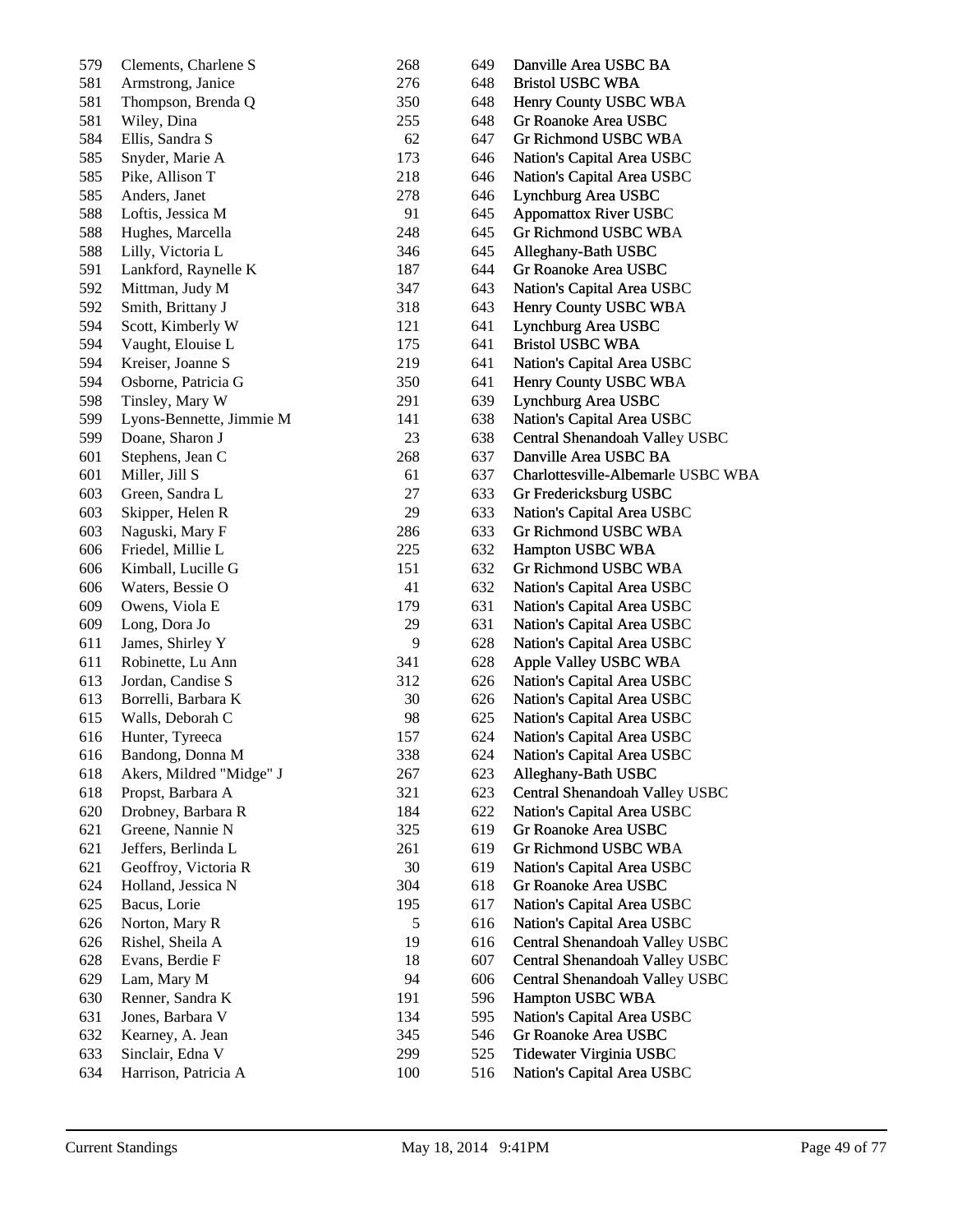#### **Singles A, Scratch, Scratch**

| <b>Place</b>   | Team name                    | <b>Entry</b> | Score | From                         |
|----------------|------------------------------|--------------|-------|------------------------------|
| 1              | Shaw-Wesby, Crystal J        | 143          | 745   | Nation's Capital Area USBC   |
| $\overline{2}$ | Hicks, Sheila D              | 129          | 726   | Gr Roanoke Area USBC         |
| 3              | Ferguson, Kimberly A         | 294          | 711   | Gr Fredericksburg USBC       |
| 4              | Volpp, Wanda R               | 49           | 703   | Gr Fredericksburg USBC       |
| 5              | Dean, Brittany M             | 144          | 675   | Nation's Capital Area USBC   |
| 5              | Copeland, Geri-Lynn          | 49           | 675   | Gr Fredericksburg USBC       |
| 7              | Zirkle, Laurie T             | 59           | 674   | Gr Roanoke Area USBC         |
| 8              | Ford, Yvette D               | 137          | 673   | Nation's Capital Area USBC   |
| 9              | Casey, Kimberly G            | 136          | 666   | Nation's Capital Area USBC   |
| 9              | Dillon, Amanda M             | 224          | 666   | Nation's Capital Area USBC   |
| 11             | Johnson, Jacinda R           | 209          | 665   | Nation's Capital Area USBC   |
| 12             | McConnell, Nichele M         | 137          | 660   | Nation's Capital Area USBC   |
| 13             | Dawson, Joyce L              | 269          | 659   | Nation's Capital Area USBC   |
| 14             | Sharp, Andrea                | 49           | 657   | Gr Fredericksburg USBC       |
| 15             | Bell, Tiffany A              | 137          | 645   | Nation's Capital Area USBC   |
| 15             | Kirkland, Latoya C           | 270          | 645   | Nation's Capital Area USBC   |
| 17             | Franklin, Terri A            | 137          | 642   | Nation's Capital Area USBC   |
| 18             | Fairley, Jessica L           | 324          | 627   | New River Valley USBC        |
| 19             | Strider, Mandy T             | 269          | 626   | Nation's Capital Area USBC   |
| 20             | Bland, Wanda B               | 43           | 624   | <b>Appomattox River USBC</b> |
| 20             | Jefferson, Alfreda Y         | 143          | 624   | Nation's Capital Area USBC   |
| 22             | Rast, Teresa A               | 329          | 623   | Gr Richmond USBC WBA         |
| 23             | DiScioscia, Sara R           | 192          | 618   | Hampton USBC WBA             |
| 24             | Jefferson, Quintina R        | 143          | 617   | Nation's Capital Area USBC   |
| 24             | Bell, Amber C                | 136          | 617   | Nation's Capital Area USBC   |
| 26             | Gary, April N                | 324          | 616   | New River Valley USBC        |
| 27             | Key, Lutricia B              | 63           | 613   | Nation's Capital Area USBC   |
| 28             | Anderson, Noni N             | 271          | 600   | Nation's Capital Area USBC   |
| 29             | Brower, Beverly C            | 336          | 598   | Nation's Capital Area USBC   |
| 30             | Snowden, Catrina T           | 103          | 597   | Nation's Capital Area USBC   |
| 31             | Brooks, Mary A               | 134          | 594   | Nation's Capital Area USBC   |
| 32             | Edwards, Denise Y            | 143          | 593   | Nation's Capital Area USBC   |
| 33             | Butz, Kristina K             | 192          | 592   | Hampton USBC WBA             |
| 34             | Dejaegher, Crystal (Yakym) J | 270          | 591   | Nation's Capital Area USBC   |
| 35             | Huff, Mikki D                | 324          | 585   | New River Valley USBC        |
| 36             | Winters-Smith, Carletha L    | 144          | 579   | Nation's Capital Area USBC   |
| 37             | Shuler, Karen E              | 193          | 578   | Hampton USBC WBA             |
| 38             | Hawkins, Anita M             | 269          | 576   | Nation's Capital Area USBC   |
| 39             | Colbert, Stephanie D         | 270          | 574   | Nation's Capital Area USBC   |
| 40             | Morton, Ollie K              | 263          | 573   | Gr Richmond USBC WBA         |
| 41             | Taylor, Kathy S              | 104          | 570   | Gr Roanoke Area USBC         |
| 42             | Pugh, Mary A                 | 263          | 569   | Gr Richmond USBC WBA         |
| 43             | Schaarschmidt, Sherry        | 45           | 564   | Gr Fredericksburg USBC       |
| 43             | Bush-Jackson, Felicia M      | 135          | 564   | Nation's Capital Area USBC   |
| 45             | Sharp, Mabel G               | 337          | 563   | Nation's Capital Area USBC   |
| 45             | Stewart, Mary M              | 344          | 563   | Gr Roanoke Area USBC         |
| 47             | Young, Ida M                 | 156          | 562   | Nation's Capital Area USBC   |
| 48             | Chappell, Joylene L          | 192          | 561   | Hampton USBC WBA             |
| 49             | Waller, Charlene R           | 134          | 553   | Nation's Capital Area USBC   |
| 50             | Overton, Shanell             | 269          | 551   | Nation's Capital Area USBC   |
| 51             | Gardin, Sandra K             | 103          | 550   | Nation's Capital Area USBC   |
| 52             | Byers, Laura C               | 329          | 549   | Gr Richmond USBC WBA         |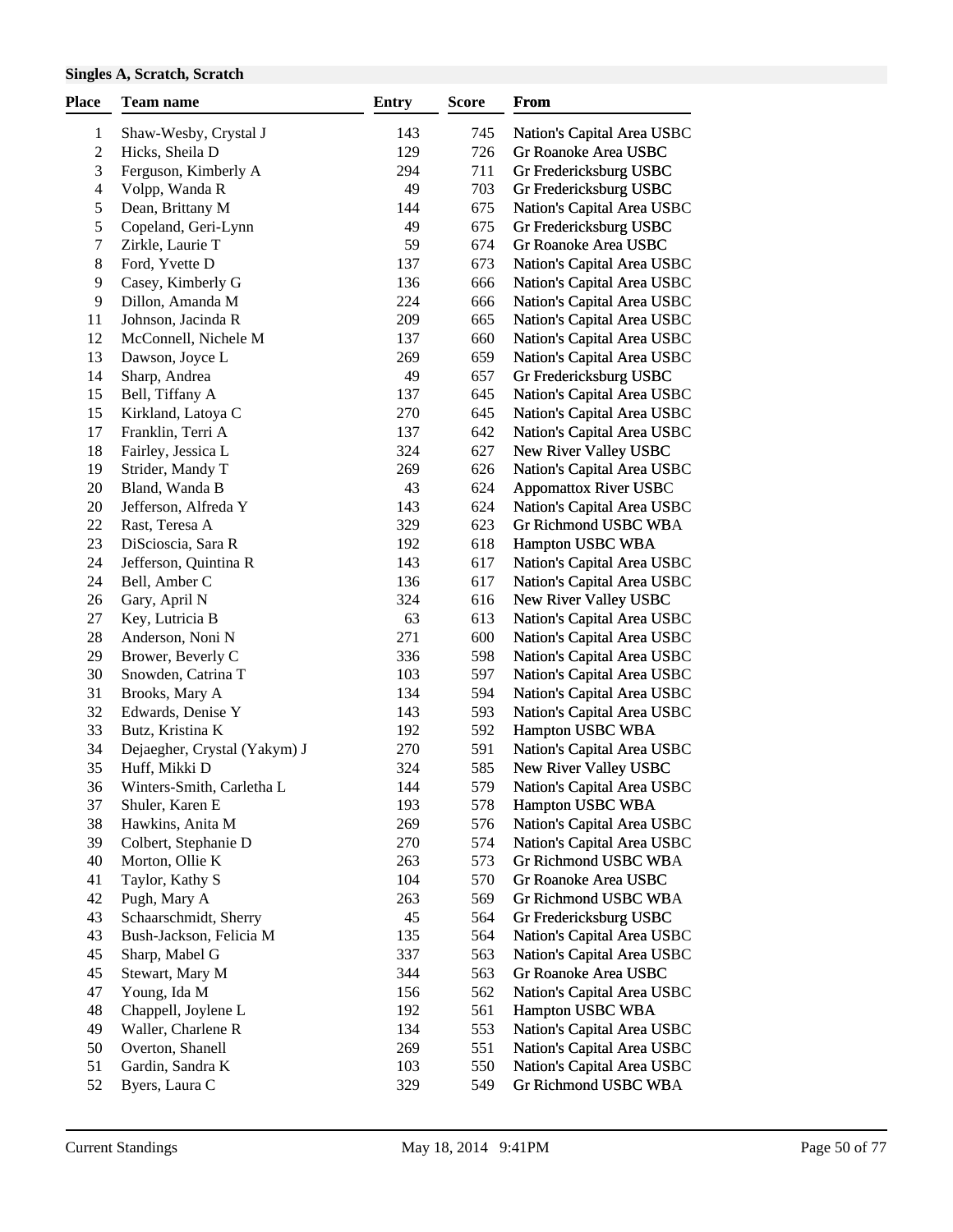| 53 | Glasscock, Laura D            | 190 | 542 | Lynchburg Area USBC          |
|----|-------------------------------|-----|-----|------------------------------|
| 53 | Larsen, Stacie L              | 193 | 542 | Hampton USBC WBA             |
| 53 | Boughman, Leslie D            | 329 | 542 | Gr Richmond USBC WBA         |
| 56 | Randolph, Denise L            | 270 | 539 | Nation's Capital Area USBC   |
| 57 | Middleton, Shaunita L         | 315 | 538 | Nation's Capital Area USBC   |
| 58 | Boettcher, Wendy M            | 190 | 531 | Lynchburg Area USBC          |
| 59 | Carter, Shelia M              | 135 | 527 | Nation's Capital Area USBC   |
| 59 | Clawson, Lisa S               | 329 | 527 | Gr Richmond USBC WBA         |
| 61 | Morgan, Tonya L               | 156 | 523 | Nation's Capital Area USBC   |
| 62 | Graham, Ashley M              | 337 | 521 | Nation's Capital Area USBC   |
| 63 | Gorham, Lottie C              | 47  | 519 | Gr Fredericksburg USBC       |
| 64 | Duda, Lauren A                | 224 | 518 | Nation's Capital Area USBC   |
| 65 | Dyar, NeNe L                  | 273 | 511 | Nation's Capital Area USBC   |
| 65 | Gragg, Karla K                | 324 | 511 | New River Valley USBC        |
| 67 | Spearman, Kaci T              | 313 | 506 | Nation's Capital Area USBC   |
| 68 | Hockman, S. Jean              | 195 | 501 | Nation's Capital Area USBC   |
| 69 | Matthews-Middleton, LaKisha A | 315 | 500 | Nation's Capital Area USBC   |
| 70 | Manahl, Kelly D               | 192 | 498 | Hampton USBC WBA             |
| 71 | Tucker, Valerie F             | 195 | 497 | Nation's Capital Area USBC   |
| 72 | Dean, Patrice                 | 103 | 495 | Nation's Capital Area USBC   |
| 73 | LeGrant-Davis, Christina L    | 312 | 488 | Nation's Capital Area USBC   |
| 74 | Johnston, Tina A              | 234 | 486 | Lynchburg Area USBC          |
| 74 | Matthews, Michelle T          | 135 | 486 | Nation's Capital Area USBC   |
| 74 | Stone, Wandra E               | 63  | 486 | Nation's Capital Area USBC   |
| 77 | Noble, Marcia L               | 315 | 485 | Nation's Capital Area USBC   |
| 78 | Dick, Rhonda M                | 315 | 483 | Nation's Capital Area USBC   |
| 79 | Rowles, M Lynn                | 291 | 480 | Lynchburg Area USBC          |
| 80 | Young, Tameka D               | 63  | 470 | Nation's Capital Area USBC   |
| 81 | Strickland, Carolyn P         | 156 | 468 | Nation's Capital Area USBC   |
| 82 | Johnson, Carletha O           | 209 | 462 | Nation's Capital Area USBC   |
| 83 | Kearney, Dena R               | 134 | 458 | Nation's Capital Area USBC   |
| 84 | Peck, Joyce R                 | 271 | 451 | Nation's Capital Area USBC   |
| 85 | Smith, Donna M                | 156 | 443 | Nation's Capital Area USBC   |
| 86 | Casey, Shirley G              | 136 | 418 | Nation's Capital Area USBC   |
| 87 | Shannon, Peggy L              | 135 | 392 | Nation's Capital Area USBC   |
| 88 | Hockman, Rita A               | 195 | 354 | Nation's Capital Area USBC   |
| 89 | Bacus, Lorie                  | 195 | 353 | Nation's Capital Area USBC   |
| 90 | Ashford, Debbie C             | 43  | 345 | <b>Appomattox River USBC</b> |

## **All Events A, Classic (151 and Up), Handicapped**

| Place | <b>Team name</b>        | Entry | <b>Score</b> | From                       |
|-------|-------------------------|-------|--------------|----------------------------|
| 1     | Ferguson, Kimberly A    | 294   | 2,381        | Gr Fredericksburg USBC     |
| 2     | Eckles, Krystal D       | 59    | 2,352        | Gr Roanoke Area USBC       |
| 3     | Gary, April N           | 324   | 2,339        | New River Valley USBC      |
| 4     | Pitts, Schawntrisicia D | 142   | 2,280        | Nation's Capital Area USBC |
| 5     | Brandt, Kendra K        | 117   | 2,277        | Lynchburg Area USBC        |
| 6     | Edwards, Joyce M        | 66    | 2,271        | Nation's Capital Area USBC |
| 7     | Turner, Brenda L        | 351   | 2,251        | Henry County USBC WBA      |
| 8     | Cash, Phyllis F         | 278   | 2,248        | Lynchburg Area USBC        |
| 9     | Barnes, Nicole T        | 57    | 2,247        | Nation's Capital Area USBC |
| 10    | Holbert, Tenna C B      | 257   | 2,246        | Tidewater Virginia USBC    |
| 11    | Bailey, Helen K         | 117   | 2,245        | Lynchburg Area USBC        |
| 12    | Gunter, Marjorie Angie  | 293   | 2,234        | Lynchburg Area USBC        |
| 13    | Wetmore, Holly S        | 151   | 2,233        | Gr Richmond USBC WBA       |
| 14    | McConnell, Nichele M    | 137   | 2,232        | Nation's Capital Area USBC |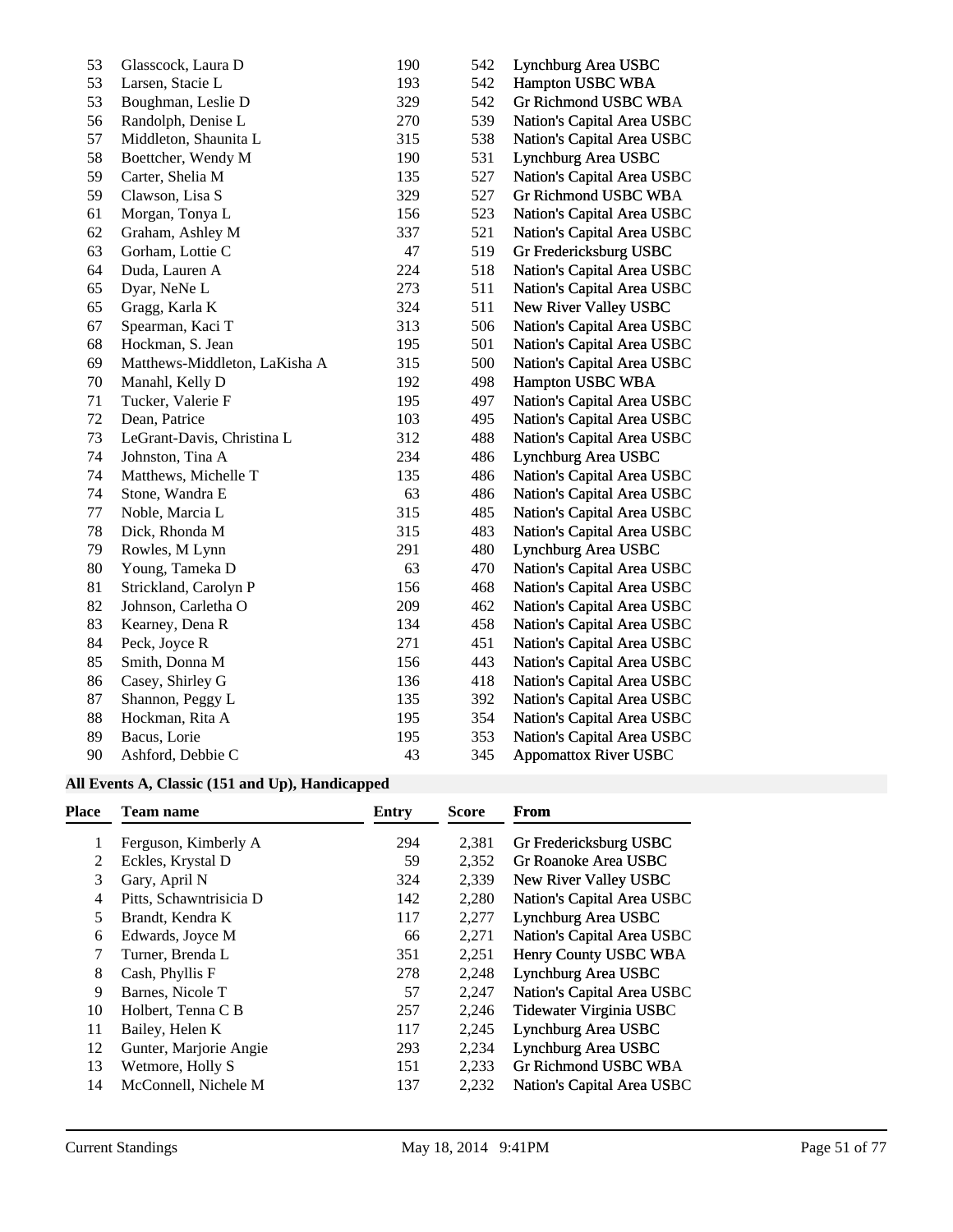| 15 | Branham, Catherine L  | 341        | 2,231 | Apple Valley USBC WBA           |
|----|-----------------------|------------|-------|---------------------------------|
| 16 | Huff, Mikki D         | 324        | 2,229 | New River Valley USBC           |
| 17 | Bogucki, Brenda K     | 333        | 2,223 | Hampton USBC WBA                |
| 18 | Roberts, Brenda L     | 188        | 2,221 | South Boston USBC               |
| 19 | Mauck, Lisa G         | 132        | 2,220 | Apple Valley USBC WBA           |
| 20 | Simerson, Beverly A   | 130        | 2,219 | Tidewater Virginia USBC         |
| 21 | DeFalco, Loretta A    | 52         | 2,216 | Nation's Capital Area USBC      |
| 22 | Alexander, Grace A    | 138        | 2,214 | Nation's Capital Area USBC      |
| 23 | Jefferson, Alfreda Y  | 143        | 2,213 | Nation's Capital Area USBC      |
| 23 | Hazel, Cristita C     | 120        | 2,213 | Gr Fredericksburg USBC          |
| 25 | Fairley, Jessica L    | 324        | 2,212 | New River Valley USBC           |
| 26 | Thornhill, Sasha S    | 293        | 2,211 | Lynchburg Area USBC             |
| 26 | Hicks, Sheila D       | 129        | 2,211 | Gr Roanoke Area USBC            |
| 28 | Johnson, Joycelyn M   | 67         | 2,210 | Nation's Capital Area USBC      |
| 28 | Martin, Ann M         | 216        | 2,210 | Gr Roanoke Area USBC            |
| 30 | Thweatt, Stacie M     | 39         | 2,209 | Nation's Capital Area USBC      |
| 31 | Quinn, Kimberly G     | 229        | 2,206 | Nation's Capital Area USBC      |
| 32 | Warlitner, Tarie A    | 346        | 2,203 | Alleghany-Bath USBC             |
| 33 | Glass, Lisa A         | 50         | 2,199 | Upper Shenandoah Valley USBC BA |
| 34 | Hicks, Diana L        | 332        | 2,198 | Hampton USBC WBA                |
| 35 | Thomas, Jacqueline    | 6          | 2,196 | Nation's Capital Area USBC      |
| 36 | Wesel, Julie H        | 82         | 2,195 | New River Valley USBC           |
| 37 | Harkins, Rita W       | 36         | 2,194 | Nation's Capital Area USBC      |
| 37 | Andrews, Lorrie       | 132        | 2,194 | Apple Valley USBC WBA           |
| 39 | Sharp, Mabel G        | 337        | 2,193 | Nation's Capital Area USBC      |
| 40 | Taylor, Kathy S       | 104        | 2,191 | Gr Roanoke Area USBC            |
| 41 | Biller, Maria A       | 58         | 2,189 | Nation's Capital Area USBC      |
| 41 | Shaw-Wesby, Crystal J | 143        | 2,189 | Nation's Capital Area USBC      |
| 43 | Jordan, Angela E      | 313        | 2,188 | Nation's Capital Area USBC      |
| 44 | Biller, Janet F       | 58         | 2,186 | Nation's Capital Area USBC      |
| 44 | Alston, Denise        | 202        | 2,186 | Nation's Capital Area USBC      |
| 46 | Pullie, Mildred A     | 217        | 2,185 | Nation's Capital Area USBC      |
| 47 | Parker, Angela Y      | 64         | 2,184 | Nation's Capital Area USBC      |
| 47 | Shoemaker, Deborah A  | 72         | 2,184 | Gr Fredericksburg USBC          |
| 47 | Drake, Brigitte E     | 331        | 2,184 | Hampton USBC WBA                |
| 50 | Baucum, Cliftina      | $\sqrt{5}$ | 2,182 | Nation's Capital Area USBC      |
| 51 | Thornburg, Dawn C     | 189        | 2,180 | Apple Valley USBC WBA           |
| 52 | Jefferson, Quintina R | 143        | 2,177 | Nation's Capital Area USBC      |
| 53 | Garnett, Barbara J    | 227        | 2,176 | Gr Roanoke Area USBC            |
| 54 | Schiemer, Yvonne A    | 55         | 2,175 | Nation's Capital Area USBC      |
| 55 | Heyer, Laura A        | 54         | 2,169 | Nation's Capital Area USBC      |
| 56 | Gibson, Ella R        | 328        | 2,166 | Gr Roanoke Area USBC            |
| 57 | Darst, Becky B        | 278        | 2,165 | Lynchburg Area USBC             |
| 58 | Key, Lutricia B       | 63         | 2,164 | Nation's Capital Area USBC      |
| 58 | Fett, Kathy J         | 246        | 2,164 | Hampton USBC WBA                |
| 60 | Sprigings, Joe Ann    | 81         | 2,163 | New River Valley USBC           |
| 60 | Graham, Ashley M      | 337        | 2,163 | Nation's Capital Area USBC      |
| 60 | Biby, Delores F       | 32         | 2,163 | Central Shenandoah Valley USBC  |
| 63 | Scoggins, JoeAnn      | 142        | 2,162 | Nation's Capital Area USBC      |
| 64 | Moomaw, Barbara D     | 218        | 2,160 | Nation's Capital Area USBC      |
| 65 | Bindas, Kali R        | 229        | 2,159 | Nation's Capital Area USBC      |
| 66 | Jackson, Ingrid B     | 338        | 2,158 | Nation's Capital Area USBC      |
| 66 | Saunders, Marshell A  | 146        | 2,158 | Nation's Capital Area USBC      |
| 68 | White, Teresa L       | 333        | 2,157 | Hampton USBC WBA                |
| 69 | Schiemer, Heather M   | 55         | 2,156 | Nation's Capital Area USBC      |
| 69 | Dillon, Amanda M      | 224        | 2,156 | Nation's Capital Area USBC      |
|    |                       |            |       |                                 |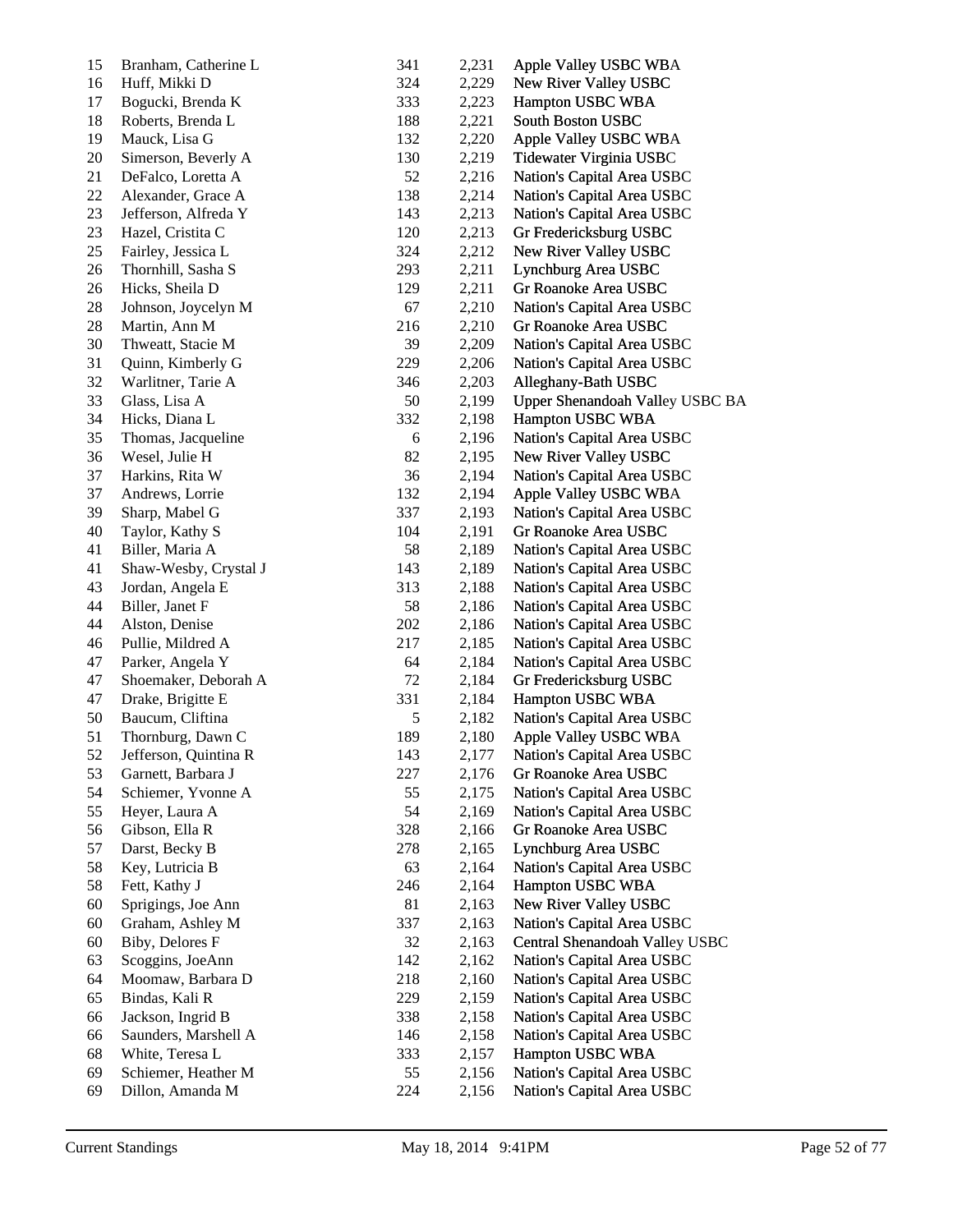| Smith, Joyce E             | 232          | 2,156 | South Boston USBC            |
|----------------------------|--------------|-------|------------------------------|
| Dyson, Lorraine L          | 354          | 2,156 | Nation's Capital Area USBC   |
| Sullivan, Lydia K          | 47           | 2,154 | Gr Fredericksburg USBC       |
| Sykes, Lynn                | 332          | 2,153 | Hampton USBC WBA             |
| Rose, Debra M              | 243          | 2,152 | Tidewater Virginia USBC      |
| Hatchel, Beth M            | 45           | 2,151 | Gr Fredericksburg USBC       |
| Brown, Constance G         | 6            | 2,148 | Nation's Capital Area USBC   |
| Caldwell, Jeanne M         | 57           | 2,148 | Nation's Capital Area USBC   |
|                            | 331          | 2,148 | Hampton USBC WBA             |
| Griffith, Laura L          | 342          | 2,147 | Gr Roanoke Area USBC         |
| Rowles, M Lynn             | 291          | 2,146 | Lynchburg Area USBC          |
| LeGrant-Davis, Christina L | 312          | 2,146 | Nation's Capital Area USBC   |
| Hartman, Mary C            | 112          | 2,146 | Gr Roanoke Area USBC         |
| Reid, Arkeatha O           | 68           | 2,146 | Nation's Capital Area USBC   |
| Woodson, Bridget L         | 230          | 2,145 | Nation's Capital Area USBC   |
| Philpott, Janipher Y       | 140          | 2,144 | Nation's Capital Area USBC   |
| Johnson, Erica             | 293          | 2,143 | Lynchburg Area USBC          |
| Brown, Stephanie C         | 188          | 2,142 | South Boston USBC            |
| Spriggs, Dorothy Y         | 34           | 2,141 | Nation's Capital Area USBC   |
| Mayer, Diane S             | 244          | 2,141 | Hampton USBC WBA             |
| Brown, Tammy D             | 43           | 2,139 | <b>Appomattox River USBC</b> |
| Pugh, Barbara A            | 88           | 2,139 | Nation's Capital Area USBC   |
| Coleman, Patricia Y        | 43           | 2,138 | Appomattox River USBC        |
| Koren, Ruth A              | 197          | 2,136 | Hampton USBC WBA             |
| Copeland, Geri-Lynn        | 49           | 2,134 | Gr Fredericksburg USBC       |
| James, Roselyn M           | 42           | 2,133 | Gr Roanoke Area USBC         |
| Volpp, Wanda R             | 49           | 2,133 | Gr Fredericksburg USBC       |
| Gill, Sonja C              | 243          | 2,132 | Tidewater Virginia USBC      |
| Jennings, Emma J           | 112          | 2,129 | Gr Roanoke Area USBC         |
| Winters-Smith, Carletha L  | 144          | 2,129 | Nation's Capital Area USBC   |
| Wingo, Marion P            | 74           | 2,129 | Lynchburg Area USBC          |
| Souza, Rena R              | 225          | 2,128 | Hampton USBC WBA             |
| Vincent, Clarice F         | 138          | 2,127 | Nation's Capital Area USBC   |
| Hazelwood, Nancy C         | 232          | 2,127 | South Boston USBC            |
| Coleman, Carolyn A         | 296          | 2,127 | <b>Appomattox River USBC</b> |
| Reeves, Connie S           | 26           | 2,126 | <b>Bristol USBC WBA</b>      |
| Trimarchi, Kathryn M       | 333          | 2,124 | Hampton USBC WBA             |
| Zirkle, Laurie T           | 59           | 2,124 | Gr Roanoke Area USBC         |
| Cornell, Casey M           | 72           | 2,122 | Gr Fredericksburg USBC       |
| Ryder, Stephanie B         | 266          | 2,119 | Apple Valley USBC WBA        |
| Edwards, Mary Kay          | 45           | 2,118 | Gr Fredericksburg USBC       |
| James, Darlene F           | 332          | 2,118 | Hampton USBC WBA             |
| Warren, Patricia A         | 7            | 2,117 | Nation's Capital Area USBC   |
| Cochran, Kristie Cook L    | 151          | 2,117 | Gr Richmond USBC WBA         |
| Migliaccio, Deborah A      | 221          | 2,117 | Nation's Capital Area USBC   |
| Spearman, Kaci T           | 313          | 2,116 | Nation's Capital Area USBC   |
| Booth, Alice M             | 357          | 2,114 | Nation's Capital Area USBC   |
| Wynn, Mary A               | 322          | 2,114 | <b>Bristol USBC WBA</b>      |
| Tinsley, Martessa D        | 144          | 2,112 | Nation's Capital Area USBC   |
| Savoy, E Janet             | 37           | 2,111 | Nation's Capital Area USBC   |
| Williams, Katherine        | 59           | 2,111 | Gr Roanoke Area USBC         |
| Keys, Sandra A             | 140          | 2,111 | Nation's Capital Area USBC   |
| Stewart, Amy J             | 313          | 2,111 | Nation's Capital Area USBC   |
| Grimes, Winifred R         | 168          | 2,111 | Nation's Capital Area USBC   |
| Clawson, Linda R           | 202          | 2,110 | Nation's Capital Area USBC   |
| Myers-King, Heidi          | 220          | 2,110 | Nation's Capital Area USBC   |
|                            | Hill, Mary J |       |                              |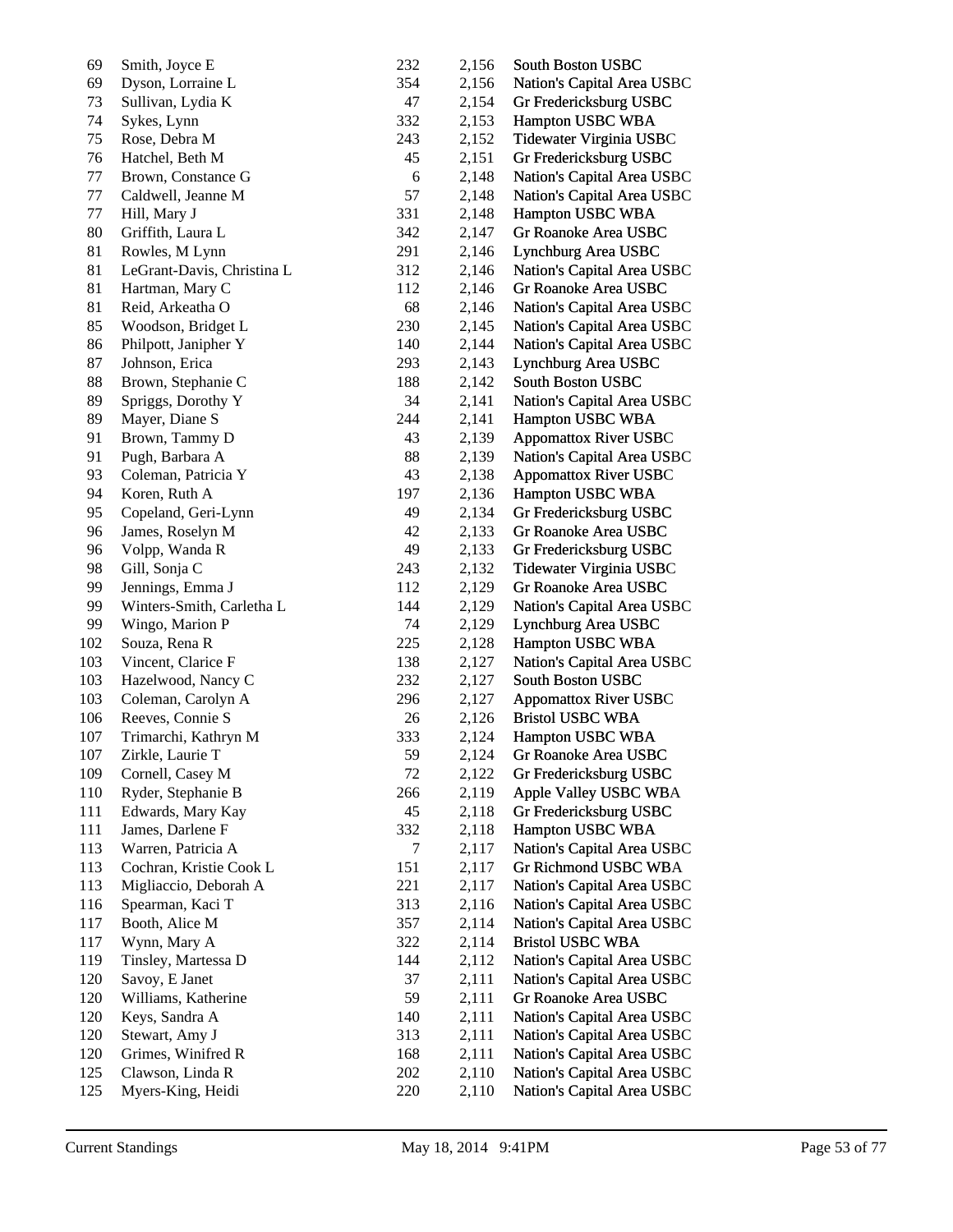| 125 | Harris, Lorraine A            | 340 | 2,110 | Gr Richmond USBC WBA               |
|-----|-------------------------------|-----|-------|------------------------------------|
| 128 | Williams, Shirlean M          | 65  | 2,109 | Nation's Capital Area USBC         |
| 128 | Jenkins, Tammy R              | 266 | 2,109 | Apple Valley USBC WBA              |
| 130 | Larrabee, Linda E             | 47  | 2,107 | Gr Fredericksburg USBC             |
| 130 | Sansbury, Cherice E           | 312 | 2,107 | Nation's Capital Area USBC         |
| 132 | Wells, Judy M                 | 120 | 2,106 | Gr Fredericksburg USBC             |
| 132 | Carver, Laura M               | 171 | 2,106 | Nation's Capital Area USBC         |
| 134 | Jenkins, Sherika N            | 294 | 2,105 | Gr Fredericksburg USBC             |
| 135 | Boettcher, Wendy M            | 190 | 2,104 | Lynchburg Area USBC                |
| 135 | Christian, Monica Y           | 141 | 2,104 | Nation's Capital Area USBC         |
| 137 | Zimmerman, Rosemary P         | 132 | 2,101 | Apple Valley USBC WBA              |
| 137 | Hanger, Susan F               | 326 | 2,101 | Central Shenandoah Valley USBC     |
| 139 | Sharp, Andrea                 | 49  | 2,099 | Gr Fredericksburg USBC             |
| 140 | Lamb, Tammi L                 | 258 | 2,098 | Tidewater Virginia USBC            |
| 141 | Rossi, Sarah K                | 292 | 2,097 | Charlottesville-Albemarle USBC WBA |
| 142 | Butler, Kimberly M            | 356 | 2,096 | Nation's Capital Area USBC         |
| 143 | Stone, Wandra E               | 63  | 2,094 | Nation's Capital Area USBC         |
| 143 | Neal, Barbara L               | 358 | 2,094 | Nation's Capital Area USBC         |
| 145 | Ball, Tiffany C               | 9   | 2,093 | Nation's Capital Area USBC         |
| 145 | Harris, Denise M              | 37  | 2,093 | Nation's Capital Area USBC         |
| 145 | Carter, Shelia M              | 135 | 2,093 | Nation's Capital Area USBC         |
| 148 | Gray, Cheryl T                | 248 | 2,092 | Gr Richmond USBC WBA               |
| 149 | Peoples, Carolyn V            | 337 | 2,090 | Nation's Capital Area USBC         |
| 149 | Wolfe, Theresa C              | 230 | 2,090 | Nation's Capital Area USBC         |
| 151 | Rowe, Janie M                 | 339 | 2,089 | Nation's Capital Area USBC         |
| 151 | Brumback, Wendy J             | 255 | 2,089 | Gr Roanoke Area USBC               |
| 153 | Ellis, Monica W               | 169 | 2,087 | Nation's Capital Area USBC         |
| 154 | Younger, Erica L              | 188 | 2,085 | South Boston USBC                  |
| 155 | Cook, Jennifer S              | 246 | 2,084 | Hampton USBC WBA                   |
| 155 | Toliver, Lucinda A            | 65  | 2,084 | Nation's Capital Area USBC         |
| 155 | Colbert-Box, Sandra M         | 66  | 2,084 | Nation's Capital Area USBC         |
| 155 |                               | 137 |       |                                    |
| 159 | Bell, Tiffany A               |     | 2,084 | Nation's Capital Area USBC         |
|     | Brown, Lori A                 | 266 | 2,083 | Apple Valley USBC WBA              |
| 160 | Robinson, Kiesha R            | 229 | 2,082 | Nation's Capital Area USBC         |
| 161 | Glasscock, Laura D            | 190 | 2,081 | Lynchburg Area USBC                |
| 161 | DiDomenico, Patricia A        | 252 | 2,081 | <b>Blue Ridge USBC</b>             |
| 163 | Williams, Maythis A           | 63  | 2,079 | Nation's Capital Area USBC         |
| 163 | Davis, Terry M                | 141 | 2,079 | Nation's Capital Area USBC         |
| 165 | Louden, Jennifer D            | 35  | 2,077 | Nation's Capital Area USBC         |
| 166 | Woolfrey, Christine H         | 217 | 2,076 | Nation's Capital Area USBC         |
| 166 | Allen, Sheila F               | 171 | 2,076 | Nation's Capital Area USBC         |
| 168 | Matthews, Michelle T          | 135 | 2,075 | Nation's Capital Area USBC         |
| 169 | Covington, Rennie L           | 121 | 2,074 | Lynchburg Area USBC                |
| 169 | Matthews-Middleton, LaKisha A | 315 | 2,074 | Nation's Capital Area USBC         |
| 171 | Hansen, Shelly M              | 116 | 2,073 | Gr Fredericksburg USBC             |
| 171 | Brown, Reverne                | 169 | 2,073 | Nation's Capital Area USBC         |
| 171 | Witt, Becky M                 | 174 | 2,073 | Gr Roanoke Area USBC               |
| 171 | Smith, Christine A            | 197 | 2,073 | Hampton USBC WBA                   |
| 175 | Procise, Gweneth T            | 74  | 2,072 | Lynchburg Area USBC                |
| 176 | Yeargins, Paulette B          | 66  | 2,071 | Nation's Capital Area USBC         |
| 176 | Ford, Yvette D                | 137 | 2,071 | Nation's Capital Area USBC         |
| 178 | Johnson, Shirley A            | 355 | 2,070 | Nation's Capital Area USBC         |
| 179 | Greer, Valerie A              | 172 | 2,068 | Nation's Capital Area USBC         |
| 180 | Dillon, Donna M               | 224 | 2,067 | Nation's Capital Area USBC         |
| 180 | Buckingham, Kellye Dee        | 314 | 2,067 | Nation's Capital Area USBC         |
| 182 | Grasz, Holly J                | 225 | 2,066 | Hampton USBC WBA                   |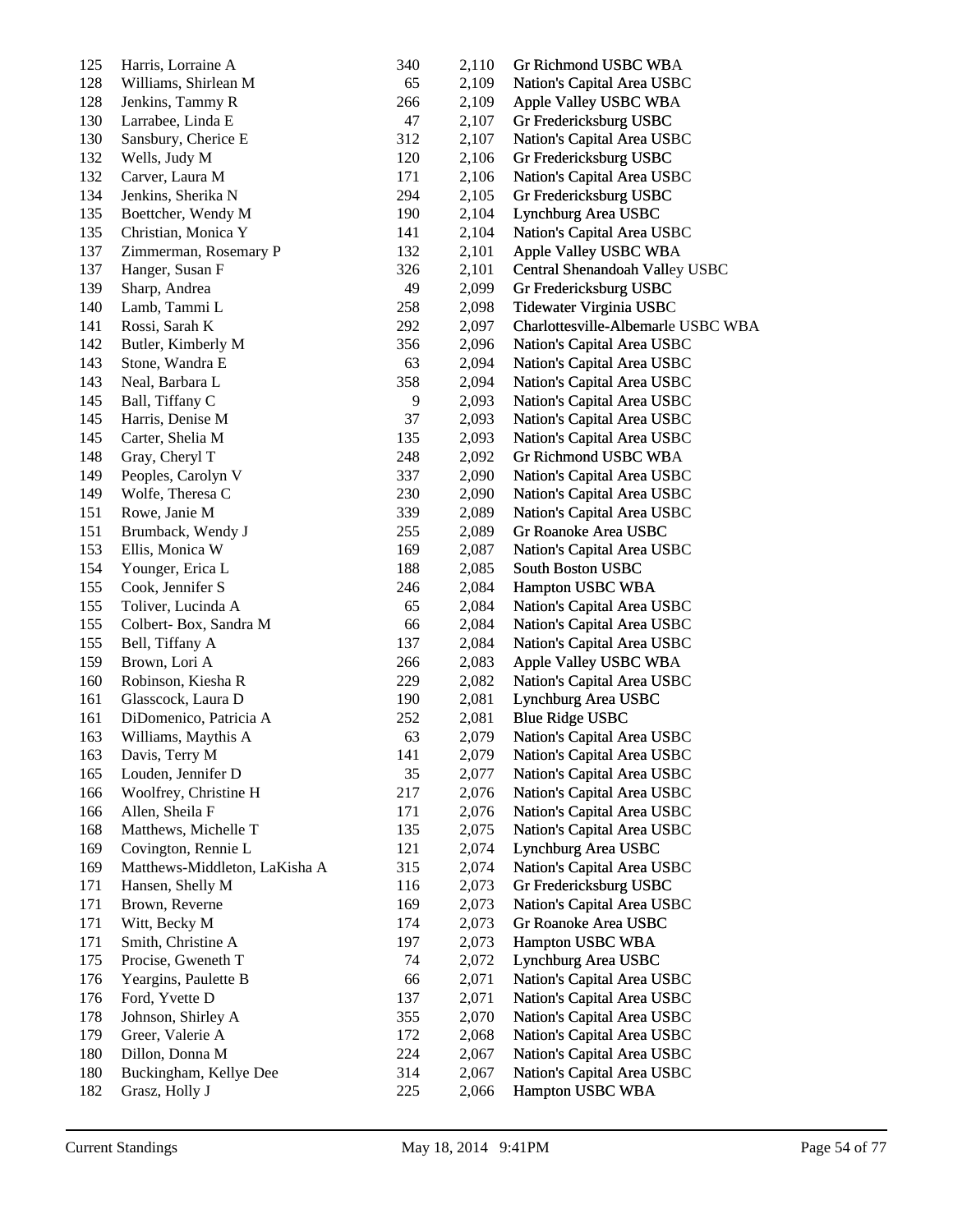| 183        | Pezzella, Anna M      | 44  | 2,065 | Tidewater Virginia USBC            |
|------------|-----------------------|-----|-------|------------------------------------|
| 183        | Bigbie, Diane L       | 331 | 2,065 | Hampton USBC WBA                   |
| 185        | Franklin, Terri A     | 137 | 2,064 | Nation's Capital Area USBC         |
| 185        | Kelley, Mary L        | 326 | 2,064 | Central Shenandoah Valley USBC     |
| 185        | Luther, Lorraine E    | 345 | 2,064 | Gr Roanoke Area USBC               |
| 188        | Cathey, Marcey L      | 332 | 2,063 | Hampton USBC WBA                   |
| 188        | Schaarschmidt, Sherry | 45  | 2,063 | Gr Fredericksburg USBC             |
| 188        | Betts, Jacqueline M   | 81  | 2,063 | New River Valley USBC              |
| 188        | Tatum, Lee            | 199 | 2,063 | Richlands Area USBC                |
| 192        | Keary, Amy            | 3   | 2,062 | Nation's Capital Area USBC         |
| 193        | Wright, Loretta T     | 121 | 2,060 | Lynchburg Area USBC                |
| 193        | May, Betty M          | 54  | 2,060 | Nation's Capital Area USBC         |
| 195        | Payne, Kathy D        | 104 | 2,059 | Gr Roanoke Area USBC               |
| 195        | Tucker, Valerie F     | 195 | 2,059 | Nation's Capital Area USBC         |
| 195        | James, Regina M       | 290 | 2,059 | Gr Richmond USBC WBA               |
| 195        | Bryson, Linda J       | 314 | 2,059 | Nation's Capital Area USBC         |
| 199        | Allen, Linda M        | 228 | 2,058 | Nation's Capital Area USBC         |
| 199        | Crisman, Brenda M     | 189 | 2,058 | Apple Valley USBC WBA              |
| 199        | Holton, Pamela G      | 66  | 2,058 | Nation's Capital Area USBC         |
| 202        | Milstead, Veronica E  | 358 | 2,057 | Nation's Capital Area USBC         |
| 203        | Young, Tameka D       | 63  | 2,056 | Nation's Capital Area USBC         |
| 203        | Dover, Brenda W       | 287 | 2,056 | Gr Richmond USBC WBA               |
| 203        | Myers, Karen Y        | 357 | 2,056 | Nation's Capital Area USBC         |
| 206        | Tate, Tammy D         | 38  | 2,055 | Nation's Capital Area USBC         |
| 207        | Awkard, Darlene F     | 114 | 2,054 | Central Shenandoah Valley USBC     |
| 208        | Johnson, Mary A       | 190 | 2,053 | Lynchburg Area USBC                |
| 208        | Miller, Helen F       | 132 | 2,053 | Apple Valley USBC WBA              |
| 210        | Swain, Patricia B     | 81  | 2,052 | New River Valley USBC              |
| 211        | Jackson, Melissa L    | 149 | 2,050 | Alleghany-Bath USBC                |
| 211        | Williams, Sharan      | 104 | 2,050 | Gr Roanoke Area USBC               |
| 213        | Brooks, Karen A       | 36  | 2,049 |                                    |
| 214        | Prue, Pamela V        | 339 | 2,048 | Nation's Capital Area USBC         |
| 214        | Keaton, Leola         | 64  |       | Nation's Capital Area USBC         |
|            |                       |     | 2,048 | Nation's Capital Area USBC         |
| 216<br>217 | Pryor, Isabelle R     | 72  | 2,047 | Gr Fredericksburg USBC             |
|            | Sullivan, Nancy S     | 187 | 2,046 | Gr Roanoke Area USBC               |
| 217        | Robinson, Felicia N   | 313 | 2,046 | Nation's Capital Area USBC         |
| 217        | Worley, Sheila        | 276 | 2,046 | <b>Bristol USBC WBA</b>            |
| 217        | Ocasio-Mooney, Alba R | 224 | 2,046 | Nation's Capital Area USBC         |
| 221        | Bland, Wanda B        | 43  | 2,045 | <b>Appomattox River USBC</b>       |
| 221        | Wright, Brenda K      | 115 | 2,045 | Gr Roanoke Area USBC               |
| 221        | Jordan, Carolyn H     | 247 | 2,045 | Tidewater Virginia USBC            |
| 221        | Stevens, Patricia A   | 351 | 2,045 | Henry County USBC WBA              |
| 225        | Dean, Diantha A       | 218 | 2,043 | Nation's Capital Area USBC         |
| 226        | Anderson, Amber L     | 258 | 2,042 | Tidewater Virginia USBC            |
| 227        | Jordan, D Jeanette    | 146 | 2,041 | Nation's Capital Area USBC         |
| 228        | Batkins, Brenda L     | 288 | 2,039 | Gr Richmond USBC WBA               |
| 228        | Boughman, Leslie D    | 329 | 2,039 | Gr Richmond USBC WBA               |
| 228        | Hagens-Gant, Lenora M | 356 | 2,039 | Nation's Capital Area USBC         |
| 228        | Pruett, Sandra S      | 199 | 2,039 | Richlands Area USBC                |
| 232        | Byers, Laura C        | 329 | 2,038 | Gr Richmond USBC WBA               |
| 233        | Nailor, Patti L       | 116 | 2,037 | Gr Fredericksburg USBC             |
| 233        | Trent, Leanne M       | 244 | 2,037 | Hampton USBC WBA                   |
| 233        | Newkirk, Willie A     | 165 | 2,037 | Nation's Capital Area USBC         |
| 233        | Wallace, Naomi        | 149 | 2,037 | Alleghany-Bath USBC                |
| 233        | Dean, Brittany M      | 144 | 2,037 | Nation's Capital Area USBC         |
| 238        | Toney, Charlotte A    | 60  | 2,036 | Charlottesville-Albemarle USBC WBA |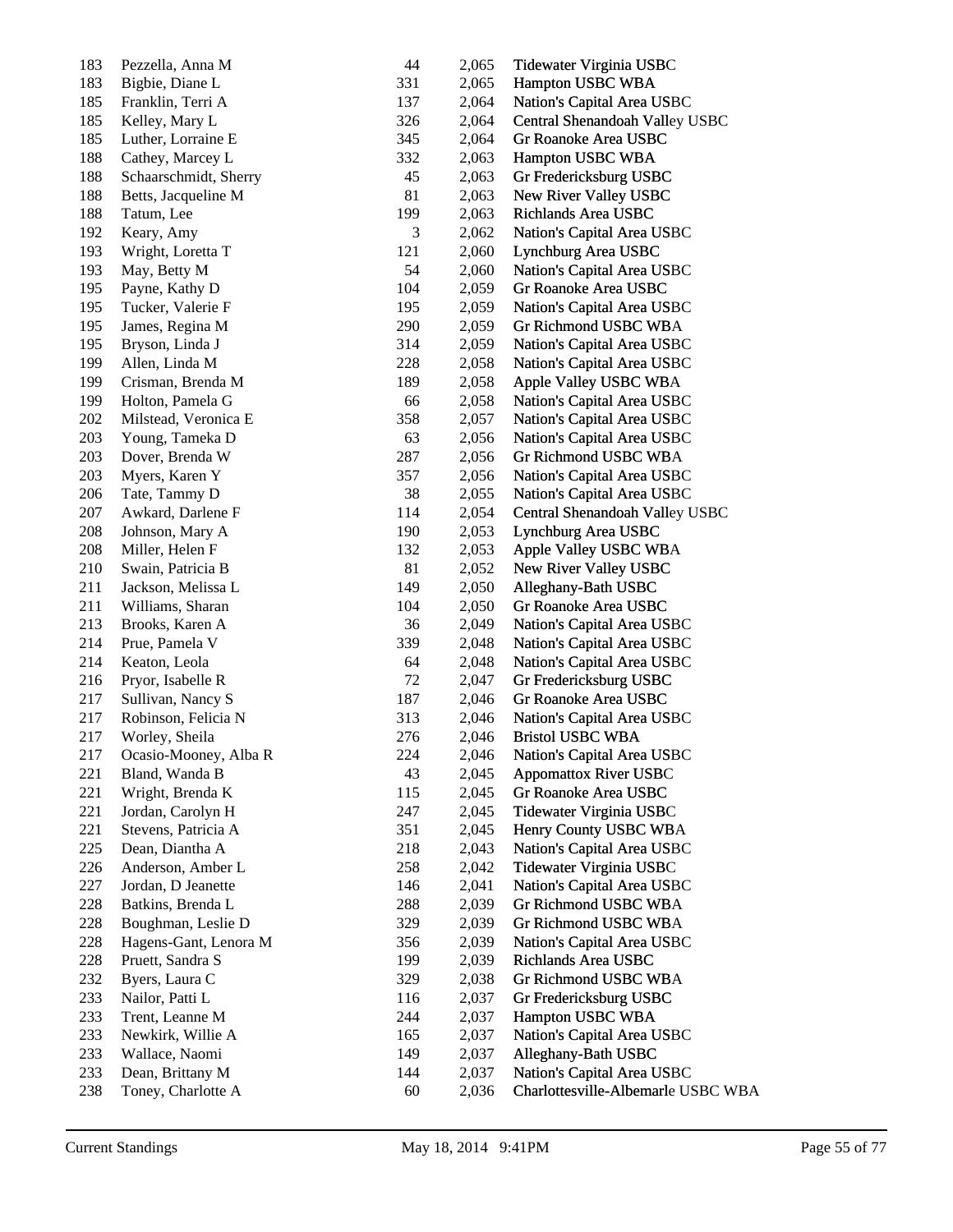| 238 | Throckmorton, Nannie S | 232            | 2,036 | South Boston USBC                  |
|-----|------------------------|----------------|-------|------------------------------------|
| 240 | Austin, Joan C         | $\sqrt{5}$     | 2,035 | Nation's Capital Area USBC         |
| 240 | Greene, Tiffanee L     | 39             | 2,035 | Nation's Capital Area USBC         |
| 240 | Smallwood, Nellie F    | 131            | 2,035 | Henry County USBC                  |
| 243 | Hollandsworth, Sonja D | 82             | 2,034 | New River Valley USBC              |
| 243 | Holland, Barbara J     | 203            | 2,034 | Nation's Capital Area USBC         |
| 245 | Matthews, R Cristy     | 65             | 2,033 | Nation's Capital Area USBC         |
| 246 | Jimenez, Joan          | 3              | 2,032 | Nation's Capital Area USBC         |
| 246 | Bell, Amber C          | 136            | 2,032 | Nation's Capital Area USBC         |
| 246 | Hendricks, Lorena      | 295            | 2,032 | Alleghany-Bath USBC                |
| 249 | Moyer, Margaret A      | 172            | 2,031 | Nation's Capital Area USBC         |
| 250 | Toms, Helen J          | $\sqrt{6}$     | 2,030 | Nation's Capital Area USBC         |
| 250 | Johnson, Louvenia E    | 171            | 2,030 | Nation's Capital Area USBC         |
| 250 | Foster, Leila          | $\overline{c}$ | 2,030 | Nation's Capital Area USBC         |
| 253 | Treynor, Victoria P    | 59             | 2,029 | Gr Roanoke Area USBC               |
| 254 | Scott, Helene B        | 116            | 2,028 | Gr Fredericksburg USBC             |
| 254 | Ackiss, Linda C        | 130            | 2,028 | Tidewater Virginia USBC            |
| 256 | Ford, Joyce E          | 354            | 2,026 | Nation's Capital Area USBC         |
| 257 | Ambrose, Patsy D       | 247            | 2,025 | Tidewater Virginia USBC            |
| 258 | Harper, Alma C         | 326            | 2,023 | Central Shenandoah Valley USBC     |
| 259 | Brice, Tina Y          | 60             | 2,020 | Charlottesville-Albemarle USBC WBA |
| 260 | Chambers, Brenda D     | 45             | 2,019 | Gr Fredericksburg USBC             |
| 260 | Landis, Sheila M       | 149            | 2,019 | Alleghany-Bath USBC                |
| 262 | Lopez, Shannon E       | 245            | 2,018 | Hampton USBC WBA                   |
| 263 | Ware, Frances L        | 166            | 2,017 | Nation's Capital Area USBC         |
| 264 | Stepp, Bonnie L        | 244            | 2,016 | Hampton USBC WBA                   |
| 265 | Wampler, Casey L       | 255            | 2,015 | Gr Roanoke Area USBC               |
| 266 | Mitchell, Shirley E    | 228            | 2,012 | Nation's Capital Area USBC         |
| 266 | Parsons, Audrey H      | 175            | 2,012 | <b>Bristol USBC WBA</b>            |
| 268 | Jordan, Sharron D      | 312            | 2,010 | Nation's Capital Area USBC         |
| 268 | Fields, Lynn W         | 114            | 2,010 | Central Shenandoah Valley USBC     |
| 270 | Myers, Elaine'a R      | 338            | 2,009 | Nation's Capital Area USBC         |
| 271 | Booth, Sherry L        | 358            | 2,007 | Nation's Capital Area USBC         |
| 271 | Butler, Judith K       | $\sqrt{6}$     | 2,007 | Nation's Capital Area USBC         |
| 271 | Hamilton, Star S       | 60             | 2,007 | Charlottesville-Albemarle USBC WBA |
| 271 | Rutledge, Linda        | 276            | 2,007 | <b>Bristol USBC WBA</b>            |
| 271 | Cosby, Melissa A       | 268            | 2,007 | Danville Area USBC BA              |
| 276 | Dull, Jean             | 33             | 2,006 | <b>Bristol USBC WBA</b>            |
| 276 | Rast, Teresa A         | 329            | 2,006 | Gr Richmond USBC WBA               |
| 278 | Neighbors, Jane M      | 187            | 2,005 | Gr Roanoke Area USBC               |
| 278 | Dillon, Mary           | 276            | 2,005 | <b>Bristol USBC WBA</b>            |
| 280 | Webb, Cathy M          | 32             | 2,004 | Central Shenandoah Valley USBC     |
| 280 | Nettles, Greta F       | 39             | 2,004 | Nation's Capital Area USBC         |
| 280 | Waller, Charlene R     | 134            | 2,004 | Nation's Capital Area USBC         |
| 280 | Shackelford, Valerie N | 311            | 2,004 | Nation's Capital Area USBC         |
| 284 | Dailey, Kerry W        | 221            | 1,998 | Nation's Capital Area USBC         |
| 285 | Owens, Shanell L       | 144            | 1,995 | Nation's Capital Area USBC         |
| 285 | Sykes, Jessie          | 188            | 1,995 | South Boston USBC                  |
| 287 | Robinson, Carleen M    | 39             | 1,994 | Nation's Capital Area USBC         |
| 288 | Snider, Carol S        | 175            | 1,993 | <b>Bristol USBC WBA</b>            |
| 288 | Means, Amy M           | 244            | 1,993 | Hampton USBC WBA                   |
| 288 | Burroughs, Peggy J     | 342            | 1,993 | Gr Roanoke Area USBC               |
| 291 | Pierce, Ann            | 26             | 1,992 | <b>Bristol USBC WBA</b>            |
| 291 | Wingfield, Virginia A  | 289            | 1,992 | Gr Richmond USBC WBA               |
| 293 | Richardson, Alice F    | 199            | 1,988 | Richlands Area USBC                |
| 293 | Vernon, Trudy J        | 322            | 1,988 | <b>Bristol USBC WBA</b>            |
|     |                        |                |       |                                    |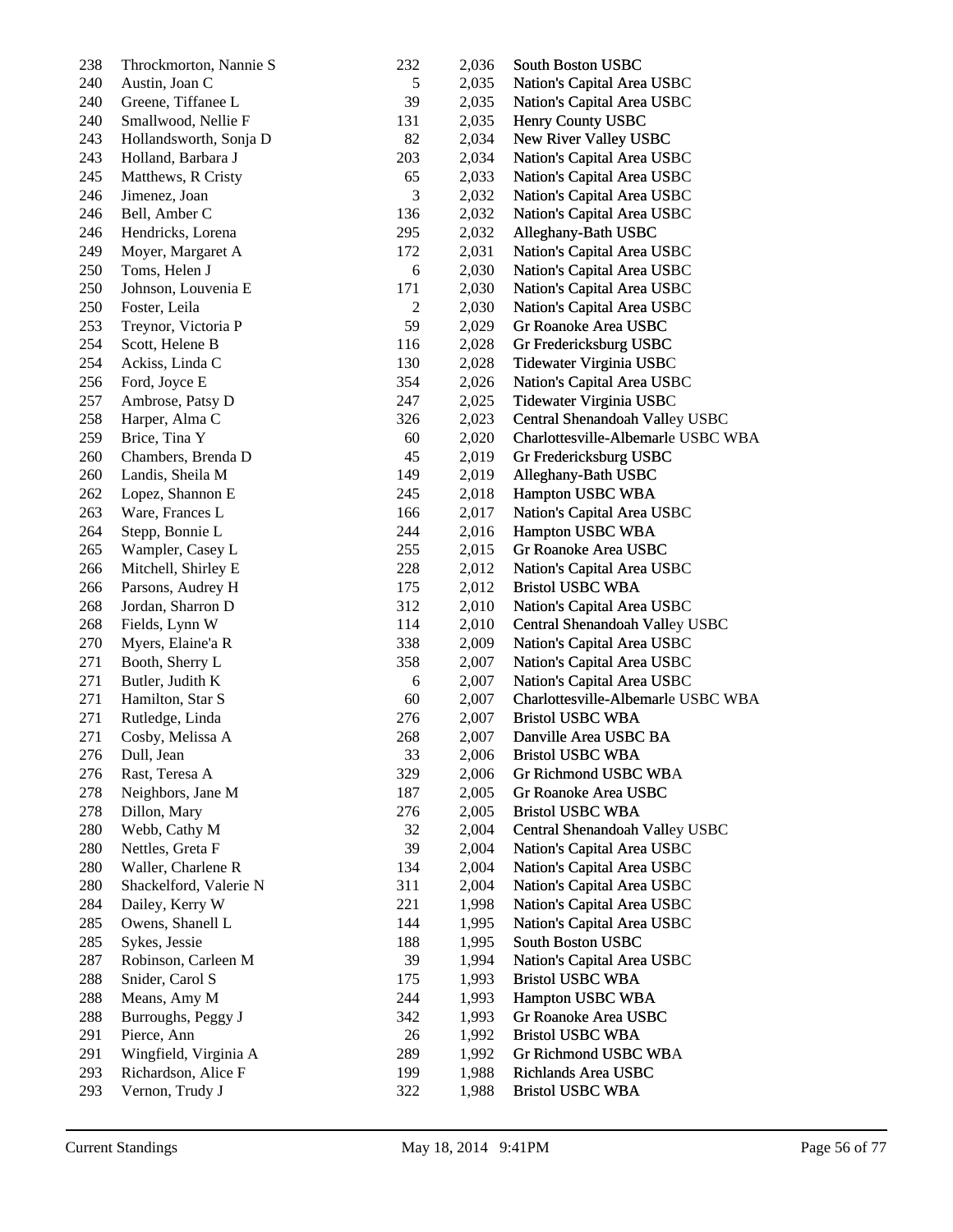| 293        | Huggins, Suzanne P      | 228 | 1,988 | Nation's Capital Area USBC      |
|------------|-------------------------|-----|-------|---------------------------------|
| 296        | Spencer, Regenia F      | 203 | 1,987 | Nation's Capital Area USBC      |
| 297        | De Leon, Phyllis L      | 257 | 1,985 | Tidewater Virginia USBC         |
| 298        | Bush-Jackson, Felicia M | 135 | 1,984 | Nation's Capital Area USBC      |
| 299        | Saitta, Lisa G          | 246 | 1,983 | Hampton USBC WBA                |
| 300        | Leffler, E. Marie       | 109 | 1,982 | Gr Fredericksburg USBC          |
| 301        | Montgomery, Christel L  | 341 | 1,981 | Apple Valley USBC WBA           |
| 301        | Goff, Donna             | 285 | 1,981 | Alleghany-Bath USBC             |
| 301        | Schlicht, Kathy M       | 187 | 1,981 | Gr Roanoke Area USBC            |
| 301        | Carey, Wanda D          | 165 | 1,981 | Nation's Capital Area USBC      |
| 305        | Taylor, Kimberly V      | 142 | 1,978 | Nation's Capital Area USBC      |
| 305        | Butler, Margaret R      | 289 | 1,978 | Gr Richmond USBC WBA            |
| 307        | Wolfe, Etta L           | 112 | 1,976 | Gr Roanoke Area USBC            |
| 308        | Brown, Sandra D         | 70  | 1,975 | Nation's Capital Area USBC      |
| 309        | Parazinski, Bonnie D    | 120 | 1,974 | Gr Fredericksburg USBC          |
| 310        | Shannon, Peggy L        | 135 | 1,972 | Nation's Capital Area USBC      |
| 311        | Ward, Edna R            | 64  | 1,971 | Nation's Capital Area USBC      |
| 312        | Clawson, Lisa S         | 329 | 1,970 | Gr Richmond USBC WBA            |
| 313        | Parks, Kathy J          | 26  | 1,969 | <b>Bristol USBC WBA</b>         |
| 313        | Deisher, Lois R         | 252 | 1,969 | <b>Blue Ridge USBC</b>          |
| 315        | Dick, Rhonda M          | 315 | 1,963 | Nation's Capital Area USBC      |
| 316        | Lanning, Andrea C       | 129 | 1,954 | Gr Roanoke Area USBC            |
| 317        | Wood, Janet M           | 140 | 1,953 | Nation's Capital Area USBC      |
| 317        | Herbaugh, Jackie M      | 50  | 1,953 | Upper Shenandoah Valley USBC BA |
| 319        | Thomas, Deborah H       | 339 | 1,950 | Nation's Capital Area USBC      |
| 320        | Tabor, Lora E           | 334 | 1,948 | Hampton USBC WBA                |
| 321        | McGuire, Linda L        | 166 | 1,946 | Nation's Capital Area USBC      |
| 322        | Harmon, Donna S         | 131 | 1,945 | Henry County USBC               |
| 322        | Hockman, S. Jean        | 195 | 1,945 | Nation's Capital Area USBC      |
| 324        | Ledger, Hannah M        | 190 | 1,943 | Lynchburg Area USBC             |
| 325        | Ward, Wallicia C        | 296 | 1,941 | <b>Appomattox River USBC</b>    |
| 326        | Burton, Judette O       | 219 | 1,940 | Nation's Capital Area USBC      |
| 327        | Edwards, Malessa T      | 323 | 1,939 | <b>Blue Ridge USBC</b>          |
| 328        | Taylor, Barbara J       | 5   | 1,936 | Nation's Capital Area USBC      |
| 329        | Casey, Shirley G        | 136 | 1,933 | Nation's Capital Area USBC      |
| 330        | Robinson, Brenda M      | 289 | 1,932 | Gr Richmond USBC WBA            |
| 331        | Brooks, Mary A          | 134 | 1,931 | Nation's Capital Area USBC      |
| 332        | Greene, Tonie M         | 35  | 1,930 | Nation's Capital Area USBC      |
| 333        | Sharp, Margaret L       | 189 | 1,929 | Apple Valley USBC WBA           |
| 333        | Williams, Patrice J     | 112 | 1,929 | Gr Roanoke Area USBC            |
| 335        | Middleton, Shaunita L   | 315 | 1,927 | Nation's Capital Area USBC      |
| 335        | Kearney, Dena R         | 134 | 1,927 | Nation's Capital Area USBC      |
| 337        | Boone, Bernice M        | 142 | 1,924 | Nation's Capital Area USBC      |
| 337        | Moore, Sharon Y         | 169 | 1,924 | Nation's Capital Area USBC      |
| 339        | Leone, Virginia L       | 52  | 1,921 | Nation's Capital Area USBC      |
| 340        | Mallery, Marilyn A      | 172 | 1,919 | Nation's Capital Area USBC      |
| 341        | Jamison, Brenda E       | 203 | 1,918 | Nation's Capital Area USBC      |
| 342        | Ryan, Terry M           | 109 | 1,917 | Gr Fredericksburg USBC          |
| 343        | Coleman, Makeba A       | 338 | 1,915 | Nation's Capital Area USBC      |
| 344        | Nunley, Bertha E        |     | 1,913 | Gr Roanoke Area USBC            |
|            |                         | 129 |       |                                 |
| 344<br>346 | Ball, Brenda J          | 9   | 1,913 | Nation's Capital Area USBC      |
|            | Russell, Soledad U      | 120 | 1,912 | Gr Fredericksburg USBC          |
| 347        | Forred, June H          | 275 | 1,909 | Gr Fredericksburg USBC          |
| 348        | Osborne, Cathy          | 295 | 1,908 | Alleghany-Bath USBC             |
| 348        | Mann, Phyllis M         | 289 | 1,908 | Gr Richmond USBC WBA            |
| 348        | Livingston, La'Tonia M  | 294 | 1,908 | Gr Fredericksburg USBC          |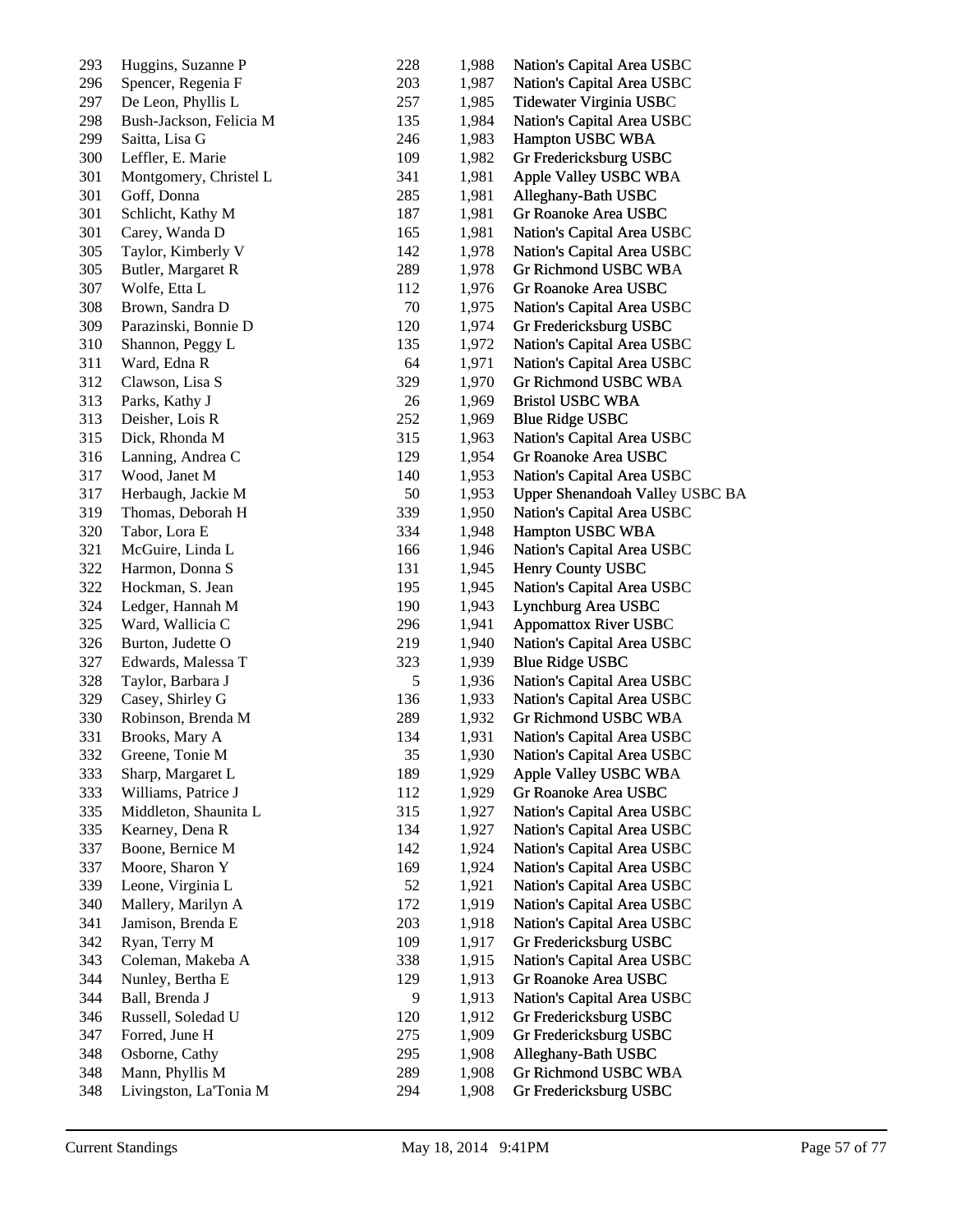| 351 | Gardner, Tonya G     | 323 | 1,906 | <b>Blue Ridge USBC</b>       |
|-----|----------------------|-----|-------|------------------------------|
| 352 | Edwards, Denise Y    | 143 | 1,904 | Nation's Capital Area USBC   |
| 353 | Graham, Renee' A     | 339 | 1,899 | Nation's Capital Area USBC   |
| 354 | Smith, Kristal G     | 342 | 1,897 | Gr Roanoke Area USBC         |
| 355 | Jordan, Sharon L     | 296 | 1,896 | <b>Appomattox River USBC</b> |
| 355 | Anglin, Misty R      | 342 | 1,896 | Gr Roanoke Area USBC         |
| 357 | Morris, Patty A      | 117 | 1,892 | Lynchburg Area USBC          |
| 358 | Duda, Lauren A       | 224 | 1,890 | Nation's Capital Area USBC   |
| 359 | Gorham, Lottie C     | 47  | 1,888 | Gr Fredericksburg USBC       |
| 360 | Noble, Marcia L      | 315 | 1,887 | Nation's Capital Area USBC   |
| 361 | Johnson, Ruth H      | 38  | 1,886 | Nation's Capital Area USBC   |
| 362 | Wilson, LaVerne R    | 257 | 1,880 | Tidewater Virginia USBC      |
| 363 | Fitzgerald, Mary L   | 308 | 1,866 | Danville USBC                |
| 364 | Harden, Ursula A     | 65  | 1,865 | Nation's Capital Area USBC   |
| 365 | Dillon, Kathie A     | 109 | 1,858 | Gr Fredericksburg USBC       |
| 366 | Aldred, Anita L      | 323 | 1,855 | <b>Blue Ridge USBC</b>       |
| 367 | Cole, Sheila D       | 290 | 1,852 | Gr Richmond USBC WBA         |
| 367 | Waldon, Terry L      | 311 | 1,852 | Nation's Capital Area USBC   |
| 369 | Gragg, Karla K       | 324 | 1,834 | New River Valley USBC        |
| 370 | Bartholic, Bonnie L  | 53  | 1,821 | Nation's Capital Area USBC   |
| 371 | Williams, Delta T    | 308 | 1,794 | Danville USBC                |
| 372 | Casey, Kimberly G    | 136 | 1,772 | Nation's Capital Area USBC   |
| 373 | Ball, Sandy          | 129 | 1,735 | Gr Roanoke Area USBC         |
| 374 | Ashford, Debbie C    | 43  | 1,687 | <b>Appomattox River USBC</b> |
| 375 | Sweeney, Pat         | 107 | 1,392 | Gr Roanoke Area USBC         |
| 376 | Wilson, Jacqueline B | 136 | 673   | Nation's Capital Area USBC   |
| 377 | Bailey, Jacqueline H | 4   | 664   | Nation's Capital Area USBC   |

## **All Events A, Regular (150 and Under), Handicapped**

| <b>Place</b>   | <b>Team name</b>      | <b>Entry</b> | <b>Score</b> | <b>From</b>                            |
|----------------|-----------------------|--------------|--------------|----------------------------------------|
| 1              | Warlitner, Tiana      | 346          | 2,354        | Alleghany-Bath USBC                    |
| 2              | Lancaster, Marjorie T | 358          | 2,332        | Nation's Capital Area USBC             |
| 3              | Kanode, Doris         | 106          | 2,301        | Gr Roanoke Area USBC                   |
| $\overline{4}$ | Mack, Rachel C        | 340          | 2,281        | <b>Gr Richmond USBC WBA</b>            |
| 5              | Childress, Vanessa L  | 255          | 2,271        | Gr Roanoke Area USBC                   |
| 6              | Sweeney, Teresa A     | 115          | 2,267        | Gr Roanoke Area USBC                   |
| 7              | Tingler, Judy         | 295          | 2,261        | Alleghany-Bath USBC                    |
| 8              | Hockman, Rita A       | 195          | 2,260        | Nation's Capital Area USBC             |
| 9              | Pangle, Zadiee        | 50           | 2,256        | <b>Upper Shenandoah Valley USBC BA</b> |
| 10             | Dozier, Jacqueline    | 219          | 2,253        | Nation's Capital Area USBC             |
| 11             | Reynolds, Judy        | 121          | 2,252        | Lynchburg Area USBC                    |
| 12             | Kitts, Dorothy M      | 286          | 2,251        | <b>Gr Richmond USBC WBA</b>            |
| 13             | Bender, Susan A       | 327          | 2,249        | Hampton USBC WBA                       |
| 14             | Johnson, Debbie       | 56           | 2,247        | Nation's Capital Area USBC             |
| 14             | Telesz, Kim M         | 57           | 2,247        | Nation's Capital Area USBC             |
| 16             | Diehl, Juanita M      | 168          | 2,246        | Nation's Capital Area USBC             |
| 17             | Forrest, Megan G      | 353          | 2,244        | <b>Gr Richmond USBC WBA</b>            |
| 18             | Crawford, Donna M     | 44           | 2,237        | Tidewater Virginia USBC                |
| 18             | Watson, Regina L      | 169          | 2,237        | Nation's Capital Area USBC             |
| 18             | LaFreniere, Nancy E   | 221          | 2,237        | Nation's Capital Area USBC             |
| 21             | Brown, Annie W        | 67           | 2,231        | Nation's Capital Area USBC             |
| 21             | Miller, Katie E       | 308          | 2,231        | Danville USBC                          |
| 23             | McCamey, Metchel H    | 337          | 2,229        | Nation's Capital Area USBC             |
| 24             | Crews, Renee L        | 258          | 2,228        | Tidewater Virginia USBC                |
| 24             | Minock, Jo Ann        | 286          | 2,228        | Gr Richmond USBC WBA                   |
|                |                       |              |              |                                        |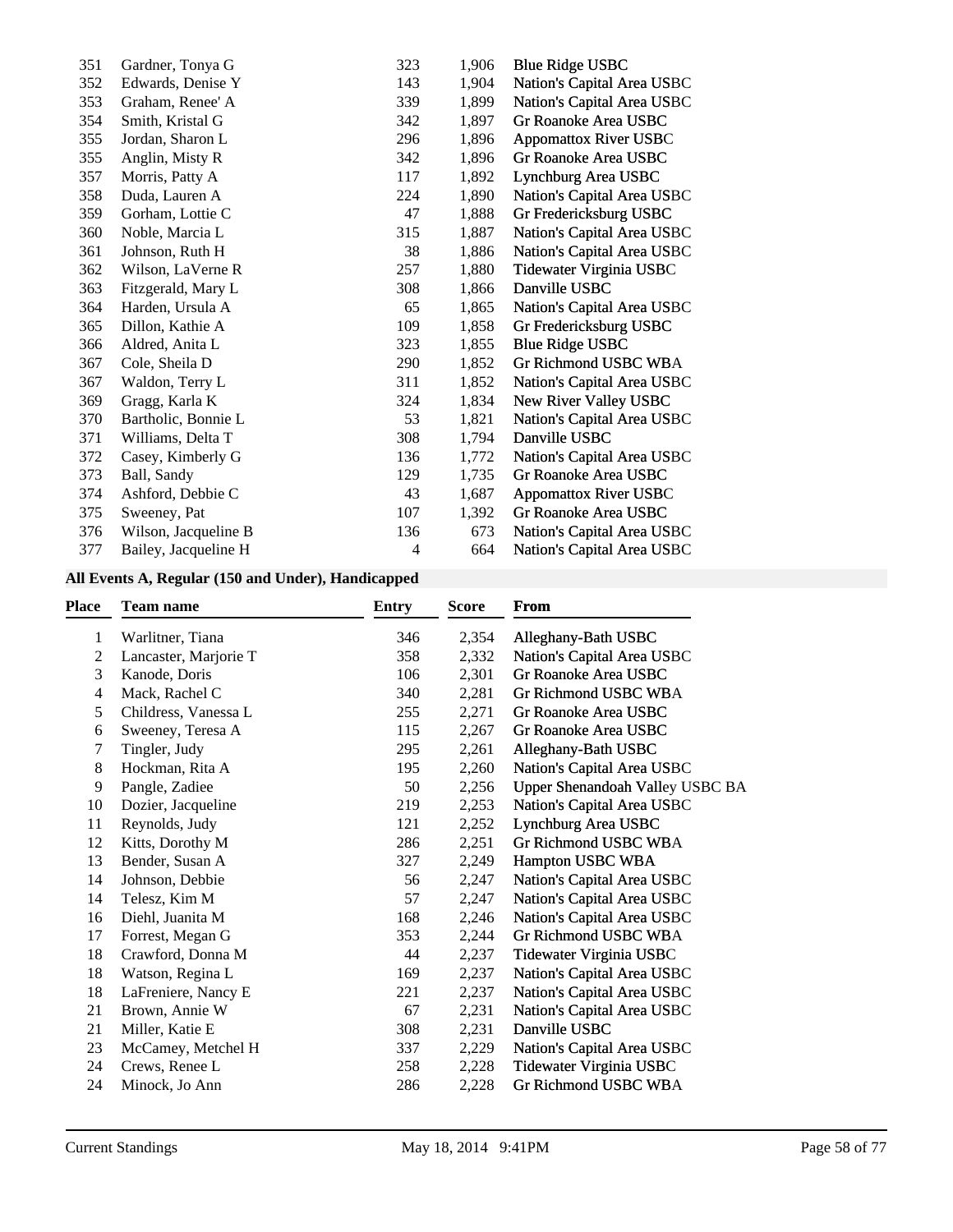| 26 | Holt, Tia M             | 36  | 2,225 | Nation's Capital Area USBC         |
|----|-------------------------|-----|-------|------------------------------------|
| 27 | Murphy, Penny K         | 275 | 2,224 | Gr Fredericksburg USBC             |
| 28 | Fackler, Mary F         | 131 | 2,223 | Henry County USBC                  |
| 29 | Lear, Julie L           | 327 | 2,222 | Hampton USBC WBA                   |
| 30 | Sampiller, Iva H        | 275 | 2,215 | Gr Fredericksburg USBC             |
| 31 | Sharpless, Mary E       | 331 | 2,212 | Hampton USBC WBA                   |
| 32 | Hall, Dianne S          | 145 | 2,210 | Gr Roanoke Area USBC               |
| 33 | Gravely, Therese L      | 327 | 2,208 | Hampton USBC WBA                   |
| 34 | Jones, Beverly F        | 114 | 2,202 | Central Shenandoah Valley USBC     |
| 35 | Wilson, Lucille V       | 107 | 2,201 | Gr Roanoke Area USBC               |
| 35 | Fisher, Lois M          | 326 | 2,201 | Central Shenandoah Valley USBC     |
| 37 | Cunningham, Sandra L    | 333 | 2,200 | Hampton USBC WBA                   |
| 38 | Tabor, Brenda           | 226 | 2,199 | Hampton USBC WBA                   |
| 39 | Kennedy, Deneal         | 47  | 2,198 | Gr Fredericksburg USBC             |
| 40 | Charapich, Kelley       | 33  | 2,197 | <b>Bristol USBC WBA</b>            |
| 40 | Brown, Denise L         | 216 | 2,197 | Gr Roanoke Area USBC               |
| 42 | McAbee, Traci J         | 334 | 2,196 | Hampton USBC WBA                   |
| 42 | Jenifer, Judy A         | 354 | 2,196 | Nation's Capital Area USBC         |
| 44 | Andrews, Melinda G      | 285 | 2,195 | Alleghany-Bath USBC                |
| 45 | Sawyer, Amanda L        | 258 | 2,193 | Tidewater Virginia USBC            |
| 46 | Price, Sandra D         | 267 | 2,191 | Alleghany-Bath USBC                |
| 47 | Norton, Sandra M        | 165 | 2,190 | Nation's Capital Area USBC         |
| 47 | Martin, Rebecca L       | 292 | 2,190 | Charlottesville-Albemarle USBC WBA |
| 47 | Donovan, Carolyn W      | 48  | 2,190 | Gr Richmond USBC BA                |
| 50 | Hollandsworth, Sherry A | 82  | 2,188 | New River Valley USBC              |
| 51 | Armentrout, Barbara T   | 295 | 2,187 | Alleghany-Bath USBC                |
| 52 | Cason, Claudia G        | 173 | 2,186 | Nation's Capital Area USBC         |
| 53 | Glover, Delores         | 38  | 2,184 | Nation's Capital Area USBC         |
| 53 | Taylor, Virginia H      | 189 | 2,184 | Apple Valley USBC WBA              |
| 55 | Fuller, Sherry L        | 353 | 2,183 | Gr Richmond USBC WBA               |
| 55 | Moore-Mills, Patricia A | 292 | 2,183 | Charlottesville-Albemarle USBC WBA |
| 55 | Osborn, June A          | 288 | 2,183 | Gr Richmond USBC WBA               |
| 55 | Pettaway, Joanne M      | 67  | 2,183 | Nation's Capital Area USBC         |
| 59 | Dyson, Carolyn B        | 288 | 2,182 | Gr Richmond USBC WBA               |
| 60 | Howell, Rose M          | 8   | 2,181 | Nation's Capital Area USBC         |
|    |                         |     |       |                                    |
| 60 | Killip, Janet L         | 117 | 2,181 | Lynchburg Area USBC                |
| 60 | Testa, Linda L          | 334 | 2,181 | Hampton USBC WBA                   |
| 63 | Howard, Heather M       | 346 | 2,180 | Alleghany-Bath USBC                |
| 64 | Smith, Judy L           | 228 | 2,179 | Nation's Capital Area USBC         |
| 65 | Caldwell, Donna M       | 226 | 2,178 | Hampton USBC WBA                   |
| 66 | Henningsen, Deberia K   | 275 | 2,175 | Gr Fredericksburg USBC             |
| 67 | Johnson, Judith I       | 280 | 2,174 | Nation's Capital Area USBC         |
| 68 | Dillon, Ann H           | 145 | 2,173 | Gr Roanoke Area USBC               |
| 69 | Skaggs, L. Jean         | 44  | 2,172 | Tidewater Virginia USBC            |
| 69 | Roberts, Desiree M      | 167 | 2,172 | Nation's Capital Area USBC         |
| 69 | Washington, Cheryl      | 220 | 2,172 | Nation's Capital Area USBC         |
| 69 | Coleman, Alice M        | 296 | 2,172 | <b>Appomattox River USBC</b>       |
| 73 | Lunsford, Tonya E       | 308 | 2,171 | Danville USBC                      |
| 74 | Wright, Alice V         | 139 | 2,169 | Nation's Capital Area USBC         |
| 75 | Parker, Morgan S        | 52  | 2,167 | Nation's Capital Area USBC         |
| 75 | Stamper, Carolyn B      | 175 | 2,167 | <b>Bristol USBC WBA</b>            |
| 77 | Leftwich, Candy L       | 42  | 2,166 | Gr Roanoke Area USBC               |
| 78 | Washington, Jeannette   | 69  | 2,165 | Nation's Capital Area USBC         |
| 79 | Davis, Linda S          | 145 | 2,162 | Gr Roanoke Area USBC               |
| 80 | Caldwell, Jayne A       | 106 | 2,161 | Gr Roanoke Area USBC               |
| 80 | Dalton, Gail C          | 82  | 2,161 | New River Valley USBC              |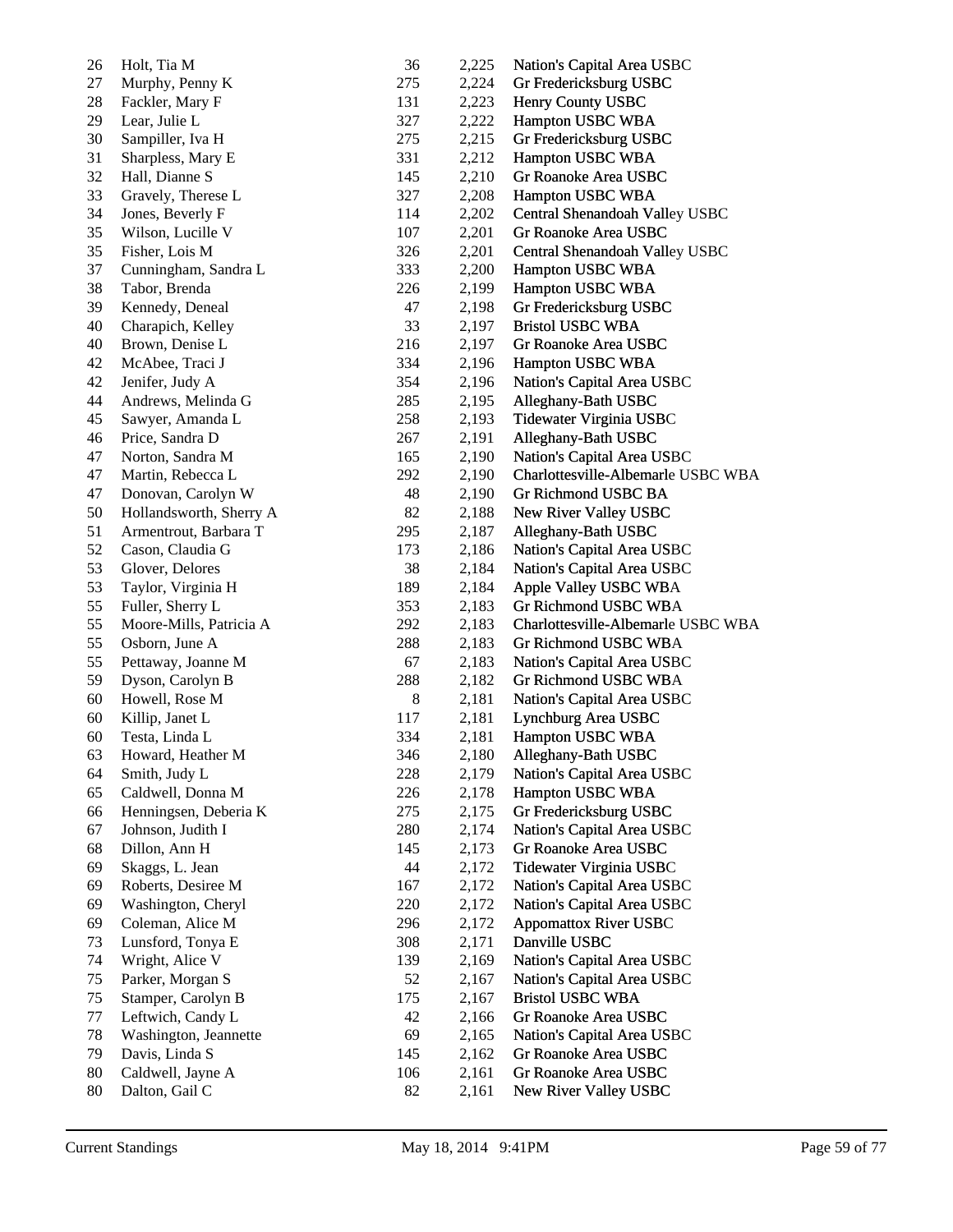| 82      | Chase, Nancy D            | 356        | 2,160 | Nation's Capital Area USBC     |
|---------|---------------------------|------------|-------|--------------------------------|
| 83      | Bartley, Jean             | 267        | 2,159 | Alleghany-Bath USBC            |
| 84      | Athey, Lisa A             | 58         | 2,158 | Nation's Capital Area USBC     |
| 84      | Duttine, C.Sue            | 173        | 2,158 | Nation's Capital Area USBC     |
| 84      | Nucci, Arlene M           | 327        | 2,158 | Hampton USBC WBA               |
| 87      | Barbour, Doretha D        | 168        | 2,157 | Nation's Capital Area USBC     |
| 88      | Moreland, Delores         | 268        | 2,154 | Danville Area USBC BA          |
| 88      | Lewis, Beverly J          | 138        | 2,154 | Nation's Capital Area USBC     |
| 88      | Winebrenner, Michelle L   | 174        | 2,154 | Gr Roanoke Area USBC           |
| 91      | Lightfoot, Garnett L      | 340        | 2,152 | Gr Richmond USBC WBA           |
| 92      | Carpenter, Brandi R       | 314        | 2,151 | Nation's Capital Area USBC     |
| 93      | Dyer, Pamela M            | 48         | 2,149 | Gr Richmond USBC BA            |
| 94      | Sizemore, Carol J         | 42         | 2,148 | Gr Roanoke Area USBC           |
| 94      |                           |            |       |                                |
|         | Snell, Elsie M            | 245        | 2,148 | Hampton USBC WBA               |
| 96      | Bush, Lindsey             | 328        | 2,147 | Gr Roanoke Area USBC           |
| 96      | Wood, Sahon G             | 7          | 2,147 | Nation's Capital Area USBC     |
| 96      | Rosas, Christa N          | 55         | 2,147 | Nation's Capital Area USBC     |
| 99      | Stocks, Teresa A          | 57         | 2,146 | Nation's Capital Area USBC     |
| 100     | Herrin, Jennifer L        | 53         | 2,145 | Nation's Capital Area USBC     |
| 101     | Robertson, Sarah R        | 165        | 2,144 | Nation's Capital Area USBC     |
| 101     | Setliff, Teresa C         | 350        | 2,144 | Henry County USBC WBA          |
| 101     | Walker, Wanda D           | 168        | 2,144 | Nation's Capital Area USBC     |
| 104     | Reese, Pauline H          | 32         | 2,143 | Central Shenandoah Valley USBC |
| 105     | Thompson, Tatiania S      | 248        | 2,142 | Gr Richmond USBC WBA           |
| $106\,$ | Robinson, Mary            | 139        | 2,140 | Nation's Capital Area USBC     |
| 107     | Mack, Priscilla           | 69         | 2,139 | Nation's Capital Area USBC     |
| 108     | Cyrus, Paula M            | 278        | 2,138 | Lynchburg Area USBC            |
| 109     | Ashton, Carolyn E         | 230        | 2,137 | Nation's Capital Area USBC     |
| $110\,$ | Leonard, Juanita "Nita" F | 130        | 2,136 | Tidewater Virginia USBC        |
| 111     | Whiting, Clara M          | 7          | 2,135 | Nation's Capital Area USBC     |
| 111     | Minkin, Tammy G           | 53         | 2,135 | Nation's Capital Area USBC     |
| 113     | Dunbar, Toni K            | 217        | 2,134 | Nation's Capital Area USBC     |
| 113     | Chase, Delores            | 357        | 2,134 | Nation's Capital Area USBC     |
| 113     | Sorensen, Eva L           | 173        | 2,134 | Nation's Capital Area USBC     |
| 116     | Caul, Betsy               | 267        | 2,133 | Alleghany-Bath USBC            |
| 117     | Ford, Patricia A          | 355        | 2,131 | Nation's Capital Area USBC     |
| 118     | Jones, Joan S             | 106        | 2,130 | Gr Roanoke Area USBC           |
| 119     | Holloway, Earline K       | 4          | 2,129 | Nation's Capital Area USBC     |
| 119     |                           |            |       | Gr Richmond USBC WBA           |
| 121     | Bourne, Donna G           | 290<br>174 | 2,129 |                                |
|         | Ratcliffe, Barbara A      |            | 2,128 | Gr Roanoke Area USBC           |
| 121     | Branson, Carol M          | 226        | 2,128 | Hampton USBC WBA               |
| 123     | King, Susan M             | 2          | 2,127 | Nation's Capital Area USBC     |
| 123     | James, Sheila S           | 290        | 2,127 | Gr Richmond USBC WBA           |
| 123     | Meintel, Renee J          | 56         | 2,127 | Nation's Capital Area USBC     |
| 126     | Walker, Joyce M           | 74         | 2,126 | Lynchburg Area USBC            |
| 127     | Snell, Jennifer T         | 246        | 2,125 | Hampton USBC WBA               |
| 128     | Proctor, Joyce M          | 37         | 2,123 | Nation's Capital Area USBC     |
| 128     | Taylor-Jones, Sandra E    | 68         | 2,123 | Nation's Capital Area USBC     |
| 128     | Simms, Carol W            | 127        | 2,123 | <b>Blue Ridge USBC</b>         |
| 131     | Lemaster, Mary E          | 58         | 2,122 | Nation's Capital Area USBC     |
| 132     | Boehm, Delores I          | 322        | 2,121 | <b>Bristol USBC WBA</b>        |
| 132     | Norem, Bonnie L           | 3          | 2,121 | Nation's Capital Area USBC     |
| 132     | Witt, Susan J             | 243        | 2,121 | Tidewater Virginia USBC        |
| 135     | Green, Marcia M           | 29         | 2,120 | Nation's Capital Area USBC     |
| 135     | Allman, Vicki V           | 104        | 2,120 | Gr Roanoke Area USBC           |
| 135     | Hunt, Kendra              | 340        | 2,120 | Gr Richmond USBC WBA           |
|         |                           |            |       |                                |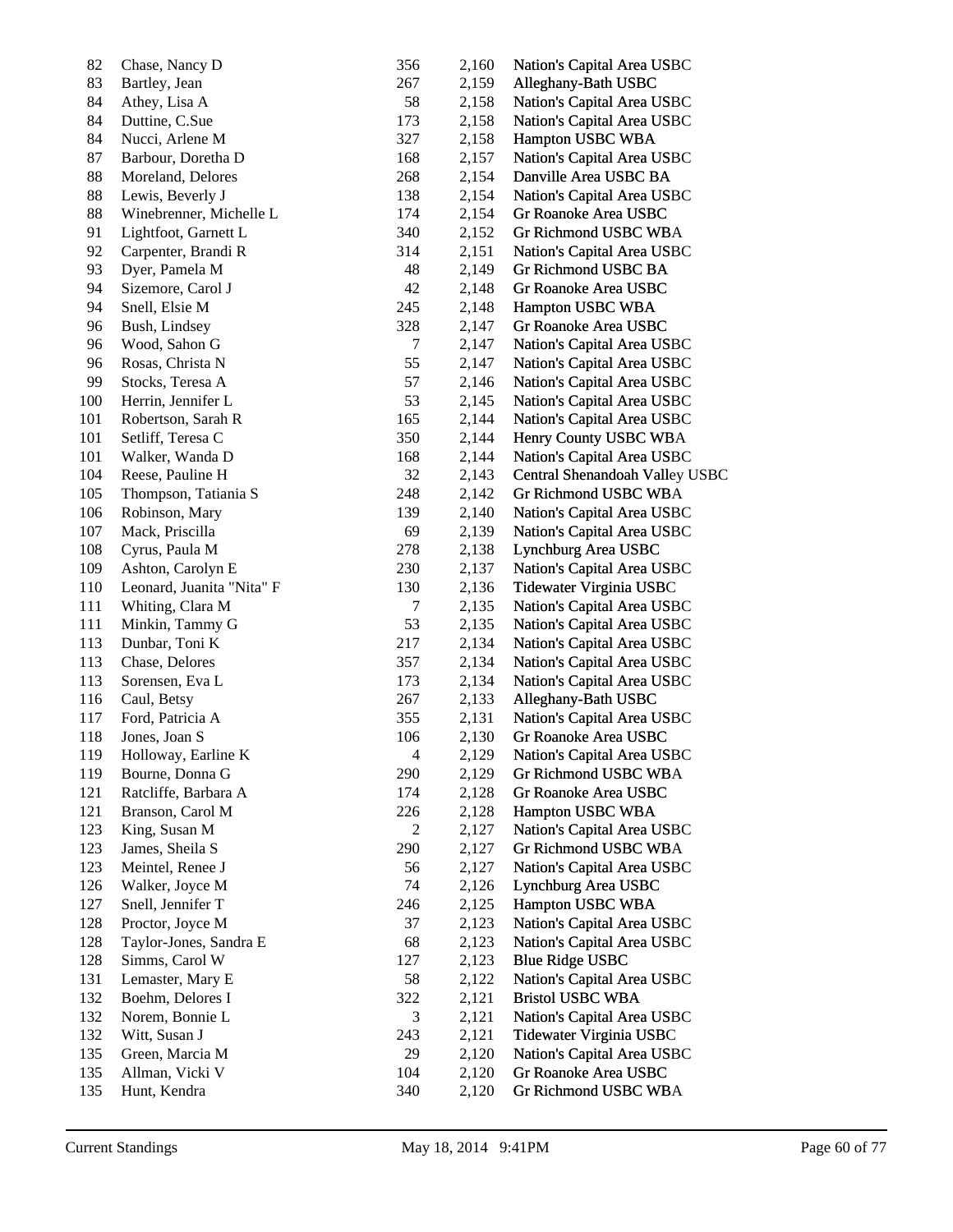| 138     | White, Allison F                   | 216 | 2,119 | Gr Roanoke Area USBC               |
|---------|------------------------------------|-----|-------|------------------------------------|
| 138     | Short, Ponjola V                   | 64  | 2,119 | Nation's Capital Area USBC         |
| 138     | Stith, Latonya C                   | 74  | 2,119 | Lynchburg Area USBC                |
| 141     | Pennington, Lisa T                 | 114 | 2,118 | Central Shenandoah Valley USBC     |
| 141     | Garrett-Acors, Mersheila C         | 70  | 2,118 | Nation's Capital Area USBC         |
| 143     | Watts, Juanita                     | 34  | 2,117 | Nation's Capital Area USBC         |
| 143     | Turner, Helen W                    | 350 | 2,117 | Henry County USBC WBA              |
| 145     | Hicks, Renee C                     | 167 | 2,116 | Nation's Capital Area USBC         |
| 145     | Dryden, Susan A                    | 248 | 2,116 | Gr Richmond USBC WBA               |
| 145     | Harris, Shirley W                  | 287 | 2,116 | Gr Richmond USBC WBA               |
| 148     | Shelton, Anna L                    | 107 | 2,115 | Gr Roanoke Area USBC               |
| 148     | Worley, Lucy B                     | 291 | 2,115 | Lynchburg Area USBC                |
| 150     | Davis, Amil M                      | 145 | 2,113 | Gr Roanoke Area USBC               |
|         |                                    |     |       |                                    |
| 150     | Disbrow, Catherine M               | 353 | 2,113 | Gr Richmond USBC WBA               |
| 152     | Abatta, Shirley F                  | 29  | 2,112 | Nation's Capital Area USBC         |
| 152     | Gilreath, Vonda J                  | 341 | 2,112 | Apple Valley USBC WBA              |
| 154     | Allen, Jeanette J                  | 88  | 2,111 | Nation's Capital Area USBC         |
| 155     | Johnson, Sara                      | 26  | 2,110 | <b>Bristol USBC WBA</b>            |
| 155     | Gibson, Penny G                    | 287 | 2,110 | Gr Richmond USBC WBA               |
| 157     | Little, Tracey C                   | 229 | 2,109 | Nation's Capital Area USBC         |
| 157     | Henry, LaFondra                    | 280 | 2,109 | Nation's Capital Area USBC         |
| 159     | Smith, Patricia S                  | 48  | 2,106 | Gr Richmond USBC BA                |
| $160\,$ | Brown, Eileen B                    | 54  | 2,102 | Nation's Capital Area USBC         |
| 161     | Green, Eula W                      | 7   | 2,101 | Nation's Capital Area USBC         |
| 161     | Gref, Evelyn R                     | 151 | 2,101 | Gr Richmond USBC WBA               |
| 163     | Britt, JoAnn                       | 81  | 2,100 | New River Valley USBC              |
| 163     | Dunnan, Patricia L                 | 217 | 2,100 | Nation's Capital Area USBC         |
| 165     | Early, Linda W                     | 115 | 2,099 | Gr Roanoke Area USBC               |
| 165     | Gray-Brown, Crystal M              | 140 | 2,099 | Nation's Capital Area USBC         |
| 165     | Gillispie, Debbie R                | 252 | 2,099 | <b>Blue Ridge USBC</b>             |
| 168     | Hash, Peggy M                      | 33  | 2,098 | <b>Bristol USBC WBA</b>            |
| 168     | Byrd, Alexis A                     | 127 | 2,098 | <b>Blue Ridge USBC</b>             |
| 168     | Geiger, Maxine M                   | 227 | 2,098 | Gr Roanoke Area USBC               |
| 168     | Ellis, Kiana                       | 203 | 2,098 | Nation's Capital Area USBC         |
| 172     | Richerson, Tammi L                 | 293 | 2,097 | Lynchburg Area USBC                |
| 172     | Clements, Charlene S               | 268 | 2,097 | Danville Area USBC BA              |
| 172     | Poirier, Margaret A                | 221 | 2,097 | Nation's Capital Area USBC         |
| 175     | Newlin, Amanda L                   | 266 | 2,096 | Apple Valley USBC WBA              |
| 175     | Stump, Ruth                        | 106 | 2,096 | Gr Roanoke Area USBC               |
| 177     | Proctor, Janet L                   | 70  | 2,095 | Nation's Capital Area USBC         |
| 177     |                                    | 216 | 2,095 | Gr Roanoke Area USBC               |
| 179     | Royal, Susan M<br>Ricks, M Rosalyn | 8   |       |                                    |
|         |                                    |     | 2,094 | Nation's Capital Area USBC         |
| 180     | Talbott, Barbara L                 | 232 | 2,093 | South Boston USBC                  |
| 180     | Woodland, Joan C                   | 354 | 2,093 | Nation's Capital Area USBC         |
| 180     | Davila, Donna W                    | 291 | 2,093 | Lynchburg Area USBC                |
| 180     | Pinkard, Patricia A                | 218 | 2,093 | Nation's Capital Area USBC         |
| 180     | Quinn, Mildred A                   | 353 | 2,093 | Gr Richmond USBC WBA               |
| 185     | Huber, Tamera M                    | 53  | 2,092 | Nation's Capital Area USBC         |
| 186     | Colburn, Mary J                    | 49  | 2,091 | Gr Fredericksburg USBC             |
| 186     | Barron, Kathleen V                 | 56  | 2,091 | Nation's Capital Area USBC         |
| 188     | Allen, Roberta                     | 60  | 2,090 | Charlottesville-Albemarle USBC WBA |
| 188     | Seawright, Latonya J               | 294 | 2,090 | Gr Fredericksburg USBC             |
| 190     | Simmons, Valdenia V                | 69  | 2,087 | Nation's Capital Area USBC         |
| 190     | Whiting, Gwendolyn M               | 230 | 2,087 | Nation's Capital Area USBC         |
| 192     | Hunter, Regina                     | 69  | 2,086 | Nation's Capital Area USBC         |
| 192     | Smith, Angela M                    | 219 | 2,086 | Nation's Capital Area USBC         |
|         |                                    |     |       |                                    |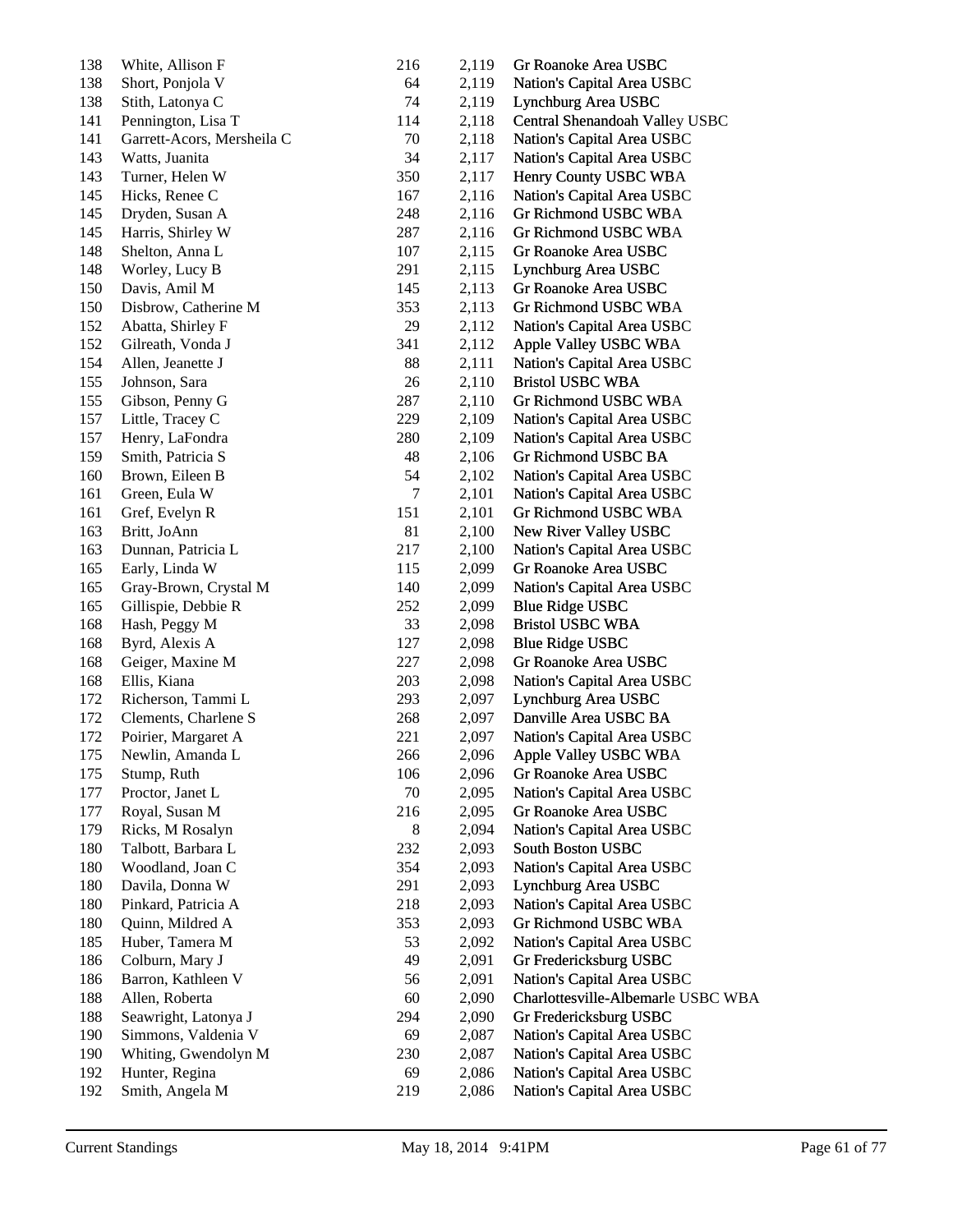| 194 | Stanton, Epthal C        | 166            | 2,085 | Nation's Capital Area USBC     |
|-----|--------------------------|----------------|-------|--------------------------------|
| 195 | Jackson, Mattie W        | 88             | 2,084 | Nation's Capital Area USBC     |
| 196 | Brawner, Mary R          | 355            | 2,083 | Nation's Capital Area USBC     |
| 197 | Garris, Karen E          | 197            | 2,082 | Hampton USBC WBA               |
| 198 | Wilson, Shirley A        | 280            | 2,081 | Nation's Capital Area USBC     |
| 198 | Dooley, Hazel A          | 345            | 2,081 | Gr Roanoke Area USBC           |
| 200 | Sutherland, Hilda        | 127            | 2,078 | <b>Blue Ridge USBC</b>         |
| 201 | Morris, Angela R         | 109            | 2,077 | Gr Fredericksburg USBC         |
| 202 | Jordan, Everdene J       | 356            | 2,076 | Nation's Capital Area USBC     |
| 203 | Shaw, Joyce A. A         | 68             | 2,075 | Nation's Capital Area USBC     |
| 203 | Hatley, Jeannie C        | 322            | 2,075 | <b>Bristol USBC WBA</b>        |
| 205 | Smith, Patricia C        | 34             | 2,074 | Nation's Capital Area USBC     |
| 205 | Sprouse, Gloria          | 32             | 2,074 | Central Shenandoah Valley USBC |
| 205 | Simpson, Barbara J       | 34             | 2,074 | Nation's Capital Area USBC     |
| 208 | Smith, Kathleen W        | 48             | 2,073 | Gr Richmond USBC BA            |
| 209 | Alsop, Carrie M          | 202            | 2,072 | Nation's Capital Area USBC     |
| 210 | Mathers, Gloria J        | 171            | 2,070 | Nation's Capital Area USBC     |
| 210 | Stephens, Jean C         | 268            | 2,070 | Danville Area USBC BA          |
| 212 | Johnson, Angela D        | 139            | 2,069 | Nation's Capital Area USBC     |
| 212 | Rosamond, Tiffani M      | 56             | 2,069 | Nation's Capital Area USBC     |
| 214 | Garnett, Vickie N        | 72             | 2,067 | Gr Fredericksburg USBC         |
| 215 | Blevins, Ruth E          | 33             | 2,062 | <b>Bristol USBC WBA</b>        |
| 215 | Peace, Gwendolyn         | 88             | 2,062 | Nation's Capital Area USBC     |
| 217 | Smith, Shirley L         | 286            | 2,061 | Gr Richmond USBC WBA           |
| 217 | Jaeger, Shirley A        | 288            | 2,061 | Gr Richmond USBC WBA           |
| 217 | Morgan, Sue E            | 174            | 2,061 | Gr Roanoke Area USBC           |
| 220 | Funderburk, Linda A      | $\overline{4}$ | 2,060 | Nation's Capital Area USBC     |
| 221 | Wagoner, Phyllis J       | 115            | 2,058 | Gr Roanoke Area USBC           |
| 222 | Seitz, Judy D            | 116            | 2,057 | Gr Fredericksburg USBC         |
| 222 | Paige, Geraldine M       | $\overline{4}$ | 2,057 | Nation's Capital Area USBC     |
| 222 | Leigh, Juanita           | 68             | 2,057 | Nation's Capital Area USBC     |
| 225 | Dale, Anne B             | 28             | 2,056 | Central Shenandoah Valley USBC |
| 226 | Robinette, Lu Ann        | 341            | 2,054 | Apple Valley USBC WBA          |
| 227 | Jackson, Ann M           | 9              | 2,052 | Nation's Capital Area USBC     |
| 227 | Breckinridge, Jennifer B | 42             | 2,052 | Gr Roanoke Area USBC           |
| 227 | Fuller, Betty H          | 243            | 2,052 | Tidewater Virginia USBC        |
| 230 | Williams, Lynnette C     | 131            | 2,050 | Henry County USBC              |
| 231 | Levdahl, Sandra K        | 55             | 2,049 | Nation's Capital Area USBC     |
| 231 | Evans, Shirley           | 257            | 2,049 | Tidewater Virginia USBC        |
| 231 | Davis, Sharon K          | 225            | 2,049 | Hampton USBC WBA               |
| 234 | Hodgdon, Patricia C      | 172            | 2,048 | Nation's Capital Area USBC     |
| 235 | Prukop, Janet G          | 146            | 2,047 | Nation's Capital Area USBC     |
| 235 | Roberts, Brenda L        | 167            | 2,047 | Nation's Capital Area USBC     |
| 237 | Combs, Ann M             | 328            | 2,046 | Gr Roanoke Area USBC           |
| 238 | Haley, Cheryl C          | 351            | 2,044 | Henry County USBC WBA          |
| 239 | Green, Yvonne P          | 38             | 2,043 | Nation's Capital Area USBC     |
| 240 | Lowery, Patricia A       | 202            | 2,042 | Nation's Capital Area USBC     |
| 240 | Farrish, Maresha J       | 311            | 2,042 | Nation's Capital Area USBC     |
| 242 | Bandong, Donna M         | 338            | 2,039 | Nation's Capital Area USBC     |
| 243 | Brodowicz, Audra B       | 28             | 2,038 | Central Shenandoah Valley USBC |
| 244 | Gray, Lita F             | 70             | 2,037 | Nation's Capital Area USBC     |
| 244 | Jordan, Candise S        | 312            | 2,037 | Nation's Capital Area USBC     |
| 246 | Marley, Sally A          | $\overline{c}$ | 2,036 | Nation's Capital Area USBC     |
| 247 | James, Shirley Y         | 9              | 2,035 | Nation's Capital Area USBC     |
| 248 | Proctor, Jacqueline F    | 357            | 2,031 | Nation's Capital Area USBC     |
| 249 | Carter, Arlene G         | 227            | 2,029 | Gr Roanoke Area USBC           |
|     |                          |                |       |                                |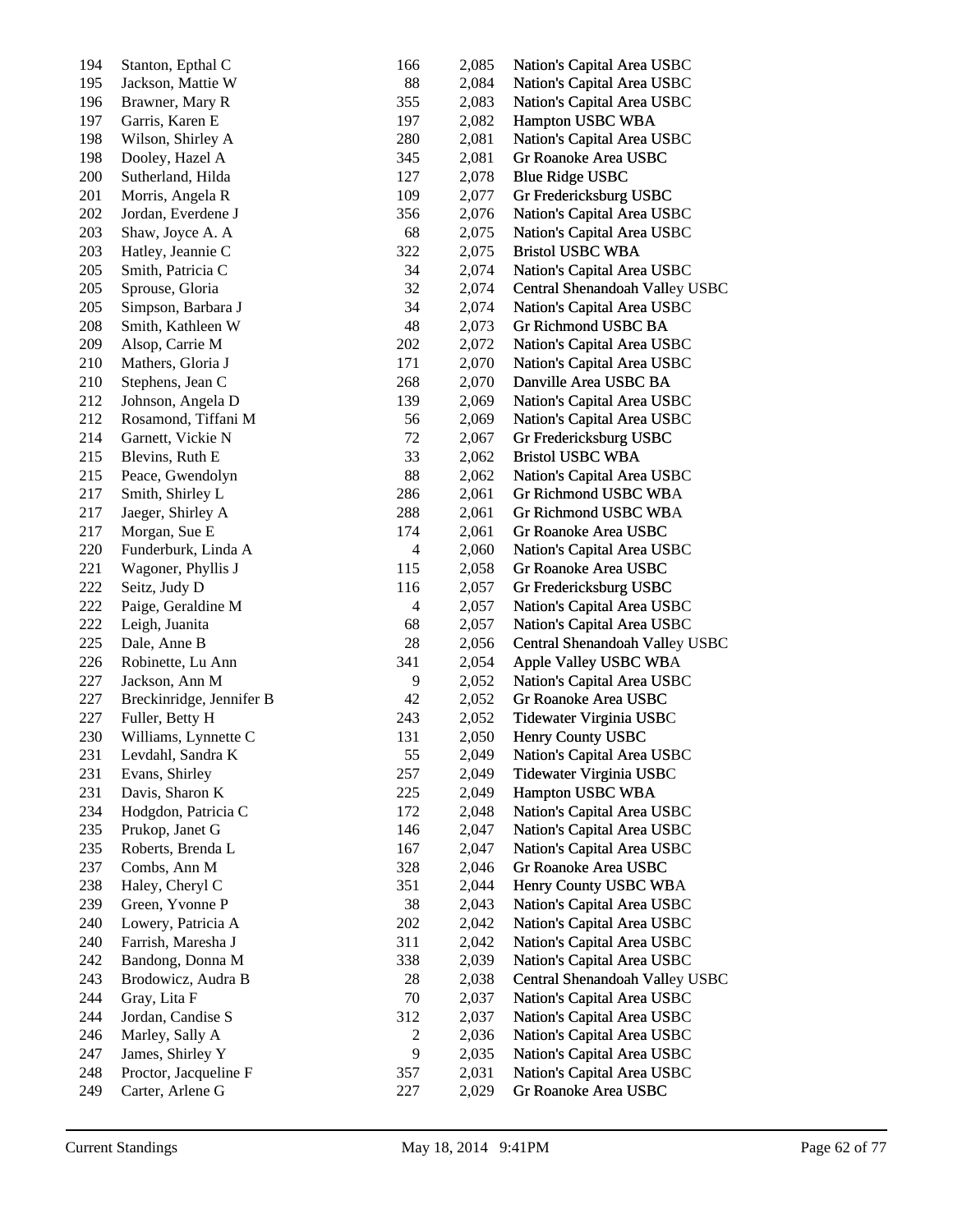| 250 | Akers, Mildred "Midge" J | 267            | 2,028 | Alleghany-Bath USBC                                |
|-----|--------------------------|----------------|-------|----------------------------------------------------|
| 251 | Osborne, Patricia G      | 350            | 2,027 | Henry County USBC WBA                              |
| 252 | LaFon, Annie R           | 44             | 2,024 | Tidewater Virginia USBC                            |
| 253 | Evans, Angelia           | 146            | 2,021 | Nation's Capital Area USBC                         |
| 253 | Hagy, Jenny C            | 199            | 2,021 | Richlands Area USBC                                |
| 255 | Kreiser, Joanne S        | 219            | 2,018 | Nation's Capital Area USBC                         |
| 255 | Sheppard, Anna Marie     | 334            | 2,018 | Hampton USBC WBA                                   |
| 257 | Roberts, Gertrude E      | 314            | 2,016 | Nation's Capital Area USBC                         |
| 258 | Taylor, Annie R          | 37             | 2,015 | Nation's Capital Area USBC                         |
| 258 | Kienast, Lisa A          | 52             | 2,015 | Nation's Capital Area USBC                         |
| 260 | Stone, Jacque O          | 350            | 2,012 | Henry County USBC WBA                              |
| 260 | Coger, Beverly A         | 355            | 2,012 | Nation's Capital Area USBC                         |
| 262 | Norton, Mary R           | 5              | 2,011 | Nation's Capital Area USBC                         |
| 263 | Wilson, Janine E         | 54             | 2,009 | Nation's Capital Area USBC                         |
| 264 | Childress, Julia W       | 292            | 2,007 | Charlottesville-Albemarle USBC WBA                 |
| 265 | Johnson, Virginia H      | 107            | 2,005 | Gr Roanoke Area USBC                               |
| 266 | Carico, Rita H           | 323            | 2,004 | <b>Blue Ridge USBC</b>                             |
| 267 | Campbell, Mattie G       | 280            | 2,003 | Nation's Capital Area USBC                         |
| 268 | Reynolds-Neal, Mary L    | $\,8$          | 2,002 | Nation's Capital Area USBC                         |
| 268 | Logan, Tanya B           | 226            | 2,002 | Hampton USBC WBA                                   |
| 270 | Simms, Janice M          | 166            | 2,001 | Nation's Capital Area USBC                         |
| 271 | Long, Sue P              | 197            | 2,000 | Hampton USBC WBA                                   |
| 271 | Cecil, Phyllis S         | 287            | 2,000 | Gr Richmond USBC WBA                               |
| 273 | Stone, Glenda H          | 127            | 1,999 | <b>Blue Ridge USBC</b>                             |
| 274 | Cole, Juanita A          | 167            | 1,998 | Nation's Capital Area USBC                         |
| 275 | Rhodes, Amanda B         | 245            | 1,995 | Hampton USBC WBA                                   |
| 276 | Ringold, Maria A         | 141            | 1,993 | Nation's Capital Area USBC                         |
| 276 | Fraley, Debbie J         | 149            | 1,993 | Alleghany-Bath USBC                                |
| 276 | Lilly, Victoria L        | 346            | 1,993 | Alleghany-Bath USBC                                |
| 279 | Armstrong, Janice        | 276            | 1,990 | <b>Bristol USBC WBA</b>                            |
| 280 |                          | 351            | 1,984 |                                                    |
| 281 | Thompson, Brenda Q       |                |       | Henry County USBC WBA                              |
| 281 | Locke, Shae D            | 311<br>248     | 1,982 | Nation's Capital Area USBC<br>Gr Richmond USBC WBA |
| 283 | Hughes, Marcella         | 3              | 1,982 |                                                    |
|     | LaPlante, Ellen S        |                | 1,981 | Nation's Capital Area USBC                         |
| 284 | Holbrook, Millie F       | 247            | 1,976 | Tidewater Virginia USBC                            |
| 285 | Bacus, Lorie             | 195            | 1,973 | Nation's Capital Area USBC                         |
| 286 | Washington, Virginia B   | 220            | 1,972 | Nation's Capital Area USBC                         |
| 287 | Burgwyn, Joyce W         | 67             | 1,971 | Nation's Capital Area USBC                         |
| 287 | Lyons-Bennette, Jimmie M | 141            | 1,971 | Nation's Capital Area USBC                         |
| 287 | Pike, Allison T          | 218            | 1,971 | Nation's Capital Area USBC                         |
| 290 | Jimenez, Helen           | $\overline{c}$ | 1,970 | Nation's Capital Area USBC                         |
| 291 | Mc Queen, Carole A       | 130            | 1,968 | Tidewater Virginia USBC                            |
| 291 | Kimball, Lucille G       | 151            | 1,968 | <b>Gr Richmond USBC WBA</b>                        |
| 293 | Smith, Shirley A         | 138            | 1,966 | Nation's Capital Area USBC                         |
| 294 | Hamlett, Nancy W         | 245            | 1,965 | Hampton USBC WBA                                   |
| 295 | Winebrenner, Rebecca J   | 328            | 1,961 | Gr Roanoke Area USBC                               |
| 296 | Naguski, Mary F          | 286            | 1,959 | Gr Richmond USBC WBA                               |
| 297 | Long, Dora Jo            | 29             | 1,958 | Nation's Capital Area USBC                         |
| 298 | Friedel, Millie L        | 225            | 1,956 | Hampton USBC WBA                                   |
| 299 | Wade, Cindy P            | 247            | 1,953 | Tidewater Virginia USBC                            |
| 300 | Skipper, Helen R         | 29             | 1,951 | Nation's Capital Area USBC                         |
| 301 | Anders, Janet            | 278            | 1,950 | Lynchburg Area USBC                                |
| 302 | Jones, Barbara V         | 134            | 1,937 | Nation's Capital Area USBC                         |
| 303 | Scott, Kimberly W        | 121            | 1,933 | Lynchburg Area USBC                                |
| 304 | Woods, Carrie L          | 220            | 1,925 | Nation's Capital Area USBC                         |
| 305 | Vaught, Elouise L        | 175            | 1,923 | <b>Bristol USBC WBA</b>                            |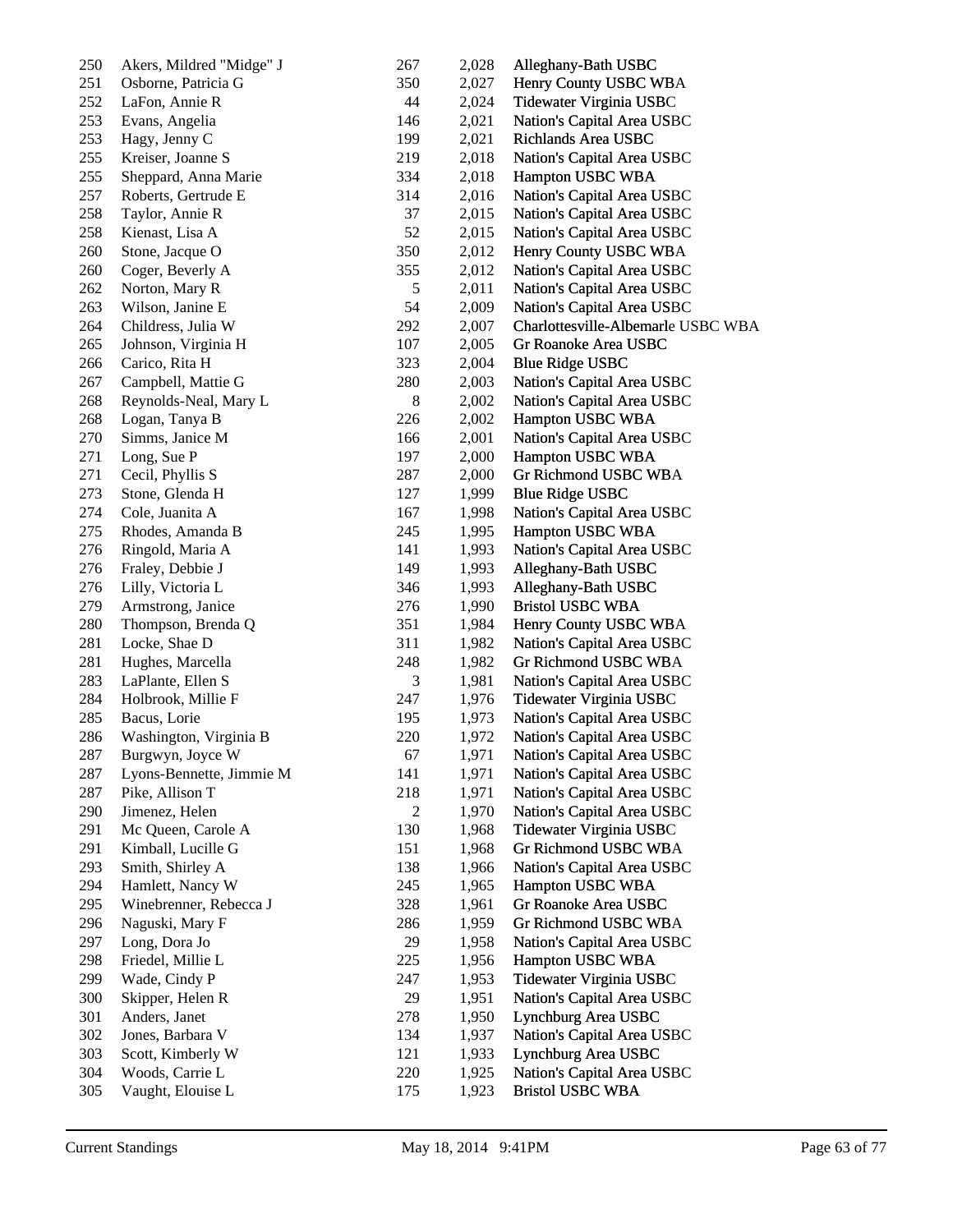| 306 | Wiley, Dina          | 255 | 1.913 | Gr Roanoke Area USBC            |
|-----|----------------------|-----|-------|---------------------------------|
| 307 | De Weese, Virginia P | 50  | 1,889 | Upper Shenandoah Valley USBC BA |
| 308 | Snyder, Marie A      | 173 | 1,888 | Nation's Capital Area USBC      |
| 309 | Mitchell, Mary H     | 139 | 1,847 | Nation's Capital Area USBC      |
| 310 | Tinsley, Mary W      | 291 | 1,845 | Lynchburg Area USBC             |
| 311 | Lankford, Raynelle K | 187 | 1.836 | Gr Roanoke Area USBC            |
| 312 | Kearney, A. Jean     | 345 | 1,749 | Gr Roanoke Area USBC            |
| 313 | Smith, Cindy D       | 252 | 1,485 | <b>Blue Ridge USBC</b>          |
| 314 | Baldwin, Karen A     | 97  | 1,434 | Tidewater Virginia USBC         |
| 315 | Phipps, Sheila J     | 227 | 1,429 | Gr Roanoke Area USBC            |
| 316 | Sympson, Lesley G    | 97  | 1,419 | Tidewater Virginia USBC         |
| 317 | Schmitt, Carolyn A   | 345 | 651   | Gr Roanoke Area USBC            |
|     |                      |     |       |                                 |

# **All Events A, Scratch, Scratch**

| Place                   | Team name                     | Entry | Score | From                         |
|-------------------------|-------------------------------|-------|-------|------------------------------|
| 1                       | Shaw-Wesby, Crystal J         | 143   | 2,108 | Nation's Capital Area USBC   |
| $\overline{c}$          | Jefferson, Quintina R         | 143   | 2,042 | Nation's Capital Area USBC   |
| 3                       | Ferguson, Kimberly A          | 294   | 2,021 | Gr Fredericksburg USBC       |
| $\overline{\mathbf{4}}$ | Bell, Tiffany A               | 137   | 2,012 | Nation's Capital Area USBC   |
| 5                       | McConnell, Nichele M          | 137   | 1,989 | Nation's Capital Area USBC   |
| 6                       | Ford, Yvette D                | 137   | 1,972 | Nation's Capital Area USBC   |
| 7                       | Gary, April N                 | 324   | 1,952 | New River Valley USBC        |
| 8                       | Franklin, Terri A             | 137   | 1,947 | Nation's Capital Area USBC   |
| 9                       | Hicks, Sheila D               | 129   | 1,923 | Gr Roanoke Area USBC         |
| 10                      | Fairley, Jessica L            | 324   | 1,906 | New River Valley USBC        |
| 11                      | Sharp, Andrea                 | 49    | 1,883 | Gr Fredericksburg USBC       |
| 12                      | Zirkle, Laurie T              | 59    | 1,872 | Gr Roanoke Area USBC         |
| 13                      | Volpp, Wanda R                | 49    | 1,863 | Gr Fredericksburg USBC       |
| 14                      | Copeland, Geri-Lynn           | 49    | 1,846 | Gr Fredericksburg USBC       |
| 15                      | Jefferson, Alfreda Y          | 143   | 1,835 | Nation's Capital Area USBC   |
| 16                      | Huff, Mikki D                 | 324   | 1,806 | New River Valley USBC        |
| 17                      | Graham, Ashley M              | 337   | 1,794 | Nation's Capital Area USBC   |
| 18                      | Sharp, Mabel G                | 337   | 1,788 | Nation's Capital Area USBC   |
| 19                      | Key, Lutricia B               | 63    | 1,777 | Nation's Capital Area USBC   |
| 20                      | Rast, Teresa A                | 329   | 1,772 | Gr Richmond USBC WBA         |
| 21                      | Edwards, Denise Y             | 143   | 1,769 | Nation's Capital Area USBC   |
| 22                      | Waller, Charlene R            | 134   | 1,752 | Nation's Capital Area USBC   |
| 23                      | Casey, Kimberly G             | 136   | 1,745 | Nation's Capital Area USBC   |
| 24                      | Brooks, Mary A                | 134   | 1,742 | Nation's Capital Area USBC   |
| 25                      | Bell, Amber C                 | 136   | 1,735 | Nation's Capital Area USBC   |
| 26                      | Boughman, Leslie D            | 329   | 1,715 | Gr Richmond USBC WBA         |
| 27                      | Matthews-Middleton, LaKisha A | 315   | 1,696 | Nation's Capital Area USBC   |
| 28                      | Clawson, Lisa S               | 329   | 1,673 | Gr Richmond USBC WBA         |
| 29                      | Byers, Laura C                | 329   | 1,669 | Gr Richmond USBC WBA         |
| 30                      | Bush-Jackson, Felicia M       | 135   | 1,660 | Nation's Capital Area USBC   |
| 31                      | Bland, Wanda B                | 43    | 1,658 | <b>Appomattox River USBC</b> |
| 32                      | Glasscock, Laura D            | 190   | 1,613 | Lynchburg Area USBC          |
| 33                      | Dick, Rhonda M                | 315   | 1,576 | Nation's Capital Area USBC   |
| 34                      | Matthews, Michelle T          | 135   | 1,562 | Nation's Capital Area USBC   |
| 35                      | Boettcher, Wendy M            | 190   | 1,555 | Lynchburg Area USBC          |
| 36                      | Noble, Marcia L               | 315   | 1,554 | Nation's Capital Area USBC   |
| 37                      | Middleton, Shaunita L         | 315   | 1,549 | Nation's Capital Area USBC   |
| 38                      | Carter, Shelia M              | 135   | 1,535 | Nation's Capital Area USBC   |
| 39                      | Gragg, Karla K                | 324   | 1,492 | New River Valley USBC        |
| 40                      | Kearney, Dena R               | 134   | 1,459 | Nation's Capital Area USBC   |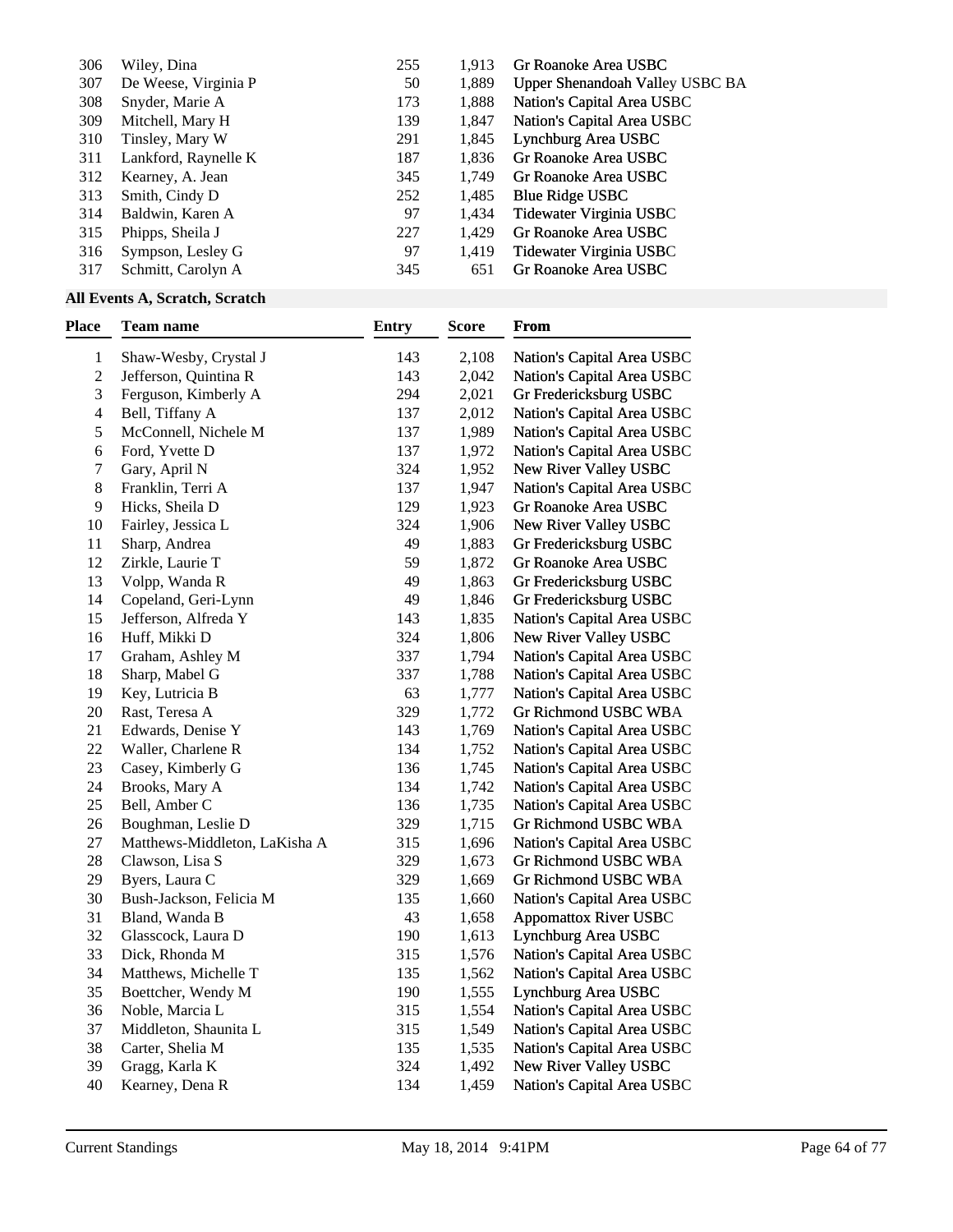| 41 | Rowles, M Lynn       | 291 | 1,453 | Lynchburg Area USBC          |
|----|----------------------|-----|-------|------------------------------|
| 42 | Tucker, Valerie F    | 195 | 1,429 | Nation's Capital Area USBC   |
| 43 | Hockman, S. Jean     | 195 | 1,351 | Nation's Capital Area USBC   |
| 44 | Shannon, Peggy L     | 135 | 1,315 | Nation's Capital Area USBC   |
| 45 | Casey, Shirley G     | 136 | 1,231 | Nation's Capital Area USBC   |
| 46 | Bacus, Lorie         | 195 | 1,181 | Nation's Capital Area USBC   |
| 47 | Ashford, Debbie C    | 43  | 1,093 | <b>Appomattox River USBC</b> |
| 48 | Stewart, Mary M      | 344 | 1.092 | Gr Roanoke Area USBC         |
| 49 | Hockman, Rita A      | 195 | 973   | Nation's Capital Area USBC   |
| 50 | Wilson, Jacqueline B | 136 | 547   | Nation's Capital Area USBC   |
|    |                      |     |       |                              |

# **All Events B, Classic (151 & Above), Handicapped**

| Place          | Team name              | <b>Entry</b> | <b>Score</b> | From                               |
|----------------|------------------------|--------------|--------------|------------------------------------|
| 1              | Young, Ida M           | 156          | 2,401        | Nation's Capital Area USBC         |
| $\overline{c}$ | Mozingo, Pamela G      | 80           | 2,316        | Nation's Capital Area USBC         |
| 3              | Crawford, Elizabeth R  | 205          | 2,314        | Lynchburg Area USBC                |
| $\overline{4}$ | Casterline, Susanne M  | 163          | 2,312        | Nation's Capital Area USBC         |
| 5              | Fink, Nicole L         | 206          | 2,299        | Nation's Capital Area USBC         |
| 6              | Haffner, Cathleen      | 179          | 2,289        | Nation's Capital Area USBC         |
| 7              | Hensley, Kimberly J    | 282          | 2,272        | Charlottesville-Albemarle USBC WBA |
| 8              | Kirkland, Latoya C     | 270          | 2,270        | Nation's Capital Area USBC         |
| 9              | Gaines, Patricia F     | 126          | 2,261        | Nation's Capital Area USBC         |
| 9              | Jones, D. Alease       | 240          | 2,261        | Hampton USBC WBA                   |
| 11             | Elliott, Zotelia D     | 284          | 2,257        | Gr Richmond USBC WBA               |
| 12             | Woodall, Pamela R      | 316          | 2,245        | Danville USBC                      |
| 13             | Mann, Jessica L        | 352          | 2,238        | Nation's Capital Area USBC         |
| 14             | Coleman, Tieshia M     | 163          | 2,236        | Nation's Capital Area USBC         |
| 15             | Stevens, Collet G      | 271          | 2,223        | Nation's Capital Area USBC         |
| 16             | Chamblee, Jeannie M    | 80           | 2,215        | Nation's Capital Area USBC         |
| 17             | Gaunt, Beverly J       | 206          | 2,212        | Nation's Capital Area USBC         |
| 18             | Soutter, Robin         | 148          | 2,210        | Charlottesville-Albemarle USBC WBA |
| 19             | Ogden-Miller, Angela D | 344          | 2,209        | Gr Roanoke Area USBC               |
| 20             | Morris, Mary V         | 178          | 2,205        | Charlottesville-Albemarle USBC WBA |
| 21             | Cooper, Monell K       | 273          | 2,204        | Nation's Capital Area USBC         |
| 21             | Zicopula, Noy          | 75           | 2,204        | Hampton USBC WBA                   |
| 23             | Burton, Rebecca G      | 90           | 2,202        | <b>Appomattox River USBC</b>       |
| 24             | Clark, Angel S         | 162          | 2,197        | Nation's Capital Area USBC         |
| 24             | Richardson, Cathy      | 119          | 2,197        | Hampton USBC WBA                   |
| 26             | Anderson, Noni N       | 271          | 2,194        | Nation's Capital Area USBC         |
| 27             | Gardin, Sandra K       | 103          | 2,193        | Nation's Capital Area USBC         |
| 28             | Cherry, Valerie D      | 181          | 2,190        | Gr Richmond USBC WBA               |
| 29             | Peterson, Essie M      | 210          | 2,188        | Nation's Capital Area USBC         |
| 30             | Shabazz, Nanie         | 299          | 2,183        | Tidewater Virginia USBC            |
| 31             | Reynolds, Geneva A     | 73           | 2,181        | Charlottesville-Albemarle USBC WBA |
| 31             | Ahlgrim, Yvonne B      | 261          | 2,181        | Gr Richmond USBC WBA               |
| 33             | Pyles-Harris, Betty J  | 99           | 2,180        | Nation's Capital Area USBC         |
| 34             | Branch, Beatrice C     | 204          | 2,178        | Gr Richmond USBC WBA               |
| 35             | Hal, Adrienne B        | 238          | 2,175        | Gr Richmond USBC WBA               |
| 35             | Lopez, Rebecca S       | 126          | 2,175        | Nation's Capital Area USBC         |
| 37             | Connor, Gloria H       | 150          | 2,172        | Tidewater Virginia USBC            |
| 38             | McCallum, Shelly A     | 124          | 2,171        | South Boston USBC                  |
| 39             | Edwards, Maude F       | 153          | 2,169        | Gr Fredericksburg USBC             |
| 40             | White, Jannie H        | 12           | 2,168        | Apple Valley USBC WBA              |
| 40             | LoBianco, Judith L     | 80           | 2,168        | Nation's Capital Area USBC         |
| 42             | Dyson, Toni A          | 207          | 2,166        | Nation's Capital Area USBC         |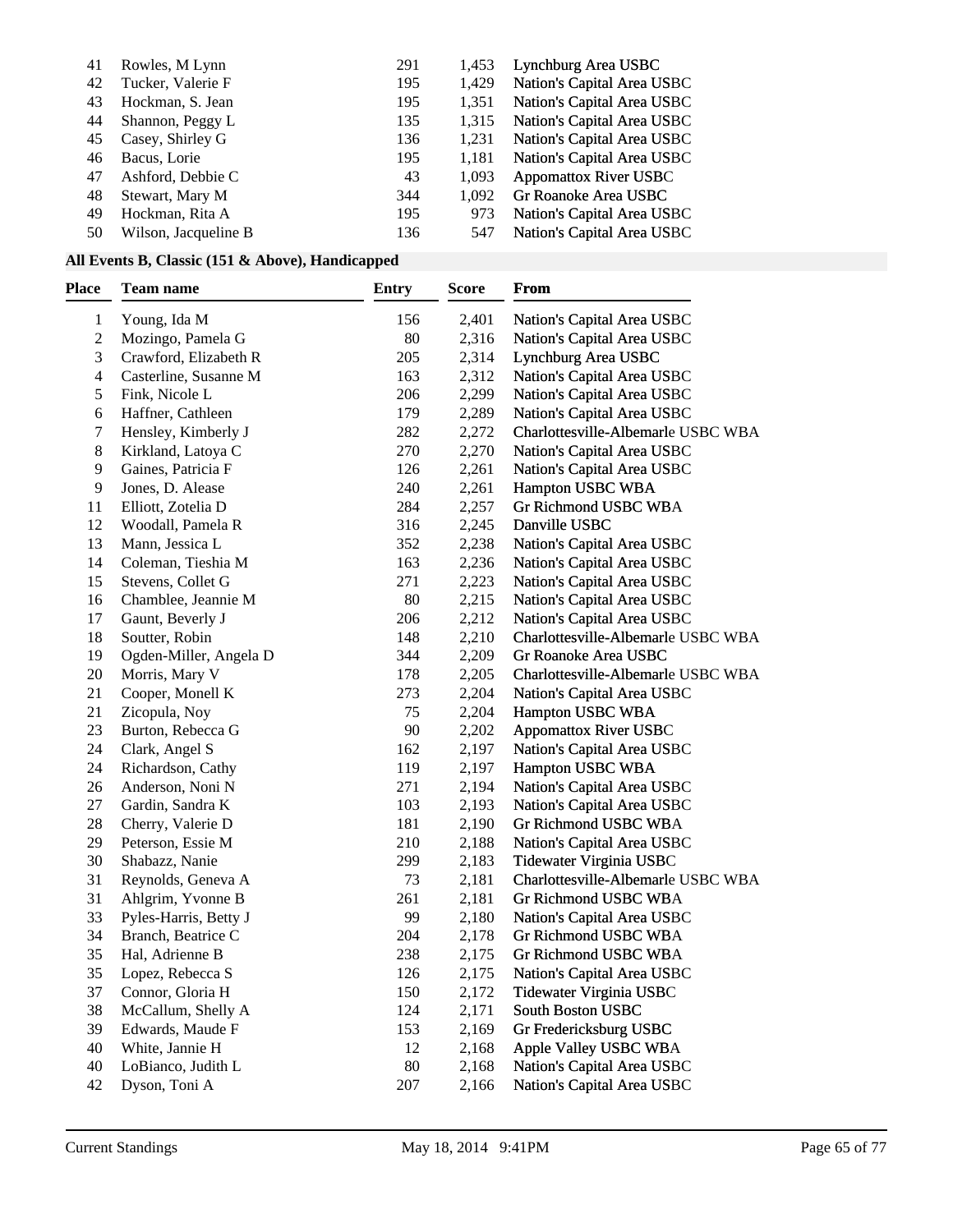| 42 | Reynolds, Carolyn M       | 153 | 2,166 | Gr Fredericksburg USBC             |
|----|---------------------------|-----|-------|------------------------------------|
| 44 | Shaw, Catherine" Rocky" M | 241 | 2,163 | Hampton USBC WBA                   |
| 45 | Butts, Rose L             | 261 | 2,159 | Gr Richmond USBC WBA               |
| 46 | Hayes, Connie B           | 24  | 2,158 | Richlands Area USBC                |
| 47 | Taylor, Doris S           | 182 | 2,157 | Gr Richmond USBC WBA               |
| 48 | Piggott, Angela P         | 119 | 2,156 | Hampton USBC WBA                   |
| 49 | Brown, Debbie S           | 27  | 2,153 | Gr Fredericksburg USBC             |
| 49 | Parker, Robin E           | 99  | 2,153 | Nation's Capital Area USBC         |
| 49 | Russell, Chris C          | 10  | 2,153 | Nation's Capital Area USBC         |
| 49 | Schaeffer, Christal E     | 253 | 2,153 | Gr Roanoke Area USBC               |
| 53 | Duncan, Cindy A           | 317 | 2,151 | Tidewater Virginia USBC            |
| 54 | Dugan, Willa A            | 317 | 2,148 | Tidewater Virginia USBC            |
| 55 | Kesling, Krystal S        | 279 | 2,147 | New River Valley USBC              |
| 56 | Stewart, Mary M           | 344 | 2,144 | Gr Roanoke Area USBC               |
| 57 | Brown, Barbara A          | 194 | 2,143 | Hampton USBC WBA                   |
| 58 | Cox, Kathy K              | 27  | 2,142 | Gr Fredericksburg USBC             |
| 59 | Jackson, Ingrid B         | 122 | 2,139 | New River Valley USBC              |
| 60 | Vaughan, Barbara J        | 23  | 2,138 | Central Shenandoah Valley USBC     |
| 60 | Brown, Bobbie J           | 194 | 2,138 | Hampton USBC WBA                   |
| 62 | Williams, Winona K        | 212 | 2,137 | Nation's Capital Area USBC         |
| 63 | Ford, Tracey L            | 18  | 2,136 | Central Shenandoah Valley USBC     |
| 63 | Ross, Amanda M            | 279 | 2,136 | New River Valley USBC              |
| 65 | Guerrero, Cindy L         | 27  | 2,135 | Gr Fredericksburg USBC             |
| 65 | Green, Geneva P           | 212 | 2,135 | Nation's Capital Area USBC         |
| 65 | Compton, Pam W            | 148 | 2,135 | Charlottesville-Albemarle USBC WBA |
| 68 | Santone, Denise E         | 20  | 2,134 | Central Shenandoah Valley USBC     |
| 69 | Radford, Samantha J       | 253 | 2,133 | Gr Roanoke Area USBC               |
| 70 | Bennett, Debbie A         | 11  | 2,131 | Nation's Capital Area USBC         |
| 71 | Thornton, Patricia M      | 191 | 2,128 | Hampton USBC WBA                   |
| 72 | White, Betty              | 101 | 2,127 | Nation's Capital Area USBC         |
| 72 | Leonard, Jennifer M       | 301 | 2,127 | Henry County USBC WBA              |
| 74 | Maitland, Loma H          | 89  | 2,126 | <b>Appomattox River USBC</b>       |
| 74 | Walk, Claire J            | 105 | 2,126 | <b>Bristol USBC WBA</b>            |
| 76 | Trail, Nancy G            | 87  | 2,121 | Lynchburg Area USBC                |
| 76 | Tabb, Charlotte D         | 118 | 2,121 | Hampton USBC WBA                   |
| 78 | Sandidge, Dorothy G       | 234 | 2,120 | Lynchburg Area USBC                |
| 78 | Spradlin, Teresa          | 152 | 2,120 | Lynchburg Area USBC                |
| 78 | Godette, Annie J          | 317 | 2,120 | Tidewater Virginia USBC            |
| 78 | Dyson, Linda M            | 10  | 2,120 | Nation's Capital Area USBC         |
| 82 | Jones, Donna B            | 325 | 2,119 | Gr Roanoke Area USBC               |
| 83 | Woodson, Debra A          | 210 | 2,118 | Nation's Capital Area USBC         |
| 83 | Floyd, Clarice A          | 10  | 2,118 | Nation's Capital Area USBC         |
| 85 | Colbert, Clara L          | 211 | 2,117 | Nation's Capital Area USBC         |
| 85 | Grimes, Patricia L        | 155 | 2,117 | Nation's Capital Area USBC         |
| 87 | Perry, Jolita D           | 271 | 2,116 | Nation's Capital Area USBC         |
| 87 | Toles, Tracy-Lynne        | 158 | 2,116 | Nation's Capital Area USBC         |
| 89 | Jerard, Katherine M       | 207 | 2,115 | Nation's Capital Area USBC         |
| 89 | Carson, Barbara K         | 184 | 2,115 | Nation's Capital Area USBC         |
| 89 | Carey, Weeatha P          | 298 | 2,115 | Tidewater Virginia USBC            |
| 92 | Jenkins, Nona M           | 118 | 2,114 | Hampton USBC WBA                   |
| 93 | Snellings, Debra M        | 259 | 2,113 | Gr Richmond USBC WBA               |
| 94 | Boone, Phyllis T          | 98  | 2,112 | Nation's Capital Area USBC         |
| 95 | Wright, Morag             | 176 | 2,109 | Tidewater Virginia USBC            |
| 96 | Randolph, Denise L        | 270 | 2,107 | Nation's Capital Area USBC         |
| 97 | Wright, Stephanie C       | 262 | 2,106 | Gr Richmond USBC WBA               |
| 97 | James, Roselyn M          | 347 | 2,106 | Nation's Capital Area USBC         |
|    |                           |     |       |                                    |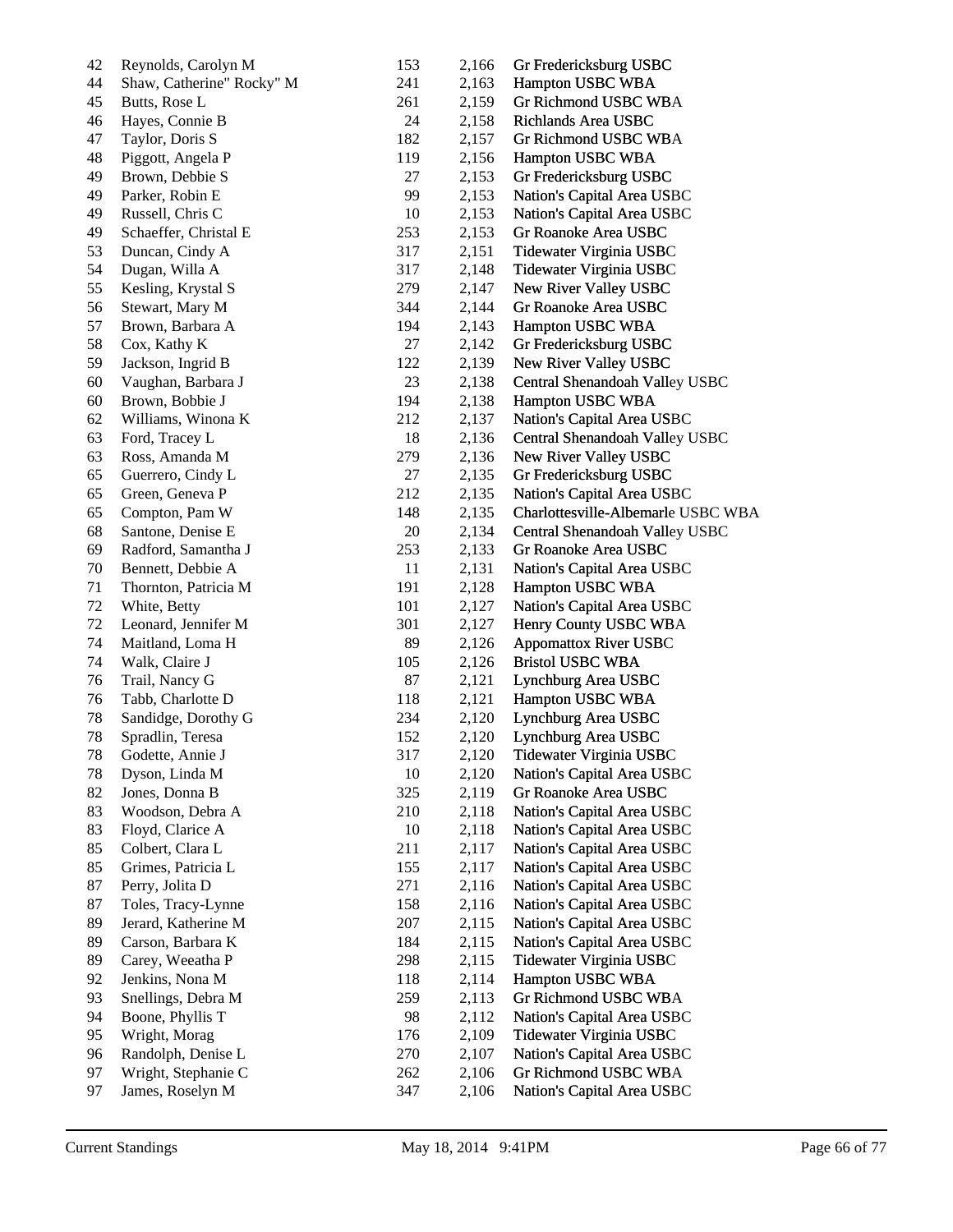| 99      | Wells, Amy M                 | 284 | 2,105 | Gr Richmond USBC WBA               |
|---------|------------------------------|-----|-------|------------------------------------|
| 100     | Bomar, Vickie D              | 297 | 2,104 | Lynchburg Area USBC                |
| 100     | Bailey, La-June J            | 194 | 2,104 | Hampton USBC WBA                   |
| 102     | Jones, Beverly A             | 309 | 2,103 | <b>Appomattox River USBC</b>       |
| 103     | Hester, Tonya M              | 238 | 2,101 | Gr Richmond USBC WBA               |
| 103     | Smith, Susan B               | 237 | 2,101 | Lynchburg Area USBC                |
| $105\,$ | McKnight, Kathleen V         | 17  | 2,100 | Central Shenandoah Valley USBC     |
| 106     | Graham, Debbie T             | 95  | 2,099 | Central Shenandoah Valley USBC     |
| 106     | Krause, Patricia L           | 265 | 2,099 | Alleghany-Bath USBC                |
| 106     | Johnson, Sharon A            | 336 | 2,099 | Nation's Capital Area USBC         |
| 109     | Martin, Tracy L              | 89  | 2,098 | <b>Appomattox River USBC</b>       |
| 110     | Barnes, Valerie H            | 213 | 2,096 | Tidewater Virginia USBC            |
| 111     | McCormick, Frankie K         | 122 | 2,095 | New River Valley USBC              |
| 112     | Shields, Susan P             | 303 | 2,093 | Tidewater Virginia USBC            |
| 112     | Morgan, Tonya L              | 156 | 2,093 | Nation's Capital Area USBC         |
| 112     | Crump, Tasha L               | 264 | 2,093 | Gr Richmond USBC WBA               |
| 115     | Harris, Joyce A              | 211 | 2,092 | Nation's Capital Area USBC         |
| 115     | Garland, Eilene K            | 222 | 2,092 | Nation's Capital Area USBC         |
| 115     | Ramsey, Linda S              | 279 | 2,092 | New River Valley USBC              |
| 118     | Bianchi, Marles V            | 208 | 2,091 | Nation's Capital Area USBC         |
| 118     | Smith, Barbara M             | 20  | 2,091 | Central Shenandoah Valley USBC     |
| 118     | Scott, Keisha C              | 102 | 2,091 | Nation's Capital Area USBC         |
| 118     | Bokman, Taren L              | 10  | 2,091 | Nation's Capital Area USBC         |
| 118     | Parker, Mary M               | 126 | 2,091 | Nation's Capital Area USBC         |
| 118     | Godfrey, Gwendolyn S         | 300 | 2,091 | Tidewater Virginia USBC            |
| 124     | Vaughan, Pamela D            | 262 | 2,090 | Gr Richmond USBC WBA               |
| 125     | Newlon, Sonya L              | 125 | 2,089 | Nation's Capital Area USBC         |
| 125     | Hilton, Jackie               | 200 | 2,089 | Gr Fredericksburg USBC             |
| 125     | Brower, Beverly C            | 336 | 2,089 | Nation's Capital Area USBC         |
| 125     | Tate, Algeria K              | 210 | 2,089 | Nation's Capital Area USBC         |
| 125     | Williams, Kiara J            | 335 | 2,089 | Nation's Capital Area USBC         |
| 130     | Graves, Susan M              | 222 | 2,088 | Nation's Capital Area USBC         |
| 131     | Strider, Mandy T             | 269 | 2,087 | Nation's Capital Area USBC         |
| 132     | Smith, Barbara A             | 177 | 2,085 | Tidewater Virginia USBC            |
| 133     | Christian, Melinda M         | 95  | 2,084 | Central Shenandoah Valley USBC     |
| 134     | Dejaegher, Crystal (Yakym) J | 270 | 2,083 | Nation's Capital Area USBC         |
| 134     | Williams, Adrienne K         | 163 | 2,083 | Nation's Capital Area USBC         |
| 134     | Evans, Valerie G             | 176 | 2,083 | Tidewater Virginia USBC            |
| 137     | Johnson, Jacinda R           | 209 | 2,080 | Nation's Capital Area USBC         |
| 137     | Williams, Andrea C           | 90  | 2,080 | <b>Appomattox River USBC</b>       |
| 137     | Dalton, Martha A             | 105 | 2,080 | <b>Bristol USBC WBA</b>            |
| 140     | Michaud, Joyce L             | 30  | 2,077 | Nation's Capital Area USBC         |
| 140     | Woody, Bernice G             | 123 | 2,077 | South Boston USBC                  |
| 142     | Dyar, NeNe L                 | 273 | 2,076 | Nation's Capital Area USBC         |
| 143     | Worrell, Paulette            | 86  | 2,075 | Gr Fredericksburg USBC             |
| 143     | Blackwell, Kathy L           | 125 | 2,075 | Nation's Capital Area USBC         |
| 145     | Barnett-Johnson, Brenda C    | 211 | 2,074 | Nation's Capital Area USBC         |
| 145     | Morris-Smith, Margaret       | 281 | 2,074 | Alleghany-Bath USBC                |
| 147     | Carter, Brenda A             | 183 | 2,073 | Gr Richmond USBC WBA               |
| 148     | Hance, Magaly D              | 13  | 2,072 | Central Shenandoah Valley USBC     |
| 149     | Johnson, Patricia H          | 118 | 2,071 | Hampton USBC WBA                   |
| 150     | Holt, Brenda F               | 185 | 2,070 | Nation's Capital Area USBC         |
| 150     | Shifflett, Peggy R           | 73  | 2,070 | Charlottesville-Albemarle USBC WBA |
| 152     | Journiette, Cassandra L      | 325 | 2,069 | Gr Roanoke Area USBC               |
| 153     | Savoy, Iris N                | 160 | 2,068 | Nation's Capital Area USBC         |
| 153     | Holland-Harris, Helen R      | 240 | 2,068 | Hampton USBC WBA                   |
|         |                              |     |       |                                    |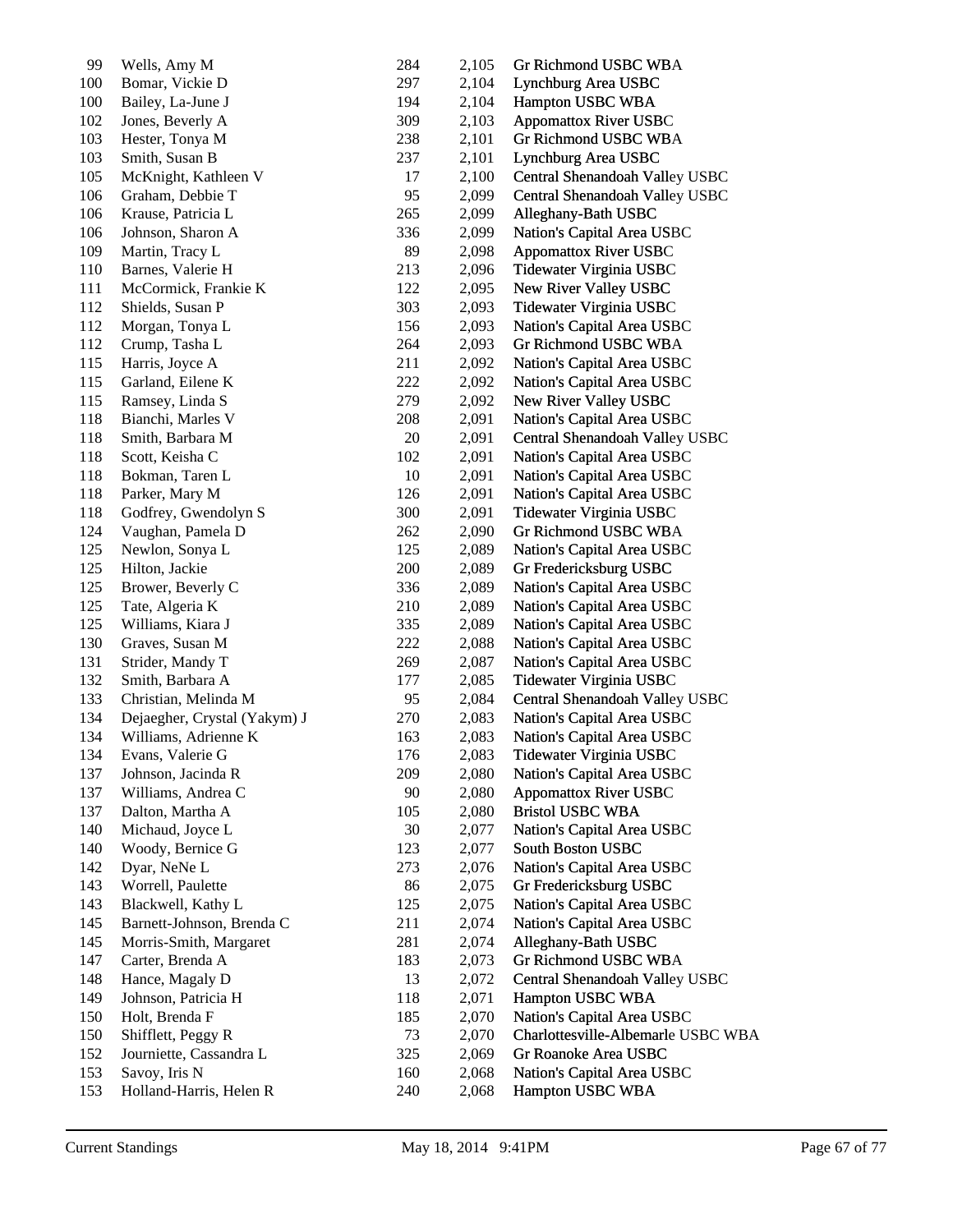| 155 | Griffin, Mary Jane F  | 154 | 2,067 | Nation's Capital Area USBC         |
|-----|-----------------------|-----|-------|------------------------------------|
| 155 | Little, Gladys M      | 241 | 2,067 | Hampton USBC WBA                   |
| 155 | Thompson, Mary A      | 125 | 2,067 | Nation's Capital Area USBC         |
| 158 | Bethel, Paulette J    | 211 | 2,065 | Nation's Capital Area USBC         |
| 159 | Robertson, Linda F    | 240 | 2,064 | Hampton USBC WBA                   |
| 160 | Johnston, Tina A      | 234 | 2,063 | Lynchburg Area USBC                |
| 161 | Crowe, June E         | 150 | 2,062 | Tidewater Virginia USBC            |
| 161 | Levy, Marian L        | 182 | 2,062 | Gr Richmond USBC WBA               |
| 161 | Wilson, R. Flo        | 178 | 2,062 | Charlottesville-Albemarle USBC WBA |
| 164 | Vail, Shannan L       | 207 | 2,061 | Nation's Capital Area USBC         |
| 165 | Fucci, Lisa M         | 16  | 2,057 | Central Shenandoah Valley USBC     |
| 165 | Davis, Scarlett A     | 277 | 2,057 | Lynchburg Area USBC                |
| 167 | Daniel, Sandra M      | 297 | 2,056 | Lynchburg Area USBC                |
| 168 | Newton, Semetta M     | 119 | 2,055 | Hampton USBC WBA                   |
| 168 | Jefferson, Judith J   | 309 | 2,055 | <b>Appomattox River USBC</b>       |
| 170 | Stanley, Hillary E    | 260 | 2,054 | Tidewater Virginia USBC            |
| 171 | Clarke, Gayle P       | 348 | 2,053 | Nation's Capital Area USBC         |
| 171 | Hill, Portia M        | 325 | 2,053 | Gr Roanoke Area USBC               |
| 173 | Simmons, Adrienne R   | 18  | 2,052 | Central Shenandoah Valley USBC     |
| 173 | Deel, Robin R         | 133 | 2,052 | Richlands Area USBC                |
| 173 | Pierce, Elizabeth J   | 119 | 2,052 | Hampton USBC WBA                   |
| 173 | Dixon, Linda C        | 123 | 2,052 | South Boston USBC                  |
| 173 | Gunn, Rosemary R      | 84  | 2,052 | Danville Area USBC BA              |
| 178 | Weaver, Christina R   | 21  | 2,051 | Central Shenandoah Valley USBC     |
| 179 | Shuler, Karen E       | 193 | 2,050 | Hampton USBC WBA                   |
| 179 | Wagner, Pamela B      | 85  | 2,050 | Tidewater Virginia USBC            |
| 181 | Darling, Vicky M      | 185 | 2,049 | Nation's Capital Area USBC         |
| 181 | Martin, Susan W       | 110 | 2,049 | Henry County USBC WBA              |
| 183 | Weaver, Lisa J        | 12  | 2,048 | Apple Valley USBC WBA              |
| 184 | Kendall, Rita M       | 105 | 2,047 | <b>Bristol USBC WBA</b>            |
| 185 | Jansen, Sandra L      | 20  | 2,043 | Central Shenandoah Valley USBC     |
| 185 | Sanders, Lou C        | 348 | 2,043 | Nation's Capital Area USBC         |
| 187 | Crider, Tinia H       | 319 | 2,042 | Gr Richmond USBC WBA               |
| 188 | Costello, Susan       | 186 | 2,041 | Nation's Capital Area USBC         |
| 188 | Shelor, Valerie L     | 279 | 2,041 | New River Valley USBC              |
| 190 | Bach, Patricia C      | 320 | 2,040 | Gr Richmond USBC WBA               |
| 190 | Plummer, Mary E       | 240 | 2,040 | Hampton USBC WBA                   |
| 190 | Johnson, Yvonne C     | 212 | 2,040 | Nation's Capital Area USBC         |
| 193 | Chappell, Joylene L   | 192 | 2,039 | Hampton USBC WBA                   |
| 194 | Hodges, Connie T      | 306 | 2,038 | Gr Roanoke Area USBC               |
| 195 | Arnold, Haley M       | 12  | 2,037 | Apple Valley USBC WBA              |
| 195 | Ioia, Debbie K        | 95  | 2,037 | Central Shenandoah Valley USBC     |
| 197 | Mamon, Connie L       | 22  | 2,036 | Central Shenandoah Valley USBC     |
| 197 | Wagner, Patricia M    | 237 | 2,036 | Lynchburg Area USBC                |
| 197 | Edwards, Ruth T       | 108 | 2,036 | Central Shenandoah Valley USBC     |
| 200 | Horning, Dannielle M  | 198 | 2,034 | Tidewater Virginia USBC            |
| 200 | Butts, Kinue          | 75  | 2,034 | Hampton USBC WBA                   |
| 202 | Weese, Melody D       | 281 | 2,033 | Alleghany-Bath USBC                |
| 202 | Smith, Eva P          | 124 | 2,033 | South Boston USBC                  |
| 202 | Gibson, Nina R        | 335 | 2,033 | Nation's Capital Area USBC         |
| 205 | Dawson, Joyce L       | 269 | 2,032 | Nation's Capital Area USBC         |
| 205 | Scott, Carolyn R      | 102 | 2,032 | Nation's Capital Area USBC         |
| 207 | Justus, Sherry L      | 71  | 2,031 | Richlands Area USBC                |
| 207 | Walton, Evangeline    | 239 | 2,031 | Gr Richmond USBC WBA               |
| 207 | Shifflett, Virginia M | 282 | 2,031 | Charlottesville-Albemarle USBC WBA |
| 210 |                       |     |       |                                    |
|     | Lomax, Marie B        | 209 | 2,030 | Nation's Capital Area USBC         |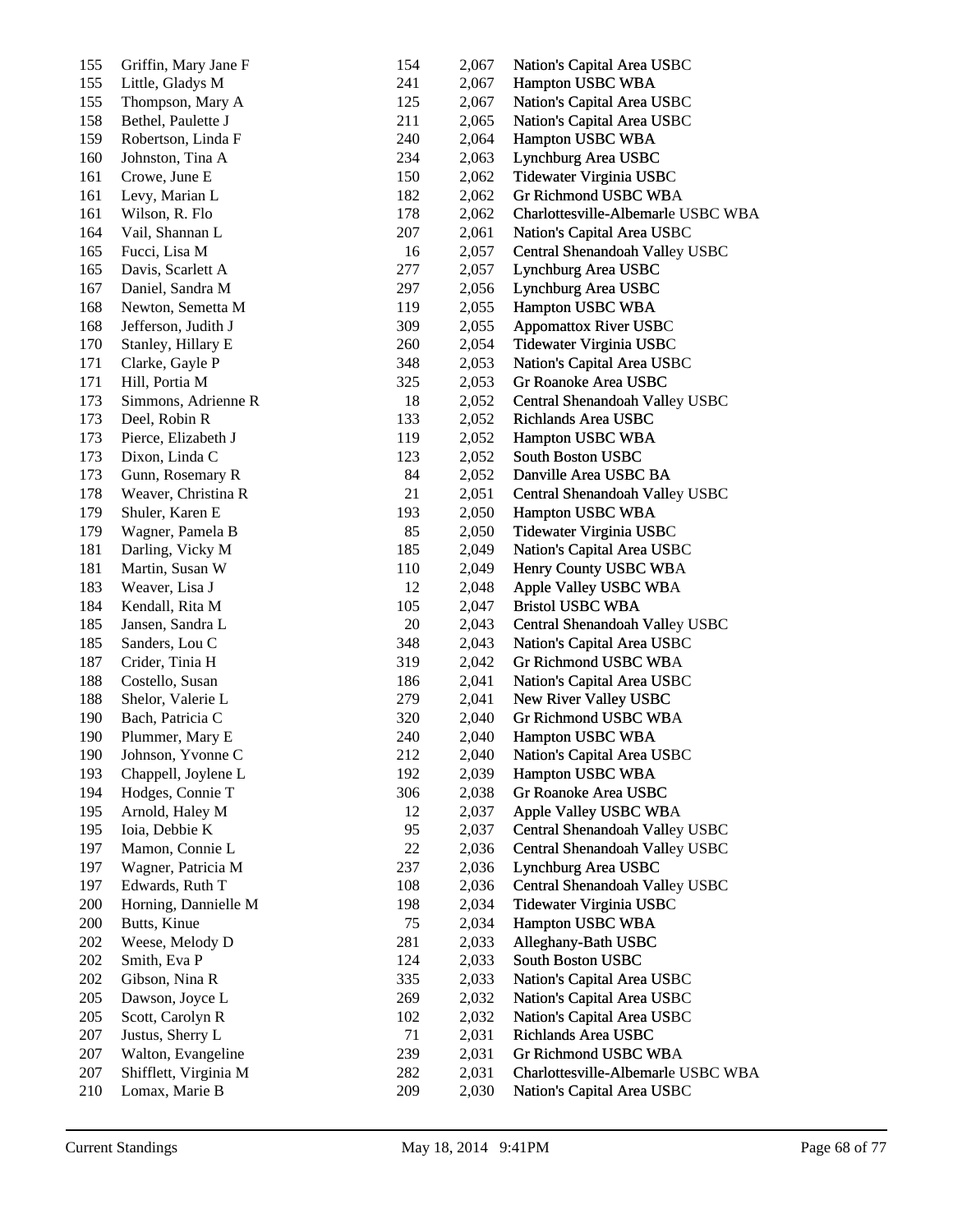| 210 | Alachnowicz, Kathy M | 254 | 2,030 | Gr Roanoke Area USBC               |
|-----|----------------------|-----|-------|------------------------------------|
| 212 | Younger, Mary        | 1   | 2,029 | Hampton USBC WBA                   |
| 213 | Gable, Betty J       | 213 | 2,027 | Tidewater Virginia USBC            |
| 214 | Mitchell, Dale C     | 14  | 2,026 | Central Shenandoah Valley USBC     |
| 214 | Richards, Linda E    | 101 | 2,026 | Nation's Capital Area USBC         |
| 216 | Hudson, Alethia R    | 262 | 2,025 | Gr Richmond USBC WBA               |
| 217 | Dawson, Roxie M      | 148 | 2,024 | Charlottesville-Albemarle USBC WBA |
| 217 | Weaver, Rita O       | 336 | 2,024 | Nation's Capital Area USBC         |
| 217 | Jennings, Barbara A  | 349 | 2,024 | Nation's Capital Area USBC         |
| 220 | Burnett, Cynthia P   | 101 | 2,023 | Nation's Capital Area USBC         |
| 220 | Royster, Peggy W     | 124 | 2,023 | South Boston USBC                  |
| 222 | Hawkins, Anita M     | 269 | 2,022 | Nation's Capital Area USBC         |
| 223 | Pugh, Mary A         | 263 | 2,021 | Gr Richmond USBC WBA               |
| 224 | Finney, Janice L     | 204 | 2,019 | Gr Richmond USBC WBA               |
| 225 | Terry, Glennyleen    | 124 | 2,017 | South Boston USBC                  |
| 225 | Wilhelm, Teresa P    | 128 | 2,017 | Alleghany-Bath USBC                |
| 225 | Harper, Teresa B     | 297 | 2,017 | Lynchburg Area USBC                |
| 225 | Schettler, Rosemarie | 177 | 2,017 | Tidewater Virginia USBC            |
| 229 | Smith, Faye          | 191 | 2,016 | Hampton USBC WBA                   |
| 230 | Haynes, Reginia V    | 241 | 2,015 | Hampton USBC WBA                   |
| 230 | Meadows, Marcia L    | 122 | 2,015 | New River Valley USBC              |
| 232 | Barnes, Susan P      | 213 | 2,014 | Tidewater Virginia USBC            |
| 233 | Thomas, Tanasia N    | 102 | 2,013 | Nation's Capital Area USBC         |
| 233 | McDonald, Ecko M     | 89  | 2,013 | <b>Appomattox River USBC</b>       |
| 235 | Arnold, Linda B      | 205 | 2,011 | Lynchburg Area USBC                |
| 235 | Murphy, Izon R       | 309 | 2,011 | Appomattox River USBC              |
| 237 | Morton, Ollie K      | 263 | 2,010 | Gr Richmond USBC WBA               |
| 238 | DiScioscia, Sara R   | 192 | 2,008 | Hampton USBC WBA                   |
| 238 | Bowman, Carolyn S    | 108 | 2,008 | Central Shenandoah Valley USBC     |
| 238 | Hudson, Lucretia J   | 180 | 2,008 | Nation's Capital Area USBC         |
| 238 | Horton, Pat          | 133 | 2,008 | Richlands Area USBC                |
| 242 | Green, Rebecca A     | 204 | 2,006 | Gr Richmond USBC WBA               |
| 242 | Henderson, Helen M   | 330 | 2,006 | Gr Fredericksburg USBC             |
| 244 | Brown, Nancy C       | 73  | 2,005 | Charlottesville-Albemarle USBC WBA |
| 244 | Batten, Carol J      | 94  | 2,005 | Central Shenandoah Valley USBC     |
| 244 | Stone, Frieda B      | 23  | 2,005 | Central Shenandoah Valley USBC     |
| 244 | Taylor, Diane W      | 18  | 2,005 | Central Shenandoah Valley USBC     |
| 248 | Rorrer, Dale Marie   | 122 | 2,004 | New River Valley USBC              |
| 249 | Davis, Amanda J      | 206 | 2,003 | Nation's Capital Area USBC         |
| 250 | Lanier, Denise G     | 330 | 2,002 | Gr Fredericksburg USBC             |
| 251 | Lassiter, Johnette L | 183 | 2,001 | <b>Gr Richmond USBC WBA</b>        |
| 251 | Fuller, Brenda R     | 349 | 2,001 | Nation's Capital Area USBC         |
| 253 | Casey, Martha S      | 305 | 2,000 | Gr Roanoke Area USBC               |
| 254 | Graves, Sandra A     | 13  | 1,999 | Central Shenandoah Valley USBC     |
| 254 | McDaniel, Alice B    | 251 | 1,999 | <b>Appomattox River USBC</b>       |
| 254 | Tynes, Monique L     | 303 | 1,999 | Tidewater Virginia USBC            |
| 257 | Matthews, Cynthia D  | 103 | 1,996 | Nation's Capital Area USBC         |
| 258 | Fisher, Jennifer M   | 94  | 1,994 | Central Shenandoah Valley USBC     |
| 258 | Streath, Marlene M   | 87  | 1,994 | Lynchburg Area USBC                |
| 260 | Rainey, Dorotha E    | 160 | 1,993 | Nation's Capital Area USBC         |
| 260 | Smith, Pearl V       | 336 | 1,993 | Nation's Capital Area USBC         |
| 260 | Brown, Henrietta L   | 238 | 1,993 | Gr Richmond USBC WBA               |
| 263 | Calhoun, Stacy Y     | 1   | 1,992 | Hampton USBC WBA                   |
| 263 | Whitehead, Mary A    | 99  | 1,992 | Nation's Capital Area USBC         |
| 263 | Beer, Maxine         | 152 | 1,992 | Lynchburg Area USBC                |
| 266 | Gleaton, Morganna L  | 209 | 1,990 | Nation's Capital Area USBC         |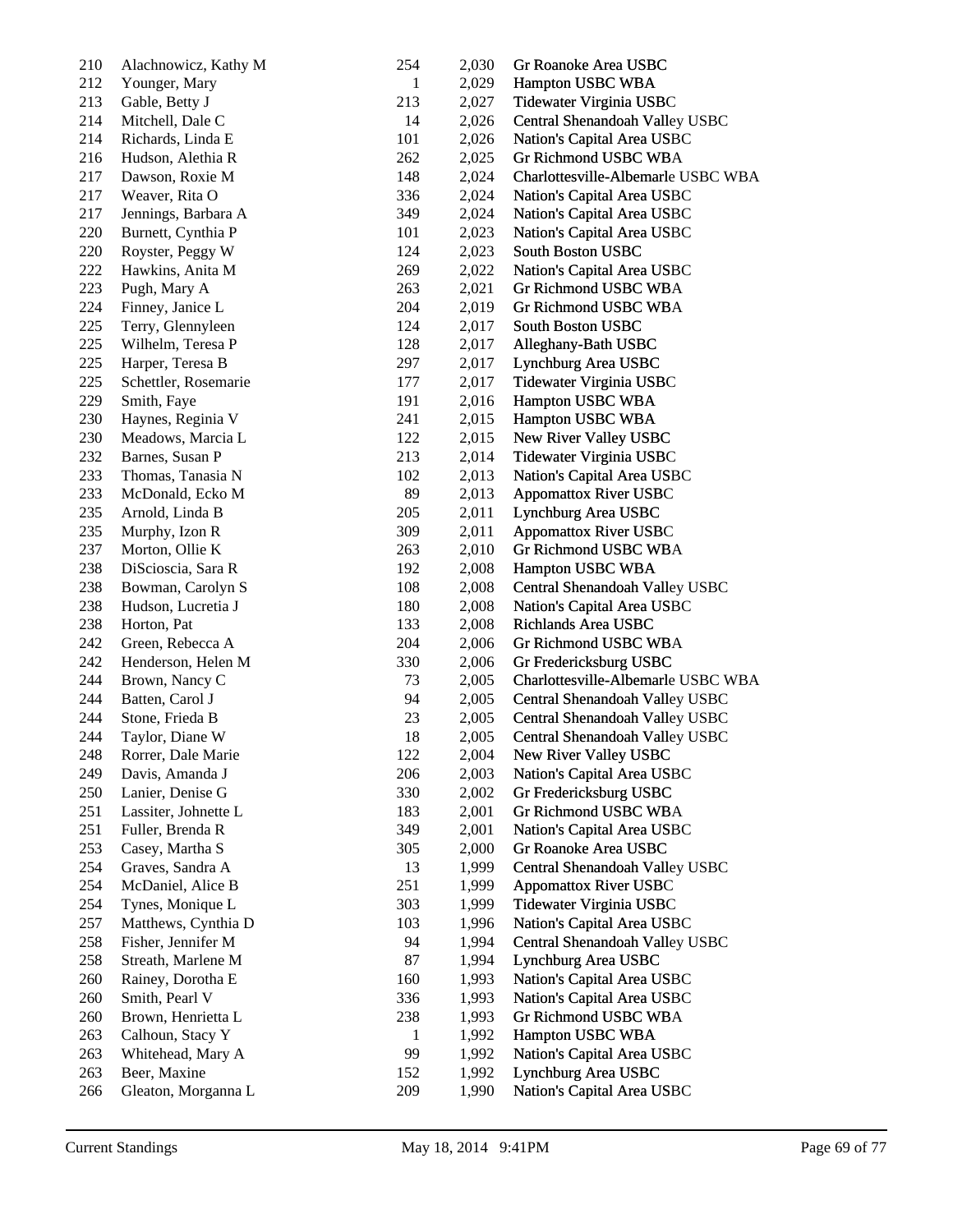| 267 | Williams-Hampton, Phyllis A | 161 | 1,988 | Nation's Capital Area USBC         |
|-----|-----------------------------|-----|-------|------------------------------------|
| 267 | Thaxton, Allison N          | 310 | 1,988 | South Boston USBC                  |
| 269 | Harrison, Patricia G        | 301 | 1,987 | Henry County USBC WBA              |
| 270 | Kipry, Gabriela             | 13  | 1,985 | Central Shenandoah Valley USBC     |
| 270 | Humphrey, Michelle L        | 320 | 1,985 | Gr Richmond USBC WBA               |
| 272 | Kubyako, Lisa K             | 320 | 1,984 | Gr Richmond USBC WBA               |
| 273 | Miller, Kathryn L           | 321 | 1,981 | Central Shenandoah Valley USBC     |
| 273 | Vaughan, Marsha W           | 179 | 1,981 | Nation's Capital Area USBC         |
| 275 | Johnson, Corlitta R         | 161 | 1,980 | Nation's Capital Area USBC         |
| 275 | Roach, Verna M              | 309 | 1,980 | <b>Appomattox River USBC</b>       |
| 277 | Wimmer, Kathy M             | 178 | 1,979 | Charlottesville-Albemarle USBC WBA |
| 278 | Porterfield, Sandra C       | 254 | 1,978 | Gr Roanoke Area USBC               |
| 279 | McLain, Diane               | 185 | 1,976 | Nation's Capital Area USBC         |
| 280 | Maclin, Doris G             | 181 | 1,975 | Gr Richmond USBC WBA               |
| 281 | Williams, Barbara A         | 16  | 1,974 | Central Shenandoah Valley USBC     |
| 281 | Murray, Susan M             | 80  | 1,974 | Nation's Capital Area USBC         |
| 283 | Hayward, Sharon A           | 155 | 1,972 | Nation's Capital Area USBC         |
| 284 | Bibbee, Kiersten N          | 352 | 1,971 | Nation's Capital Area USBC         |
| 285 | Armentrout, Donna M         | 95  | 1,970 | Central Shenandoah Valley USBC     |
| 286 | Weber, Teresa J             | 272 | 1,969 | Nation's Capital Area USBC         |
| 287 | Robinson, Rose              | 24  | 1,965 | Richlands Area USBC                |
| 288 | Thomas, Anita B             | 264 | 1,963 | Gr Richmond USBC WBA               |
| 289 | Barringer, Shawn Y          | 101 | 1,962 | Nation's Capital Area USBC         |
| 290 | Perkins, Betty L            | 310 | 1,961 | South Boston USBC                  |
| 291 | Barry, Patricia L           | 184 | 1,959 | Nation's Capital Area USBC         |
| 292 | Oliver, Angela D            | 263 | 1,958 | Gr Richmond USBC WBA               |
| 292 | Snowden, Catrina T          | 103 | 1,958 | Nation's Capital Area USBC         |
| 294 | Harter, Maxine M            | 250 | 1,956 | Tidewater Virginia USBC            |
| 295 | Spence, Kalisha C           | 208 | 1,954 | Nation's Capital Area USBC         |
| 296 | Black, Lynne M              | 186 | 1,951 | Nation's Capital Area USBC         |
| 297 | Butler, Brenda M            | 349 | 1,950 | Nation's Capital Area USBC         |
| 298 | Goodman, Marilyn            | 348 | 1,948 | Nation's Capital Area USBC         |
| 299 | Williams, Donna Y           | 348 | 1,947 | Nation's Capital Area USBC         |
| 299 | Mendenhall, Melanie A       | 259 | 1,947 | Gr Richmond USBC WBA               |
| 299 | Jones, Marie B              | 25  | 1,947 | Richlands Area USBC                |
| 302 | Urbanowicz, Grace M         | 76  | 1,946 | Hampton USBC WBA                   |
| 303 | Payne, Pamela M             | 330 | 1,944 | Gr Fredericksburg USBC             |
| 303 | Dover, Becky E              | 92  | 1,944 | Tidewater Virginia USBC            |
| 303 | White, Yvonne P             | 238 | 1,944 | Gr Richmond USBC WBA               |
| 306 | Billie, Shamicca N          | 262 | 1,943 | Gr Richmond USBC WBA               |
| 306 | Earles, Patricia G          | 253 | 1,943 | Gr Roanoke Area USBC               |
| 308 | Smith, Jo A                 | 306 | 1,941 | Gr Roanoke Area USBC               |
| 309 | Thomas, Michelle D          | 102 | 1,940 | Nation's Capital Area USBC         |
| 310 | Kruschke, Cindi A. S        | 77  | 1,936 | Hampton USBC WBA                   |
| 311 | Anderson-Jackson, Shirley M | 239 | 1,931 | Gr Richmond USBC WBA               |
| 311 | Stinnett, Linda G           | 277 | 1,931 | Lynchburg Area USBC                |
| 313 | Harden, Mary                | 25  | 1,930 | Richlands Area USBC                |
| 314 | Lucas, Terry M              | 86  | 1,929 | Gr Fredericksburg USBC             |
| 314 | Butz, Kristina K            | 192 | 1,929 | Hampton USBC WBA                   |
| 316 | Rauch, Mary C               | 76  | 1,928 | Hampton USBC WBA                   |
| 317 | Spencer, Pamela J           | 111 | 1,927 | <b>Appomattox River USBC</b>       |
| 317 | Lyle, Linda F               | 254 | 1,927 | Gr Roanoke Area USBC               |
| 317 | Sandlin, Jennifer M         | 152 | 1,927 | Lynchburg Area USBC                |
| 320 | Redd, Keenya H              | 316 | 1,925 | Danville USBC                      |
| 320 | Horne, Deborah K            | 71  | 1,925 | Richlands Area USBC                |
| 322 | Allen, Arlethia (Susie) L   | 183 | 1,922 | Gr Richmond USBC WBA               |
|     |                             |     |       |                                    |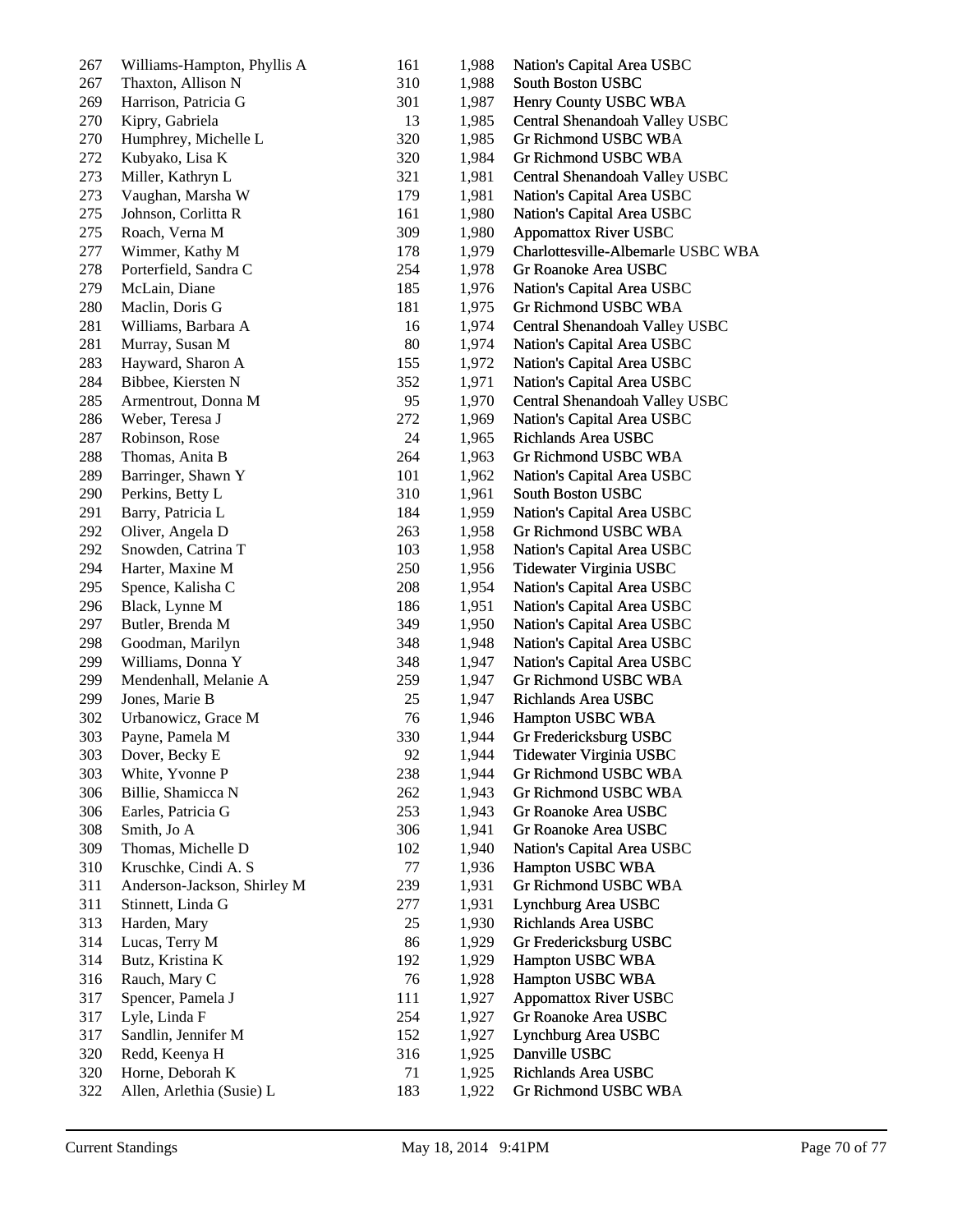| 323 | Edwards, Rhonda J    | 200 | 1,921 | Gr Fredericksburg USBC         |
|-----|----------------------|-----|-------|--------------------------------|
| 324 | Felker, Adelaida A   | 19  | 1,920 | Central Shenandoah Valley USBC |
| 324 | Larsen, Stacie L     | 193 | 1,920 | Hampton USBC WBA               |
| 326 | Colbert, Stephanie D | 270 | 1,919 | Nation's Capital Area USBC     |
| 327 | Overton, Shanell     | 269 | 1,917 | Nation's Capital Area USBC     |
| 328 | Peck, Joyce R        | 271 | 1,915 | Nation's Capital Area USBC     |
| 328 | Quarles, Delores L   | 162 | 1,915 | Nation's Capital Area USBC     |
| 330 | Richardson, Kaye     | 306 | 1,908 | Gr Roanoke Area USBC           |
| 331 | Myers, Randa C       | 133 | 1,906 | Richlands Area USBC            |
| 331 | Henry, Laura K       | 272 | 1,906 | Nation's Capital Area USBC     |
| 333 | Fronda, Fe B         | 207 | 1,903 | Nation's Capital Area USBC     |
| 334 | Brown, Amy M         | 352 | 1,902 | Nation's Capital Area USBC     |
| 335 | Magrogan, Mary B     | 222 | 1,901 | Nation's Capital Area USBC     |
| 335 | McHenry, Mary F      | 272 | 1,901 | Nation's Capital Area USBC     |
| 337 | King, Barbara S      | 30  | 1,899 | Nation's Capital Area USBC     |
| 338 | Johnson, Deborah G   | 86  | 1,897 | Gr Fredericksburg USBC         |
| 338 | Finney, Barbara L    | 16  | 1,897 | Central Shenandoah Valley USBC |
| 340 | Arms, June W         | 71  | 1,896 | Richlands Area USBC            |
| 341 | Updyke, Angela D     | 46  | 1,895 | Central Shenandoah Valley USBC |
| 342 | White, Kathryn L     | 153 | 1,892 | Gr Fredericksburg USBC         |
| 343 | Campbell, Beth A     | 235 | 1,891 | Lynchburg Area USBC            |
| 343 | Hess, Gayle U        | 93  | 1,891 | Tidewater Virginia USBC        |
| 345 | Cobbs, Robin O       | 316 | 1,889 | Danville USBC                  |
| 346 | Patton, Karen        | 155 | 1,881 | Nation's Capital Area USBC     |
| 347 | Wydra, Teresa M      | 196 | 1,878 | Hampton USBC WBA               |
| 348 | Tyree, Martha L      | 306 | 1,871 | Gr Roanoke Area USBC           |
| 349 | Asbury, Connie J     | 25  | 1,858 | Richlands Area USBC            |
| 350 | Kidd, Patricia B     | 87  | 1,851 | Lynchburg Area USBC            |
| 351 | Fitzgerald, Mary L   | 84  | 1,849 | Danville Area USBC BA          |
| 352 | DeBrew, Leslie M     | 347 | 1,831 | Nation's Capital Area USBC     |
| 353 | Manahl, Kelly D      | 192 | 1,824 | Hampton USBC WBA               |
| 354 | Dean, Patrice        | 103 | 1,822 | Nation's Capital Area USBC     |
| 355 | Canlas, Paz C        | 321 | 1,820 | Central Shenandoah Valley USBC |
| 356 | Clark, Tawana L      | 40  | 1,799 | Nation's Capital Area USBC     |
| 357 | Purmasir, Rochelle M | 263 | 1,798 | Gr Richmond USBC WBA           |
| 358 | Bayes, Vanessa A     | 234 | 1,790 | Lynchburg Area USBC            |
| 359 | Bayless, Claudia R   | 330 | 1,748 | Gr Fredericksburg USBC         |
| 360 | Rumburg, Dawn M      | 77  | 1,653 | Hampton USBC WBA               |
| 361 | Campbell, Sherry T   | 87  | 1,554 | Lynchburg Area USBC            |
| 362 | Tyler, Mary C        | 253 | 1,268 | Gr Roanoke Area USBC           |
| 363 | Browning, Lisa D     | 237 | 588   | Lynchburg Area USBC            |

#### **All Events B, Regular (150 & Below), Handicapped**

| Place | <b>Team name</b>  | Entry | <b>Score</b> | From                           |
|-------|-------------------|-------|--------------|--------------------------------|
|       | Grooms, Anna M    | 19    | 2,379        | Central Shenandoah Valley USBC |
| 2     | Kidwell, Sandy A  | 201   | 2.364        | Gr Richmond USBC WBA           |
| 3     | Hawkins, Juana M  | 210   | 2,318        | Nation's Capital Area USBC     |
| 4     | Bonney, Nancy     | 96    | 2.309        | Richlands Area USBC            |
| 5     | Smith, Barbara    | 214   | 2.299        | Alleghany-Bath USBC            |
| 6     | Haley, Jearlean   | 123   | 2.290        | South Boston USBC              |
| 7     | Wade, Bobbie H    | 62    | 2.279        | Gr Richmond USBC WBA           |
| 8     | Lawhorne, Belva M | 22    | 2,277        | Central Shenandoah Valley USBC |
| 9     | Eley, Earlene H   | 204   | 2.275        | Gr Richmond USBC WBA           |
| 10    | Hanson, Sandra    | 214   | 2,270        | Alleghany-Bath USBC            |
| 11    | Scott, Gail C     | 162   | 2,269        | Nation's Capital Area USBC     |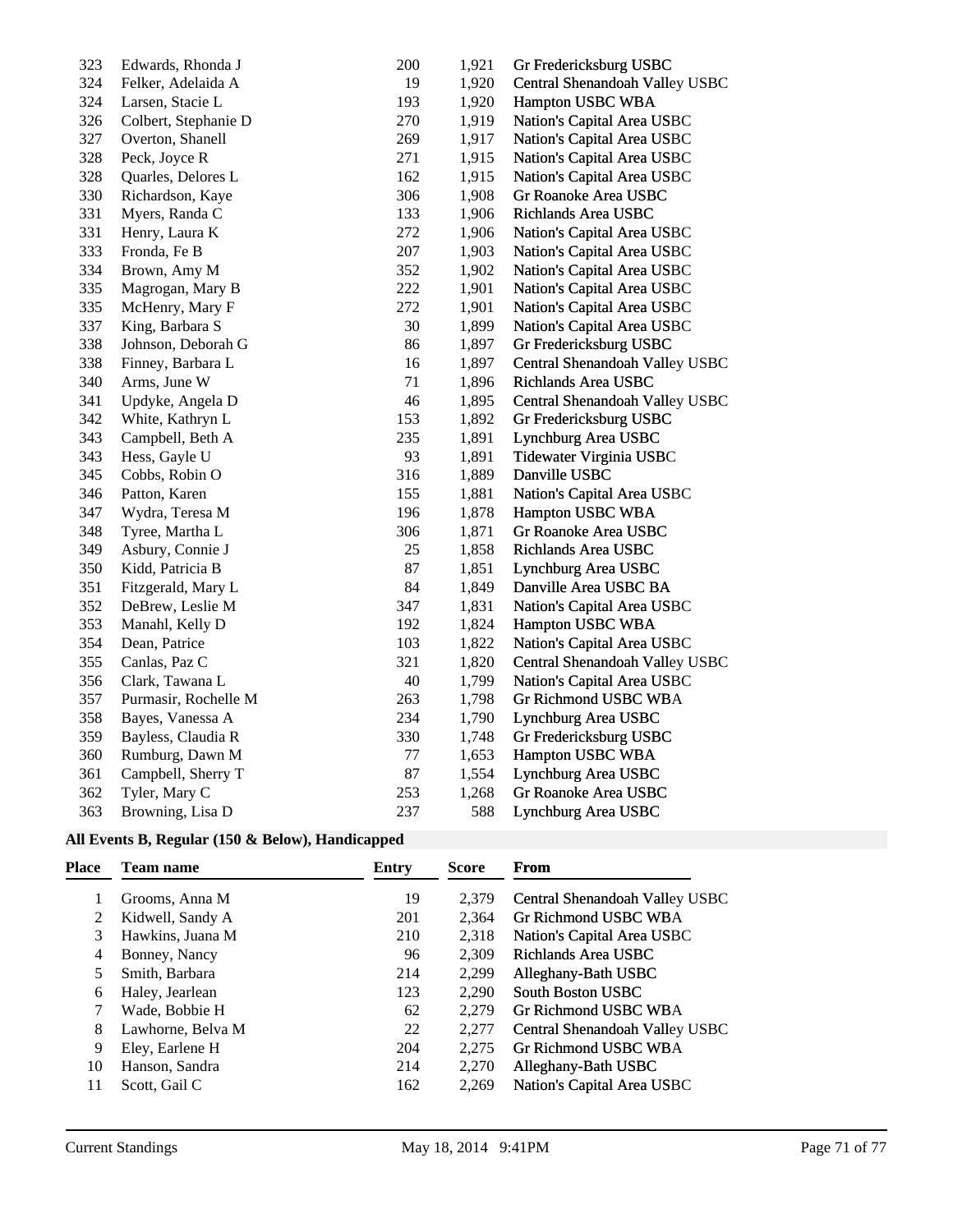| 12 | McDonald, Frances V    | 319          | 2,268 | Gr Richmond USBC WBA               |
|----|------------------------|--------------|-------|------------------------------------|
| 13 | Odom, Jennifer J       | 198          | 2,263 | Tidewater Virginia USBC            |
| 13 | Barnes, Mercedes S     | 321          | 2,263 | Central Shenandoah Valley USBC     |
| 15 | Carwile, Brenda B      | 205          | 2,262 | Lynchburg Area USBC                |
| 16 | Serrett, Jean L        | 46           | 2,261 | Central Shenandoah Valley USBC     |
| 17 | Powell-Lee, Patricia A | 161          | 2,254 | Nation's Capital Area USBC         |
| 18 | Kingsbury, Michelle E  | 260          | 2,252 | Tidewater Virginia USBC            |
| 19 | Moxley, Sherri T       | 40           | 2,251 | Nation's Capital Area USBC         |
| 20 | Garland, Deborah V     | 183          | 2,250 | Gr Richmond USBC WBA               |
| 21 | Charity, Irana         | 159          | 2,237 | Nation's Capital Area USBC         |
| 21 | Goodloe, Nancy S       | 93           | 2,237 | Tidewater Virginia USBC            |
| 23 | Harmon, Mary L         | 284          | 2,234 | Gr Richmond USBC WBA               |
| 24 | Gurley, Janice S       | 335          | 2,231 | Nation's Capital Area USBC         |
| 25 | Meade, Jackie S        | 206          | 2,228 | Nation's Capital Area USBC         |
| 26 | Lightfoot, Mia L       | 181          | 2,224 | Gr Richmond USBC WBA               |
| 27 | Smith, Sharon C        | 297          | 2,220 | Lynchburg Area USBC                |
| 28 | Brown, Jeannie         | 304          | 2,219 | Gr Roanoke Area USBC               |
| 29 | Tarr, Michelle         | 155          | 2,218 | Nation's Capital Area USBC         |
| 30 | Johnson, Carletha O    | 209          | 2,217 | Nation's Capital Area USBC         |
| 30 | King, Jean L           | 201          | 2,217 | Gr Richmond USBC WBA               |
| 32 | Dodson, Toeke'Shea A   | 161          | 2,214 | Nation's Capital Area USBC         |
| 33 | Smith, Janet J         | 281          | 2,212 | Alleghany-Bath USBC                |
| 34 | McLaughlin, Doris C    | 215          | 2,211 | Alleghany-Bath USBC                |
| 35 | Michael, Janice R      | $20\,$       | 2,210 | Central Shenandoah Valley USBC     |
| 35 | Dale, Dianna L         | 128          | 2,210 | Alleghany-Bath USBC                |
| 37 | Johnson, Jacqueline V  | 118          | 2,208 | Hampton USBC WBA                   |
| 38 | Russell, Kimberly A    | 272          | 2,205 | Nation's Capital Area USBC         |
| 38 | Bryant, Glenda M       | 241          | 2,205 | Hampton USBC WBA                   |
| 40 | Scott, Karen G         | 305          | 2,204 | Gr Roanoke Area USBC               |
| 41 | Heath, Deborah L       | 193          | 2,201 | Hampton USBC WBA                   |
| 41 | Jackson, Nancy W       | 73           | 2,201 | Charlottesville-Albemarle USBC WBA |
| 43 | Taylor, Pamela R       | 158          | 2,200 | Nation's Capital Area USBC         |
| 43 | Butler, Jennifer A     | 305          | 2,200 | Gr Roanoke Area USBC               |
| 45 | Howard, Lori N         | 158          | 2,197 | Nation's Capital Area USBC         |
| 46 | Sigmon, Carol A        | 213          | 2,194 | Tidewater Virginia USBC            |
| 47 | Earles, Gail H         | 111          | 2,193 | <b>Appomattox River USBC</b>       |
| 48 | Wells, Jane G          | 31           | 2,192 | Central Shenandoah Valley USBC     |
| 49 | Johnson, Barbara L     | $\mathbf{1}$ | 2,188 | Hampton USBC WBA                   |
| 50 | Plaster, Peggy J       | 83           | 2,186 | Richlands Area USBC                |
| 51 | Somerville, Debra      | 21           | 2,185 | Central Shenandoah Valley USBC     |
| 52 | Quillin, Mary E        | 196          | 2,184 | Hampton USBC WBA                   |
| 52 | Melendez, Kame         | 75           | 2,184 | Hampton USBC WBA                   |
| 54 | McGlothin, Orvetta R   | 133          | 2,180 | Richlands Area USBC                |
| 54 | Midgett, Shelia L      | 198          | 2,180 | Tidewater Virginia USBC            |
| 56 | Ford, Mersidees        | 100          | 2,178 | Nation's Capital Area USBC         |
| 56 | Overby, Deborah D      | 264          | 2,178 | Gr Richmond USBC WBA               |
| 58 | Clingenpeel, Debra D   | 305          | 2,177 | Gr Roanoke Area USBC               |
| 59 | Gilbert, Jean H        | 170          | 2,176 | Gr Richmond USBC WBA               |
| 60 | Moore, Kacie L         | 91           | 2,174 | <b>Appomattox River USBC</b>       |
| 60 | Waddell, Patsy D       | 265          | 2,174 | Alleghany-Bath USBC                |
| 62 | Hubbard, Brenda M      | 1            | 2,172 | Hampton USBC WBA                   |
| 62 | Lloyd, Patricia A      | 158          | 2,172 | Nation's Capital Area USBC         |
| 62 | Johnson, Francene L    | 344          | 2,172 | Gr Roanoke Area USBC               |
| 65 | Ullman, Carrie A       | 180          | 2,171 | Nation's Capital Area USBC         |
| 66 | Davis, Hannah L        | 152          | 2,169 | Lynchburg Area USBC                |
| 67 | Jones, Eldeana         | 150          | 2,168 | Tidewater Virginia USBC            |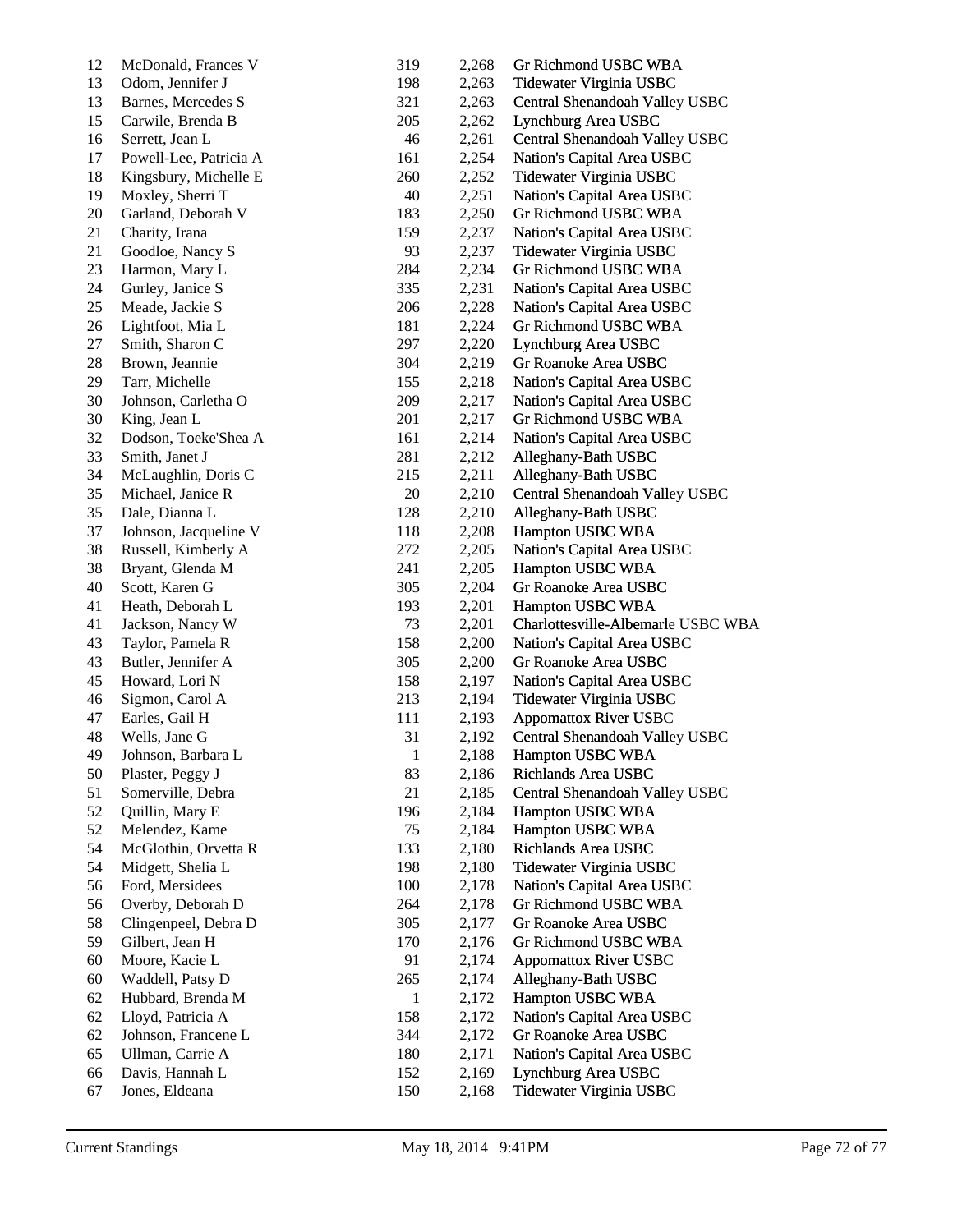| 68  | Wallace, Lisa F        | 310 | 2,166 | South Boston USBC                    |
|-----|------------------------|-----|-------|--------------------------------------|
| 68  | Vomund, Paula A        | 260 | 2,166 | Tidewater Virginia USBC              |
| 70  | Holland, Angela        | 22  | 2,164 | Central Shenandoah Valley USBC       |
| 71  | DanceWiggins, Grace D  | 62  | 2,162 | Gr Richmond USBC WBA                 |
| 72  | Mays, Joyce P          | 237 | 2,161 | Lynchburg Area USBC                  |
| 72  | Wolfe, Cassie T        | 281 | 2,161 | Alleghany-Bath USBC                  |
| 72  | Gray, Tina M           | 21  | 2,161 | Central Shenandoah Valley USBC       |
| 72  | Haines, Mary Ellen     | 265 | 2,161 | Alleghany-Bath USBC                  |
| 72  | Bishop, Mary Jane      | 154 | 2,161 | Nation's Capital Area USBC           |
| 77  | Lowe, Stacey L         | 235 | 2,159 | Lynchburg Area USBC                  |
| 77  | Bowman, Sarah C        | 318 | 2,159 | Henry County USBC WBA                |
| 77  | McLain, Rose M         | 61  | 2,159 | Charlottesville-Albemarle USBC WBA   |
| 80  | Lightfoot, Paulette J  | 182 | 2,156 | Gr Richmond USBC WBA                 |
| 80  | Garrett, Betty Jo J    | 108 | 2,156 | Central Shenandoah Valley USBC       |
| 80  | Prause, Lori J         | 250 | 2,156 | Tidewater Virginia USBC              |
| 80  | Jones, Margaret L      | 298 | 2,156 | Tidewater Virginia USBC              |
| 84  | Bowers, Estelle M      | 318 | 2,155 | Henry County USBC WBA                |
| 85  | Flemming, Anna M       | 154 | 2,154 | Nation's Capital Area USBC           |
| 85  | Griscom, Karen M       | 251 | 2,154 | <b>Appomattox River USBC</b>         |
| 87  | Knupp, Debbie K        | 61  | 2,152 | Charlottesville-Albemarle USBC WBA   |
| 87  | Butler, Toni B         | 15  | 2,152 | Central Shenandoah Valley USBC       |
| 89  | Sanders, Sherry        | 71  | 2,151 | Richlands Area USBC                  |
| 90  | Thompson, April        | 159 | 2,150 | Nation's Capital Area USBC           |
| 90  | Rigney, Thelma E       | 110 | 2,150 | Henry County USBC WBA                |
| 92  | Lightfoot, Michelle P  | 182 | 2,149 | Gr Richmond USBC WBA                 |
| 93  | Garrett, Nancy N       | 302 | 2,148 | Gr Richmond USBC WBA                 |
| 94  | Hawkins, Carolyn A     | 186 | 2,146 | Nation's Capital Area USBC           |
| 94  | Johnson, Zona M        | 40  | 2,146 | Nation's Capital Area USBC           |
| 96  | Blanken, Vonnie J      | 273 | 2,145 | Nation's Capital Area USBC           |
| 96  | Crabtree, Ricki J      | 170 |       | Gr Richmond USBC WBA                 |
| 96  |                        | 265 | 2,145 |                                      |
| 99  | Smestad, Kathy J       |     | 2,145 | Alleghany-Bath USBC<br>Danville USBC |
| 99  | Mays, Carolyn E        | 316 | 2,143 |                                      |
|     | Shelton, Gloria J      | 79  | 2,143 | <b>Appomattox River USBC</b>         |
| 101 | Horton, Connie         | 83  | 2,142 | Richlands Area USBC                  |
| 102 | Conner, Gwen K         | 31  | 2,141 | Central Shenandoah Valley USBC       |
| 102 | Gray, Angie R          | 12  | 2,141 | Apple Valley USBC WBA                |
| 102 | Schmidt, Vicky L       | 75  | 2,141 | Hampton USBC WBA                     |
| 105 | Speidel, Mary C        | 251 | 2,140 | <b>Appomattox River USBC</b>         |
| 105 | Barlow, Bennie M       | 15  | 2,140 | Central Shenandoah Valley USBC       |
| 107 | Rush, Christine M      | 11  | 2,139 | Nation's Capital Area USBC           |
| 108 | Coates, Lorrie A       | 259 | 2,138 | Gr Richmond USBC WBA                 |
| 109 | Jones, Carolyn         | 264 | 2,136 | Gr Richmond USBC WBA                 |
| 110 | Robinson-Mayo, Wenda Y | 239 | 2,133 | Gr Richmond USBC WBA                 |
| 110 | Chronister, Judy C     | 180 | 2,133 | Nation's Capital Area USBC           |
| 110 | Moss, Debbie V         | 181 | 2,133 | Gr Richmond USBC WBA                 |
| 110 | Fitzgerald, Sarah L    | 22  | 2,133 | Central Shenandoah Valley USBC       |
| 110 | Joyner, Cynthia M      | 299 | 2,133 | Tidewater Virginia USBC              |
| 115 | Caldwell, Alisa M      | 160 | 2,132 | Nation's Capital Area USBC           |
| 115 | Mason, Betty V         | 319 | 2,132 | Gr Richmond USBC WBA                 |
| 117 | Hale, Desiree L        | 163 | 2,131 | Nation's Capital Area USBC           |
| 117 | Wells, Ruby N          | 93  | 2,131 | Tidewater Virginia USBC              |
| 119 | Duffy, Merle B         | 110 | 2,130 | Henry County USBC WBA                |
| 120 | Ratcliffe, Debbie K    | 214 | 2,129 | Alleghany-Bath USBC                  |
| 121 | Gorruso, Leslie K      | 302 | 2,127 | Gr Richmond USBC WBA                 |
| 122 | Dodson, Amy B          | 301 | 2,125 | Henry County USBC WBA                |
| 122 | Stowe, Othelia M       | 234 | 2,125 | Lynchburg Area USBC                  |
|     |                        |     |       |                                      |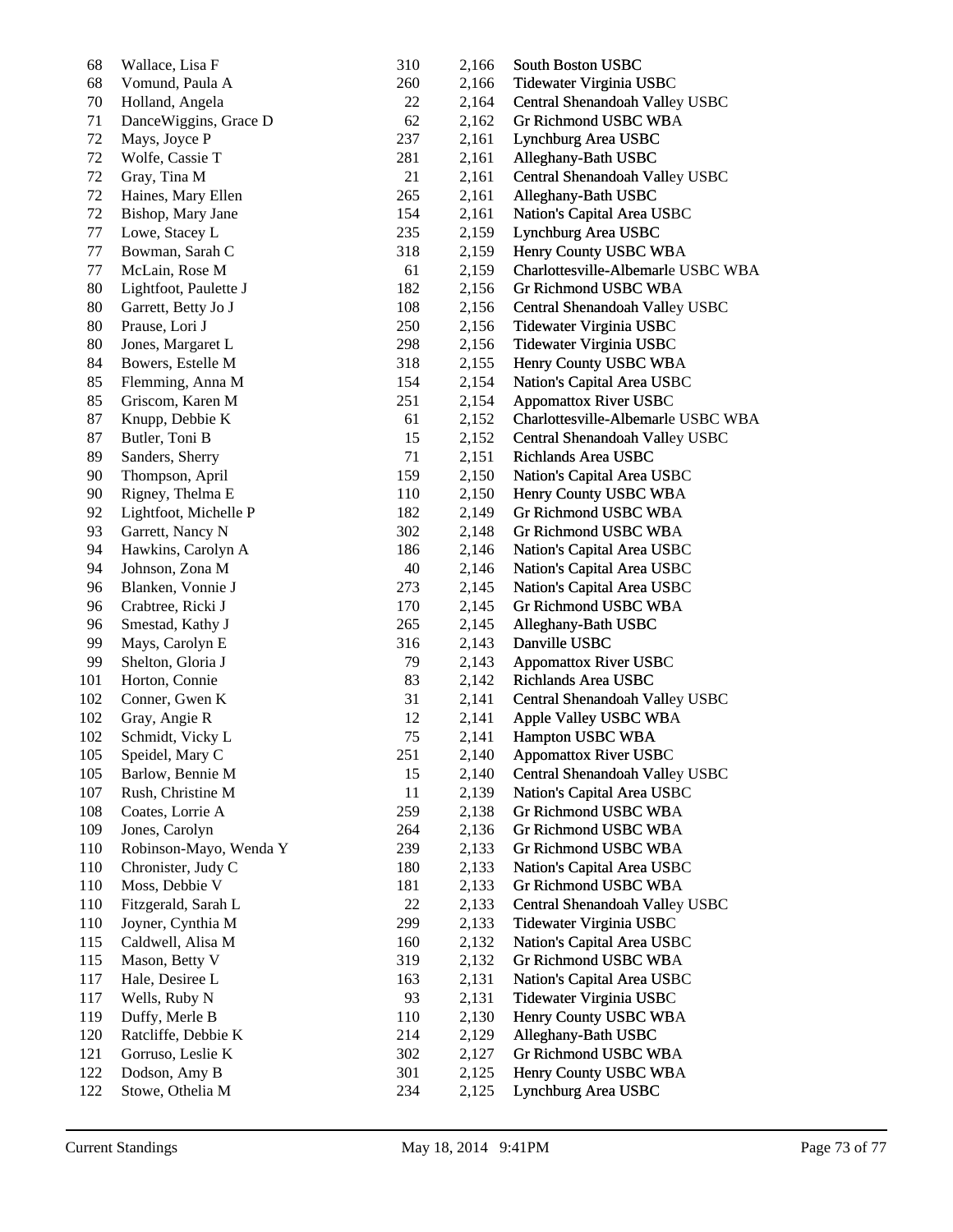| 124 | Zweiban, Robyn         | 208 | 2,123 | Nation's Capital Area USBC         |
|-----|------------------------|-----|-------|------------------------------------|
| 125 | Arcipowski, Virginia M | 303 | 2,122 | Tidewater Virginia USBC            |
| 126 | Fleming, Karen A       | 201 | 2,120 | Gr Richmond USBC WBA               |
| 126 | Mc Daniel, Theresa L   | 299 | 2,120 | Tidewater Virginia USBC            |
| 128 | Faulknier, Donna M     | 282 | 2,119 | Charlottesville-Albemarle USBC WBA |
| 128 | Cranford, Nancy L      | 176 | 2,119 | Tidewater Virginia USBC            |
| 130 | Pearson, Evelyn F      | 41  | 2,118 | Nation's Capital Area USBC         |
| 130 | Hall, Dianne B         | 111 | 2,118 | <b>Appomattox River USBC</b>       |
| 130 | Weaver, Joan E         | 184 | 2,118 | Nation's Capital Area USBC         |
| 133 | Whited, Bonnie         | 83  | 2,117 | Richlands Area USBC                |
| 134 | Gresch, Vivian         | 170 | 2,116 | Gr Richmond USBC WBA               |
| 135 | Hoggard, Barbara D     | 85  | 2,115 | Tidewater Virginia USBC            |
| 135 | Winfield, Clara A      | 300 | 2,115 | Tidewater Virginia USBC            |
| 137 | McGhee, Miranda V      | 96  | 2,114 | Richlands Area USBC                |
| 138 | Brooks, Susan K        | 46  | 2,113 | Central Shenandoah Valley USBC     |
| 139 | Washington, Theresa B  | 15  | 2,110 | Central Shenandoah Valley USBC     |
| 140 | Hunter, Sylvia L       | 157 | 2,109 | Nation's Capital Area USBC         |
| 141 | Soutter, Frances S     | 148 | 2,108 | Charlottesville-Albemarle USBC WBA |
| 142 | Young, Wilma           | 96  | 2,107 | Richlands Area USBC                |
| 143 | Williams, Sallie G     | 98  | 2,106 | Nation's Capital Area USBC         |
| 144 | Brooks, Linda P        | 200 | 2,105 | Gr Fredericksburg USBC             |
| 145 | Campbell, Patricia T   | 31  | 2,104 | Central Shenandoah Valley USBC     |
| 145 | McLain, Bethaney       | 185 | 2,104 | Nation's Capital Area USBC         |
| 147 | Lee, Carol P           | 352 | 2,103 | Nation's Capital Area USBC         |
| 148 | Drummond, Lori E       | 11  | 2,102 | Nation's Capital Area USBC         |
| 149 | McManus, Maureen O     | 17  | 2,100 | Central Shenandoah Valley USBC     |
| 150 | Clark, Lou Ellen       | 99  | 2,099 | Nation's Capital Area USBC         |
| 151 | Thomas, Robbie K       | 128 | 2,098 | Alleghany-Bath USBC                |
| 151 | Fritts, Terry R        | 92  | 2,098 | Tidewater Virginia USBC            |
| 153 | Johnson, Ernestine G   | 41  | 2,095 | Nation's Capital Area USBC         |
| 154 | Cook, Norma L          | 153 | 2,094 | Gr Fredericksburg USBC             |
| 155 | Vollin, Lillie M       | 19  | 2,093 | Central Shenandoah Valley USBC     |
| 156 | Lakes, Kelly L         | 236 | 2,092 | Lynchburg Area USBC                |
| 156 | Morales, Norma I       | 180 | 2,092 | Nation's Capital Area USBC         |
| 158 | Blake, Carolyn W       | 304 | 2,091 | Gr Roanoke Area USBC               |
| 158 | Collins, Carolyn D     | 300 | 2,091 | Tidewater Virginia USBC            |
| 160 | Fosmire, Linda L       | 222 | 2,090 | Nation's Capital Area USBC         |
| 160 | Senic, Chris A         | 96  | 2,090 | Richlands Area USBC                |
| 162 | Pinard, Patricia K     | 260 | 2,088 | Tidewater Virginia USBC            |
| 163 | Werner, Hilde J        | 13  | 2,087 | Central Shenandoah Valley USBC     |
| 164 | Harbour, Lisa, F       | 318 | 2,086 | Henry County USBC WBA              |
| 165 | Carter, Kathy M        | 62  | 2,085 | Gr Richmond USBC WBA               |
| 166 | Terry, Leslie Y        | 344 | 2,084 | Gr Roanoke Area USBC               |
| 167 | Alverson, Rozlyn E     | 159 | 2,083 | Nation's Capital Area USBC         |
| 167 | Hubbard, Dana D        | 205 | 2,083 | Lynchburg Area USBC                |
| 169 | Jeffers, Berlinda L    | 261 | 2,082 | Gr Richmond USBC WBA               |
| 170 | Barton, Kathryn E      | 177 | 2,080 | Tidewater Virginia USBC            |
| 170 | Smith, Mary S          | 214 | 2,080 | Alleghany-Bath USBC                |
| 172 | Trantham, Leia C       | 162 | 2,078 | Nation's Capital Area USBC         |
| 172 | Buckingham, Carol L    | 186 | 2,078 | Nation's Capital Area USBC         |
| 172 | Guess, Michaelle J     | 250 | 2,078 | Tidewater Virginia USBC            |
| 175 | Martin, Lindi B        | 91  | 2,077 | <b>Appomattox River USBC</b>       |
| 175 | Greene, Nannie N       | 325 | 2,077 | Gr Roanoke Area USBC               |
| 177 | Brennan, Kim S         | 208 | 2,076 | Nation's Capital Area USBC         |
| 177 | McDaniel, Jo Ann A     | 108 | 2,076 | Central Shenandoah Valley USBC     |
| 177 | Strickland, Carolyn P  | 156 | 2,076 | Nation's Capital Area USBC         |
|     |                        |     |       |                                    |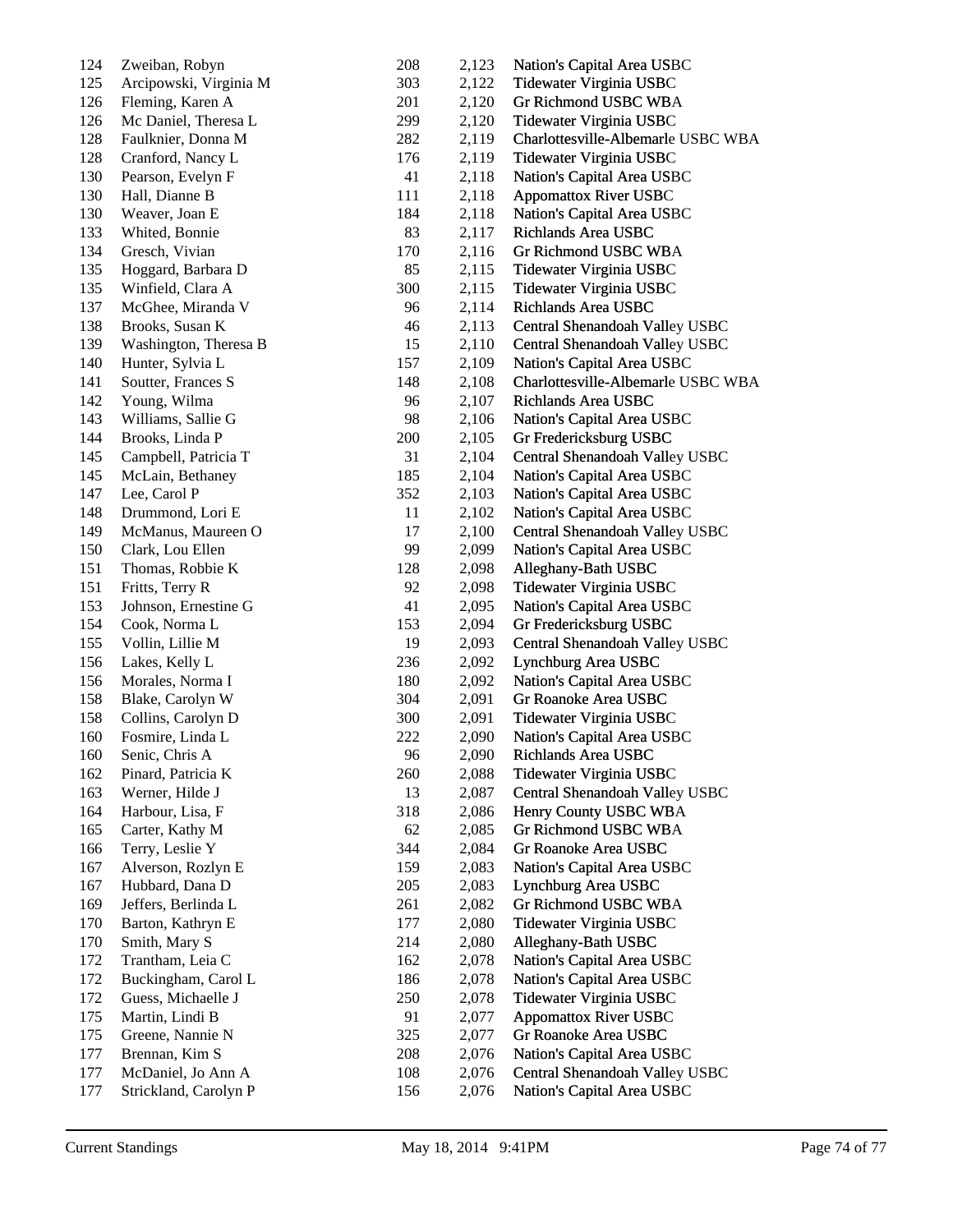| 177     | Triplett, LaVerne         | 157 | 2,076 | Nation's Capital Area USBC         |
|---------|---------------------------|-----|-------|------------------------------------|
| 181     | Smith, Donna M            | 156 | 2,074 | Nation's Capital Area USBC         |
| 181     | Bivens, Margaret V        | 126 | 2,074 | Nation's Capital Area USBC         |
| 183     | Shelby, Tara D            | 61  | 2,072 | Charlottesville-Albemarle USBC WBA |
| 184     | Daniel, Rebecca P         | 86  | 2,071 | Gr Fredericksburg USBC             |
| 185     | Reed, Gwendolyn L         | 177 | 2,070 | Tidewater Virginia USBC            |
| 185     | Kruschke, Joyce M         | 77  | 2,070 | Hampton USBC WBA                   |
| 185     | Combs, Ann M              | 349 | 2,070 | Nation's Capital Area USBC         |
| 188     | Rhodes, Mary P            | 105 | 2,069 | <b>Bristol USBC WBA</b>            |
| 189     | Loftis, Jessica M         | 91  | 2,068 | <b>Appomattox River USBC</b>       |
| 189     | Smalling, Nellie          | 24  | 2,068 | Richlands Area USBC                |
| 189     | Jenkins, Sandra A         | 259 | 2,068 | Gr Richmond USBC WBA               |
| 192     | Sack, Laaid               | 79  | 2,067 | <b>Appomattox River USBC</b>       |
| 193     |                           |     |       |                                    |
|         | Martin-Gross, Yvette      | 157 | 2,066 | Nation's Capital Area USBC         |
| 194     | Robinson, Susan A         | 128 | 2,065 | Alleghany-Bath USBC                |
| 195     | Hansborough, Alvertenia A | 98  | 2,063 | Nation's Capital Area USBC         |
| 196     | Butler, Barbara I         | 85  | 2,061 | Tidewater Virginia USBC            |
| 197     | Lewis, Nadine F           | 251 | 2,060 | <b>Appomattox River USBC</b>       |
| 198     | Hatter, Elaine C          | 236 | 2,059 | Lynchburg Area USBC                |
| 198     | Fitzgerald, Victoria L    | 250 | 2,059 | Tidewater Virginia USBC            |
| 198     | Dixon, Marjorie H         | 79  | 2,059 | <b>Appomattox River USBC</b>       |
| 198     | Markel, Estelle "Jodie" L | 92  | 2,059 | Tidewater Virginia USBC            |
| 202     | Lonas, Samantha R         | 94  | 2,058 | Central Shenandoah Valley USBC     |
| 203     | Nordguist, Diane          | 170 | 2,057 | Gr Richmond USBC WBA               |
| 203     | Dugan, Lana J             | 317 | 2,057 | Tidewater Virginia USBC            |
| 205     | Henderson, Shirley A      | 100 | 2,056 | Nation's Capital Area USBC         |
| 205     | Stone, Vicky B            | 110 | 2,056 | Henry County USBC WBA              |
| 207     | Lambeck, Carol M          | 21  | 2,054 | Central Shenandoah Valley USBC     |
| 207     | Hicks, Lillian L          | 261 | 2,054 | Gr Richmond USBC WBA               |
| 209     | Wells, Christine L        | 78  | 2,053 | <b>Appomattox River USBC</b>       |
| 210     | Westfall, Cheryl D        | 201 | 2,052 | Gr Richmond USBC WBA               |
| 210     | Ferrell, Frances B        | 84  | 2,052 | Danville Area USBC BA              |
| 212     | Tsengas, Kelly            | 302 | 2,051 | Gr Richmond USBC WBA               |
| 213     | Bartley, Betty E          | 46  | 2,049 | Central Shenandoah Valley USBC     |
| 213     | Beaulac, Tina M           | 76  | 2,049 | Hampton USBC WBA                   |
| 215     | Dye, Janet                | 83  | 2,048 | Richlands Area USBC                |
| 216     | Nolen, Kaye               | 254 | 2,047 | Gr Roanoke Area USBC               |
| 216     | Smith-Hinton, Carlette L  | 298 | 2,047 | Tidewater Virginia USBC            |
| 216     | Doane, Sharon J           | 23  | 2,047 | Central Shenandoah Valley USBC     |
| 216     | Place, Betty A            | 160 | 2,047 | Nation's Capital Area USBC         |
| $220\,$ | Mulqueen, Gwendolyn H     | 194 |       | Hampton USBC WBA                   |
|         |                           |     | 2,046 |                                    |
| 221     | Webb, Rhodelia (Leah)     | 273 | 2,045 | Nation's Capital Area USBC         |
| 221     | Wells, Vickie B           | 89  | 2,045 | <b>Appomattox River USBC</b>       |
| 221     | Miller, Jill S            | 61  | 2,045 | Charlottesville-Albemarle USBC WBA |
| 224     | Cunningham, Valerie L     | 320 | 2,044 | Gr Richmond USBC WBA               |
| 224     | Tyler, Barbara A          | 14  | 2,044 | Central Shenandoah Valley USBC     |
| 224     | Anderson, Veronica W      | 236 | 2,044 | Lynchburg Area USBC                |
| 227     | Allard, Patricia A        | 303 | 2,043 | Tidewater Virginia USBC            |
| 228     | Enochs, Pamela D          | 235 | 2,042 | Lynchburg Area USBC                |
| 229     | Levitsky, Jill M          | 23  | 2,041 | Central Shenandoah Valley USBC     |
| 229     | Bowman, Sue               | 111 | 2,041 | <b>Appomattox River USBC</b>       |
| 229     | Davis, Bonnie L           | 11  | 2,041 | Nation's Capital Area USBC         |
| 232     | Campbell, Suprena E       | 212 | 2,040 | Nation's Capital Area USBC         |
| 232     | Porter, Anita M           | 125 | 2,040 | Nation's Capital Area USBC         |
| 234     | Alexandropoulos, Chris    | 302 | 2,038 | Gr Richmond USBC WBA               |
| 234     | Owen, Susan I             | 16  | 2,038 | Central Shenandoah Valley USBC     |
|         |                           |     |       |                                    |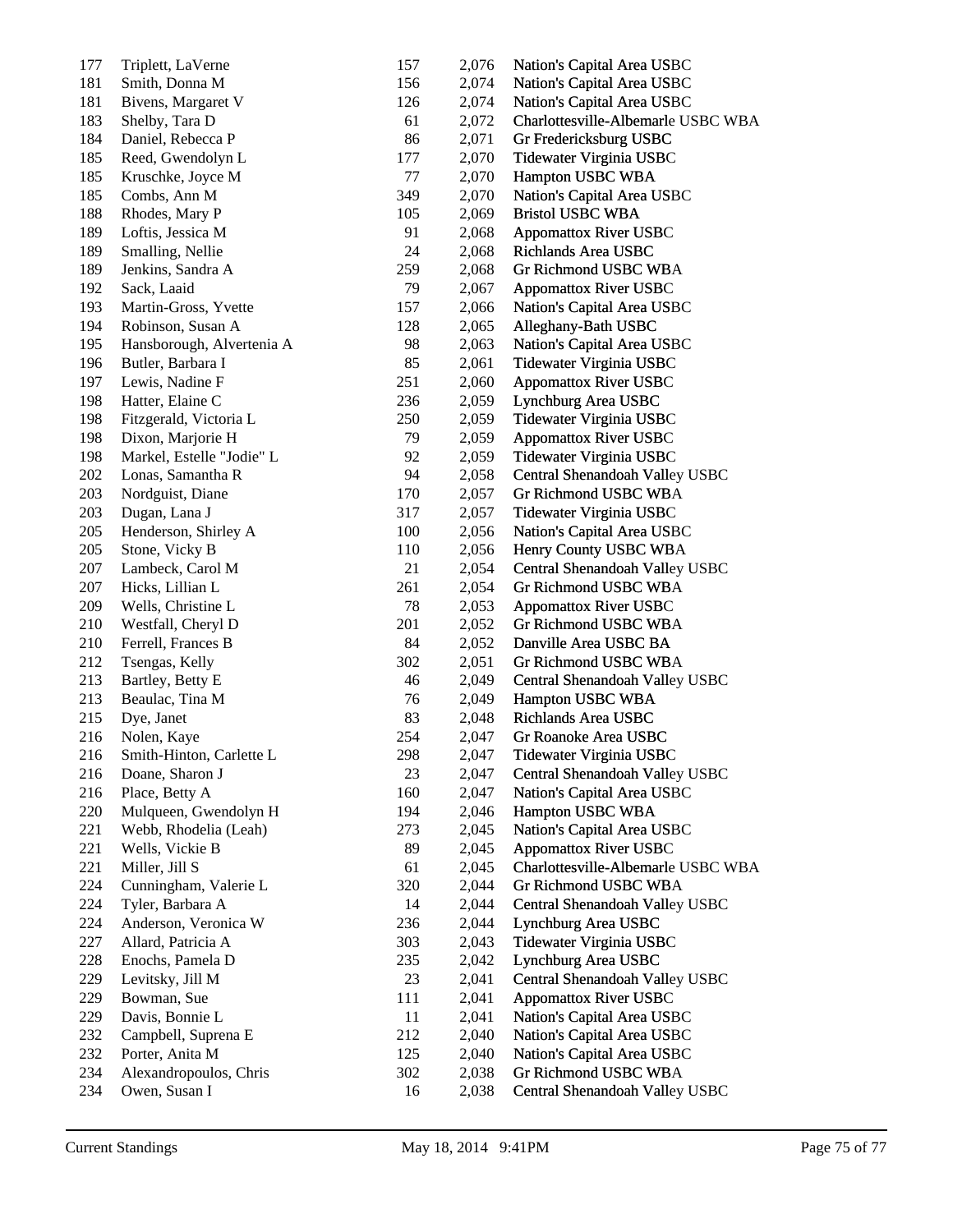| 236 | Kitts, Mary B            | 277 | 2,037 | Lynchburg Area USBC                |
|-----|--------------------------|-----|-------|------------------------------------|
| 237 | Farley, Vickie M         | 178 | 2,035 | Charlottesville-Albemarle USBC WBA |
| 238 | Blackwell, Sharon T      | 17  | 2,034 | Central Shenandoah Valley USBC     |
| 239 | Rishel, Sheila A         | 19  | 2,033 | Central Shenandoah Valley USBC     |
| 240 | Keller, Joan M           | 176 | 2,030 | Tidewater Virginia USBC            |
| 241 | Thore, Terri K           | 91  | 2,029 | <b>Appomattox River USBC</b>       |
| 242 | Mittman, Judy M          | 347 | 2,027 | Nation's Capital Area USBC         |
| 243 | Hansen, Debra L          | 14  | 2,026 | Central Shenandoah Valley USBC     |
| 244 | Russell, Jean            | 78  | 2,024 | <b>Appomattox River USBC</b>       |
| 245 | Myers, Debbie H          | 76  | 2,023 | Hampton USBC WBA                   |
| 246 | Sluss, Michelle D        | 282 | 2,022 | Charlottesville-Albemarle USBC WBA |
| 246 | Cobbs, Clarice           | 84  | 2,022 | Danville Area USBC BA              |
| 248 | Friess, Patricia M       | 277 | 2,020 | Lynchburg Area USBC                |
| 249 | Correia, Linda L         | 319 | 2,019 | Gr Richmond USBC WBA               |
| 249 | Forbes, Leona K          | 215 | 2,019 | Alleghany-Bath USBC                |
| 251 | Wright-Perkins, Brenda C | 335 | 2,018 | Nation's Capital Area USBC         |
| 251 | Harris, Josie            | 85  | 2,018 | Tidewater Virginia USBC            |
| 253 | Ragland, Gloria L        | 235 | 2,017 | Lynchburg Area USBC                |
| 253 | Greenfield, Daisy V      | 41  | 2,017 | Nation's Capital Area USBC         |
| 255 | Smith, Neomia B          | 24  | 2,015 | Richlands Area USBC                |
| 256 | Burrell, Imogene         | 25  | 2,014 | Richlands Area USBC                |
| 256 | Thorne, Sharon B         | 31  | 2,014 | Central Shenandoah Valley USBC     |
| 256 | Drobney, Barbara R       | 184 | 2,014 | Nation's Capital Area USBC         |
| 256 | Heath, Barbara E         | 196 | 2,014 | Hampton USBC WBA                   |
| 260 | Wells, Theda V           | 78  | 2,011 | <b>Appomattox River USBC</b>       |
| 260 | Wright, Rosalie J        | 154 | 2,011 | Nation's Capital Area USBC         |
| 262 | Hart, Diane L            | 193 | 2,010 | Hampton USBC WBA                   |
| 263 | Geoffroy, Victoria R     | 30  | 2,009 | Nation's Capital Area USBC         |
| 263 | Ellis, Sandra S          | 62  | 2,009 | Gr Richmond USBC WBA               |
| 265 | Owen, Ann                | 78  | 2,007 | <b>Appomattox River USBC</b>       |
| 266 | McCormick, Betty Gene    | 79  | 2,002 | <b>Appomattox River USBC</b>       |
| 266 | Furman, Theresa S        | 92  | 2,002 | Tidewater Virginia USBC            |
| 268 | Huie, Katherine J        | 17  | 2,001 | Central Shenandoah Valley USBC     |
| 269 | Powell, Donna L          | 196 | 2,000 | Hampton USBC WBA                   |
| 270 | Waters, Bessie O         | 41  |       |                                    |
| 271 |                          |     | 1,996 | Nation's Capital Area USBC         |
|     | Rafal, Yolanda E         | 159 | 1,995 | Nation's Capital Area USBC         |
| 271 | Smith, Brittany J        | 318 | 1,995 | Henry County USBC WBA              |
| 271 | Lindsay, Gloria L        | 215 | 1,995 | Alleghany-Bath USBC                |
| 274 | Mc Dowell, Linda V       | 300 | 1,994 | Tidewater Virginia USBC            |
| 274 | Hall, Mary V             | 150 | 1,994 | Tidewater Virginia USBC            |
| 276 | Holland, Jessica N       | 304 | 1,992 | Gr Roanoke Area USBC               |
| 277 | Brown, Kim M             | 198 | 1,989 | Tidewater Virginia USBC            |
| 278 | Kines, Donna M           | 200 | 1,987 | Gr Fredericksburg USBC             |
| 279 | Lakes, Laverne C         | 236 | 1,980 | Lynchburg Area USBC                |
| 279 | Owens, Viola E           | 179 | 1,980 | Nation's Capital Area USBC         |
| 281 | Walls, Deborah C         | 98  | 1,976 | Nation's Capital Area USBC         |
| 282 | Bryant, Dianne M         | 284 | 1,975 | Gr Richmond USBC WBA               |
| 283 | McCullough, Audrey M     | 100 | 1,974 | Nation's Capital Area USBC         |
| 284 | Green, Sandra L          | 27  | 1,972 | Gr Fredericksburg USBC             |
| 285 | Tuck, Sherry B           | 310 | 1,970 | South Boston USBC                  |
| 286 | Preston, Sheree D        | 304 | 1,965 | Gr Roanoke Area USBC               |
| 287 | Coburn, Wendy L          | 93  | 1,963 | Tidewater Virginia USBC            |
| 288 | Phillips, Lois E         | 298 | 1,961 | Tidewater Virginia USBC            |
| 289 | Propst, Barbara A        | 321 | 1,957 | Central Shenandoah Valley USBC     |
| 290 | Gorham, Vera C           | 179 | 1,956 | Nation's Capital Area USBC         |
| 291 | Strode, Ruby J           | 191 | 1,949 | Hampton USBC WBA                   |